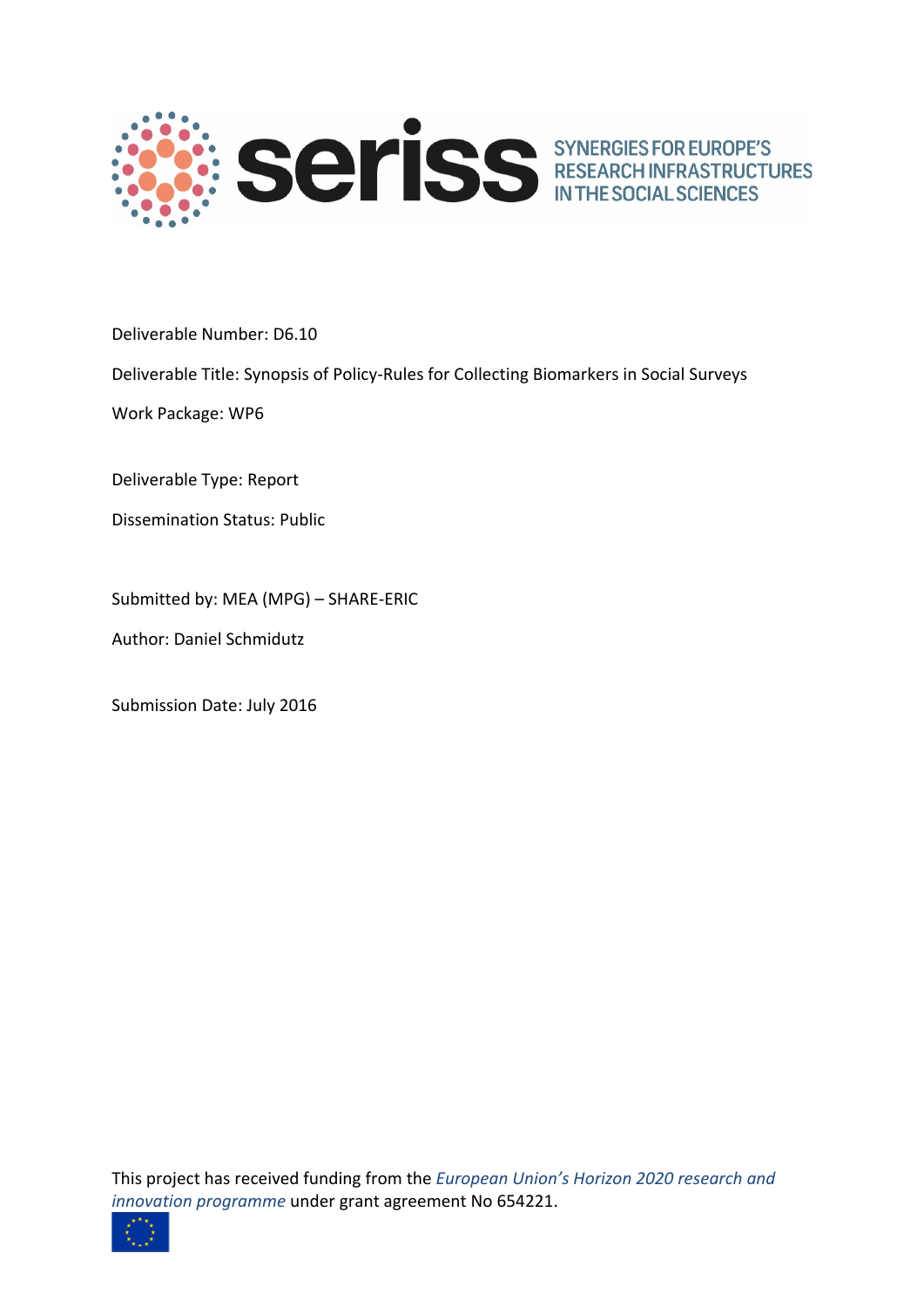# **Synopsis of Policy-Rules for Collecting Biomarkers in Social Surveys**

**Field Report on the Collection of Dried Blood Spot Samples in SHARE** 

# **CONTENT**

| $\mathbf{1}$            |      |  |
|-------------------------|------|--|
| $\mathbf{2}$            |      |  |
|                         | 2.1  |  |
|                         | 2.2  |  |
|                         | 2.3  |  |
| $\overline{\mathbf{3}}$ |      |  |
|                         | 3.1  |  |
|                         | 3.2  |  |
|                         | 3.3  |  |
|                         | 3.4  |  |
|                         | 3.5  |  |
|                         | 3.6  |  |
|                         | 3.7  |  |
|                         | 3.8  |  |
|                         | 3.9  |  |
|                         | 3.10 |  |
|                         | 3.11 |  |
|                         | 3.12 |  |
|                         | 3.13 |  |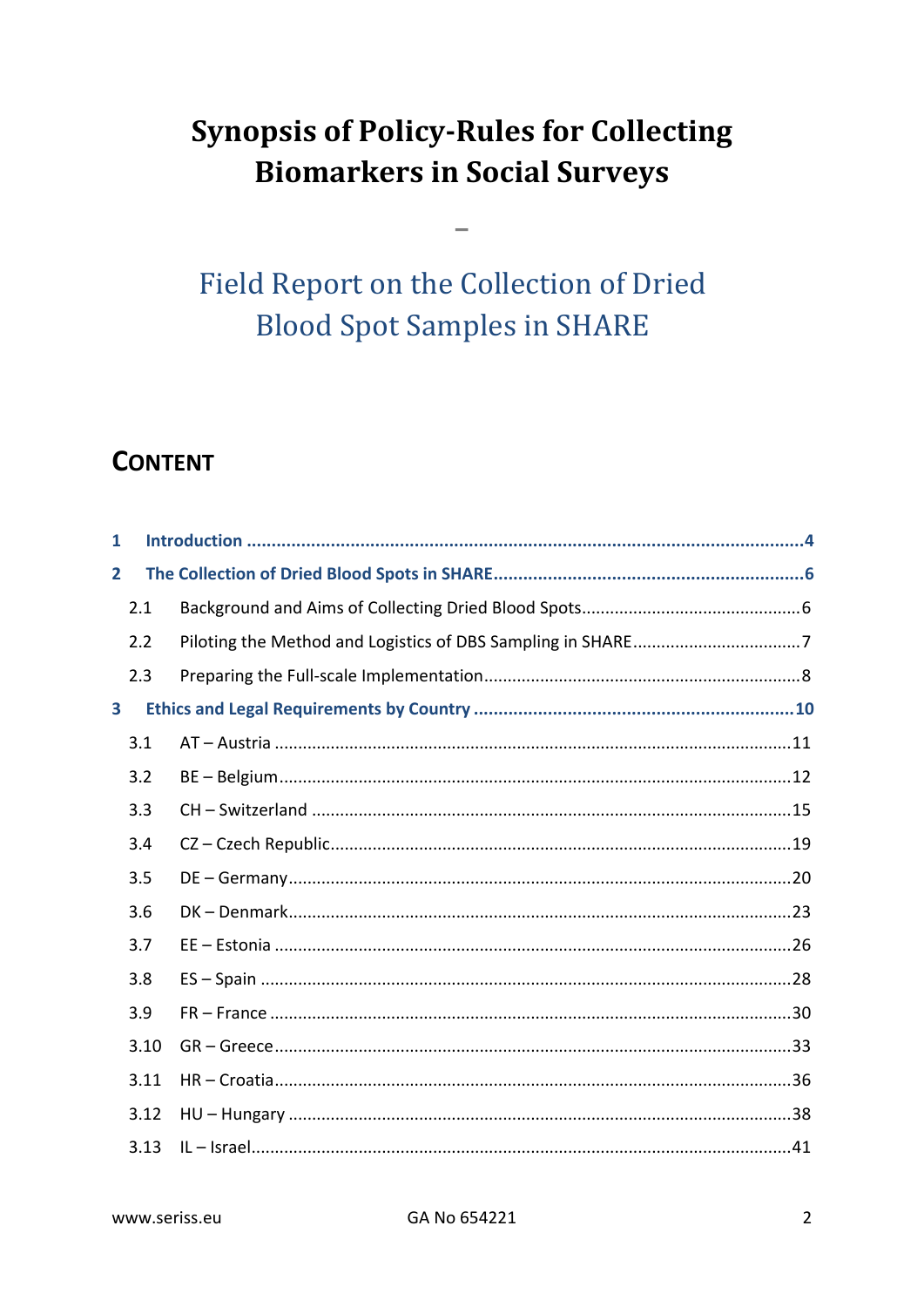| 4 |     |  |
|---|-----|--|
| 5 |     |  |
| 6 |     |  |
|   | 6.1 |  |
|   | 6.2 |  |
|   | 6.3 |  |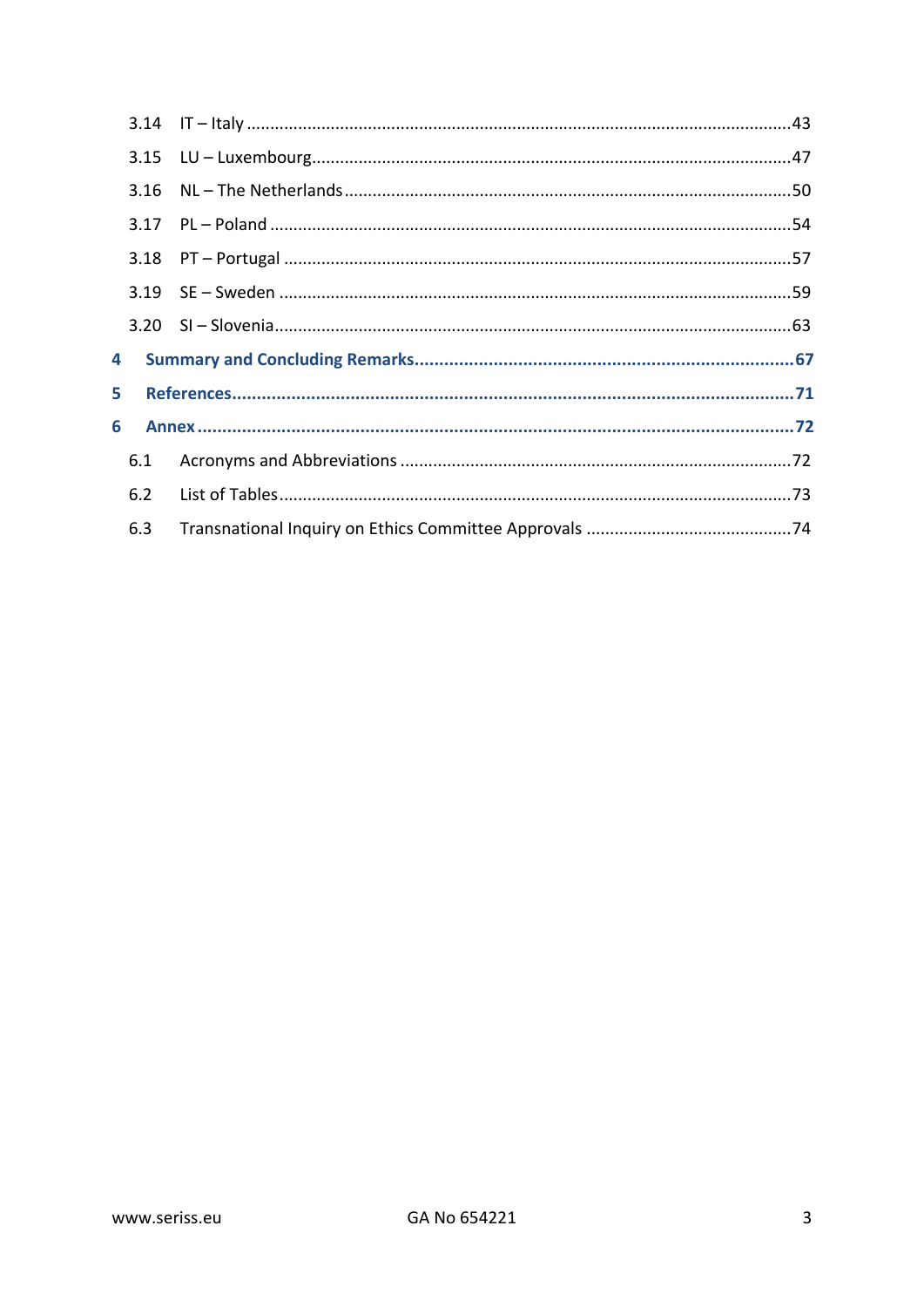# <span id="page-3-0"></span>**1 Introduction**

Modern research in the social sciences requires recording much more innovative variables, such as objective health information or precise data on the financial status of respondents. In this regard, for instance, the inclusion of so-called biomarkers, i.e. objective measures of biological and physical functions, and the linkage of survey data with administrative records recently gained in importance for field surveys in terms of supplementing 'traditional' selfreported survey data.

Since health is a major concern for ageing societies it is essential to better understand underlying processes and pathways of the development of certain diseases. Combining selfreported information on health with objective health measures helps to overcome typical biases caused by individual perceptions and to improve the precision of health measurement. Therefore, the *Survey of Health, Ageing and Retirement in Europe (SHARE)[1](#page-3-1)* started to expand its already existing collection of objective physical biomarkers (such as grip strength, lung force, etc.) by collecting biological biomarkers, using the method of dried blood spot (DBS) sampling, in the fourth wave of the panel study. After a successful initial testing of the logistics of the DBS collection in a pilot study in Germany and its successful expansion to six countries in the pretest of SHARE wave 5, it was decided to fully implement the DBS collection in SHARE wave 6.

While being able to complement population-based survey data collection with innovative variables such as biomarkers is of great value with regard to later scientific analyses and the socio-economic impact scientific findings of such analyses may have, the collection of these types of data is also associated with ethical and legal challenges. New methods of data collection such as the DBS sampling amplify the ethics issues which need to be addressed and extend the requirements for researchers in relation to legal provisions. Besides these challenges, cross-national research projects such as SHARE raise particular ethical and legal challenges to which researchers have to respond.

This Deliverable addresses central legal (as well as related administrative) requirements and ethics issues related to the collection of DBS samples and aims at providing a *Synopsis of Policy-Rules for Collecting Biomarkers in Social Surveys* in a cross-national perspective. Following a practical approach, by describing the experiences in relation to research ethics and the legislative and administrative regime(s) that have been made when implementing the collection of biological samples in various European countries and Israel in the context of the SHARE study, the current document also provides a *Field Report on the Collection of Dried Blood Spot Samples in SHARE*. At this, the aim of the Deliverable is to show the very

<span id="page-3-1"></span> <sup>1</sup> The Survey of Health, Ageing and Retirement in Europe (SHARE) is a multidisciplinary and cross-national panel study that incorporates information regarding social, economic and health factors of more than 123,000 individuals from 20 European countries and Israel aged 50 or older as well as national institutional and social policy conditions. For more information please visit: [http://www.share-eric.eu/.](http://www.share-eric.eu/)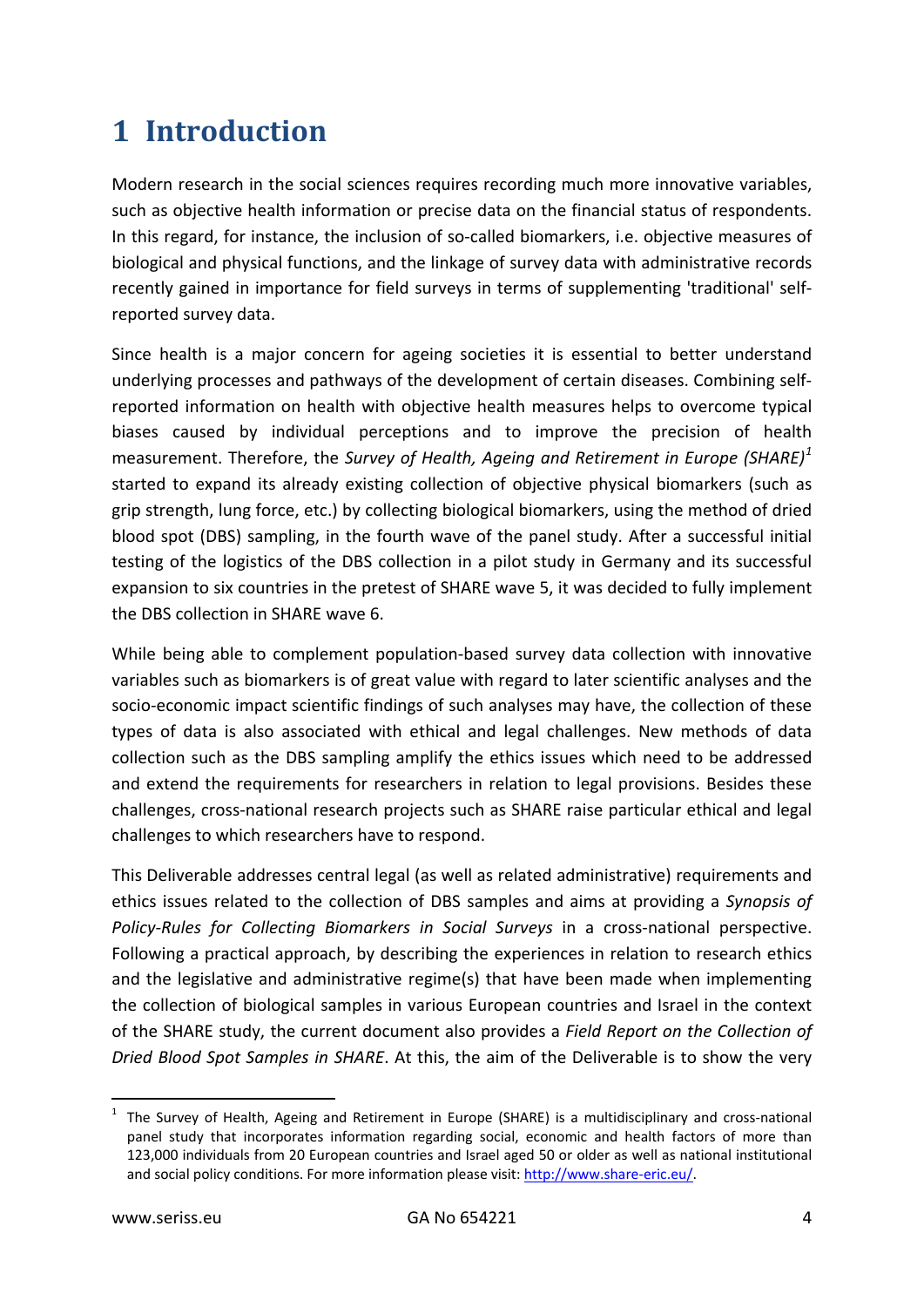concrete ethical and legal challenges of cross-national survey practice when combining traditional face-to-face interviewing with the collection of blood samples and to provide an overview of differences and similarities in this regard on a country-by-country basis.

The report starts off with a description of the background and aim of the DBS collection in SHARE and highlights advantages of the inclusion of biological biomarkers in populationbased surveys including self-reported information on health [\(Chapter 2.1\)](#page-5-1). It continues by giving an overview about initial experiences that have been made in SHARE when piloting and pretesting the DBS collection [\(Chapter](#page-6-0) 2.2) and highlighting a few important aspects of the preparation phase for the full-scale implementation of the DBS collection in wave 6 of the SHARE study [\(Chapter 2.3\)](#page-7-0).

Then, a detailed description of the experiences in relation to research ethics and the legislative and administrative regime(s) that have been made during the implementation process in SHARE is given [\(Chapter 3\)](#page-9-0). At this, particular importance is placed on a countryby-country documentation of information on ethics issues and legal requirements that has been collected as part of the practical administration of the survey during the years 2012 to 2014.

Finally, the main general legal and ethical issues that have been experienced are briefly summarised and the outcomes for the implementation of the blood collection in SHARE wave 6 are highlighted [\(Chapter 4\)](#page-66-0).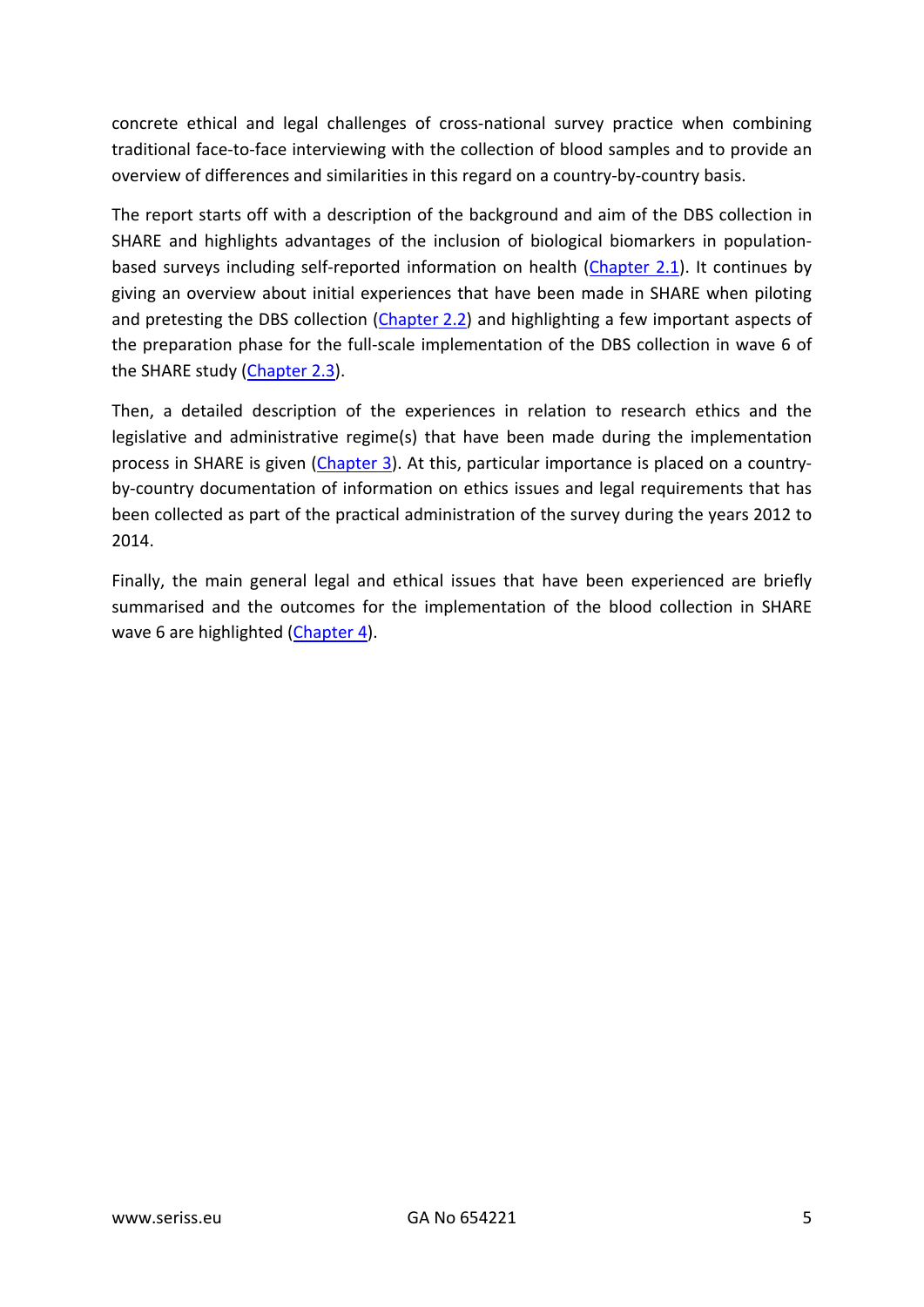# <span id="page-5-0"></span>**2 The Collection of Dried Blood Spots in SHARE**

# <span id="page-5-1"></span>**2.1 Background and Aims of Collecting Dried Blood Spots**

The Survey of Health, Ageing and Retirement in Europe (SHARE) is a cross-national and multidisciplinary panel study incorporating individual self-reported information regarding social, economic and health factors as well as national institutional and social policy conditions in order to understand how we age differently within Europe. These factors are well-known determinants of healthy ageing in its broad definition which includes adequate economic and social support as well as good health. $<sup>2</sup>$  $<sup>2</sup>$  $<sup>2</sup>$ </sup>

Self-reported information on health is important as it reflects subjective impressions. When collected in different countries, however, it is typically biased because individual perceptions vary across countries as much as socio-cultural factors. This bias can be overcome through objective measures of biological and physical functions, so-called biomarkers. For this reason, biomarkers, serving as indicators of the objective state of health, are increasingly used in epidemiological and socio-economic research.

Already from its beginning, SHARE has used objective physical biomarkers well-known for their prediction of adverse health outcomes, e.g. grip strength and lung force. But even though these physical biomarkers provide some valuable insights about potential health risks, they provide indirect information only and do not allow an understanding of the underlying processes and pathways. This knowledge gap can be filled with the aid of certain biological biomarkers, which are strongly correlated with health. $3$ 

In many clinical and medical epidemiological studies, biomarkers have been collected through venipuncture and venous blood analyses. Such a methodology, however, is extremely expensive when used in field surveys such as SHARE. As an alternative, the method of dried blood spot sampling has been introduced to the research field (cf. McDade et al. 2007). DBS sampling means that several drops of blood are taken by pricking, e.g. a finger, and collecting the capillary blood drops on a filter-paper card. The blood spots are left to dry and the cards are then shipped by ordinary postal mail to a biobank, where they are stored in freezers until analyses are performed. DBS samples, in principle (i.e. if there are no legal restrictions), can easily be collected in surveys employing trained laypersons (interviewers).

<span id="page-5-3"></span><span id="page-5-2"></span>

<sup>&</sup>lt;sup>2</sup> For further information see the website of the SHARE project:  $\frac{http://www.share-eric.eu/}{http://www.share-eric.eu/}.$ <br><sup>3</sup> Biomarkers as collected in SHARE so far include: a) <u>Physical biomarkers</u>: grip strength, lung force/peak flow, walking speed, chair stand, height, waist circumference, blood pressure (physical and performance measures taken in SHARE) – b) Biological biomarkers: HbA1c, total cholesterol, C-reactive protein and Vitamin D (values gained from the analysis of dried blood spots in the SHARE pilots; please see [Chapter](#page-6-0) 2.2)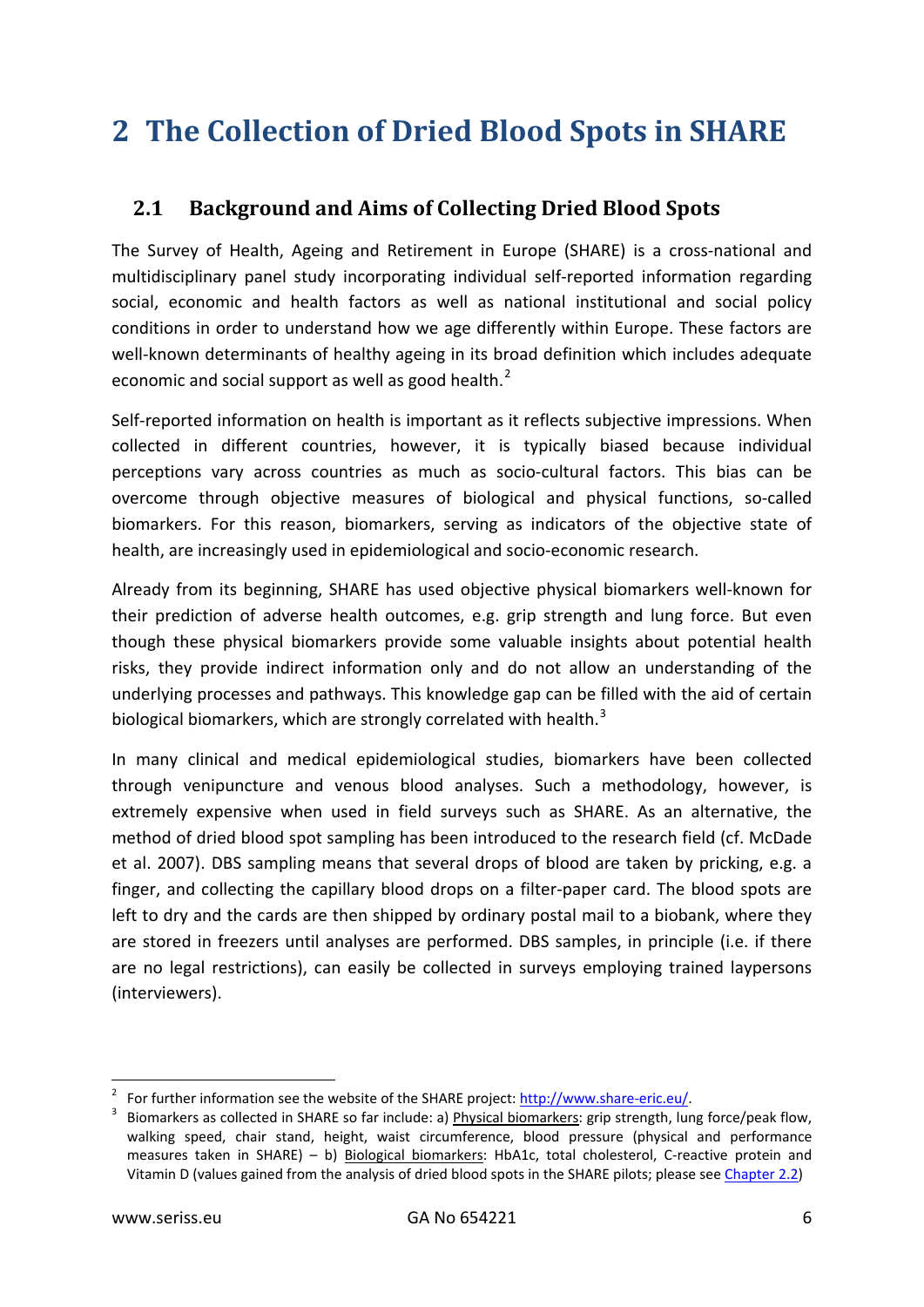Present biotechnology allows DBS samples to be used to determine various lipoprotein or protein structures as well as tracer elements (e.g. heavy metals) in the individual. Among them, the more well-known biological markers, like glycated haemoglobin (HbA1c), a marker of diabetes, and C-reactive protein (CRP) and other cytokines, markers of inflammation and associated with atherosclerosis, hypertension and cardiovascular diseases, have reliably been measured in DBS samples. More recently, DBS assays for the measurement of Vitamin D and cholesterol have been developed and validated. Low values of Vitamin D are associated with a loss of muscle mass, muscle weakness and functional decline, as well as elevated risk of osteoporosis and fracture. Cholesterol is a marker for the risk of cardiovascular diseases. Furthermore, DBS assays for other biomarkers, which will have huge potentials in future studies, are under development.<sup>[4](#page-6-1)</sup>

The inclusion of biomarkers in the SHARE study is expected to give novel insights into the relations between chronic conditions common in old age and behavioural and environmental risk factors under various socio-economic conditions. The collection of DBS samples in SHARE will therefore not only enrich the SHARE database but also support multidisciplinary scientific research. Furthermore, a fundamental advantage of including biomarkers into a large-scale survey such as SHARE is the simultaneous availability of biological and socio-demographic data in a representative (i.e. non-clinical) population. Using these data, manifold research areas can be investigated, e.g. the implications of recent public policy interventions on the health of older citizens, the causal link between biological aging processes with socially and economically induced health behaviours, or the future costs of typical chronic diseases in old age, such as diabetes.

### <span id="page-6-0"></span>**2.2 Piloting the Method and Logistics of DBS Sampling in SHARE**

In the SHARE wave 4 main data collection, Germany served as a pilot country. Aiming at later full-scale implementation in SHARE, this pilot primarily served the purpose of determining whether and how an inclusion of a DBS collection could be realised in a population-based survey context within a European country and to test the logistics being associated with such a project. In order to design a training program for interviewers, SHARE representatives attended the interviewer training of the Health and Retirement Study (HRS) in the United States of America. HRS implemented the collection of biomarkers in its previous waves with great success. The SHARE interviewer training closely followed the HRS model in preparing the interviewers for their tasks. Interviewers were trained in depth for any eventualities, such as advising participants who take blood thinners or helping

<span id="page-6-1"></span> <sup>4</sup> Further reading on applications and techniques of dried blood spot sampling: See *Li, W. and Lee, M.S. (Eds.) (2014): "Dried Blood Spots: Applications and Techniques." John Wiley & Sons, Hoboken, New Jersey.* The comprehensive anthology includes contributions on the history, principles, procedures, methodologies, applications, and emerging technologies related to DBS and is conceptualised as working guide for researchers.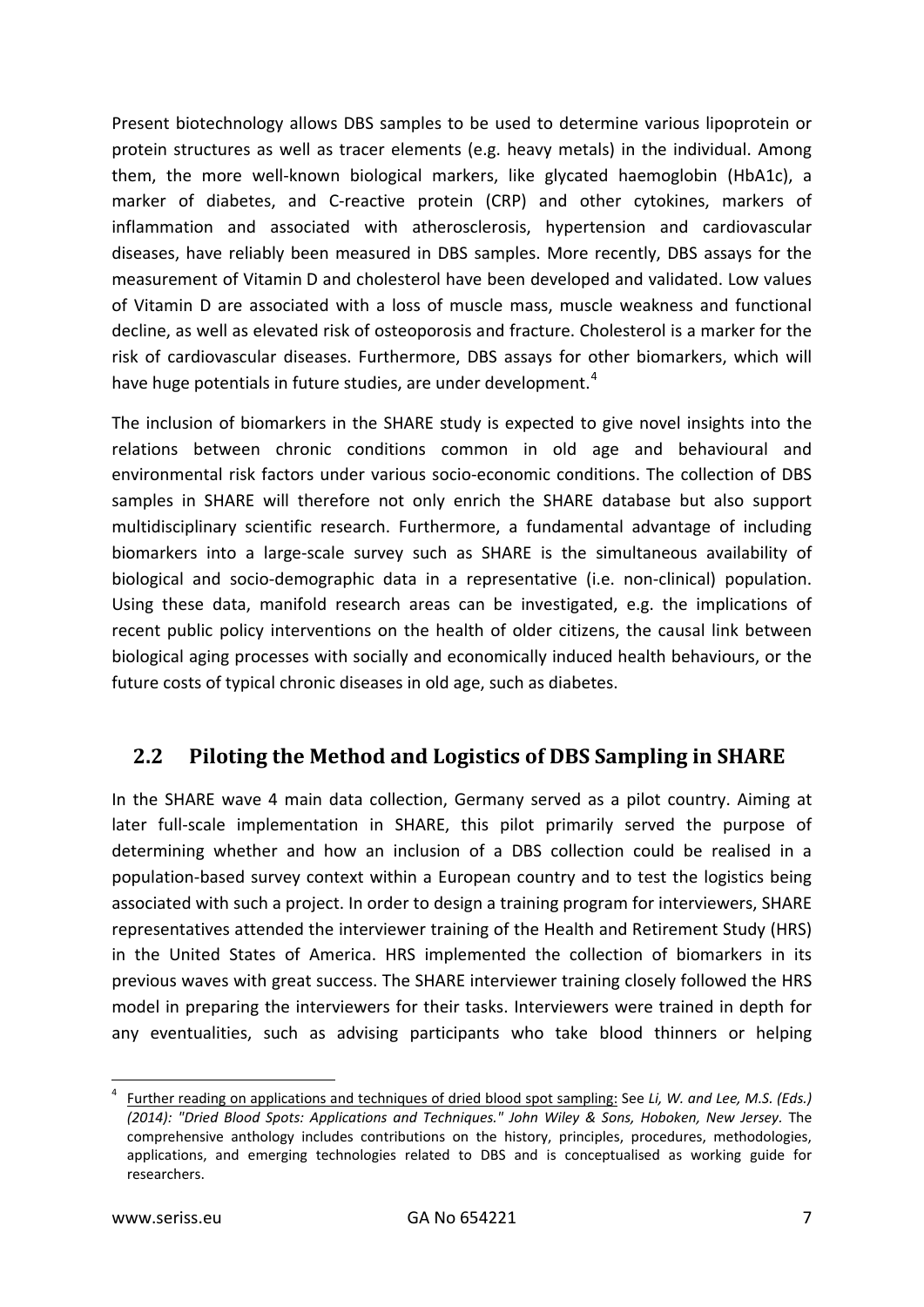participants, who do not bleed enough. The training on collecting biomarkers took about seven hours and the majority of this time was dedicated to supervised hands-on training sessions.

In the German pilot, all questions of the biomarker section, including the collection of DBS, were not integrated in the CAPI (computer-assisted personal interviewing) yet, but included in a paper-and-pencil booklet, which was filled in by the interviewers. After the interview, the interviewers sent the booklet to the survey agency. The three different data sources (booklet, laboratory analyses data and CAPI data) were linked using a barcode system later on: first the analyses data was linked to the booklet and finally this merged dataset was linked to the SHARE survey data.

In the following pretest of SHARE wave 5 the DBS pilot study was extended. At this stage the biomarker section was included in the CAPI (BS\_module). Six countries volunteered to participate in the DBS collection in the pretest of this wave: Belgium, Denmark, Germany, Italy, Portugal, and Switzerland. The strategy was based on the experiences from collecting DBS in the German SHARE wave 4 and experiences from the Danish SHARE Country Team, which has extensive knowledge of DBS collection in population-based interview surveys among old and oldest old people in Denmark (cf. Christensen et al. 2007).

A coordinating SHARE biomarker team was set up consisting of members of the central SHARE coordination, the German and Danish SHARE Country Teams. The overall aim was to identify further methodological and logistical challenges, but also to get a better understanding of the legal and ethics related administrative frameworks. The pretest net sample was set to 150 in each country, which also was the DBS target population. The SHARE biomarker team developed an instruction manual with step-by-step instructions as well as a short video showing both the DBS collection including the handling of the DBS card on-site and its shipment, arrival and handling at the SHARE Biobank in Odense, Denmark. The respective Country Teams and their survey agencies were thoroughly trained prior to the pretest.

# <span id="page-7-0"></span>**2.3 Preparing the Full-scale Implementation**

After the (successful) implementation of the of DBS collection in the pilot projects in SHARE waves 4 and 5, it was decided to implement the DBS collection in all countries participating in wave 6 of the SHARE study. Based on the experiences of the pilot projects in SHARE waves 4 and 5, all necessary preparations for the full-scale implementation of the DBS collection in the SHARE project were made.

As experienced in the pilot projects, the collection of DBS gives rise to various concerns from all parties involved (researchers, survey agencies, interviewers and participants) since it is considered to be an invasive method (albeit only minimally invasive). These concerns not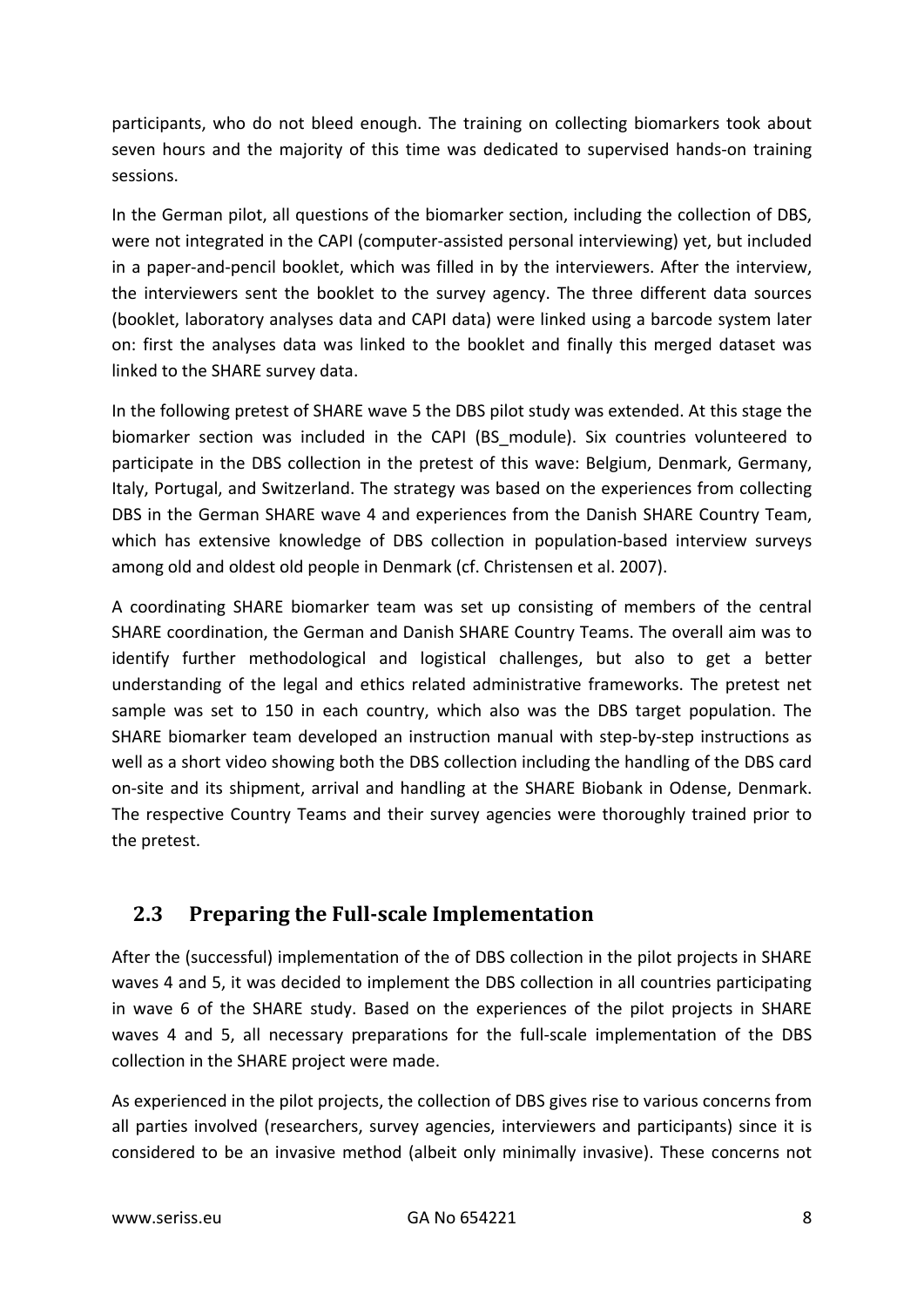only had to be addressed in an appropriate manner, but also make ethics committee approval necessary. Therefore particular importance was placed on addressing all concerns that had been experienced so far and on how to best prepare all relevant information and documents needed for ethics review.

One of the main lessons learned from the previous DBS collections in SHARE was that the process of obtaining ethics approval, including the collection of all relevant information with regard to national legal, administrative and ethical requirements and the careful preparation of the application documents (which also includes field documents such as consent forms and information leaflets already), takes a lot of time. For this reason the preparations were started long before the actual fieldwork phase of wave 6. As a first step, a transnational systematic inquiry regarding national legal requirements and ethics committee approval procedures with regard to the collection of biomarkers derived from DBS samples has been carried out by the central SHARE coordination team<sup>[5](#page-8-0)</sup> making use of the SHARE research network (see Annex [6](#page-8-1).3). $<sup>6</sup>$  The aim of this inquiry was to gather all</sup> relevant information about national ethics committees' approval procedures (including responsibilities, application procedures, documents, etc.), to identify the most important legal requirements (consent, data privacy, liabilities and other country-specific issues) and, furthermore, to identify probable requirements/restrictions of the responsible ethics committees (previous recommendations, opinions, etc.) with regard to the DBS collection. Besides avoiding unpleasant surprises and time delays or even serious problems, it was intended to evaluate the practical and financial feasibility in the light of this information.

In a second step, based on the information gathered from the inquiry, generic versions of the questionnaire, consent documents (information leaflet and consent forms) and other training and field documents (such as interviewer instructions, etc.) as well as a "survey protocol" (that could be submitted to the various ethics committees) have been prepared centrally. At this, all known legal requirements/restrictions and potential ethics issues as well as the national institutional and administrative frameworks have been taken into account in order to enable an ex-ante harmonisation of the DBS collection across the participating countries.<sup>[7](#page-8-2)</sup> These documents then had to be translated into the respective national languages and, depending on the requirements of each country, compiled, adapted, extended and finally presented to the responsible national ethics committees and – in some cases – other authorities (such as data protection authorities).

<span id="page-8-0"></span> <sup>5</sup> SHARE Central: the central SHARE coordination team is located at the Munich Center for the Economics of Aging (MEA) at the Max Planck Institute for Social Law and Social Policy (Max Planck Society for the

<span id="page-8-1"></span>Advancement of Science, MPG).<br>  $6$  First findings of this inquiry have already been presented in Section 7.1.2 "Dried Blood Spot Collection in Population-based Surveys (SSc)" of deliverable D6.1 of the DASISH project (Schmidutz et al. 2013; available

<span id="page-8-2"></span>at:  $\frac{http://dasish.eu/deliverables/}{http://dasish.eu/deliverables/}$ .<br>7 One of the conceptual cornerstones of SHARE is the ex-ante harmonisation of the study across countries.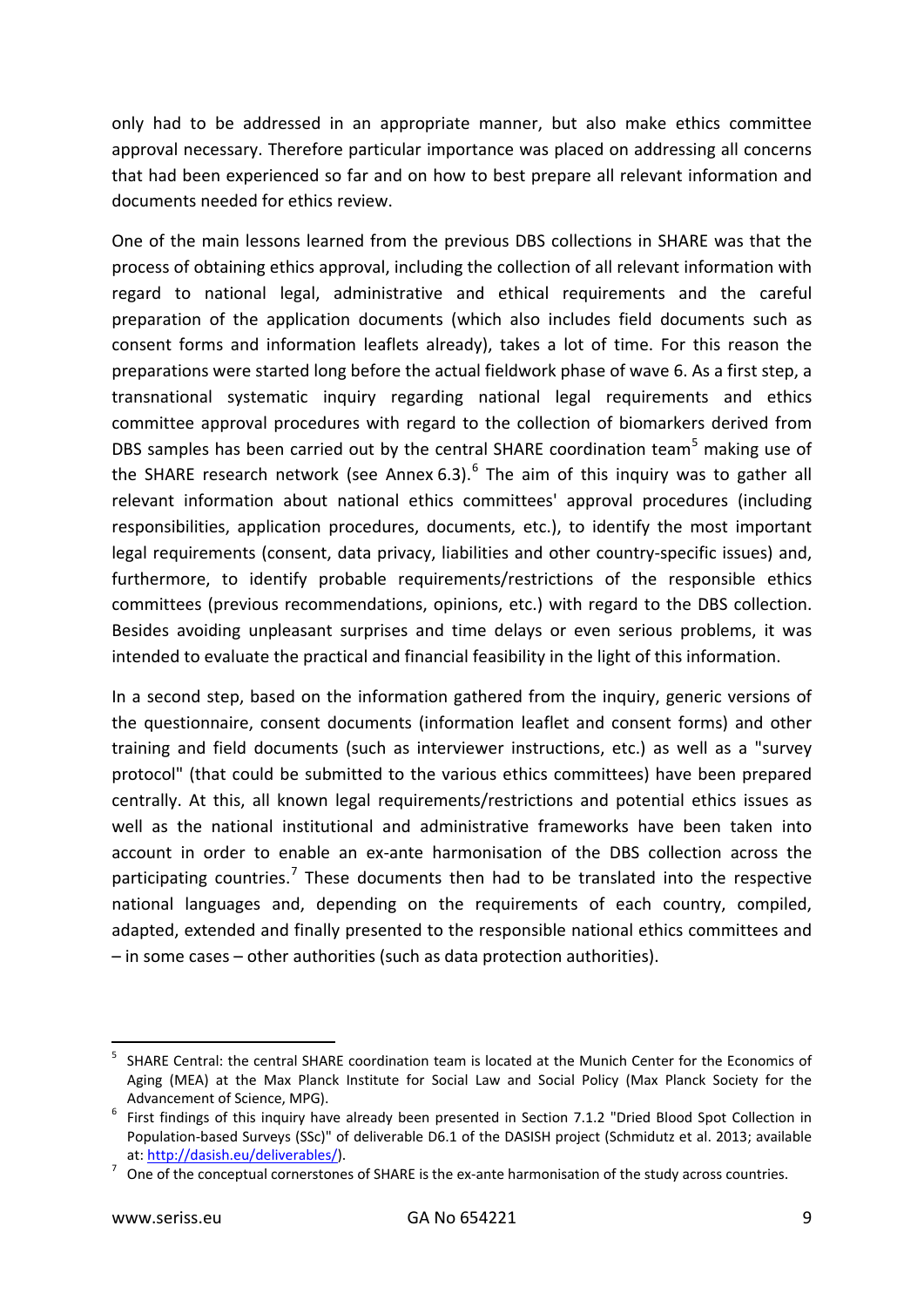# <span id="page-9-0"></span>**3 Ethics and Legal Requirements by Country**

The information presented in the following subchapters is based on the experiences in relation to research ethics and the legislative and administrative regime(s) that have been made in various European countries and Israel during the process of including the collection of biological samples, namely dried blood spots (DBS), in SHARE. Most of the information has been obtained as part of the practical administration of the survey, including all necessary preparatory steps, during the years 2012 to 2014. $8$  The information has been collected in a decentralised fashion by members of the SHARE Country Teams, which are responsible for the implementation of the survey in each individual country. This process has been coordinated and supported by the central coordination team of SHARE (SHARE Central). All information provided as well as the outcomes with regard to possibility of including DBS sampling (including relevant restrictions) in population-based interview surveys such as SHARE has been centrally reviewed and documented and is summarised for each country. As far as possible this information has been double checked and, if deemed necessary, supplemented with information available on the internet at the time of writing (July 2015 until June 2016). [9](#page-9-2)

#### **Disclaimer:**

*The following summaries of the legal framework conditions and the ethics committee approval systems in the different countries are specifically focused on the collection of dried blood spots in population-based field surveys. The information contained herein may therefore not be applicable in all situations and the experiences made in the SHARE project do not necessarily generalise to other surveys. The information provided is for general informational and educational purposes only; it is not intended and should not be construed to constitute legal advice. Although reasonable efforts to include accurate and up-to-date information have been made, SERISS (including any person/party involved in creating, producing or delivering this document) makes no warranties (express or implied) or representations of any kind as to its accuracy, currency or completeness.*

<span id="page-9-1"></span>Some of the information has been collected earlier during the piloting phase of DBS sampling in SHARE. This information has been reviewed and updated.<br>**Please note**: At the time of the DBS collection in SHARE the central legislative instrument of EU data

<span id="page-9-2"></span>protection law was ["Directive 95/46/EC](http://eur-lex.europa.eu/legal-content/EN/TXT/?uri=CELEX:31995L0046) of 24 October 1995 on the protection of individuals with regard to the processing of personal data and on the free movement of such data". The Directive includes a minimum set of provisions to be implemented by the Member States and had to be transposed into national law by the end of 1998. The Data Protection Directive (by definition) is not a self-executing legal instrument and therefore leaves the choice of form and methods to the national authorities. As a result, the provisions of the Directive have been implemented in different ways in the Member States, resulting in differences in the level of data protection, both on paper and in practice (Schmidutz et al. 2013).

Consequently, these national implementations of Directive 95/46/EC provide the basis of the present documentation and not the "General Data Protection Regulation" (GDPR, [Regulation \(EU\) 2016/679](http://eur-lex.europa.eu/legal-content/EN/TXT/?uri=CELEX%3A32016R0679) of 27 April 2016 on the protection of natural persons with regard to the processing of personal data and on the free movement of such data, and repealing Directive 95/46/EC), which has entered into force on 24 May 2016 and will directly apply from 25 May 2018 in all EU Member States.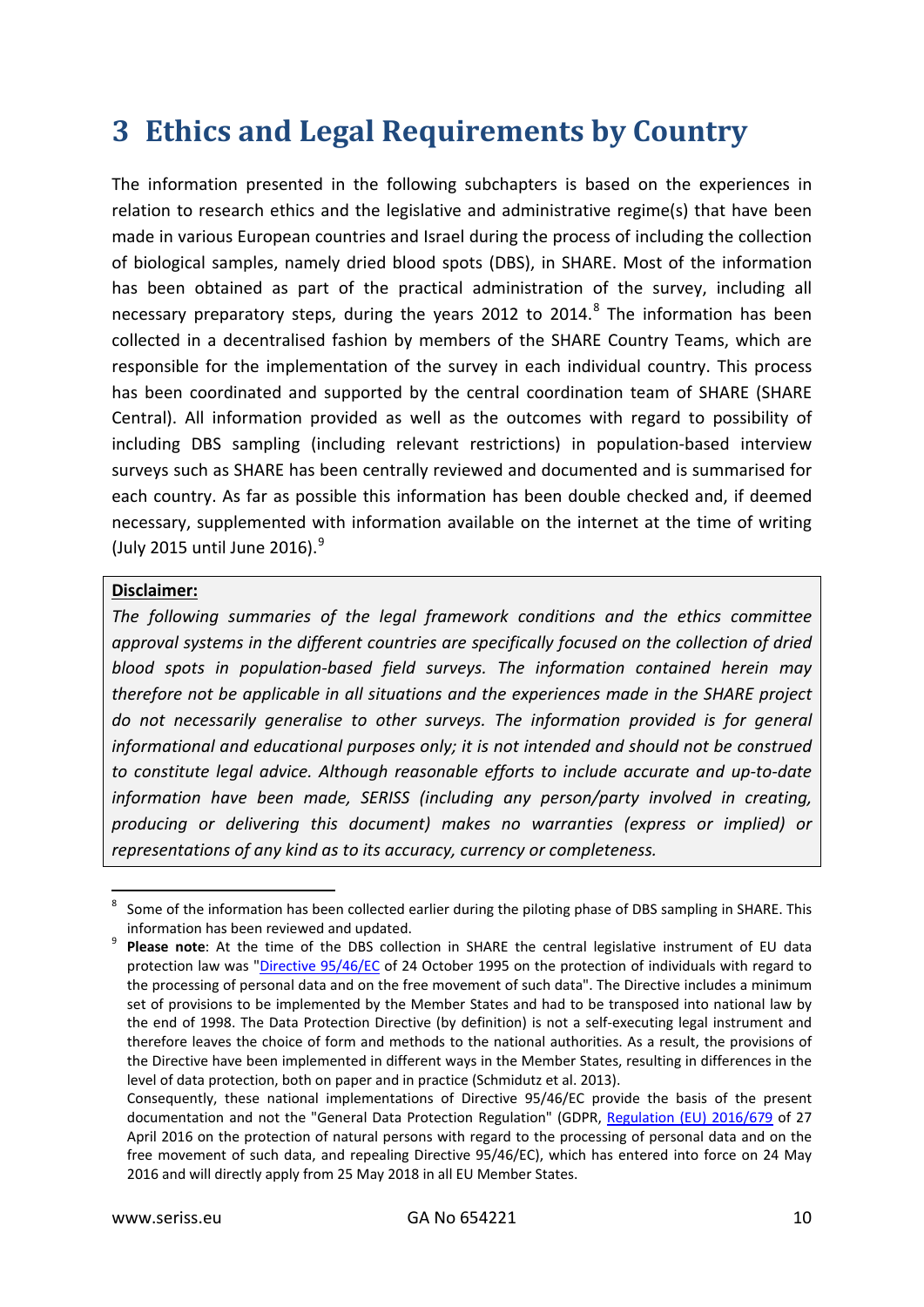# <span id="page-10-0"></span>**3.1 AT – Austria**

#### *Legal Framework Conditions*

In Austria, due to occupational restrictions it is completely forbidden for laypersons to perform any medical task or prick anybody in order to collect blood samples. According to the Austrian Medical Practitioners Act (Art. 2ff. ["Ärztegesetz"](https://www.ris.bka.gv.at/GeltendeFassung.wxe?Abfrage=Bundesnormen&Gesetzesnummer=10011138) [de]) and others (Art. 15 "Gesundheits- und Krankenpflegegesetz", Art. 9 "Sanitätergesetz"), only medical doctors and nurses under medical supervision are allowed to take blood from the capillary system. As an exception paramedics may take blood from the capillary system on their own, but only for the purpose of glucose measurements. Consequently, the collection of DBS by laypersons is prohibited in Austria.

Moreover, is also not allowed that participants take blood drops themselves from the capillary system and prick their own fingers ('self-pricking') as this would be considered as an attempt of bypassing the professional requirements of the Austrian legal system and therefore an illegal circumvention of the law.

#### *Therefore, in Austria a DBS collection cannot be carried out in the context of SHARE.*

The central relevant data protection law with regard to the processing of personal data in Austria is the Federal Act concerning the Protection of Personal Data (["Datenschutzgesetz"](https://www.ris.bka.gv.at/GeltendeFassung.wxe?Abfrage=bundesnormen&Gesetzesnummer=10001597)  $[de, en]$  $[de, en]$ ).

Furthermore, the following legal conditions would apply if DBS would be collected by medical professionals in accordance with the legal requirements described above: Verbal consent given to the medical doctor who takes the DBS sample is deemed sufficient. The amount of information a medical doctor needs to give his patients is specified in the Quality Assurance Ordinance of the medical association (Art. 19 ["Qualitätssicherungsverordnung"](http://www.aerztekammer.at/documents/10431/19070/Qualit%C3%A4tssicherungsverordnung_2012_konsolidierteFassung.pdf/c10622b7-01a9-4f7f-acf2-7ba49f81c8bc?version=1.0&t=1356038213000) [de]). Participants have to be informed about the analyses results of their DBS samples.

Regarding the shipment of DBS samples to another European Country no legal restrictions are known. Concerning the collection of DBS, however, a specific study participant insurance would be required since the insurance of Johannes Kepler University (SHARE Country Team's home institution) would not cover any damage that might arise from the DBS collection.

#### *Ethics Committee Approval System*

In Austria, ethics committees are organised at an institutional level. The competent ethics committee for SHARE Austria is located at the Johannes Kepler University. However, according to the Medicines Act (Art. 40 ["Arzneimittelgesetz"](https://www.ris.bka.gv.at/GeltendeFassung.wxe?Abfrage=Bundesnormen&Gesetzesnummer=10010441) [de]), only clinical trials are required to apply for ethics committee approval in Austria. According to the Medical Devices Act, with regard to clinical trials the criteria of the [Declaration of Helsinki](http://www.wma.net/en/30publications/10policies/b3/17c.pdf) have to be met (Art. 41 "Medizinproduktegesetz"). A clinical trial defined as "a systematic trial to examine the effect of a medicament on a person [...]" (Art. 2a "Arzneimittelgesetz").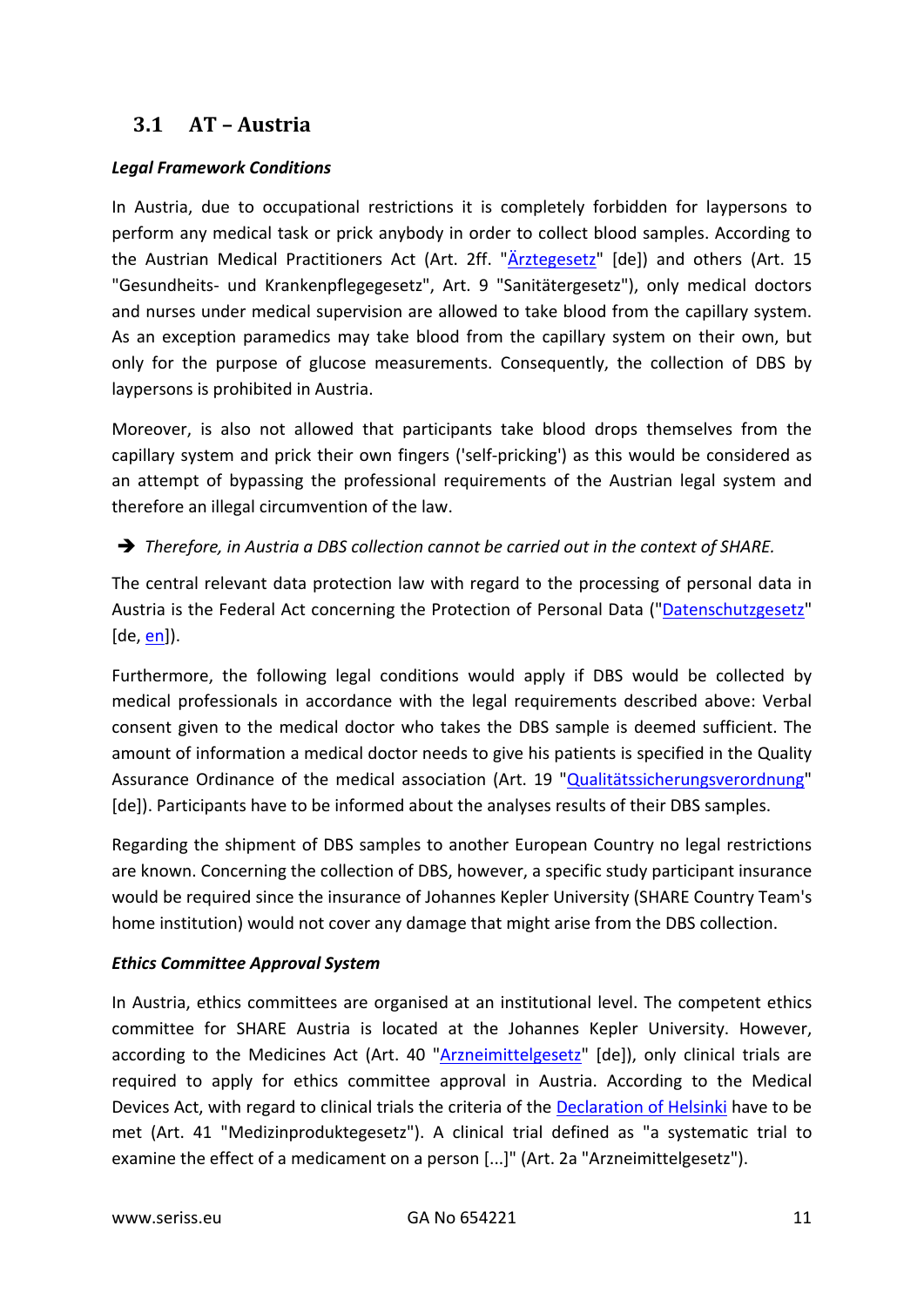*Since the DBS collection in SHARE would not be considered as a clinical trial, obtaining ethics approval would not be mandatory.*

#### *TABLE 1: OVERVIEW – AT*

| Type of ethics committee (EC)                   | Medical EC (about 27 ECs at institutional levels) |
|-------------------------------------------------|---------------------------------------------------|
| Number of ethics committees to be consulted     | n/a                                               |
| Other authorities to be consulted               | None                                              |
| Type of approval needed (entire survey, health  | No ethics approval needed                         |
| related data, DBS collection, etc.)             |                                                   |
| Special requirements regarding ethics           | n/a                                               |
| committee approval                              |                                                   |
| Required form of consent                        | Verbal informed consent                           |
| Special requirements regarding consent          | None                                              |
| Special data privacy requirements               | None known                                        |
| Shipment of biological samples (DBS)            | No restrictions known                             |
| Medical risks related requirements              | DBS collection only by medical professionals      |
| Feedback of blood (DBS) analyses results to the | Required                                          |
| participants                                    |                                                   |
| Relevant national legislation                   | Ärztegesetz (Art. 2ff.) [de]                      |
|                                                 | Arzneimittelgesetz (Art. 40) [de]                 |
|                                                 | Gesundheits- und Krankenpflegegesetz (Art. 15)    |
|                                                 | Sanitätergesetz (Art. 9)                          |
|                                                 | Qualitätssicherungsverordnung (Art. 19) [de]      |
|                                                 | Datenschutzgesetz [de, en]                        |
| Relevant ethical guidance                       | <b>Declaration of Helsinki</b>                    |
| Fees of ethics approval                         | n/a                                               |
| Duration of ethics approval procedure           | n/a                                               |
| Other requirements                              | n/a                                               |
| Similarities to other countries                 | - As in CZ, PL (and probably LU) only medical     |
|                                                 | personnel are allowed to take blood samples       |
|                                                 | and participants are not allowed to prick their   |
|                                                 | own fingers.                                      |
|                                                 | - As in DK, HR, NL, PL (and maybe LU) the         |
|                                                 | participants have to be informed about certain    |
|                                                 | analyses results.                                 |

#### <span id="page-11-0"></span>**3.2 BE – Belgium**

#### *Legal Framework Conditions*

Regarding the collection of DBS there are no special legal constraints in Belgium. As a matter of principle, with regard to the sampling of a survey a permission (to ask the National Register to draw names and addresses) of the [Commission for the Protection of Privacy](http://www.privacycommission.be/en) (Privacy Commission, CPP) has to be obtained. During the preparation phase of the DBS collection in SHARE, it has been argued by lawyers that for the collection of DBS an additional permission of the national Privacy Commission would be needed. This however turned out not to be the case. When the Belgian SHARE Country Team contacted the Privacy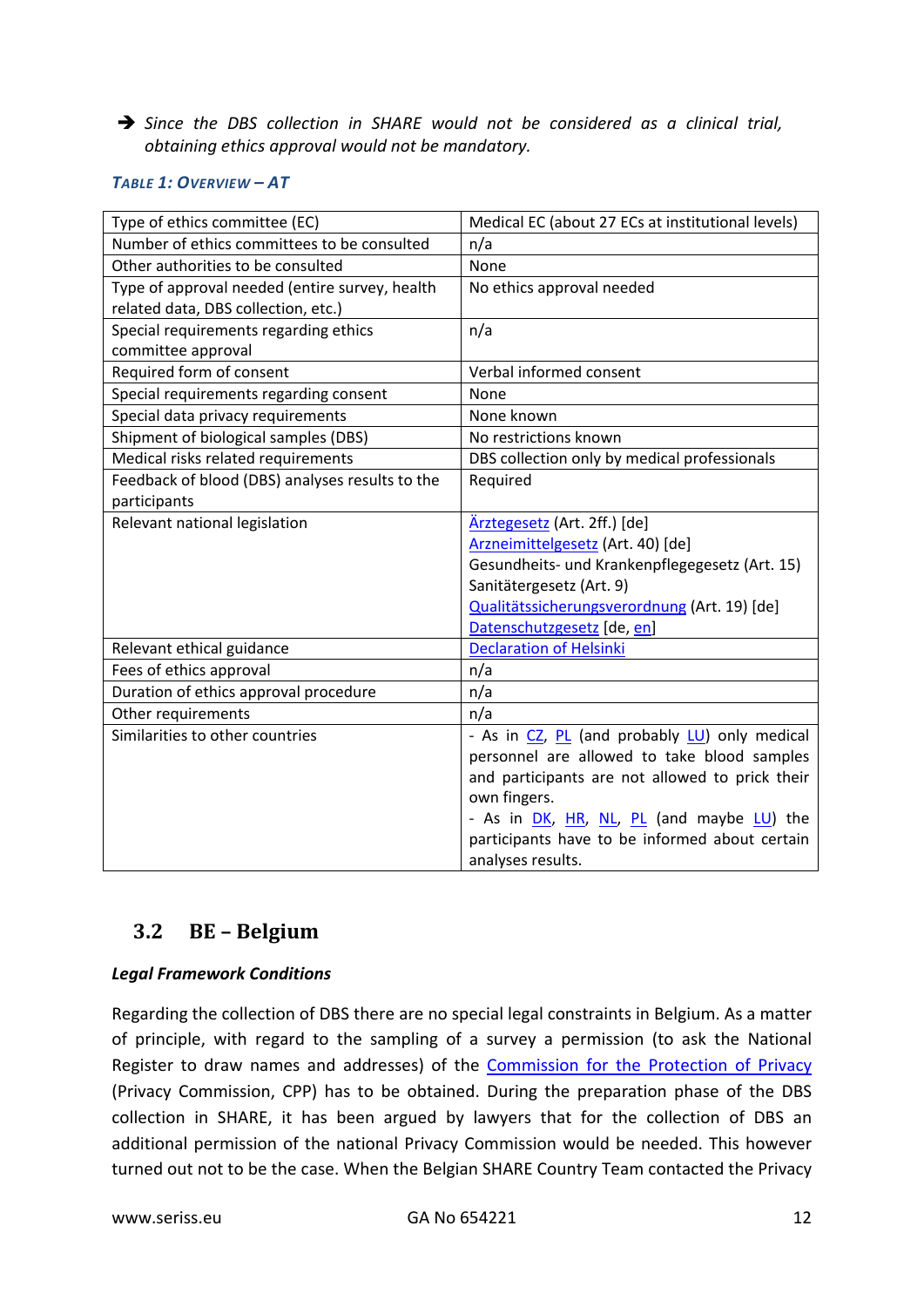Commission, they were told that they would have to contact the Sectorial Committee on Health, which in turn told the Belgian Country Team to contact the ethics committee of the respective university.

In order to conduct a collection of DBS in Belgium informed written consent is necessary. At this, participants must be fully informed about the aims and methods of the study.

There are no major legal restrictions concerning the shipment or storage of DBS samples. They may be sent to other countries and the storage duration is not limited in principle. However, it is not clear whether signed consent forms can be sent to another institution.

The main legal source of data protection in Belgium is the Royal Decree implementing the Act of 8 December 1992 on the protection of privacy in relation to the processing of personal data [\(Data Protection Act\)](http://www.privacycommission.be/sites/privacycommission/files/documents/Royal_Decree_2001.pdf), which implements the European [Data Protection](http://eur-lex.europa.eu/LexUriServ/LexUriServ.do?uri=CELEX:31995L0046:en:HTML)  [Directive \(95/46/EC\).](http://eur-lex.europa.eu/LexUriServ/LexUriServ.do?uri=CELEX:31995L0046:en:HTML)

#### *Ethics Committee Approval System*

Currently there are more than 200 research ethics committees (RECs) in Belgium of which 20 are non-hospital based. There is a central Consultative Committee for Bioethics acting only in a consultative way. Hospitals, university faculties and companies have their own local ethics committees. In Belgium every university has its own local ethics committee.

Multicentre studies are treated differently compared to single centre studies. In the Belgian case the DBS collection in SHARE is considered as a multicentre study within Belgium, since there are two SHARE partner institutions involved in Belgium (the University of Antwerp and the University of Liège). If the study takes place in more than one institution, one central ethics committee has to be chosen. In the pretest of SHARE wave 5 as well as the pretest and main data collection of wave 6 the ethics committee of the University of Antwerp, namely the Ethics Committee of Antwerp University Hospital [\(Committee for Medical Ethics](https://www.uantwerpen.be/en/research-and-innovation/research-at-uantwerp/quality-assurance/ethics-screening/cme/)  [UZA-UA\)](https://www.uantwerpen.be/en/research-and-innovation/research-at-uantwerp/quality-assurance/ethics-screening/cme/), was chosen by the Belgian County Team.

When submitting an application to the central ethics committee all documents and materials concerning the study must be handed in. In the case of SHARE, the following documents had to be prepared (in Dutch and French): a cover letter, an information form containing basic information about the study (i.e. about involved persons, the aim and methods of the study, the source of funding, participant numbers, characteristics of the participants and the way of recruitment, about possible risks and about how informed consent is ensured), the informed consent forms (in Dutch and French), the definitive protocol of the study, a summary of the protocol, questionnaires and all other fieldwork materials, copies of all research contracts, an insurance form, CVs (résumé) of all researchers involved and a list of all local ethical committees involved in Belgium (i.e. for SHARE the [Comité d'Ethique Hospitalo-Facultaire de Liège\)](http://www.chu.ulg.ac.be/jcms/c_11204/comite-d-ethique-hospitalo-facultaire).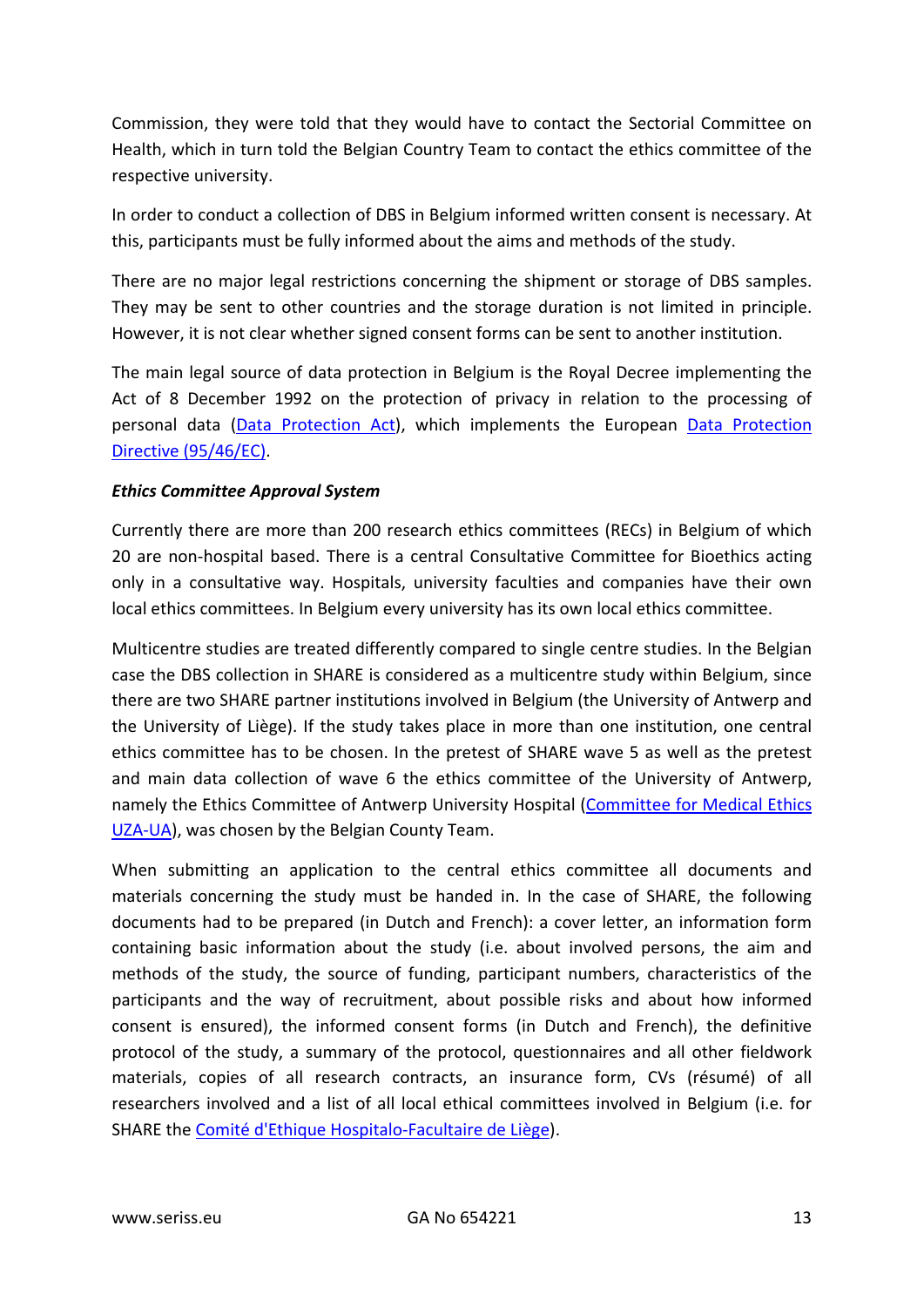The committee reviews the documents and requests changes or makes remarks when considered necessary. The criteria of the [Declaration of Helsinki](http://www.wma.net/en/30publications/10policies/b3/17c.pdf) have to be met by the research project. In case that any issues are raised by the ethics committee, the ethics committee will give a final approval (in a formal letter) if/as soon as they are solved in a satisfactory manner. The ethics committee in Antwerp meets every Monday (except holidays). Requests or answers to remarks of the ethics committee must be submitted by Thursday of the previous week. In accordance with our experiences from SHARE waves 5 and 6, the entire process approximately takes two months, until the final approval is granted.

For the DBS collection, the ethics committee may require that specific study participant insurance is taken to cover the specific risks of the research project (which was the case for the DBS part of the SHARE study).

The preparation is time consuming and the whole process should not be taken lightly. Clearing things between the ethics committee/s and the applying university/Country Team took about two months until the DBS collection has been approved. Some of the remarks that were made by the central ethics committee in the first instance (when applying before the pretest of SHARE wave 5), such as calling participants before visiting them, may be due to that fact that the ethics committee is a medical ethics committee, which mainly reviews clinical or medical epidemiological studies. Careful explanation why such things were impracticable in the case of a large study such as SHARE was necessary in order to deal with these remarks. In the context of the ethics approval of the DBS collection in SHARE wave 5, in the first round of the application process, it was even the case that the ethics committee of the University of Antwerp did not approve the application initially, while the ethics committee of the University of Liège approved exactly the same application straight away. Since the latter was picked as the central committee the study had to be put on hold in both parts of the country. However, eventually the DBS collection was approved by both ethics committees. For the DBS collection in wave 6 approval of both committees was granted straight away.

 *Final conditions of the approval of the DBS collection in SHARE wave 6 are that the results of the study and any adverse events have to be reported back to the central ethics committee in Antwerp and that any further analyses of the DBS samples (exceeding the ones explicitly covered by informed consent) have to be approved by the ethics committee before such analyses may be carried out. DNA analyses of DBS samples were excluded from the application in Belgium from the very beginning.*

| Type of ethics committee (EC)               | Medical REC (200+ RECs organised at an             |
|---------------------------------------------|----------------------------------------------------|
|                                             | institutional level)                               |
| Number of ethics committees to be consulted | 2; in the case of a multicentre study several RECs |
|                                             | have to be consulted and one central committee     |
|                                             | has to be chosen                                   |

#### *TABLE 2: OVERVIEW – BE*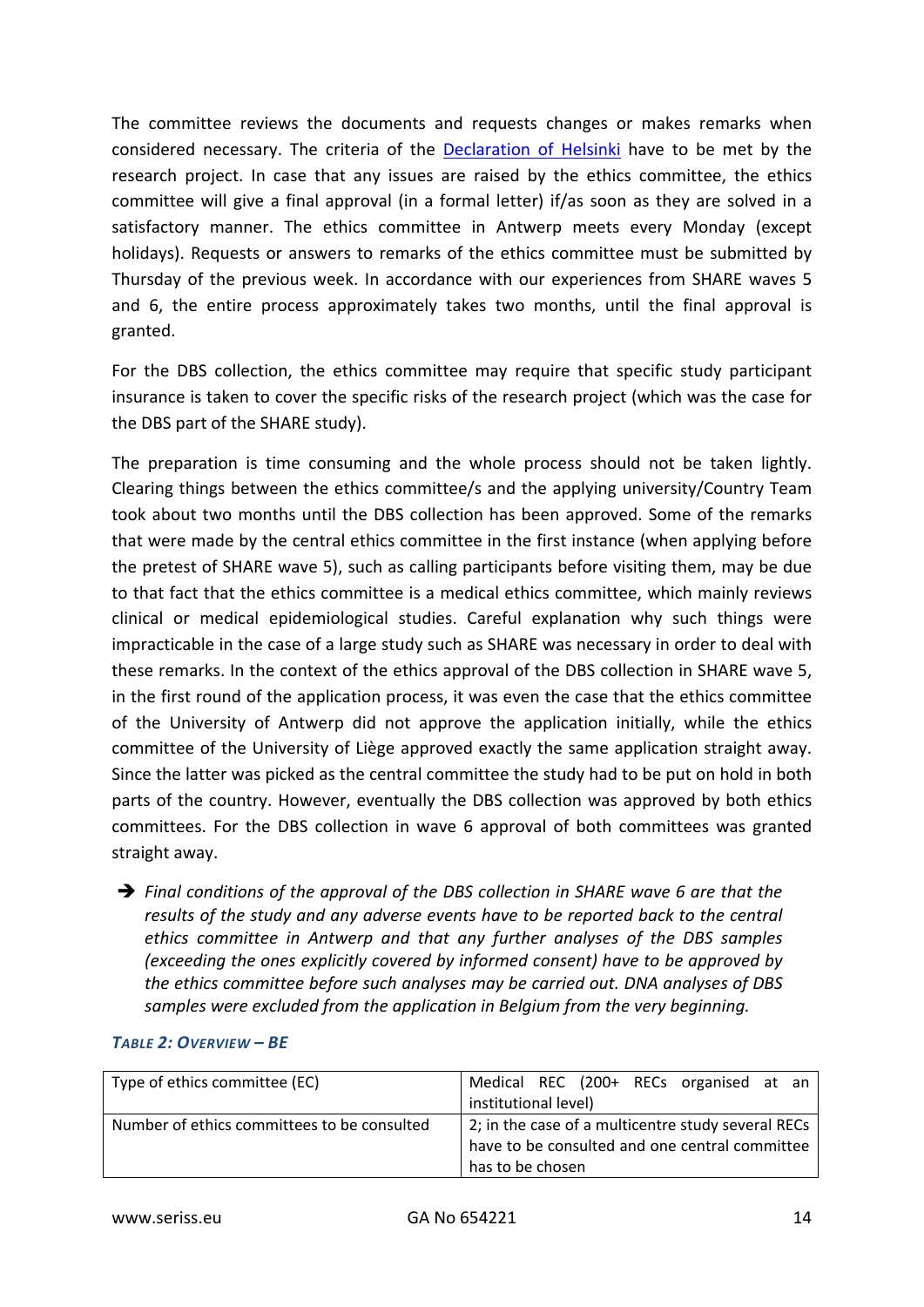| Other authorities to be consulted               | None                                               |
|-------------------------------------------------|----------------------------------------------------|
| Type of approval needed (entire survey, health  | <b>DBS</b> collection                              |
| related data, DBS collection, etc.)             |                                                    |
| Special requirements regarding ethics           | Further analyses have to be approved by the        |
| committee approval                              | ethics committee; DNA analyses of DBS samples      |
|                                                 | were excluded (self-restriction)                   |
| Required form of consent                        | Informed written consent                           |
| Special requirements regarding consent          | None                                               |
| Special data privacy requirements               | Permission to draw names and addresses from        |
|                                                 | the National Register of the Belgian Privacy       |
|                                                 | <b>Commission (CPP)</b> needed                     |
| Shipment of biological samples (DBS)            | DBS samples can be sent to other countries         |
| Medical risks related requirements              | Specific study participant insurance required      |
|                                                 | (covering specific risks of DBS collection)        |
| Feedback of blood (DBS) analyses results to the | Not required                                       |
| participants                                    |                                                    |
| Relevant national legislation                   | Data Protection Act [en, fr]                       |
| Relevant ethical guidance                       | <b>Declaration of Helsinki</b>                     |
| Fees of ethics approval                         | No fees                                            |
| Duration of ethics approval procedure           | About 2 months                                     |
| Other requirements                              | Documents have to be submitted in French and       |
|                                                 | Dutch to the ethics committee/s; Results of the    |
|                                                 | study and any adverse events have to be            |
|                                                 | reported back to the ethics committee              |
| Similarities to other countries                 | - As in CH, NL and SI SHARE is considered as a     |
|                                                 | multicentre study.                                 |
|                                                 | - As in CH, DK, EE, ES, FR, IT, LU, PT, SE and SI  |
|                                                 | additional ethics committee approval for further   |
|                                                 | analyses of the DBS samples is needed.             |
|                                                 | - As in CH, FR, HU, IL, LU and NL a specific study |
|                                                 | participant insurance is required.                 |
|                                                 | - As in DE, FR, IL, IT, LU, PL, PT, SE and SI DNA  |
|                                                 | analyses of DBS samples are excluded. In GR no     |
|                                                 | further analyses are permitted.                    |

# <span id="page-14-0"></span>**3.3 CH – Switzerland**

#### *Legal Framework Conditions*

In Switzerland, all research on human subjects has to be approved by an ethics committee according to the Ordinance on Human Research with the Exception of Clinical Trials (Human [Research Ordinance, HRO\)](http://www.admin.ch/opc/en/classified-compilation/20121177/index.html). In general, research on human subjects is regulated in Switzerland by the Federal Act on Research involving Human Beings (Human Research Act, [HRA\)](http://www.admin.ch/opc/en/classified-compilation/20061313/index.html).

 *Therefore, not only the DBS collection but the entire SHARE study is subject to ethical review in Switzerland.*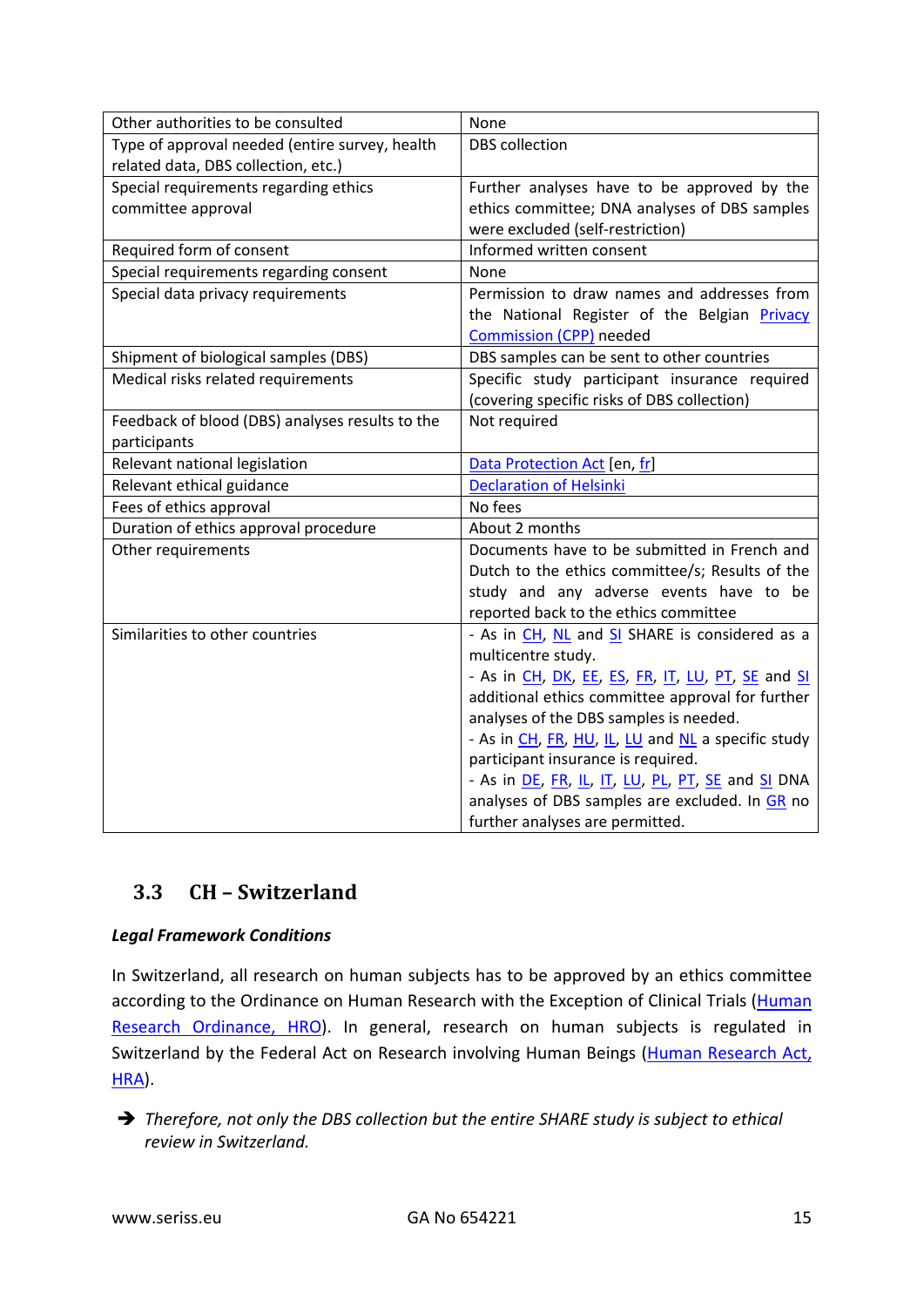With regard to the DBS collection no special legal constraints apply in Switzerland. In order to conduct a DBS collection in Switzerland informed written consent is necessary. It is important that consent information and the blood samples are strictly separated from the very beginning.

Besides the data protection provisions given in the Human Research Ordinance (cf. Chapter 3 on the further use of biological material and health-related personal data for research), the main legal source of data protection in Switzerland is the Federal Act on Data [Protection \(FADP\).](http://www.admin.ch/opc/en/classified-compilation/19920153/index.html) Further information on data protection in Switzerland can be found on the official website of the Federal Data Protection and Information Commissioner [\(FDPIC\)](http://www.edoeb.admin.ch/datenschutz/index.html?lang=en).

Concerning the collection of DBS a specific study participant insurance is required in order to cover potential harm (e.g. private liability insurance or a hospital liability insurance, which, however, requires that the principal investigator of the DBS part of the study is a medical doctor and that a nurse is present during the interviewer training).

#### *Ethics Committee Approval System*

In Switzerland, ethics committees are organised at cantonal level. Some cantons have their own ethics committee whereas other cantons are organised in a consortium. An overview of the ethics committees in Switzerland can be found on the website of the Association of Swiss Ethics Committees on research involving humans [\(swissethics\)](http://www.swissethics.ch/eks_e.html). If a research project is conducted in more than one canton it is classified as multicentre research. Since SHARE is a trans-regional study with participants in several (more than five) cantons, SHARE was considered as a multicentre study.

The scopes of responsibility of the ethics committees and procedures for application are regulated in the [Human Research Act](http://www.admin.ch/opc/en/classified-compilation/20061313/index.html) (cf. Chapter 8). The application documents have to be submitted to the so-called "leading committee", which for multicentre research projects is the ethics committee which is responsible at the site of activity of the project coordinator. The leading committee (in the case of SHARE: the Ethics Committee of the Canton of Vaud, [CER-VD\)](http://www.cer-vd.ch/) contacts the ethics committees of other cantons in which the research is also carried out and asks for their opinion. According to the HRA it is bound by their opinion. At this, since the legislation on research involving humans has been changed in January 2014<sup>[10](#page-15-0)</sup>, the application procedure for multicentre research projects has been significantly simplified (i.e., only after the pretest of SHARE wave 5): until December 2013, after having obtained approval of the leading committee, the research protocol of a multicentre research project had to be submitted again to local committees in all cantons in which the research project was carried out. Even though the review procedure at the local committees was simplified, this did not necessarily mean that the application was processed much faster.

<span id="page-15-0"></span><sup>&</sup>lt;sup>10</sup> The website of the Swizz Coordination office for research involving humans [\(Kofam\)](https://www.kofam.ch/en/research-on-humans/legislation/) provides further information on the new legislation.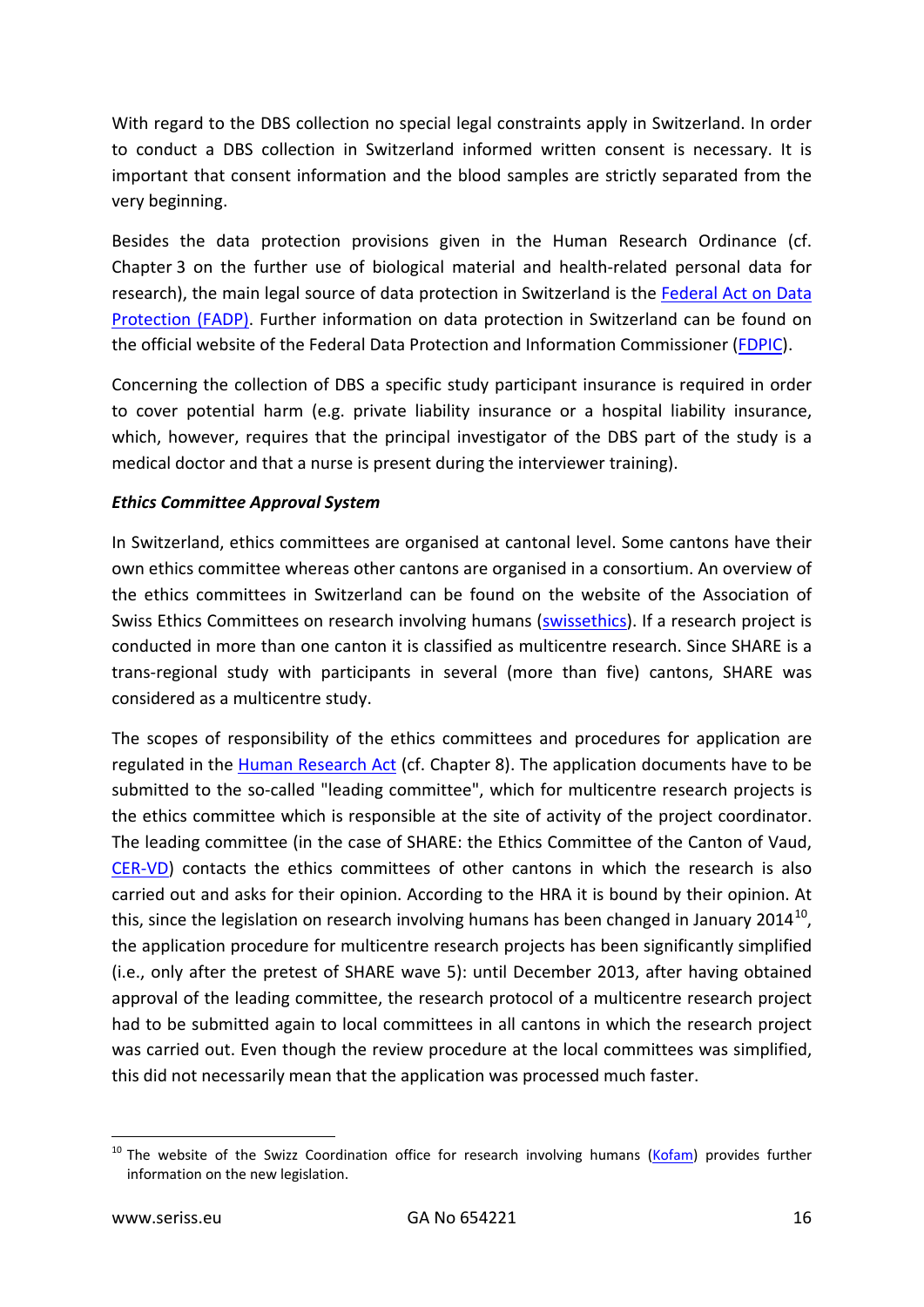In the SHARE wave 5 pretest, participants came from five different cantons: Vaud, Zurich, Fribourg, Valais and Tessin. The Swiss SHARE Country Team first submitted the DBS research proposal to the Ethics Committee of the Canton of Vaud [\(CER-VD\)](http://www.cer-vd.ch/), which became the leading committee. Initially, DBS was planned to be conducted in all pretest cantons. However, due to complexity of the submission procedure, the very short deadlines and the slowness of each administrative step, the Swiss Country Team had to decide to limit the DBS experiment to Vaud and Fribourg (Fribourg being related to CER-VD), since submissions to the local committees would have been too time consuming. Although the DBS pilot was limited to Vaud and Fribourg, the working process of other ethics committees (Zurich, Tessin and Valais) was investigated. The Swizz SHARE Country Team learned that each ethics committee has its own working habits: the calendar of their meetings, the number of committee members, the time it takes to get a decision on a specific research proposal and the language in which the documents had to be submitted varied from one committee to another. With regard to the ethics committee application for SHARE wave 6 the Swizz Country Team was able to benefit from the new legislation on research involving humans that came into force in January 2014 and, therefore, only had to make one submission (again to CER-VD) for the DBS collection in Switzerland (covering the entire country).

Regarding the wave 6 application in Switzerland, one of the new principles in the legislation, namely in the Human Research Ordinance, has been of particular importance: the classification of research projects involving measures for sampling of biological material or collection of health-related personal data from persons on the basis of the risks and burdens for the individuals participating in them (Art. 7, HRO). Based on this classification, the ethics committee either makes its decision under "the regular procedure" (Category B, more that minimal risks) or under a "simplified procedure" (Category A: minimal risks) in accordance with the [Ordinance on Organisational Aspects of the Human Research Act](http://www.admin.ch/opc/en/classified-compilation/20121179/index.html) (HRA Organisation Ordinance, OrgO-HRA), which regulates the organisation of the ethics committees in terms of their composition and the procedural provisions. Furthermore, the requirement for documentation to be submitted with the application, for liability guarantees and for notification varies according to the classification (cf. HRO). The application documents that have to be submitted to the responsible ethics committee are specified in Annex 2 of the Human Research Ordinance. For the DBS collection in SHARE Switzerland, which has been classified as Category A research project, the following documents had to be prepared: a motivation letter, the research protocol in English and French, a general submission form, information documents for the participants, consent forms, insurance police, contract with the survey agency, CVs of all collaborators involved, an overview of the SHARE questionnaire, the biobank regulations, information on how data are collected, processed and anonymised and official approvals of other ethics committees.

Besides highlighting the fact that the criteria of the [Declaration of Helsinki](http://www.wma.net/en/30publications/10policies/b3/17c.pdf) had to be met by the research project, the ethics committee stressed that special attention has to be paid with regard to cognitively impaired and deceased persons.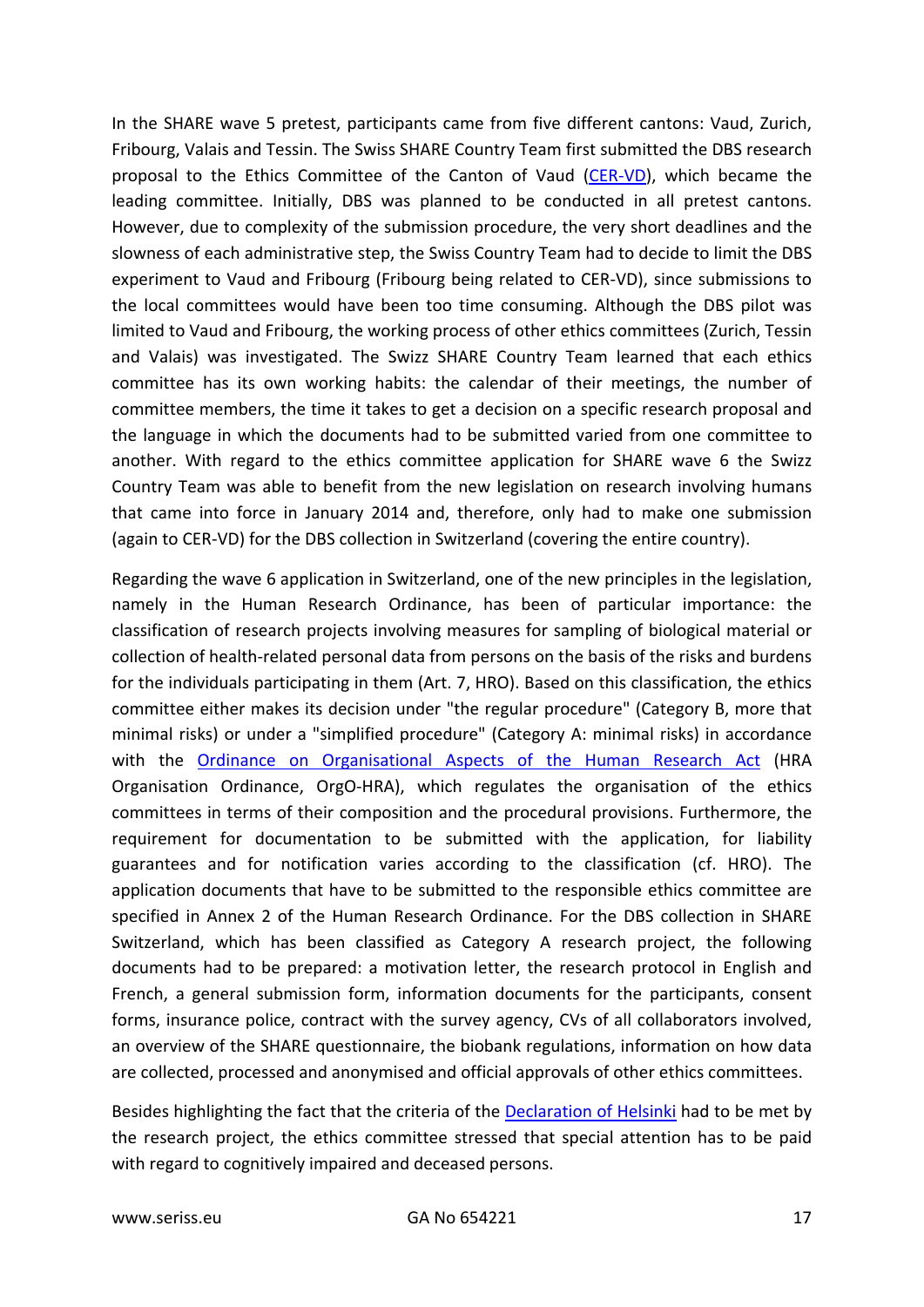*Final conditions of the approval of the DBS collection in SHARE wave 6 are that an advance letter has to be sent to survey participants (informing them about the project and providing them with the consent documents) and that any further analyses of the DBS samples (exceeding the ones explicitly covered by informed consent) have to be approved by the ethics committee before they may be carried out. Moreover, a specific study participant insurance was required by the ethics committee. The Swizz SHARE Country Team was able to meet this requirement by means of the liability insurance fund of the University Hospital of Lausanne, Vaud (CHUV). For this reason, further requirements are that the principal investigator (PI) of the DBS part of the study is a medical doctor and that a nurse is present during the interviewer training (in accordance with CHUV regulations).*

#### *TABLE 3: OVERVIEW – CH*

| Type of ethics committee (EC)                   | Cantonal EC (9 ECs which are organised on a                            |
|-------------------------------------------------|------------------------------------------------------------------------|
|                                                 | cantonal/regional level)                                               |
| Number of ethics committees to be consulted     | 1 (if multicentre research in several cantons:<br>"leading committee") |
| Other authorities to be consulted               | None                                                                   |
| Type of approval needed (entire survey, health  | Entire survey (incl. DBS)                                              |
| related data, DBS collection, etc.)             |                                                                        |
| Special requirements regarding ethics           | Further analyses have to be approved by the                            |
| committee approval                              | ethics committee; An advance letter including                          |
|                                                 | the consent documents has to be sent to the                            |
|                                                 | participants                                                           |
| Required form of consent                        | Informed written consent (may also be in a non-                        |
|                                                 | written form if classified as Category A research)                     |
| Special requirements regarding consent          | No                                                                     |
| Special data privacy requirements               | Consent forms and samples have to be shipped                           |
|                                                 | and stored separately                                                  |
| Shipment of biological samples (DBS)            | DBS samples can be sent to other countries                             |
| Medical risks related requirements              | Liability insurance required; PI of the study has                      |
|                                                 | to be a medical doctor in the case of hospital                         |
|                                                 | liability<br>insurance<br>coverage;<br>During<br>the                   |
|                                                 | interviewer training a nurse must be present in                        |
|                                                 | the case of hospital liability insurance coverage                      |
| Feedback of blood (DBS) analyses results to the | Not required                                                           |
| participants                                    |                                                                        |
| Relevant national legislation                   | <b>Federal Act on Research involving Human Beings</b>                  |
|                                                 | [en, de, fr, it]                                                       |
|                                                 | Human Research Ordinance [en, de, fr, it]                              |
|                                                 | Federal act on data protection [en, de, fr, it]                        |
|                                                 | HRA Organisation Ordinance [en, de, fr, it]                            |
| Relevant ethical guidance                       | Declaration of Helsinki; EU-ICH Guidelines GCP;                        |
|                                                 | <b>CIOMS International Ethical Guidelines for</b>                      |
|                                                 | <b>Biomedical Research Involving Human Subject</b>                     |
|                                                 | (2002)                                                                 |
| Fees of ethics approval                         | Leading committee: 1.000 CHF                                           |
| Duration of ethics approval procedure           | About 2 months (if documents are submitted on                          |
|                                                 | time: 2 weeks before a scheduled meeting)                              |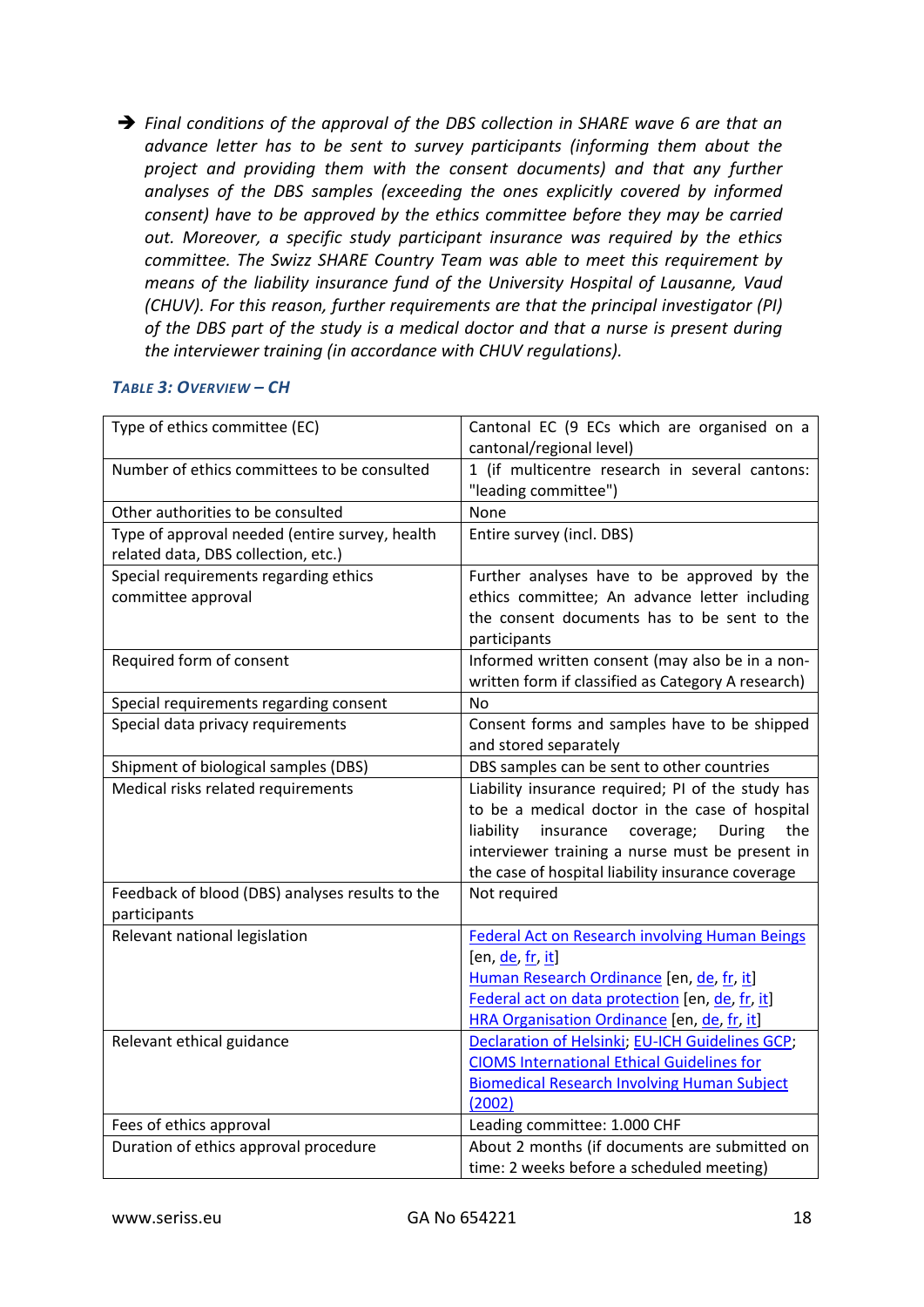| Other requirements              | Ethics committee applications need to be<br>submitted in the language of the respective |
|---------------------------------|-----------------------------------------------------------------------------------------|
|                                 | Canton                                                                                  |
| Similarities to other countries | - As in <b>EE</b> and <b>SE</b> the entire survey has to be<br>approved.                |
|                                 | - As in <b>BE, NL</b> and <b>SI</b> SHARE is considered as a<br>multicentre study.      |
|                                 | - As in DK, IT and SE an advance letter has to be                                       |
|                                 | sent to the participants.                                                               |
|                                 | - As in BE, DK, EE, ES, FR, IT, LU, PT, SE and SI                                       |
|                                 | additional ethics committee approval for further                                        |
|                                 | analyses of the DBS samples is needed.                                                  |
|                                 | - As in BE, FR, HU, IL, LU and NL a specific study                                      |
|                                 | participant insurance is required.                                                      |
|                                 | - As in FR, IL, LU and SI the principal investigator                                    |
|                                 | of the study has to be a medical doctor.                                                |

# <span id="page-18-0"></span>**3.4 CZ – Czech Republic**

#### *Legal Framework Conditions*

In the Czech Republic, due to occupational restrictions it is forbidden for laypersons to do any medical task or to prick anybody in order to take a blood sample. According to the Act No. 372/2011 on health services [\(Healthcare Services Act](http://portal.gov.cz/app/zakony/zakonPar.jsp?idBiblio=75500&fulltext=372%7E2F2011&rpp=15#local-content) [cz]) only certified medical personnel (such as medical doctors and nurses) are allowed to collect blood samples, including DBS samples. This restriction also implies that participants may not be instructed to prick their own fingers in order to collect blood samples in the context of a study such as SHARE. Furthermore, the collection of blood samples has to be carried out in a medical facility (or during a visit to the doctor).

 *Therefore, in the Czech Republic a DBS collection cannot be carried out in the context of SHARE.*

The central relevant data protection law with regard to the processing of personal data in the Czech Republic is the Act No. 101/2000 on the protection of personal data [\(Personal](https://www.uoou.cz/en/vismo/zobraz_dok.asp?id_org=200156&id_ktg=1107&archiv=0&p1=1105)  [Data Protection Act,](https://www.uoou.cz/en/vismo/zobraz_dok.asp?id_org=200156&id_ktg=1107&archiv=0&p1=1105) consolidated version).

#### *Ethics Committee Approval System*

According to the Act No. 378/2007 on pharmaceuticals [\(Act on Pharmaceuticals\)](http://www.sukl.eu/uploads/Legislativa/Zakon_o_lecivech_EN_corr_clean2.pdf), there are two types of ethics committees, which are organised at an institutional level: there are about 100 local ethics committees established at healthcare institutions or research institutions, which review local research projects. Besides, several (9) ethics committees for the review of multicentre studies exist (cf. Veerus et al. 2013). These ethics committees, which play the role of central ethics committees, are also established at healthcare or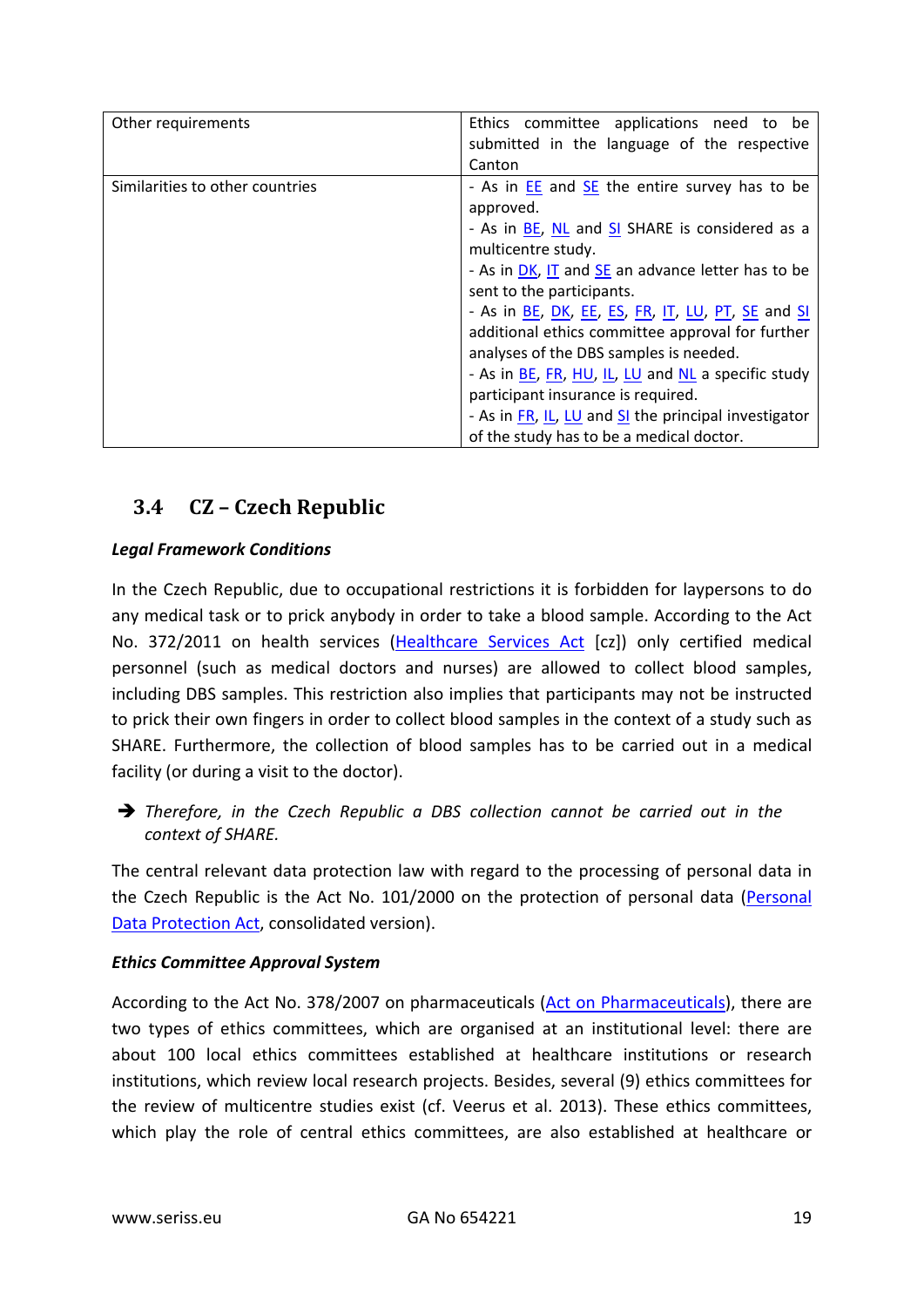research institutions but are proposed by the State Institute for Drug Control ( $SÚKL$ ) and approved by the Ministry of Health.

#### *TABLE 4: OVERVIEW – CZ*

| Type of ethics committee (EC)                   | Medical EC (100+ at institutional levels)        |
|-------------------------------------------------|--------------------------------------------------|
| Number of ethics committees to be consulted     | n/a                                              |
| Other authorities to be consulted               | None                                             |
| Type of approval needed (entire survey, health  | n/a                                              |
| related data, DBS collection, etc.)             |                                                  |
| Special requirements regarding ethics           | n/a                                              |
| committee approval                              |                                                  |
| Required form of consent                        | n/a                                              |
| Special requirements regarding consent          | n/a                                              |
| Special data privacy requirements               | n/a                                              |
| Shipment of biological samples (DBS)            | n/a                                              |
| Medical risks related requirements              | DBS collection only by medical professionals in  |
|                                                 | medical facilities                               |
| Feedback of blood (DBS) analyses results to the | n/a                                              |
| participants                                    |                                                  |
| Relevant national legislation                   | Act No. 372/2011 Coll., Healthcare Services Act  |
|                                                 | [cz]                                             |
|                                                 | Act No. 101/2000 Coll., Personal Data Protection |
|                                                 | Act [en]                                         |
|                                                 | Act No. 378/2007 Coll., Act on Pharmaceuticals   |
|                                                 | [en]                                             |
| Relevant ethical guidance                       | n/a                                              |
| Fees of ethics approval                         | n/a                                              |
| Duration of ethics approval procedure           | n/a                                              |
| Other requirements                              | n/a                                              |
| Similarities to other countries                 | - As in AT, PL (and probably LU) only medical    |
|                                                 | personnel are allowed to take blood samples      |
|                                                 | and participants are not allowed to prick their  |
|                                                 | own fingers.                                     |

### <span id="page-19-0"></span>**3.5 DE – Germany**

#### *Legal Framework Conditions*

Regarding the collection of DBS there are no special legal constraints in Germany. Neither are there legal restrictions with regard to the collection of DBS samples by trained laypersons nor concerning the shipment or storage of DBS samples. DBS samples as well as related consent forms may be sent to other countries and the storage duration is not limited in principle.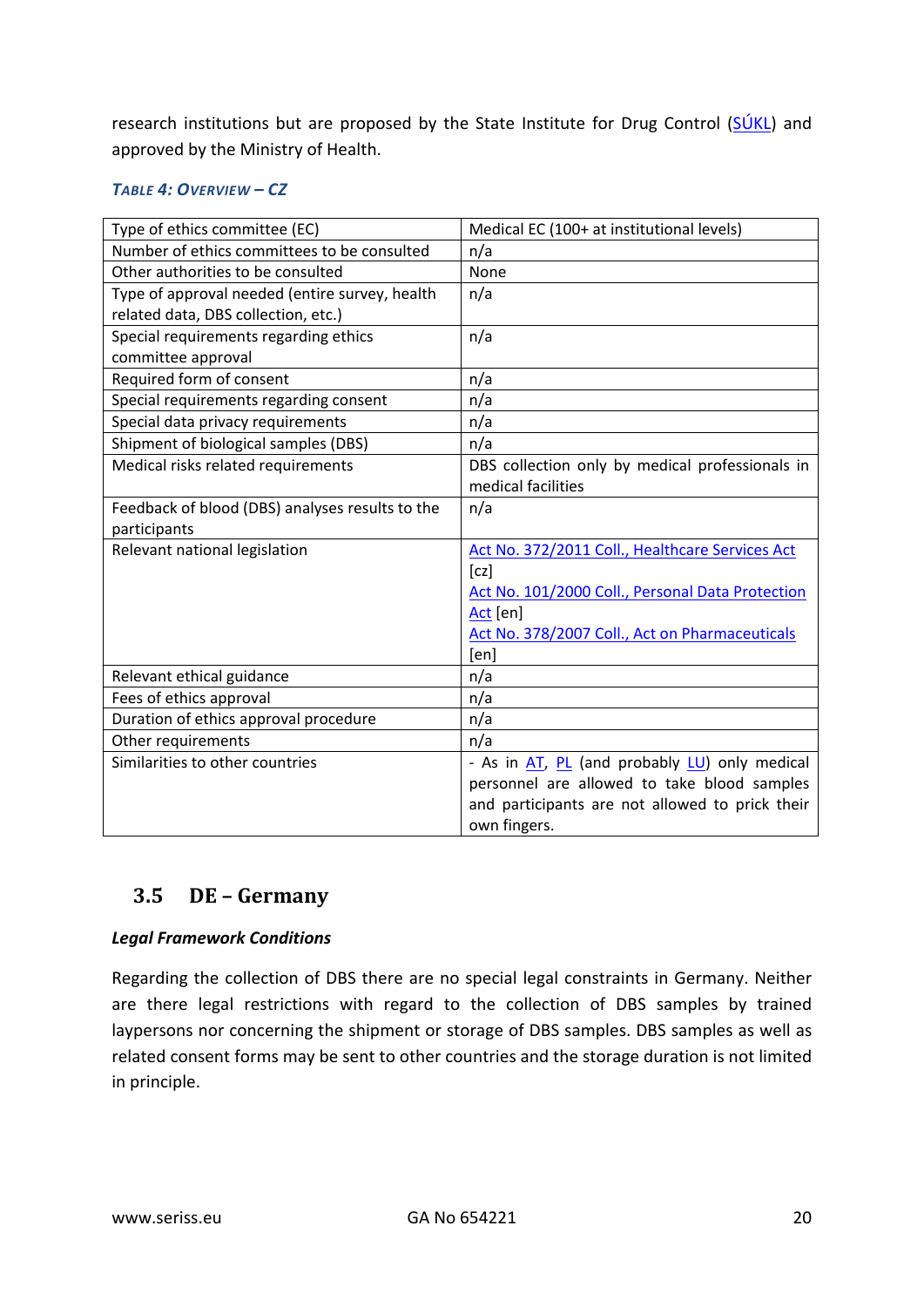In order to conduct a collection of DBS in Germany informed written consent is necessary. Participants must be fully informed about the aims and methods of the study as well as about the processing of their samples and personal data and related rights.

In Germany, data protection is governed by numerous laws and regulations (federal and state legislation). On a national level data protection is regulated by the [Federal Data](http://www.gesetze-im-internet.de/englisch_bdsg/englisch_bdsg.html)  [Protection Act](http://www.gesetze-im-internet.de/englisch_bdsg/englisch_bdsg.html) ("Bundesdatenschutzgesetz", BDSG) which implements the European [Data](http://eur-lex.europa.eu/LexUriServ/LexUriServ.do?uri=CELEX:31995L0046:en:HTML)  [Protection Directive \(95/46/EC\)](http://eur-lex.europa.eu/LexUriServ/LexUriServ.do?uri=CELEX:31995L0046:en:HTML) and includes the most relevant provisions regarding the field of scientific research.

#### *Ethics Committee Approval System*

In Germany, research ethics committees are organised on an institutional level. There are 53 medical research ethics committees, which are legally competent to assess biomedical research, including clinical trials and drug research. However, ethics committees are not only established in the area of biomedical research but also for research in other disciplines, e.g. in universities or research institutes. The establishment of these ethics committees, which usually have an advisory function, is not legally required but can be regarded as an instrument of self-regulation in research. Accordingly, the procedures for application and the requirement for documentation to be submitted with the application may vary from case to case. Besides these institutional ethics committees there are two national ethics committees in Germany: the [German Ethics Council](http://www.ethikrat.org/welcome?set_language=en) ("Deutscher Ethikrat"), which may give recommendations which are not binding, and the Central Ethics Committee for Observance of Ethical Principles in Medicine and its Adjacent Fields of the German Medical Association of the German Medical Association ("Zentrale Kommission zur Wahrung ethischer [Grundsätze in der Medizin und ihren Grenzgebieten"](http://www.zentrale-ethikkommission.de/), ZEKO), which gives opinions on general ethical issues and which may give advice to other medical ethics committees.

The first time, when the pilot DBS study was carried out in Germany in SHARE wave 4, the German SHARE Country Team (as well as the central international SHARE coordination) was located at the University of Mannheim. Since SHARE is no clinical study, the Ethics Committee of the University of Mannheim was responsible for the approval of the DBS collection in SHARE wave 4. During the review of this first DBS pilot, several questions came up regarding the content and the exact wording of consent forms and information leaflets; the committee made several suggestions for improvement. Finally, all the concerns raised by the ethics committee could be solved. This initial critical reflection has proved very useful as to the preparation of the full-scale implementation of the DBS collection in SHARE, in particular with respect to the preparation of accurate (generic versions of the) consent documents and, not least, also with regard to all further ethics committee approval applications.

Between SHARE wave 4 and wave 5 the central SHARE coordination and the German Country Team moved to Munich and became part of the Max Planck Institute for Social Law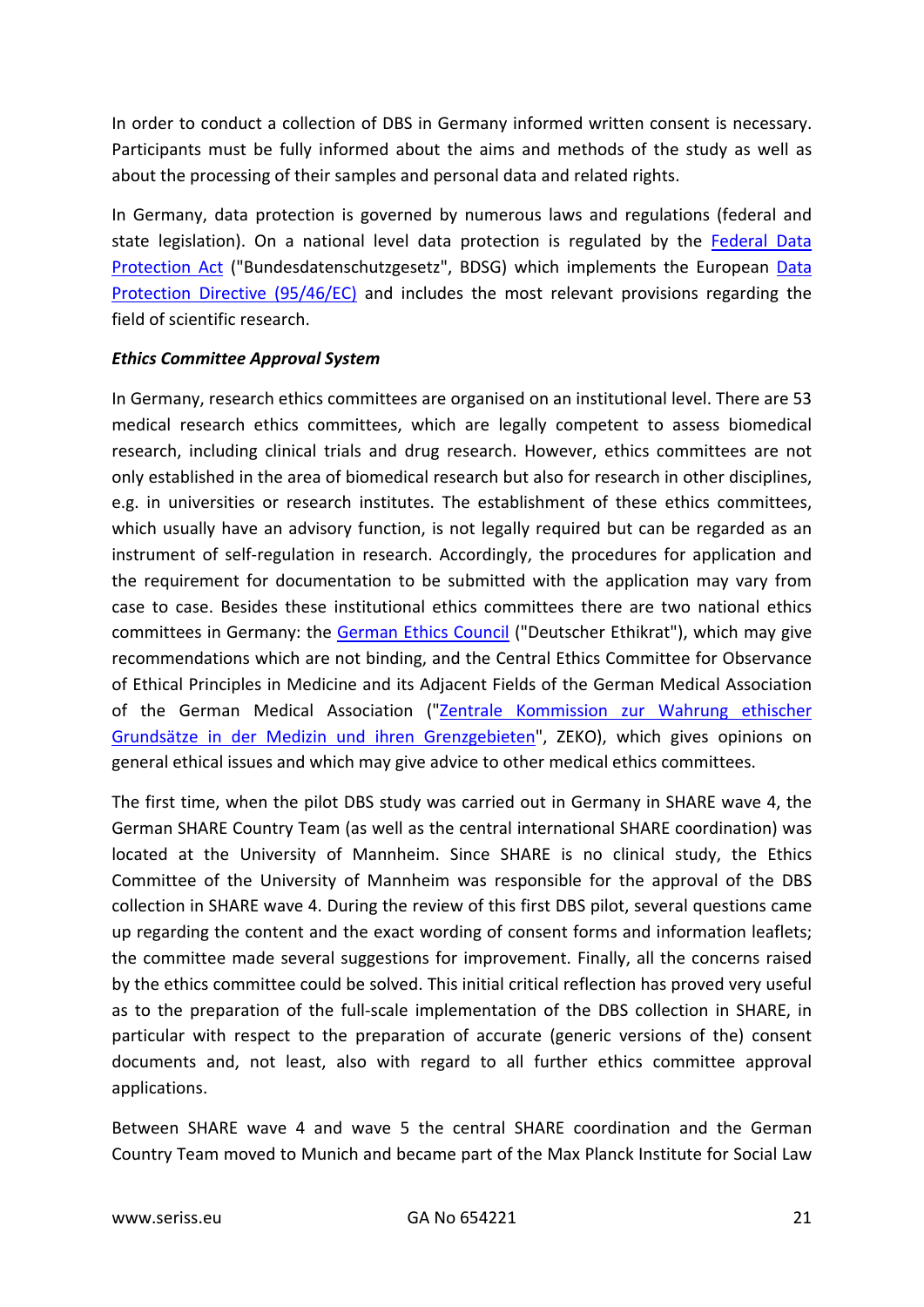and Social Policy. Since then, the Ethics Council of the Max Planck Society was responsible for the SHARE DBS review for the German part of the study. Since the entire SHARE project also is centrally coordinated in Germany, the Ethics Council of the Max Planck Society also reviewed the entire survey (and not only the DBS part of the project).

Since, based on the experiences that have been made during the pilot projects in SHARE waves 4 and 5 in Germany, the German SHARE Country Team decided to slightly modify the procedure of the DBS collection for SHARE wave 6, a new application was submitted to Ethics Council prior to this wave of data collection. One condition of the former approval of the Ethics Committee of the University of Mannheim was that the German Country Team had to report back all 'out-of-the-norm' values of the DBS analyses back to the participants via their general practitioners. The procedure, which was required by the ethics committee prior to the DBS collection and analyses, however, due to several practical reasons, could not be implemented in a satisfactory way. This had raised certain ethical issues, due to which, the Country Team came to the conclusion that not reporting back the results of the DBS analyses to the participants would be the preferable option.

Regarding this application, the German Country Team and the Ethics Council agreed that the review covered the entire survey again and include the suggested modification. For this reason the following documents have been submitted: the DBS survey protocol, the information documents for the participants and the consent forms (in German and English), information on data protection in SHARE, information about interviewer trainings, other fieldwork documents (such as the SHARE data protection statement or the DBS interviewer manual and instructions), short CVs of investigators, the SHARE questionnaire, general information about the SHARE project, former ethical review statements and ethical considerations of the responsible researchers with regard to the suggested modification (i.e. the reasons for the modification). After the submission of all these documents the Ethics Council reviewed and approved the project, including the DBS collection and the suggested modification with regard to the procedure in Germany.

 *The entire project including the collection of DBS in Germany has been approved successfully. DNA analyses of DBS samples were excluded from the application in Germany from the very beginning.*

| Type of ethics committee (EC)                  | Institutional REC (ECs are organised at an       |
|------------------------------------------------|--------------------------------------------------|
|                                                | institutional level; amongst others there are 53 |
|                                                | medical RECs, which are legally competent to     |
|                                                | assess biomedical research)                      |
| Number of ethics committees to be consulted    |                                                  |
| Other authorities to be consulted              | <b>None</b>                                      |
| Type of approval needed (entire survey, health | DBS + Entire survey (international review, since |
| related data, DBS collection, etc.)            | SHARE is centrally coordinated in Germany)       |
| Special requirements regarding ethics          | DNA analyses of DBS samples were excluded        |

#### *TABLE 5: OVERVIEW – DE*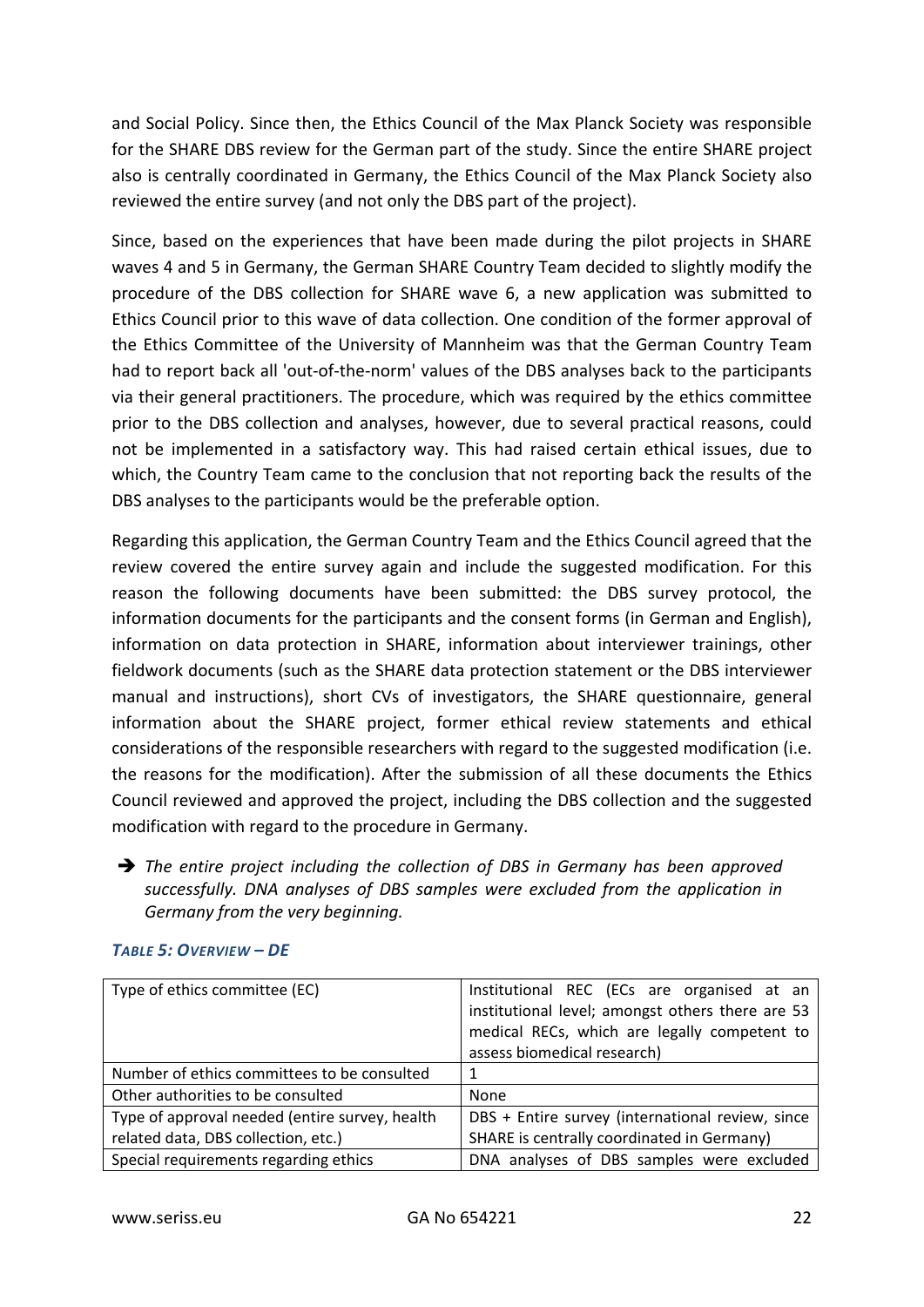| committee approval                              | (self-restriction)                                 |
|-------------------------------------------------|----------------------------------------------------|
| Required form of consent                        | Informed written consent                           |
| Special requirements regarding consent          | No.                                                |
| Special data privacy requirements               | No.                                                |
| Shipment of biological samples (DBS)            | DBS samples can be sent to other countries         |
| Medical risks related requirements              | N <sub>0</sub>                                     |
| Feedback of blood (DBS) analyses results to the | Not required (may also be required by the          |
| participants                                    | responsible ethics committee depending on the      |
|                                                 | concrete circumstances)                            |
| Relevant national legislation                   | Bundesdatenschutzgesetz, [de, en]                  |
| Relevant ethical guidance                       | Declaration of Helsinki; Belmont Report            |
| Fees of ethics approval                         | No fees                                            |
| Duration of ethics approval procedure           | About 1-3 months (DBS only)                        |
| Other requirements                              | If feedback of blood analyses results to the       |
|                                                 | participants is requested, it may be required that |
|                                                 | this has to be done via the general practitioners  |
|                                                 | of the participants                                |
| Similarities to other countries                 | - As in BE, FR, IL, IT, LU, PL, PT, SE and SI DNA  |
|                                                 | analyses of DBS samples are excluded. In GR no     |
|                                                 | further analyses are permitted.                    |

## <span id="page-22-0"></span>**3.6 DK – Denmark**

#### *Legal Framework Conditions*

Regarding the collection of DBS there are no special legal constraints in Denmark. In Denmark, DBS samples can be collected by trained laypersons (interviewers) or via 'selfpricking'. There are no legal restrictions concerning the shipment of DBS samples, i.e. DBS samples may be sent to other countries for analyses. With regard to the collection of DBS samples by trained interviewers (laypersons), the general liability insurance of the survey agency covers any possible harm to the participants.

However, in general, if sensitive personal data (which includes biological material such as blood and tissue samples, etc.) is processed in a research or statistics project, the project must be notified to the [Danish Data Protection Agency](http://www.datatilsynet.dk/english/) (Datatilsynet) and must obtain the agency's authorisation. Furthermore, with regard to the storage of the samples in Denmark, any newly established research biobank has to be registered with the Danish Data Protection Agency.

#### *The DBS collection in SHARE had to be notified to the Danish Data Protection Agency.*

The central relevant data protection law with regard to the processing of personal data in Denmark is the Act on Processing of Personal Data [\(compiled English version\)](http://www.datatilsynet.dk/english/the-act-on-processing-of-personal-data/read-the-act-on-processing-of-personal-data/compiled-version-of-the-act-on-processing-of-personal-data/), which implements the European [Data Protection Directive \(95/46/EC\).](http://eur-lex.europa.eu/LexUriServ/LexUriServ.do?uri=CELEX:31995L0046:en:HTML) In order to conduct a collection of DBS in Denmark written informed consent of the participants is necessary.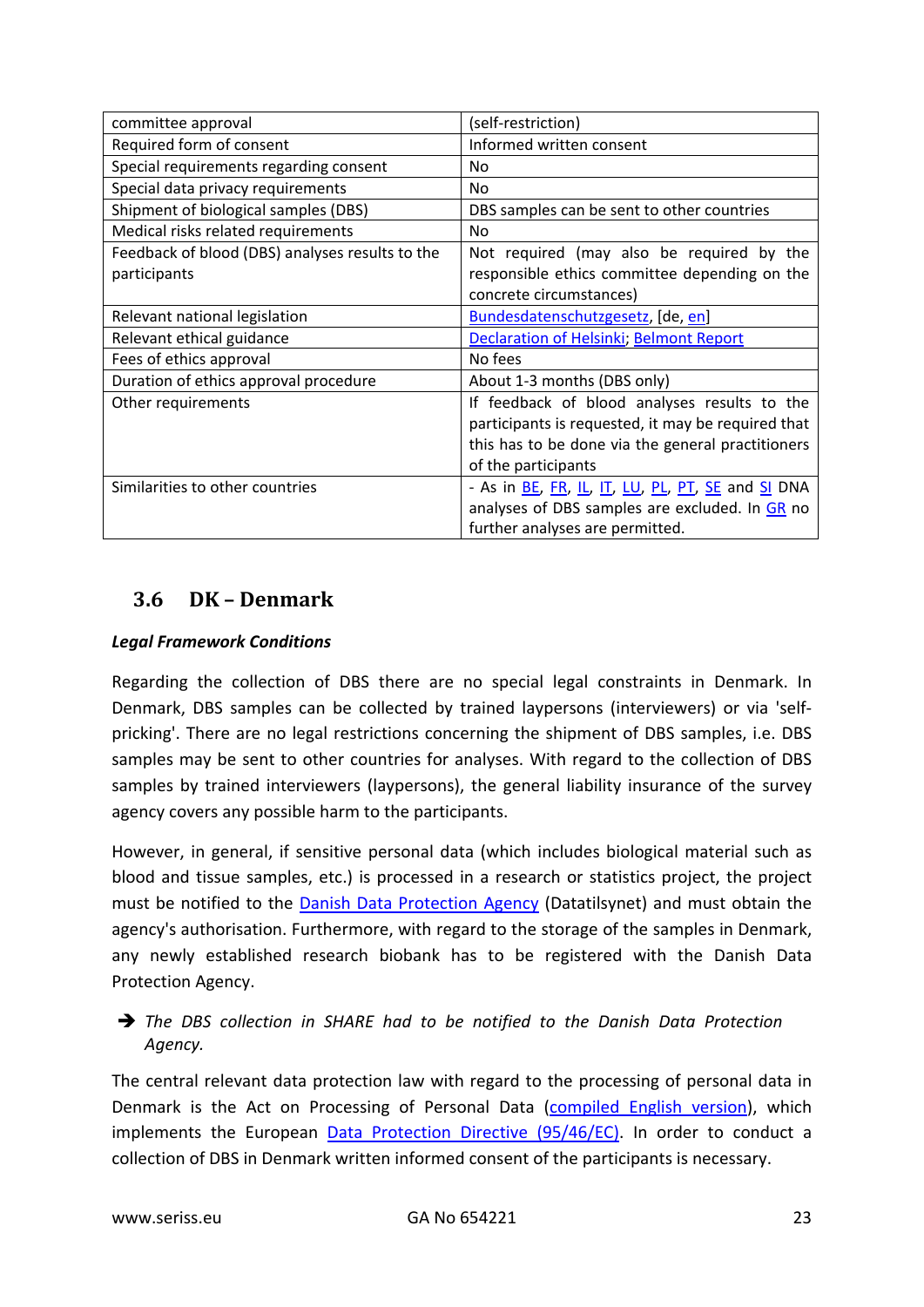The research ethics committee system in Denmark is regulated by the [Act on Research](http://www.dnvk.dk/English/actonabiomedicalresearch.aspx)  [Ethics Review of Health Research Projects.](http://www.dnvk.dk/English/actonabiomedicalresearch.aspx) Health science research projects that involve living or deceased human beings or biological material from humans, foetuses, etc. have to be approved by an ethics committee.

#### *Ethics Committee Approval System*

Denmark has a health research ethics committee system, which consists of a national committee and 11 regional committees. Detailed information about the Danish system of health research ethics committee can be found on the website of the [National Committee](http://www.dnvk.dk/)  [on Health Research Ethics](http://www.dnvk.dk/) ("Den Nationale Videnskabsetiske Komité").

According to the Act on Research Ethics Review of Health Research Projects, all research projects involving human subjects or any kind of human tissue, cells etc. need permission from one of the regional ethics committees. In the case of multinational or multicentre research, the investigator (i.e. the Danish SHARE Country Team located at the University of Southern Denmark) approval of one of the regional committees is sufficient. At this, the Danish investigator of the research project has to apply to the regional committee in the area, where the investigator is employed, which in the case of SHARE is the Research Ethics Committee of the Region of Southern Denmark (["Videnskabsetiske Komité for Region](http://komite.regionsyddanmark.dk/wm258128)  [Syddanmark"](http://komite.regionsyddanmark.dk/wm258128)).

An electronic application form has to be filled out and submitted together with the study protocol, the subject information, the procedure for obtaining the informed consent of the participants (and all related documents such as consent forms and information leaflets) and a 'résumé' of the protocol.

The committee meets every month, and if all requirements are met the application process takes about one to two months. After submission, an answer by the ethics committee must be given within 60 days (in uncomplicated cases it may take less time to obtain ethics committee approval, about one month).

Before the pretest of SHARE wave 5, an application with regard to the DBS collection in Denmark was submitted for the first time. This first application (for the pilot project in the pretest of wave 5), however, has not been approved by the committee straight away, because it did not involve feedback to the participants about pathological values of HbA1c and CRP. As a result of several discussions with the ethics committee, the Danish SHARE Country Team changed the procedure in this regard and agreed to give feedback to participants about pathologically high HbA1c values, since these may reflect undiagnosed cases of diabetes. With regard to CRP values, however, the committee finally agreed that a feedback of this marker would not be necessary, since this would hardly be of value for the participants due to its rapid change and as it is non-specific disease marker. Subject to the condition that feedback is given to the participants about elevated HbA1c values, the Danish Country Team finally received approval of the DBS collection.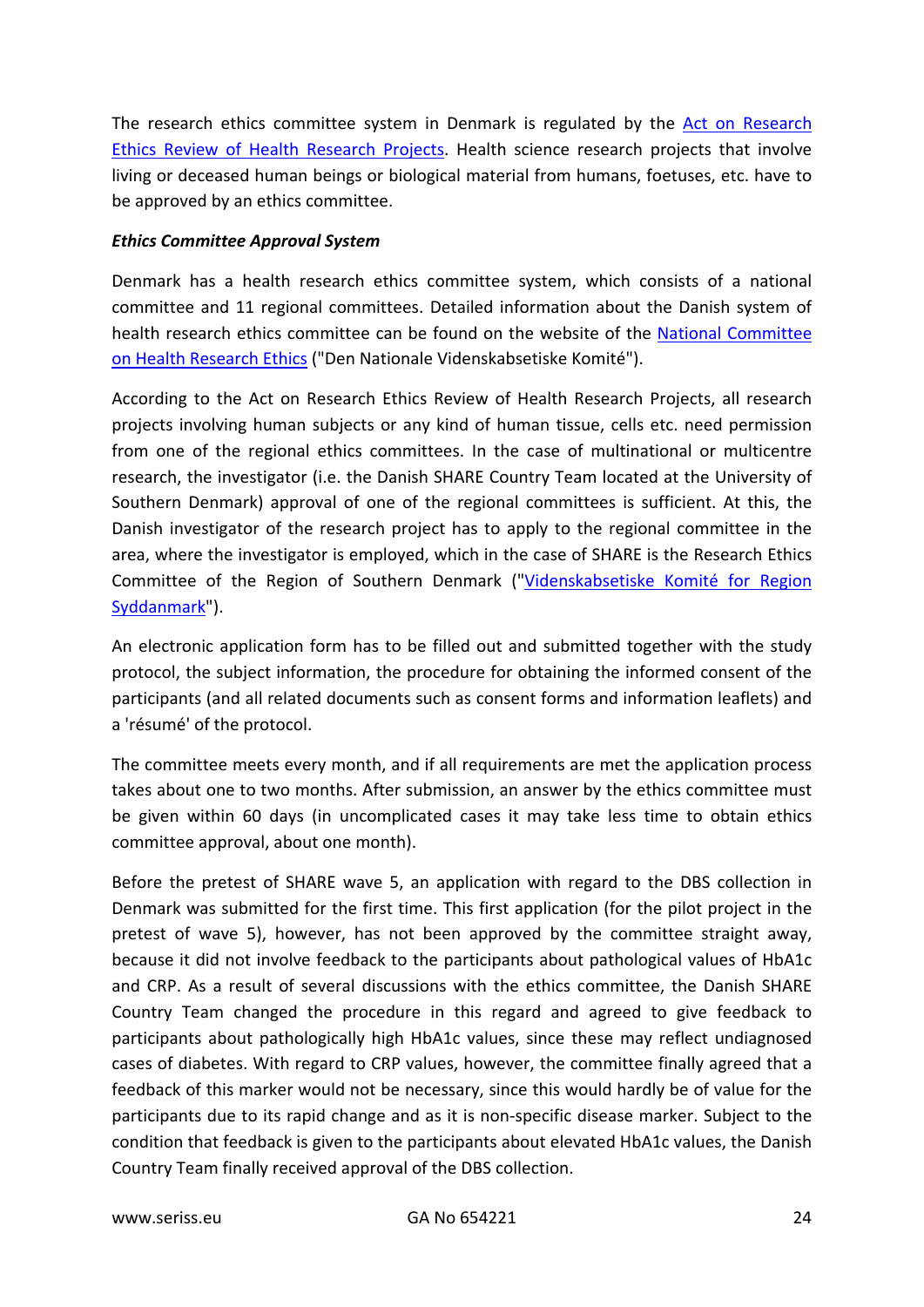In general, the approval in Denmark does only cover pre-specified analyses. If other analyses are intended to be conducted with same DBS samples, an amendment protocol must be submitted to the ethics committee, which then will make a new evaluation. This has been done prior to the DBS collection of SHARE wave 6, since with regard to the collected blood samples of this wave some additional markers (e.g. Vitamin D) were planned to be analysed. The procedure, however, remained the same in comparison to the pilot project of SHARE wave 5 and ethics committee approval (of the amended protocol) could be obtained very quickly.

 *Final conditions of the approval of the DBS collection in SHARE wave 6 are that an advance letter has to be sent to survey participants, that elevated HbA1C and cholesterol levels as well as reduced Vitamin D levels have to be reported back to the participants and that any further analyses of the DBS samples (exceeding the ones explicitly covered by informed consent) have to be approved by the ethics committee before such analyses may be carried out. Furthermore, the storage duration of the samples is limited until 31 December 2028.* 

| Type of ethics committee (EC)                   | Regional medical REC (there are 11 regional RECs |
|-------------------------------------------------|--------------------------------------------------|
|                                                 | and 1 national REC)                              |
| Number of ethics committees to be consulted     | 1                                                |
| Other authorities to be consulted               | Danish Data Protection Agency (Datatilsynet)     |
| Type of approval needed (entire survey, health  | <b>DBS</b>                                       |
| related data, DBS collection, etc.)             |                                                  |
| Special requirements regarding ethics           | Further analyses have to be approved by the      |
| committee approval                              | ethics committee; An advance letter including    |
|                                                 | the consent documents has to be sent to the      |
|                                                 | participants; DBS samples storage is limited     |
|                                                 | (destruction date: 31.12.2028)                   |
| Required form of consent                        | Written informed consent                         |
| Special requirements regarding consent          | Advance letter to be sent to participants        |
| Special data privacy requirements               | Newly established research biobanks (storage of  |
|                                                 | samples) have to be registered with the Danish   |
|                                                 | Data Protection Agency (Datatilsynet)            |
| Shipment of biological samples (DBS)            | DBS samples can be sent to other countries       |
| Medical risks related requirements              | <b>No</b>                                        |
| Feedback of blood (DBS) analyses results to the | Required (for pathological blood levels)         |
| participants                                    |                                                  |
| Relevant national legislation                   | Act on Processing of Personal Data (compiled     |
|                                                 | version) [en]                                    |
|                                                 | Act on Research Ethics Review of Health          |
|                                                 | <b>Research Projects [en]</b>                    |
| Relevant ethical guidance                       | <b>Declaration of Helsinki</b>                   |
| Fees of ethics approval                         | About 650-900 EUR (650 EUR per application       |
|                                                 | and 250 EUR per possible amendment)              |
| Duration of ethics approval procedure           | About 1-2 months                                 |
| Other requirements                              | None known                                       |

#### *TABLE 6: OVERVIEW – DK*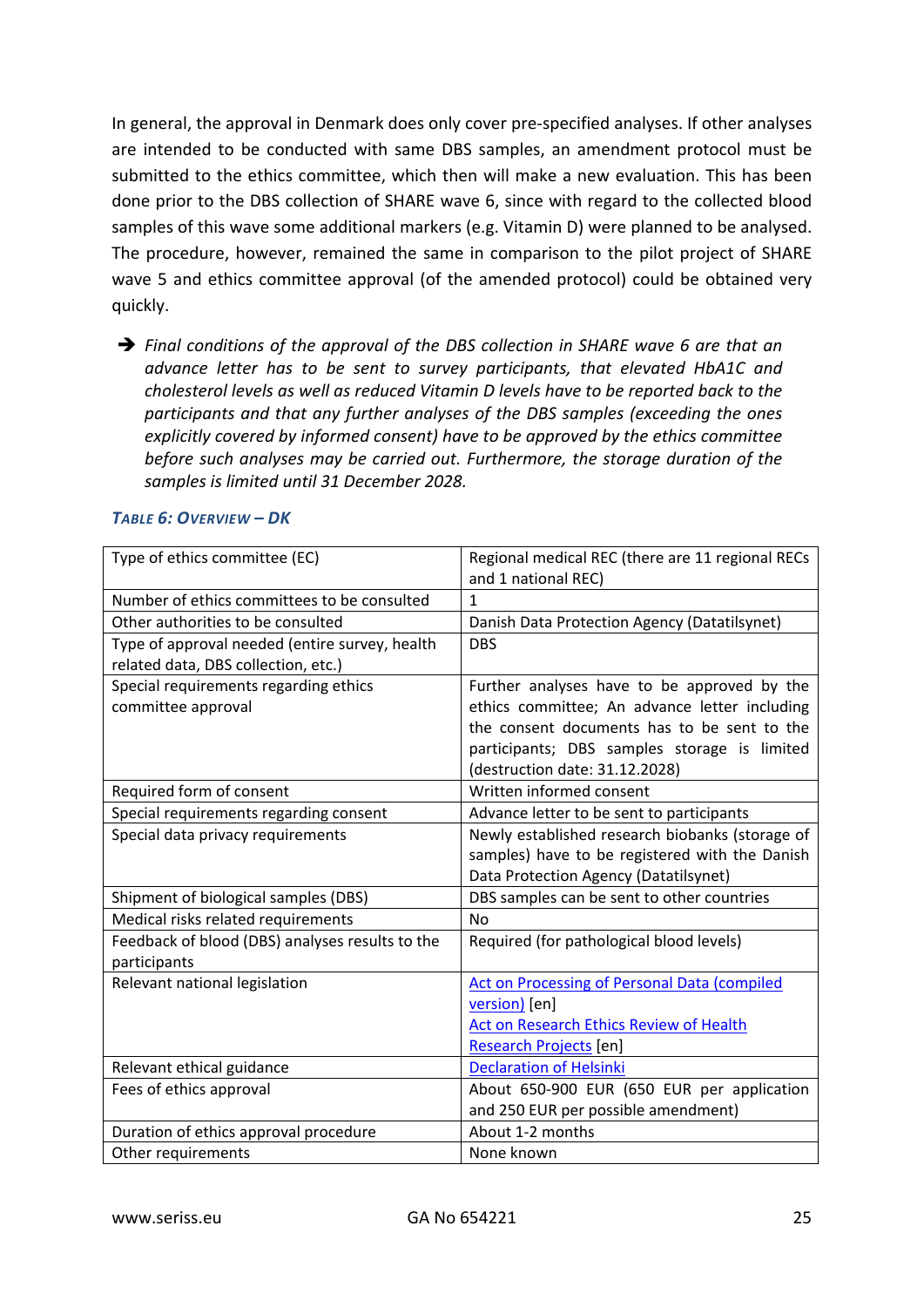| Similarities to other countries | - As in CH, IT and SE an advance letter has to be |
|---------------------------------|---------------------------------------------------|
|                                 |                                                   |
|                                 | sent to the participants.                         |
|                                 | - As in AT, HR, NL, PL (and maybe LU) the         |
|                                 | participants have to be informed about certain    |
|                                 | analyses results.                                 |
|                                 | - As in BE, CH, EE, ES, FR, IT, LU, PT, SE and SI |
|                                 | additional ethics committee approval for further  |
|                                 | analyses of the DBS samples is needed.            |
|                                 | - As in FR, GR, IT, NL and PT and the storage     |
|                                 | duration of the DBS samples is limited.           |

## <span id="page-25-0"></span>**3.7 EE – Estonia**

#### *Legal Framework Conditions*

Regarding the collection of DBS there are no special legal constraints in Estonia. Neither are there legal restrictions with regard to the collection of DBS samples by trained laypersons nor concerning the shipment or storage of DBS samples. DBS samples may be sent to other countries and the storage duration is not limited in principle.

In order to conduct a collection of DBS in Estonia informed written consent has to be obtained from the participants. At this, all the measures taken to protect the privacy and anonymity of the participants and their data during all the stages of the study must be described in the written information that is given to the participants.

The central relevant data protection law with regard to the processing of personal data in Estonia is the [Personal Data Protection Act,](https://www.riigiteataja.ee/en/eli/509072014018/consolide) which implements the European [Data](http://eur-lex.europa.eu/LexUriServ/LexUriServ.do?uri=CELEX:31995L0046:en:HTML)  [Protection Directive \(95/46/EC\).](http://eur-lex.europa.eu/LexUriServ/LexUriServ.do?uri=CELEX:31995L0046:en:HTML) According to this act, processing of sensitive personal data (as well as of personal data without the consent of the data subject) for scientific research purposes has to be registered at the **Estonian Data Protection Inspectorate** (DPI). Besides the SHARE survey (which has to be registered since as part of the sampling process certain personal data is processed without the consent of the data subject), the processing of data related to the DBS collection has to be registered at the DPI, since sensitive personal data is processed.

 *The entire SHARE study and, at this, particularly the DBS collection, which includes the processing of sensitive information, has to be registered with the Estonian Data Protection Inspectorate (DPI).*

#### *Ethics Committee Approval System*

In Estonia, there are two ethics committees which are responsible for the review of all kind of human studies involving human subjects, including psychological and behavioural studies, biomedical research and clinical trials: the Research Ethics Committee of the University of [Tartu](http://www.ut.ee/en/research-ethics-committee-university-tartu) and the [Tallinn Medical Research Ethics Committee](http://www.tai.ee/en/about-us/tallinn-medical-research-ethics-commitee) ("Tallinna Meditsiiniuuringute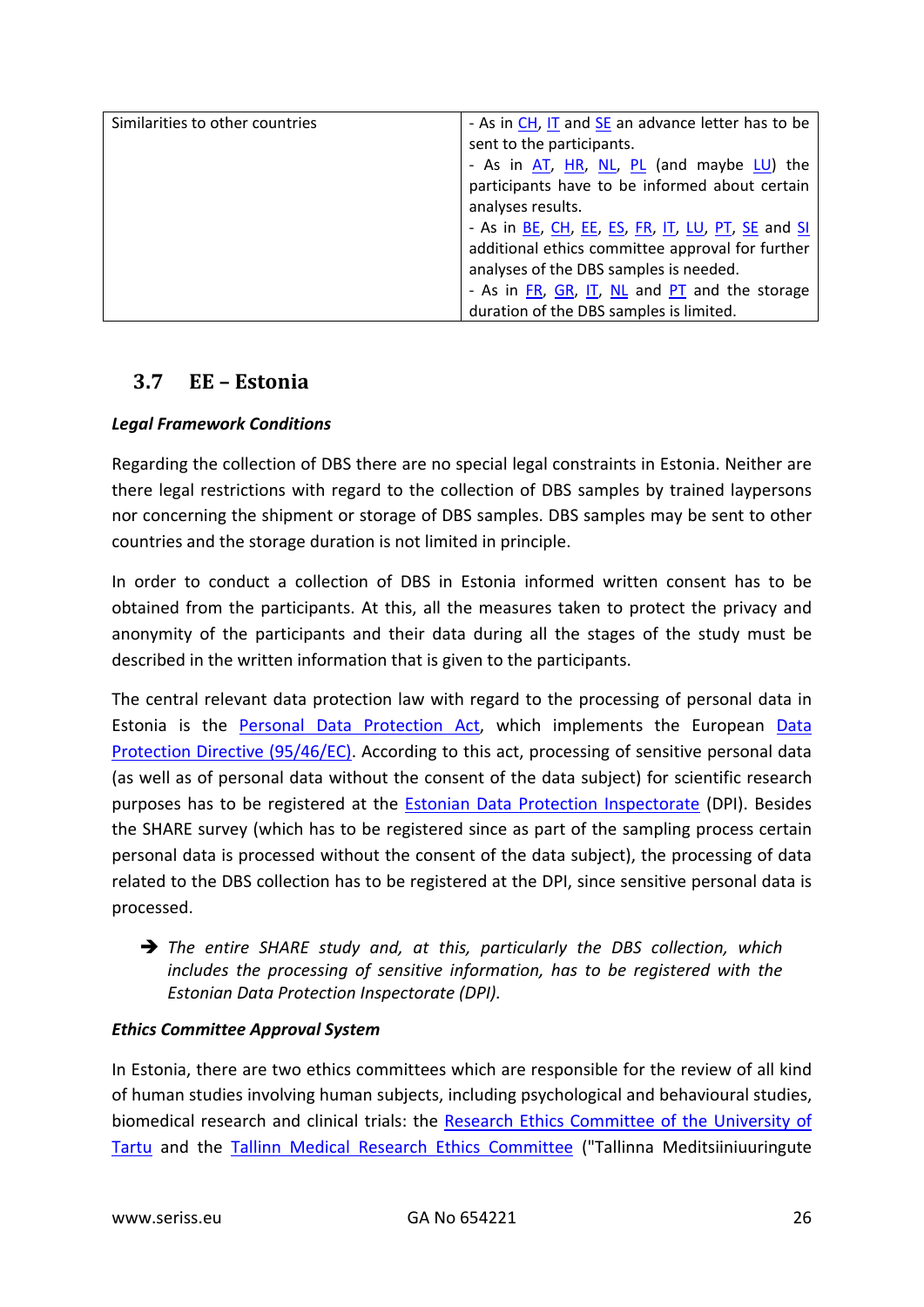Eetikakomitee", TMEK) operating at the National Institute for Health Development. Even though there is no specific act regulating scientific human research in Estonia that provides a list of research projects that need to be approved by an ethics committee<sup>[11](#page-26-0)</sup>, it is advisable to contact one of those ethics committees in order to find out, if a specific research project needs ethics approval. To conduct medical or health-related research involving human subjects, usually approval by either of the two committees is needed. With regard to the DBS collection in Estonia (covering the entire country) it turned out that approval of TMEK was required.

 *Since SHARE besides socio-economic research also involves health-related research, not only the DBS collection but the entire SHARE study is subject to ethical review in Estonia.*

The ethics committee meets monthly and gives its evaluation on an application of a research study within 60 days after submission of the application at the latest (the process until a first opinion is given takes between 10 and 60 days): therefore, the application has to be submitted to the secretary of the TMREC no later than 60 days before the scheduled start of the investigation. In the event that changes are necessary, the revised application will be reviewed by the committee as soon as it has been submitted. The new decision regarding the application can be made in the period between the committee's meetings.

The application documents that have to be submitted to TMEK are specified in the [Statutes](http://www.tai.ee/images/PDF/Tallinn_EC_Bylaws.pdf)  [of the TEMK,](http://www.tai.ee/images/PDF/Tallinn_EC_Bylaws.pdf) which can be found on the committee's website. In the case of SHARE, the following documents were prepared and submitted: a standard application form containing the main particulars about the research study, the DBS survey protocol (including a description of the SHARE survey as a whole), the consent documents (including the DBS information leaflet and consent form for the participants) and further DBS fieldwork materials and documents (CAPI module, interviewer manual, short instructions, training description, a description of the data protection measures).

As part of the evaluation, the question of whether feedback about DBS analyses results should be given to the participants has been discussed with the ethics committee. According to TMEK, reporting back 'out-of-the-norm' blood results to the participants is not necessary if the participants are explicitly informed that their blood results will not be announced to them and the reasons for that are given.

 *A final condition of the approval of the DBS collection in SHARE wave 6 is that any further analyses of the DBS samples (exceeding the ones explicitly covered by informed consent) have to be approved by the ethics committee before such analyses may be carried out.*

<span id="page-26-0"></span> $11$  For further information please see: Parve, V. (2003). "National Regulations on Ethics and Research in [Estonia.](http://ftp.infoeuropa.eurocid.pt/files/database/000036001-000037000/000036849.pdf)" Brussels: European Commission.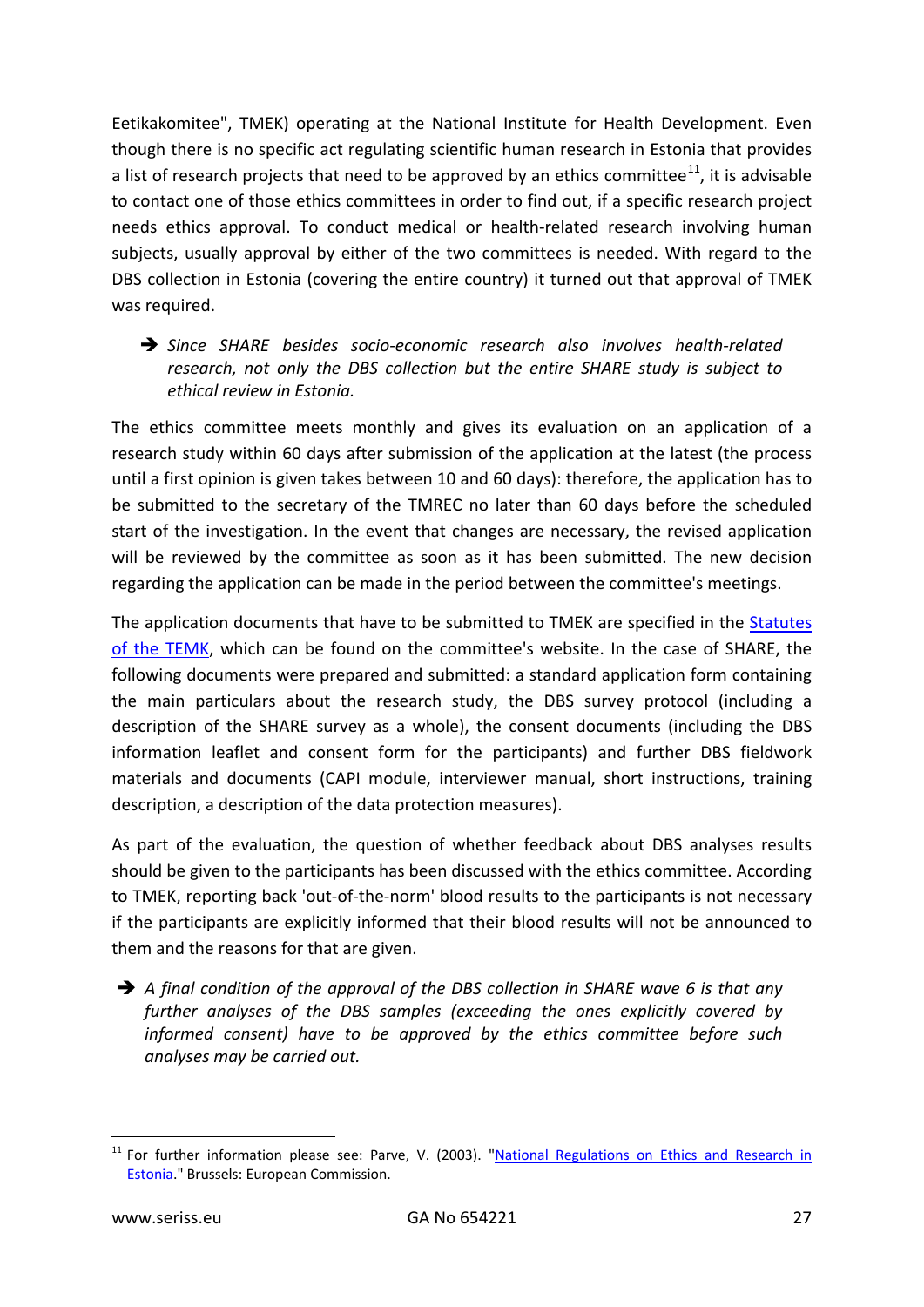#### *TABLE 7: OVERVIEW – EE*

| Type of ethics committee (EC)                   | Medical REC (there is 1 medical REC and 1             |
|-------------------------------------------------|-------------------------------------------------------|
| Number of ethics committees to be consulted     | university REC on the national level)<br>$\mathbf{1}$ |
|                                                 |                                                       |
| Other authorities to be consulted               | <b>DPI</b>                                            |
| Type of approval needed (entire survey, health  | Entire survey + DBS                                   |
| related data, DBS collection, etc.)             |                                                       |
| Special requirements regarding ethics           | Further analyses have to be approved by the           |
| committee approval                              | ethics committee                                      |
| Required form of consent                        | Written informed consent                              |
| Special requirements regarding consent          | Written information for<br>participants<br>must       |
|                                                 | contain information on data privacy                   |
| Special data privacy requirements               | N <sub>0</sub>                                        |
| Shipment of biological samples (DBS)            | DBS samples can be sent to other countries            |
| Medical risks related requirements              | <b>No</b>                                             |
| Feedback of blood (DBS) analyses results to the | Not required (if this fact is explicitly explained to |
| participants                                    | the participants)                                     |
| Relevant national legislation                   | <b>Personal Data Protection Act [en]</b>              |
| Relevant ethical guidance                       | Declaration of Helsinki;<br><b>Nuremberg</b><br>Code; |
|                                                 | <b>Oviedo Convention</b>                              |
| Fees of ethics approval                         | No fees                                               |
| Duration of ethics approval procedure           | 10-60 days (max. 60 days)                             |
| Other requirements                              | <b>No</b>                                             |
| Similarities to other countries                 | - As in CH and SE the entire survey has to be         |
|                                                 | approved.                                             |
|                                                 | - As in BE, CH, DK, ES, FR, IT, LU, PT, SE and SI     |
|                                                 | additional ethics committee approval for further      |
|                                                 | analyses of the DBS samples is needed.                |

# <span id="page-27-0"></span>**3.8 ES – Spain**

#### *Legal Framework Conditions*

In Spain, there are no special legal constraints with regard to the collection of DBS. There are no legal restrictions with regard to the collection of DBS samples by trained laypersons (interviewers, in the case of SHARE). DBS samples may be sent to other countries and the storage duration of the samples is not limited in principle.

The main data protection legislation with regard to the processing of personal data in Spain is the Organic Act on the Protection of Personal Data 15/1999 (["Ley Orgánica de Protección](http://noticias.juridicas.com/base_datos/Admin/lo15-1999.html)  [de Datos de Carácter Personal"](http://noticias.juridicas.com/base_datos/Admin/lo15-1999.html) [es], LOPD), which formally implements the European [Data](http://eur-lex.europa.eu/LexUriServ/LexUriServ.do?uri=CELEX:31995L0046:en:HTML)  [Protection Directive \(95/46/EC\)](http://eur-lex.europa.eu/LexUriServ/LexUriServ.do?uri=CELEX:31995L0046:en:HTML) and the ancillary Royal Decree 1720/2007, which, e.g., sets out security measures for personal data processing. In 1993 the Spanish Data protection Agency (["Agencia Española de](http://www.agpd.es/portalwebAGPD/index-ides-idphp.php) Protección de Datos", AEPD) was created in order to control and enforce the data protection laws in Spain.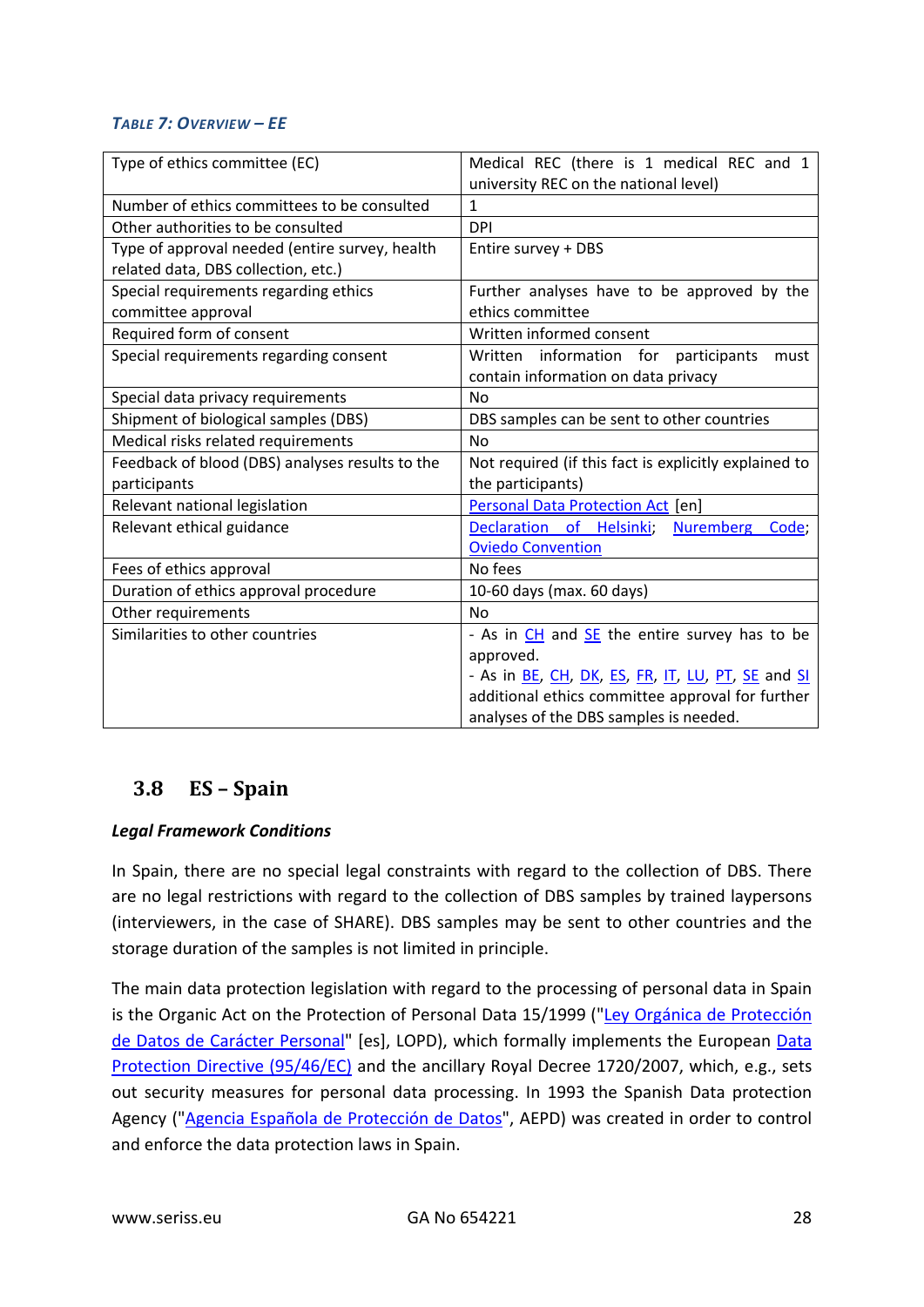In order to conduct a collection of DBS in Spain informed written consent has to be obtained prior to their collection. Participants must be given detailed information about the objectives and procedures of the study.

#### *Ethics Committee Approval System*

In Spain, every health centre that carries out clinical trials has an ethics committee. There are more than 140 so-called Clinical Research Ethics Committees ("Comités de Ética en Investigación Clínica", CEICs) in Spain, which are accredited by the health authority of the respective community and have to be notified to the Spanish Agency of Medicines and the Coordinating Centre of Ethical Committees. They are organised at a local level.

In the province of Girona (where one of the two Spanish SHARE Country Teams is located) there are two CEICs that are competent to review research projects such as the DBS collection in SHARE. Approval of one of these two ethics committees covers all provinces in Spain.

In general, the Spanish ethics committee approval system can be described as highly decentralised, which makes it difficult for inexperienced researchers to maintain an overview and to identify the competent ethics committee/s to which an application should to be submitted. During the preparation phase for the DBS collection in the pretest of SHARE wave 5, it first seemed that permission from as many regional ethics committees as covered in the Spanish SHARE sample would have to be obtained. Since prior to this DBS pilot such a scenario has not been anticipated and therefore the timeframe for the preparation was set to narrow, the pilot DBS collection of the pretest of SHARE wave 5 could not be carried out in Spain.

Against the background of this experience in SHARE wave 6 much more time for preparation was allotted from the very beginning, so that this issue could be further investigated and clarified. Finally it turned out that one approval of a Spanish ethics committee would be sufficient.

The members of the CEIC-IAS (ethics committee of the [Institut d'Assictència Sanitària\)](http://www.ias.cat/), to which the Spanish SHARE Country Teams submitted their applications, meet monthly (between  $1^{st}$  and  $5^{th}$  of each month). It is possible that the principal investigator of the study attends the meeting of the ethics committee to present the study and to response to the committee's questions. The procedure takes one month or longer until a decision of the ethics committee is provided to the applicants. In the event that changes with regard to a specific application are required, the process will at least last one more month.

The following documents and fieldwork materials had to be prepared and submitted to the CEIC-IAS: a study protocol including the usual sections of rationale, objectives, hypothesis, methods and expected results and all consent documents, i.e. the DBS consent form and the DBS information leaflet in the case of SHARE.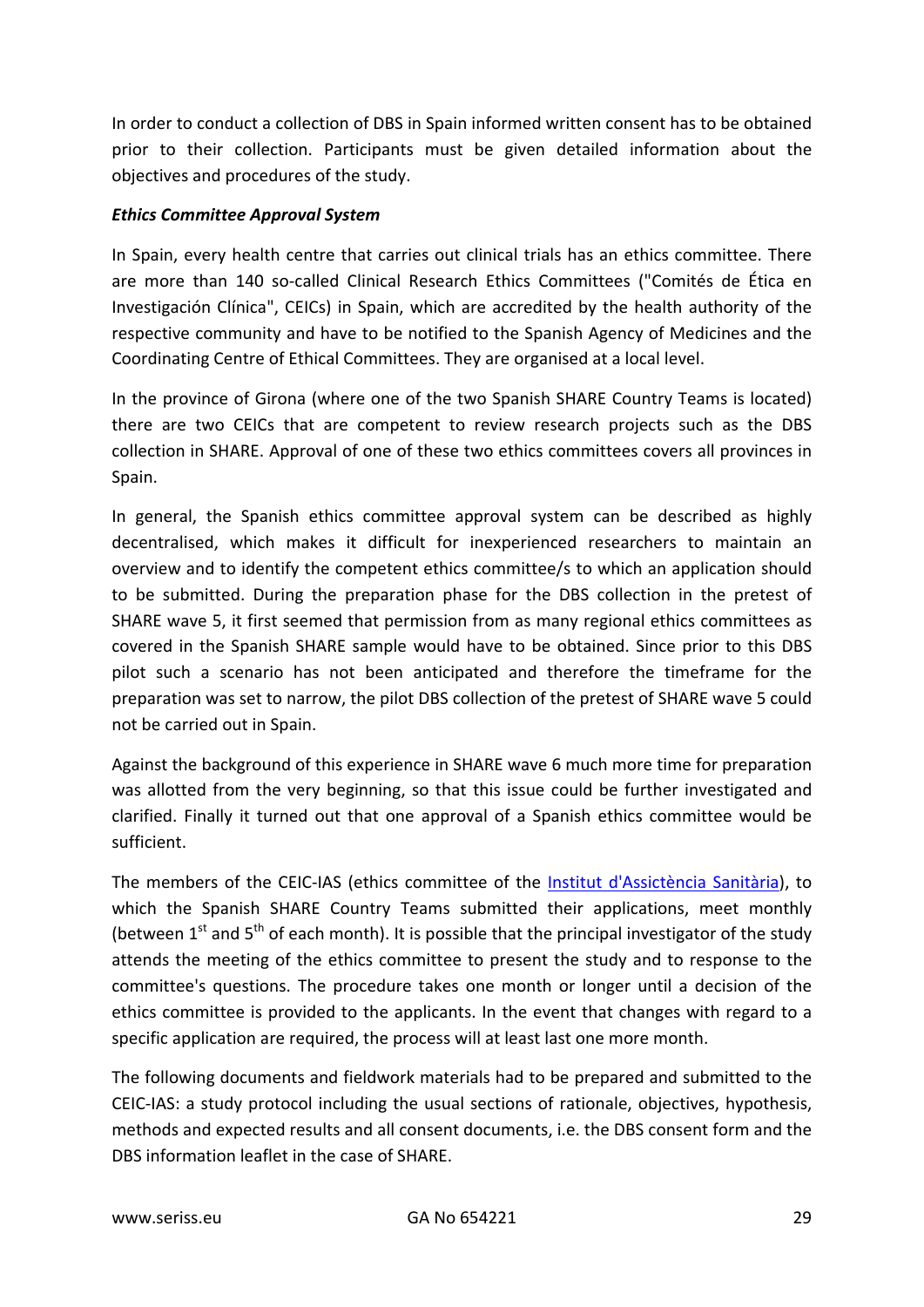*A final condition of the approval of the DBS collection in SHARE wave 6 is that any further analyses of the DBS samples (exceeding the ones explicitly covered by informed consent) have to be approved by the ethics committee before such analyses may be carried out.*

#### *TABLE 8: OVERVIEW – ES*

| Type of ethics committee (EC)                   | Medical EC (there are 140+ medical ECs at         |
|-------------------------------------------------|---------------------------------------------------|
|                                                 | regional, local and institutional levels)         |
| Number of ethics committees to be consulted     | 1                                                 |
| Other authorities to be consulted               | None                                              |
| Type of approval needed (entire survey, health  | <b>DBS</b>                                        |
| related data, DBS collection, etc.)             |                                                   |
| Special requirements regarding ethics           | Further analyses have to be approved by the       |
| committee approval                              | ethics committee                                  |
| Required form of consent                        | Written informed consent                          |
| Special requirements regarding consent          | N <sub>0</sub>                                    |
| Special data privacy requirements               | <b>No</b>                                         |
| Shipment of biological samples (DBS)            | DBS samples can be sent to other countries        |
| Medical risks related requirements              | N <sub>o</sub>                                    |
| Feedback of blood (DBS) analyses results to the | Not required                                      |
| participants                                    |                                                   |
| Relevant national legislation                   | Ley Orgánica 15/1999, de 13 de diciembre, de      |
|                                                 | Protección de Datos de Carácter Personal [es]     |
|                                                 | Royal Decree 1720/2007                            |
| Relevant ethical guidance                       | Declaration of Helsinki; Oviedo Convention        |
| Fees of ethics approval                         | Each ethics committee: 350 EUR                    |
| Duration of ethics approval procedure           | 1 month and longer (+ minimum 1 more month        |
|                                                 | if changes required)                              |
| Other requirements                              | <b>No</b>                                         |
| Similarities to other countries                 | - As in BE, CH, DK, EE, FR, IT, LU, PT, SE and SI |
|                                                 | additional ethics committee approval for further  |
|                                                 | analyses of the DBS samples is needed.            |

#### <span id="page-29-0"></span>**3.9 FR – France**

#### *Legal Framework Conditions*

In France, regarding the collection of DBS several special legal requirements have to be met. According to French law, only medical staff are allowed to take blood samples. Participants, however, may prick their own fingers in order to collect blood samples in the context of a study such as SHARE. The DBS collection, in principle, is considered as medical research (since it includes the collection of DNA). For this reason, it is mandatory that the principal investigator of the research is a medical doctor. Furthermore, taking a specific participant insurance is required.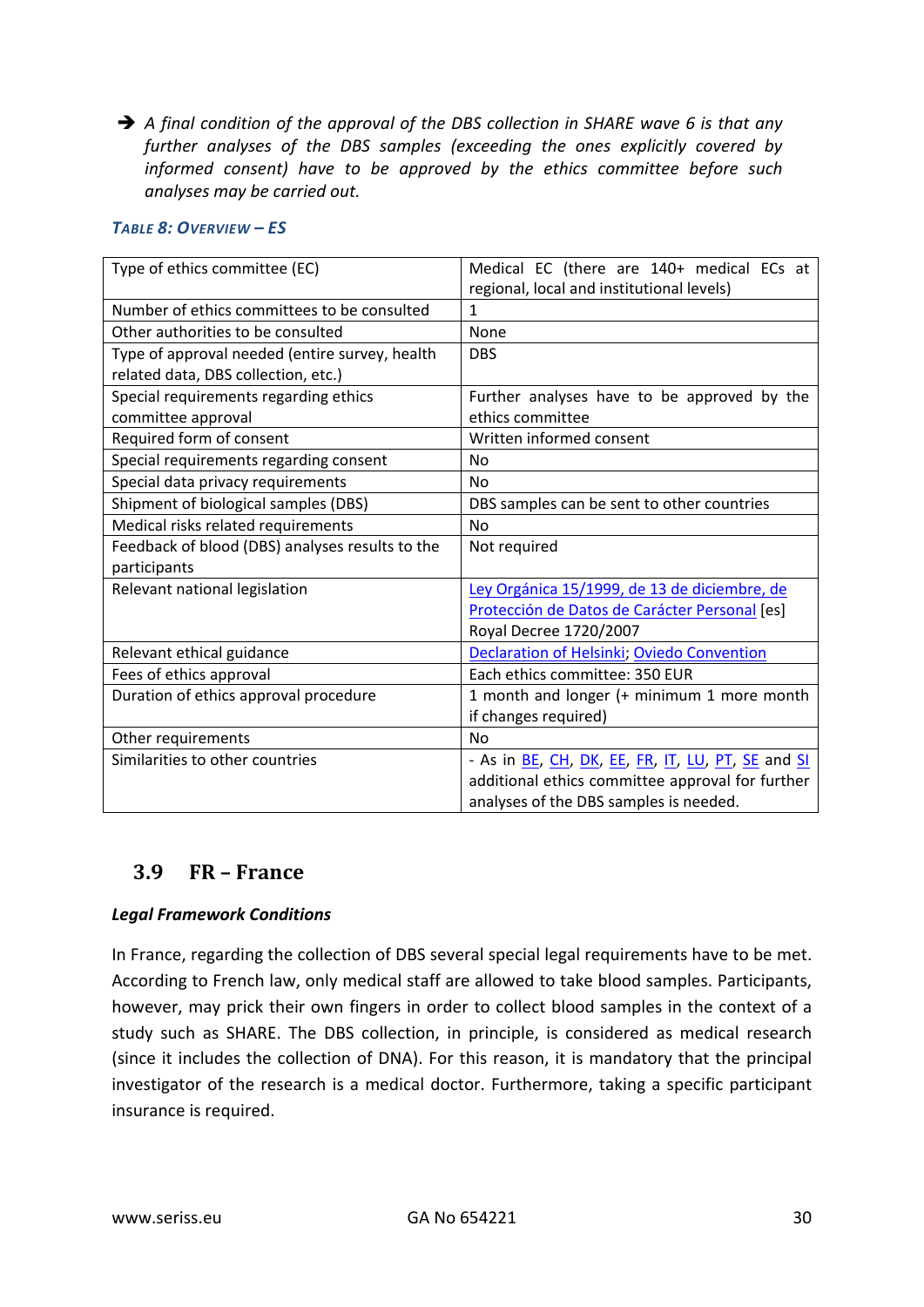Besides, several authorities have to be consulted in order to be able to perform such a collection as part of a research project.

Since the DBS collection in SHARE (including pricking participants'' fingers with a lancet) in France is considered to be an 'interventional study', approval of the French National Agency for Medicines and Health Products Safety [\(Agence nationale de securité du médicament et](http://ansm.sante.fr/)  [des produits de santé,](http://ansm.sante.fr/) [ANSM\)](http://ansm.sante.fr/var/ansm_site/storage/original/application/e202352c2deb2fa129d40191fffac4e2.pdf) has to be obtained.

Additionally, approval from the [National Commission on Informatics and Liberty](https://www.cnil.fr/en/home) (Commission nationale de l'informatique et des libertés, CNIL), i.e. the French data protection authority, is needed.

According to CNIL, the study also needs approval from the Comité consultatif sur le traitement de l'information en matière de recherche dans le domaine de la santé [\(CCTIRS\)](http://www.enseignementsup-recherche.gouv.fr/cid20537/cctirs.html), which provides advice to CNIL and issues opinions with regard to the methodology of research projects, their (scientific) relevance and the need to use personal data in relation to the aims of the research.

The central relevant data protection law with regard to the processing of personal data in France is the [Law No. 78-17 of 6 January 1978 on Information Technology, Data Files and](http://www.cnil.fr/fileadmin/documents/en/Act78-17VA.pdf)  Civil [Liberty.](http://www.cnil.fr/fileadmin/documents/en/Act78-17VA.pdf) This act was amended by the Law No. 2004-801 of 6 August 2004, which implements the European [Data Protection Directive \(95/46/EC\).](http://eur-lex.europa.eu/LexUriServ/LexUriServ.do?uri=CELEX:31995L0046:en:HTML)

In order to conduct a collection of DBS in France informed written consent is necessary. Participants must be fully informed about the aims and methods of the study as well as about the processing of their samples and personal data. There are no major legal restrictions concerning the shipment of DBS samples; they may be sent to other countries as long as the country guarantees to individuals a sufficient level of protection in terms of privacy and fundamental rights and liberties.

 *Therefore, DBS samples are to be collected in France via 'self-pricking'. In order to be able to conduct the collection a specific participant insurance was taken. Furthermore, approval of the DBS collection in SHARE wave 6 has been obtained from ANSM, CNIL and CCTIRS. According to CNIL, the DBS samples collected in SHARE can be sent to other countries participating in SHARE and the USA for analyses.*

#### *Ethics Committee Approval System*

In France, there are 40 research ethics committees (Comités de protection des personnes, CPPs). CPPs provide advice to biomedical research projects involving human subjects and assure the adequate protection of research participants in terms of ethics, data protection and medical safety. The 40 ethics committees (cf. Veerus et al. 2013) are divided up in seven regions<sup>[12](#page-30-0)</sup>. 11 of them are located in the Ile de France region around Paris (where the home

<span id="page-30-0"></span><sup>&</sup>lt;sup>12</sup> For more details see[: http://www.recherche-biomedicale.sante.gouv.fr/pro/comites/coordonnees.htm.](http://www.recherche-biomedicale.sante.gouv.fr/pro/comites/coordonnees.htm)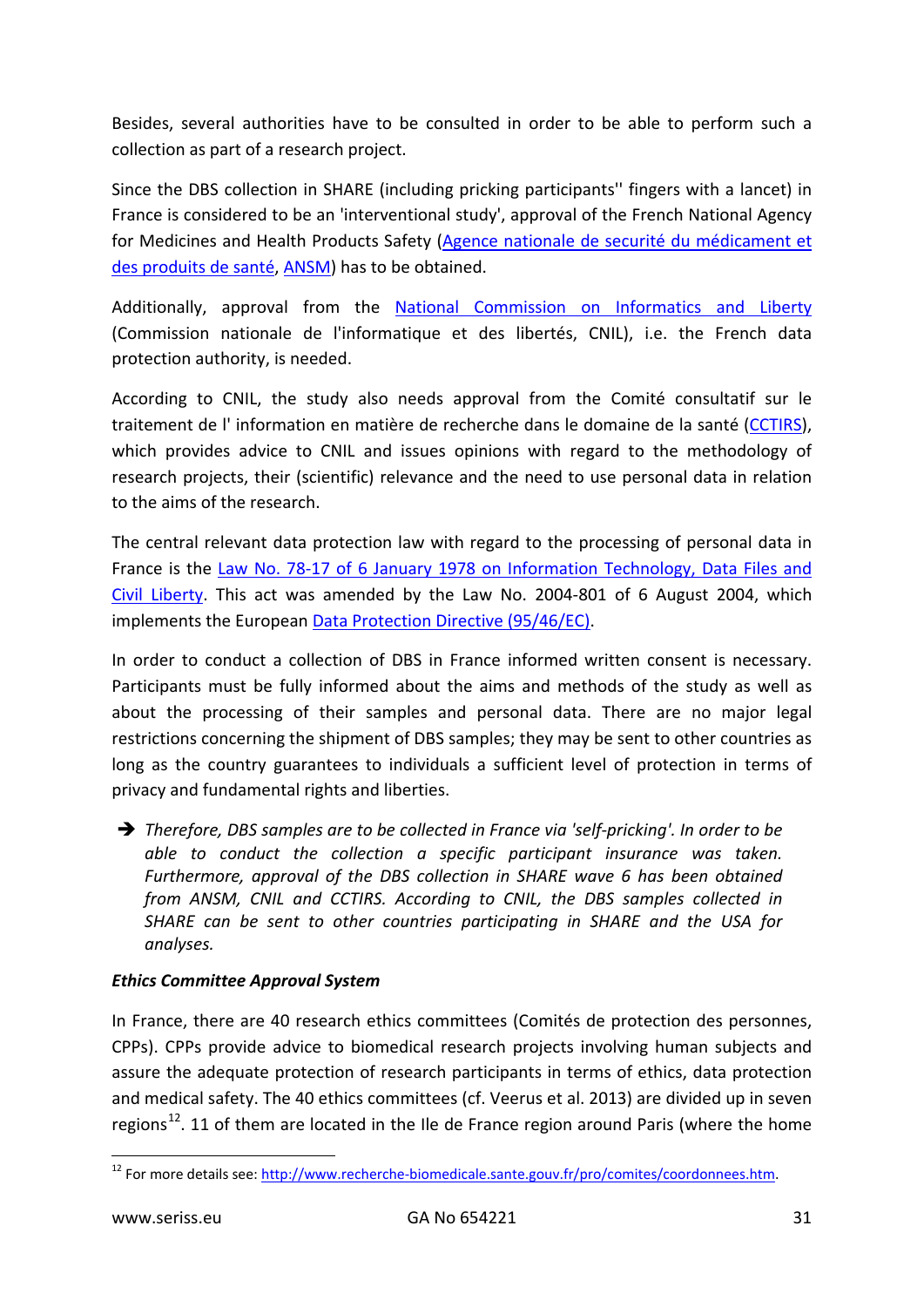institutions of the French SHARE Country Team are located). All of them are competent for the whole region and also can approve projects on a national level.

The CPP of the hospital Pitié-Salpêtrière was responsible for the review of the DBS collection in SHARE wave 6 in France. As described in the legal framework conditions section, besides the CPP several other authorities have to be consulted in France. At this, first the CPP has to be consulted, then ANSM has to be contacted and finally approval of CNIL and CCTRIS has to be obtained.

The CPP of the hospital Pitié-Salpêtrière meets once a month. The exact duration until approval of the ethics committee is granted may vary depending on the specific research project and on the question of whether documents have to be re-submitted or submission of additional documents are demanded by the CPP. In general, it can be said that in comparison to other countries, the entire process in France, considering the many authorities that have to be involved, is extremely complex and time consuming.

The following documents and fieldwork materials had to be prepared and submitted to the CPP: the survey protocol, a data protection leaflet, all consent-related documents such as information leaflets and consent forms and a detailed description of the training of the interviewers with regard to the DBS collection. All application documents for the ethics committee need to be submitted in French language.

 *Besides the various legal requirements (see legal framework conditions section above) a final condition of the ethics approval of the DBS collection in SHARE wave 6 is that any further analyses of the DBS samples (exceeding the ones explicitly covered by informed consent) have to be approved by the ethics committee before such analyses may be carried out. Furthermore, the storage duration of the samples is limited until 31 December 2024. DNA analyses of DBS samples were excluded from the application in France from the very beginning.*

| Type of ethics committee (EC)                               | Medical REC (40 CPPs in France; 11 CPPs in the<br>region around Paris)                                                                                                                             |
|-------------------------------------------------------------|----------------------------------------------------------------------------------------------------------------------------------------------------------------------------------------------------|
| Number of ethics committees to be consulted                 | 1                                                                                                                                                                                                  |
| Other authorities to be consulted                           | ANSM, CCTRIS, CNIL                                                                                                                                                                                 |
| Type of approval needed (entire survey, health              | <b>DBS</b>                                                                                                                                                                                         |
| related data, DBS collection, etc.)                         |                                                                                                                                                                                                    |
| Special requirements regarding ethics<br>committee approval | Further analyses have to be approved by the<br>ethics committee; DNA analyses of DBS samples<br>were excluded (self-restriction); DBS samples<br>storage is limited (destruction date: 31.12.2024) |
| Required form of consent                                    | Written informed consent                                                                                                                                                                           |
| Special requirements regarding consent                      | <b>None</b>                                                                                                                                                                                        |
| Special data privacy requirements                           | None known                                                                                                                                                                                         |
| Shipment of biological samples (DBS)                        | DBS samples can be sent to other countries<br>(restricted to countries participating in SHARE                                                                                                      |

#### *TABLE 9: OVERVIEW – FR*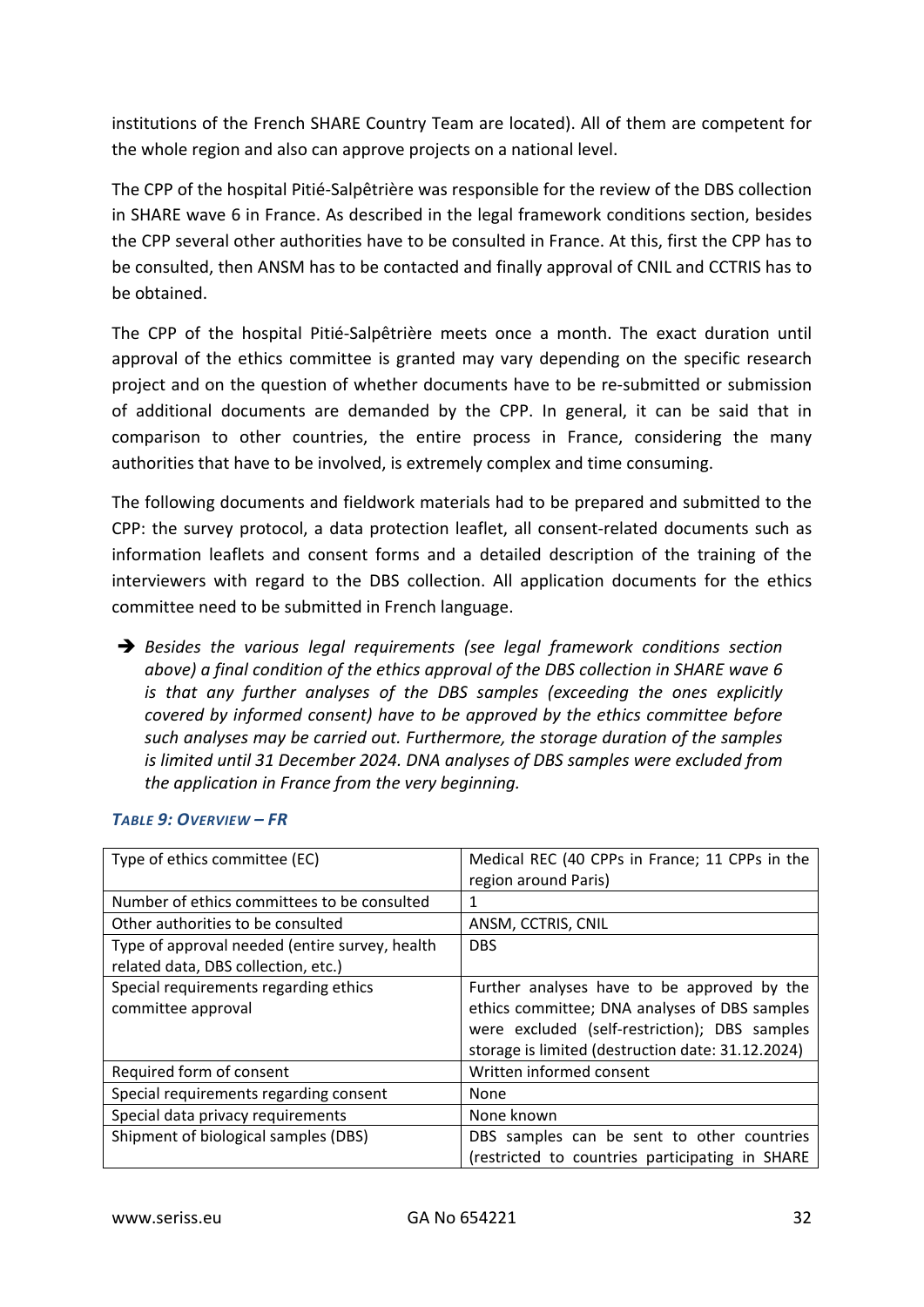|                                                 | and USA)                                             |
|-------------------------------------------------|------------------------------------------------------|
| Medical risks related requirements              | DBS collection only via 'self-pricking' of the       |
|                                                 | participants; Specific study participant insurance   |
|                                                 | required; PI of the DBS part of the study has to     |
|                                                 | be a medical doctor                                  |
| Feedback of blood (DBS) analyses results to the | Not required                                         |
| participants                                    |                                                      |
| Relevant national legislation                   | Law No. 78 17 of 6 January 1978 on Information       |
|                                                 | Technology, Data Files and Civil Liberty [en]        |
|                                                 | Decree No 2005-1309 of 20 October 2005               |
|                                                 | enacted for the application of Act No 78-17 of 6     |
|                                                 | January 1978 on Data Processing, Files and           |
|                                                 | Individual Liberties amended by Act No 2004-         |
|                                                 | 801 of 6 August 2004 [en]                            |
| Relevant ethical guidance                       | <b>Declaration of Helsinki</b>                       |
| Fees of ethics approval                         | No fees                                              |
| Duration of ethics approval procedure           | n/a (since many authorities have to be involved      |
|                                                 | in FR, the entire process is extremely complex       |
|                                                 | and time consuming)                                  |
| Other requirements                              | Application documents for the ethics committee       |
|                                                 | need to be in French                                 |
| Similarities to other countries                 | - As in BE, CH, DK, EE, ES, IT, LU, PT, SE and SI    |
|                                                 | additional ethics committee approval for further     |
|                                                 | analyses of the DBS samples is needed.               |
|                                                 | - As in CH, IL, LU and SI the principal investigator |
|                                                 | of the study has to be a medical doctor.             |
|                                                 | - As in BE, CH, HU, IL, LU and NL a specific study   |
|                                                 | participant insurance is required.                   |
|                                                 | - As in DK, GR, IT, NL and PT and the storage        |
|                                                 | duration of the DBS samples is limited.              |
|                                                 | - As in BE, DE, IL, IT, LU, PL, PT, SE and SI DNA    |
|                                                 | analyses of DBS samples are excluded. In GR no       |
|                                                 | further analyses are permitted.                      |

### <span id="page-32-0"></span>**3.10 GR – Greece**

#### *Legal Framework Conditions*

There are no special legal constraints with regard to the collection of DBS samples in Greece. There are no restrictions with regard to the collection of the samples by trained laypersons. DBS samples may be shipped to other countries and the storage duration is not limited in principle.

The central relevant data protection law with regard to the processing of personal data in Greece is the [Law 2472/1997 on the Protection of Individuals with regard to the Processing](http://www.dpa.gr/pls/portal/docs/PAGE/APDPX/ENGLISH_INDEX/LEGAL%20FRAMEWORK/LAW%202472-97-NOV2013-EN.PDF)  [of Personal Data,](http://www.dpa.gr/pls/portal/docs/PAGE/APDPX/ENGLISH_INDEX/LEGAL%20FRAMEWORK/LAW%202472-97-NOV2013-EN.PDF) as amended by several other laws (e.g. Law 3471/2006 on Protection of personal data and privacy in the electronic telecommunications sector). According to Law 2472/1997, the collection and processing of sensitive personal data is prohibited unless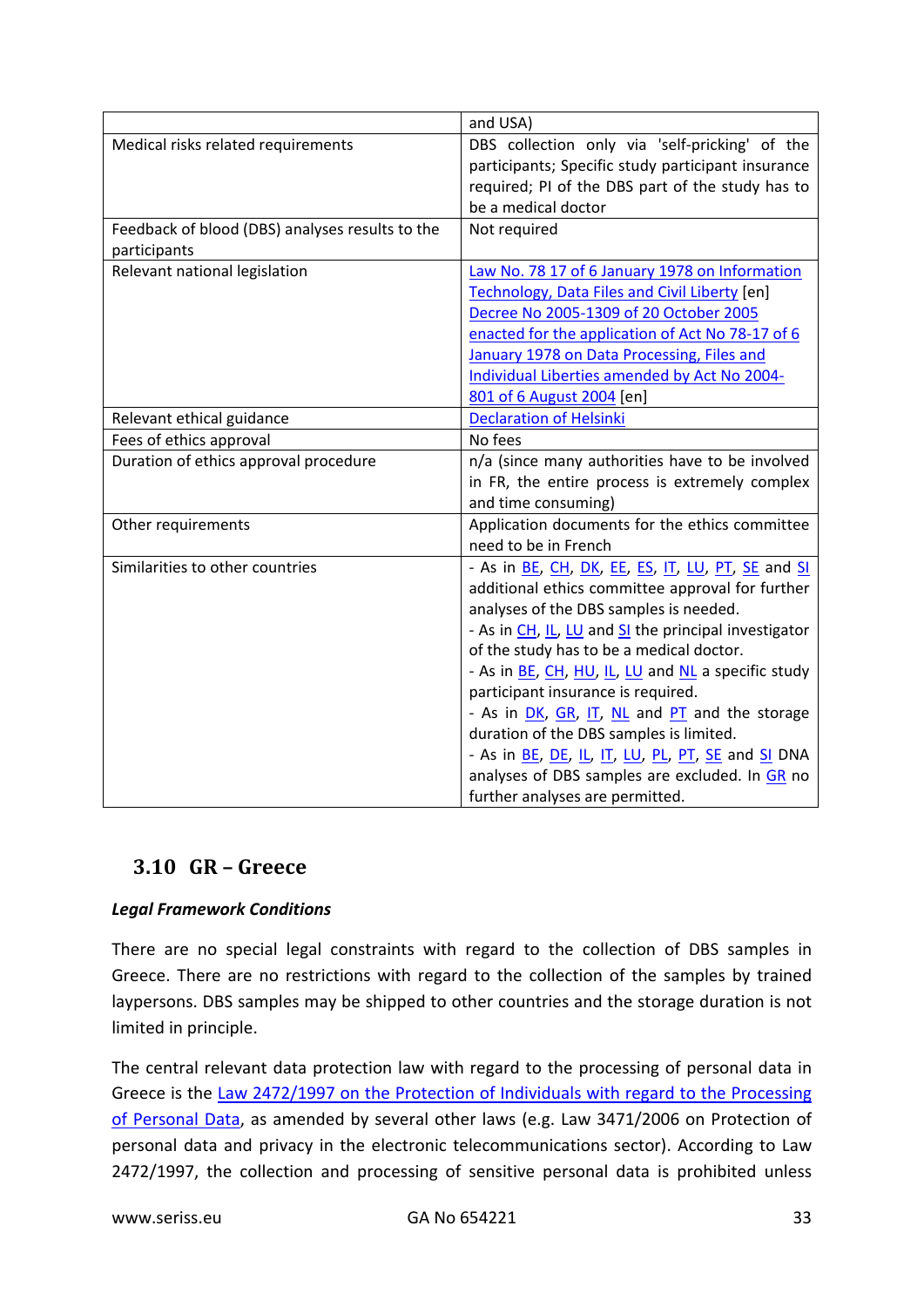permitted by the Hellenic [Data Protection Authority](http://www.dpa.gr/portal/page?_pageid=33,40911&_dad=portal&_schema=PORTAL) (HDPA), subject to certain conditions, which are specified in Art. 7. Since in SHARE health related data is being collected and processed, permission of the HDPA has to be obtained. This also concerns the collection of the DBS samples as well as the processing of data related to the DBS collection.

In order to conduct a collection of DBS in Greece informed written consent has to be obtained from the participants. With regard to the analyses of the DBS samples, it is required, that all planned analyses are specified in the information provided to the participants. 'Broad consent' is not permitted by the HDPA. Any further analyses exceeding the ones explicitly covered by informed consent may only be carried out with prior (additional) consent of the participants.

Furthermore, according to the HDPA, the storage duration of human material for scientific research has to be limited. At this, the permitted storage duration depends on the specific research purpose(s).

 *Therefore, permission for the collection and procession of all health related data in SHARE, including the DBS collection, has been obtained from the Hellenic Data Protection Authority (HDPA). Further analyses of the DBS samples (not explicitly mentioned in the consent information) may only be carried out with prior additional consent of the participants. As a legal requirement, the permission of the HDPA regarding the storage duration of the samples has been limited. The SHARE DBS samples have to be destroyed by 31 December 2024 (expected end of the SHARE project).*

#### *Ethics Committee Approval System*

Greece has a [National Bioethics Commission](http://www.bioethics.gr/index.php?category_id=3) that advises the Government on broad ethics issues. The Hellenic National Bioethics Commission issues opinions and reports related to research ethics; it however, does not evaluate specific protocols of research projects. Besides, there are various local research ethics committees (RECs) in hospitals, in research institutions and in higher education institutions (e.g. medical faculties). Since there are no separate jurisdictions at a local level in Greece, approval of one of these ethics committees is sufficient in order to carry out research projects on a national level.

Since a member of the Greece SHARE Country Team is affiliated to the Faculty of Medicine of the University of Crete, an application was submitted to the [Research Ethics Committee](http://www.en.uoc.gr/research-at-uni/eth/ethi.html)  [of the University of Crete,](http://www.en.uoc.gr/research-at-uni/eth/ethi.html) which has 'university-wide' responsibilities for the review and approval of research protocols.

The REC of the University of Crete has an established procedure for ethics review and approval of research projects: After the submission of an application to the REC one member of the committee gives feedback to the applicant. The member's report and the applicant's reply are discussed during the next meeting of the REC and if no (further) issues are raised, approval is granted. The committee meets three to four times a year (there are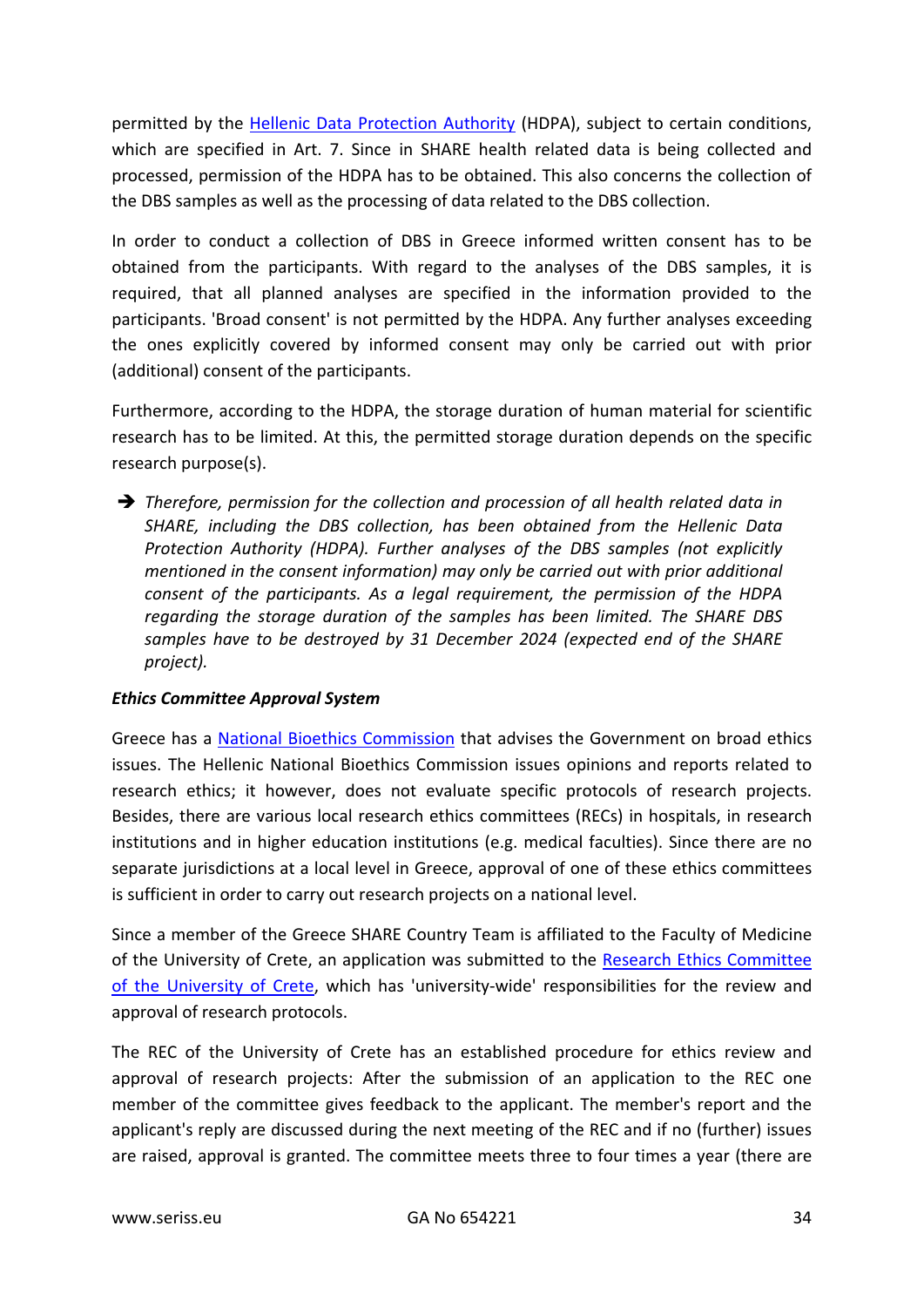no fixed dates) and applications have to be submitted a few weeks before the next scheduled meeting. From then on, the ethics approval procedure lasts about one month. If according to the ethics committee changes are necessary, it might, however, happen that applicants have to wait for the next meeting until final approval is granted.

Besides an application form (which includes details of the research protocol, the research team's CVs, the sampling method, recruitment of participants, sources of financing, consent procedures, potential benefit to the participants and other issues) that had to be filled in in Greek language, in the case of SHARE, the following documents and materials had to be prepared and submitted: consent documents in Greek language, a research protocol and general information about the research project.

 *With regard to the ethics committee approval the same conditions as those set out by the HDPA apply.*

| Type of ethics committee (EC)                   | Local REC (besides the National Bioethics                    |
|-------------------------------------------------|--------------------------------------------------------------|
|                                                 | Commission there are several medical and                     |
|                                                 | institutional RECs)                                          |
| Number of ethics committees to be consulted     | $\mathbf{1}$                                                 |
| Other authorities to be consulted               | HDPA (all health related data)                               |
| Type of approval needed (entire survey, health  | All health related data (including DBS)                      |
| related data, DBS collection, etc.)             |                                                              |
| Special requirements regarding ethics           | No (the same conditions as those set out by the              |
| committee approval                              | HDPA apply)                                                  |
| Required form of consent                        | Informed written consent                                     |
| Special requirements regarding consent          | Further analyses may only be carried out with                |
|                                                 | prior (additional) consent of the participants               |
| Special data privacy requirements               | DBS samples storage is limited (destruction date:            |
|                                                 | 31.12.2024)                                                  |
| Shipment of biological samples (DBS)            | DBS samples can be sent to other countries                   |
| Medical risks related requirements              | <b>No</b>                                                    |
| Feedback of blood (DBS) analyses results to the | Not required                                                 |
|                                                 |                                                              |
| participants                                    |                                                              |
| Relevant national legislation                   | Law 2472/1997 on the Protection of Individuals               |
|                                                 | with regard to the Processing of Personal Data               |
|                                                 | [en]                                                         |
| Relevant ethical guidance                       | Declaration of Helsinki; Oviedo Convention                   |
| Fees of ethics approval                         | No fees                                                      |
| Duration of ethics approval procedure           | Minimum 1 month (committee, meets only 3-4                   |
|                                                 | times a year, applications are discussed during              |
|                                                 | these meetings)                                              |
| Other requirements                              | Consent documents to be submitted in Greek                   |
| Similarities to other countries                 | - While in <b>BE</b> , CH, DK, EE, ES, FR, IT, LU, PT and SE |
|                                                 | additional approval of the responsible ethics                |
|                                                 | committee/s is needed for further analyses of                |
|                                                 | DBS samples, in GR (similarly) prior<br>the                  |

#### *TABLE 10: OVERVIEW – GR*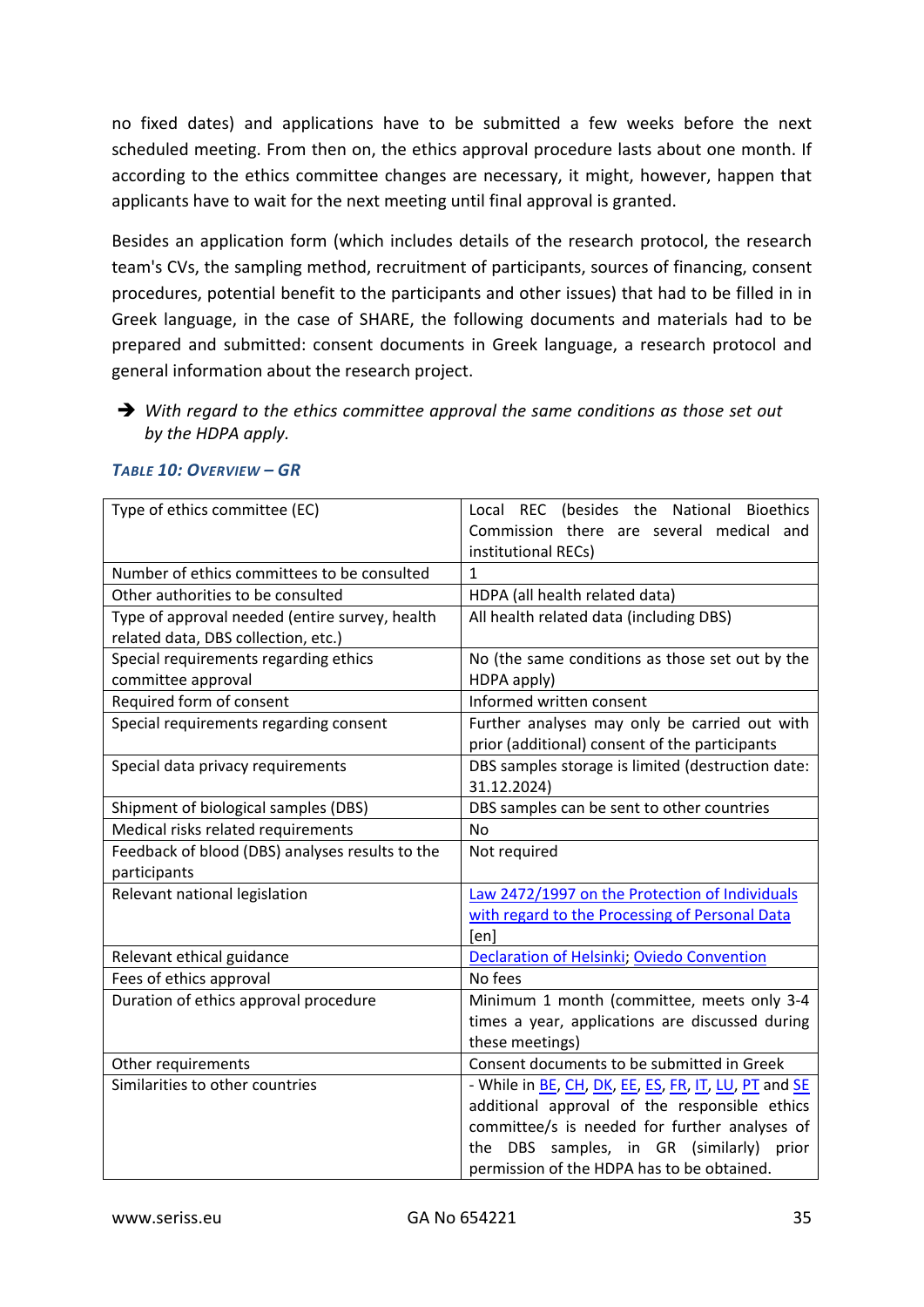| - As in DK, FR, IT, NL and PT and the storage                       |
|---------------------------------------------------------------------|
| duration of the DBS samples is limited.                             |
| - In GR no further analyses are permitted. Thus                     |
| DNA analyses are excluded as in <b>BE</b> , <b>DE</b> , FR, IL, IT, |
| LU, PL, PT, SE and SI.                                              |

# <span id="page-35-0"></span>**3.11 HR – Croatia**

#### *Legal Framework Conditions*

In Croatia, there are no special legal constraints with regard to the collection of DBS. There are no legal restrictions with regard to the collection of DBS samples by trained laypersons (i.e. interviewers, in the case of SHARE). The storage duration of the samples is not limited in principle and DBS samples may be sent to other countries. In general, personal information may be sent to another country if that country has adequate level of personal data protection. Otherwise, approval from [Croatian Personal Data Protection Agency](http://www.azop.hr/) ("Agencija za zaštitu osobnih podataka", AZOP) has to be obtained.

The central relevant data protection law with regard to the processing of personal data in Croatia is the [Act on Personal Data Protection](http://www.azop.hr/download.aspx%3Ff%3Ddokumenti/Razno/Croatian_Act_on_Personal_Data_Protection.pdf) (including its amendments), which implements the European [Data Protection Directive \(95/46/EC\).](http://www.azop.hr/download.aspx?f=dokumenti/Razno/Croatian_Act_on_Personal_Data_Protection.pdf)

In order to conduct a DBS collection in Croatia informed written consent has to be obtained from the participants prior to the collection of the samples.

#### *Ethics Committee Approval System*

In Croatia, ethics committees are organised at a local/institutional level (e.g. at medical research institutes, hospitals, schools of medicine). Besides these various committees, there is a [Central Ethics Committee](http://www.halmed.hr/en/O-HALMED-u/Sredisnje-eticko-povjerenstvo-SEP/) (CEC) at the Ministry of Health, which is the only one competent to review and approve clinical trials protocols for the investigation of drugs and medical devices (pharmaceutical studies). All other research (lying outside the scope of the CEC) are reviewed and approved by the local ethics committees.

The Ethics Committee of the Institute for Medical Research and Occupational Health (IMROH, to which a member of the Croatian SHARE Country Team is affiliated) in Zagreb is competent to approve DBS collection in the context of SHARE for the entire country. In 2011 the Scientific Council of IMROH passed a [Code of Ethics,](http://imi.hr/file_download.php?fileID=380) which amongst other things lays down the responsibilities of the ethics committee and includes procedural provisions.

After submission of an application for ethics approval, the ethics committee examines all relevant documentation and the members of the ethics committee discuss the request in question at a meeting of the ethics committee (usually, no specific dates have to be taken into account). Finally, the ethics committee renders its opinion in writing and delivers it to the person who submitted the request. The committee has an obligation to give its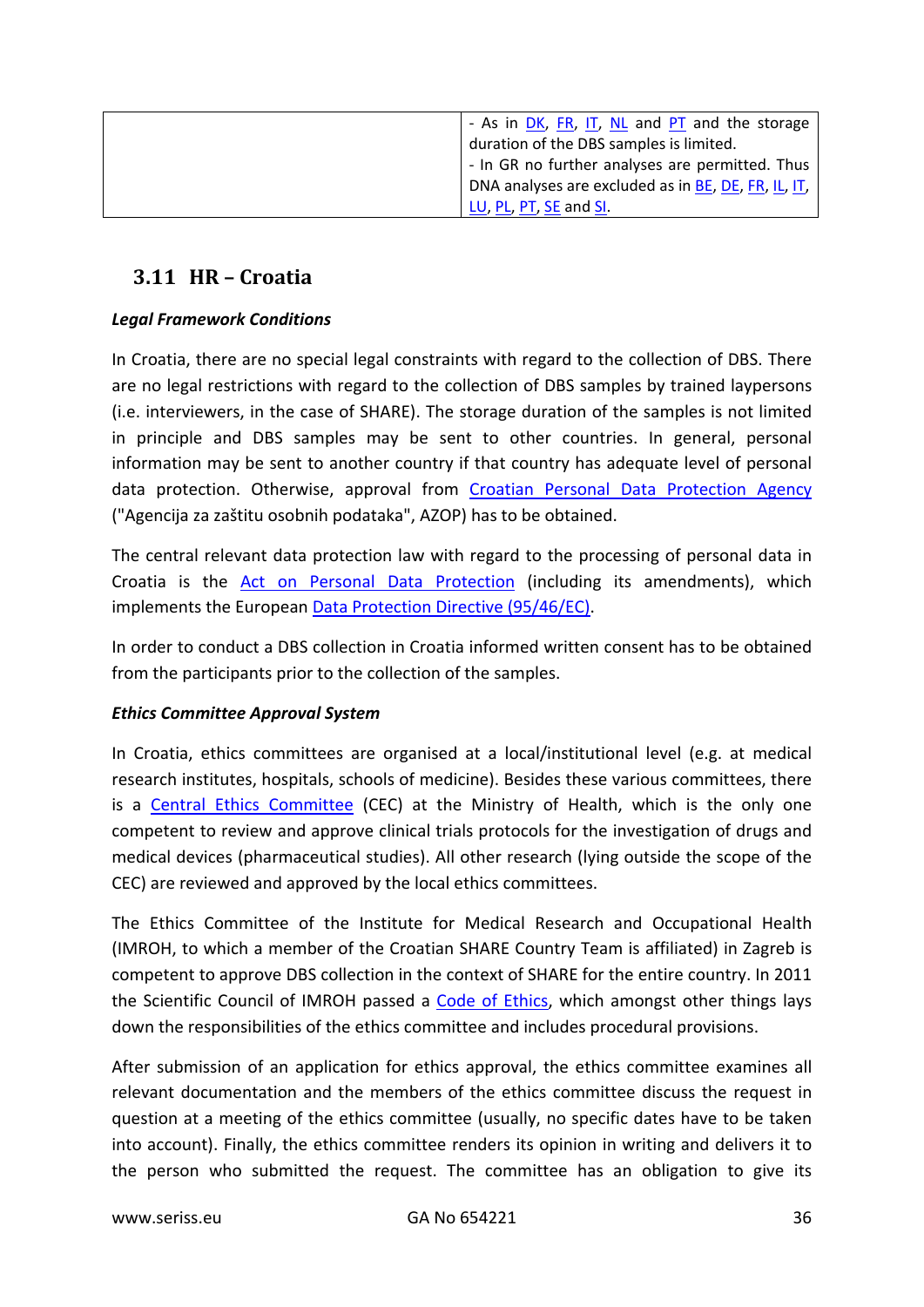evaluation on an application of a research study within 60 days after submission of the application at the latest; usually the approval procedure is finished within one month after submission of a request.

Further information on the application documents that have to be submitted to TMEK is provided in the IMROH Code of Ethics. With regard to the DBS collection in SHARE the following documents and fieldwork materials were prepared and submitted: a short description of the SHARE project (e.g. goals, methodology, source of financing, name and affiliation of the coordinator); names of the Croatian Country Team Members, a justification of the necessity of conducting the research involving humans subjects and a statement of how ethical issues are dealt with (concerning the anonymity of participants, data protection, voluntary nature of participation, health protection of study participants, interviewers and household members, biological waste management, etc.), the DBS information leaflet and consent form (in Croatian language), the DBS interviewer manual, a description of the data protection measures in place and a statement concerning approvals of other ethics committees.

The committee may ask the person who submitted the request to produce additional explanations, notifications and relevant documentation, if necessary. If this is the case, the procedure may take up to 90 days longer.

With regard to the DBS collection in SHARE, the ethics committee demanded that pathological values should be reported back to the participants since, according to the committee, there is a considerable possibility that older people in poor and in rural areas in Croatia do not often see a doctor. Considering this situation, in a case of chronic diseases such as diabetes, the ethics committee therefore considered it to be better to inform participants, even if this only would be possible with a delay of 2 years, than not informing them at all.

 *A final condition of the approval of the DBS collection in SHARE wave 6 is that elevated HbA1C and cholesterol levels have to be reported back to the participants.*

| Type of ethics committee (EC)                  | Local medical EC (ECs are organised at an<br>institutional level) |
|------------------------------------------------|-------------------------------------------------------------------|
| Number of ethics committees to be consulted    | 1                                                                 |
| Other authorities to be consulted              | None                                                              |
| Type of approval needed (entire survey, health | <b>DBS</b>                                                        |
| related data, DBS collection, etc.)            |                                                                   |
| Special requirements regarding ethics          | No (apart from requirement to report back                         |
| committee approval                             | analyses results to participants)                                 |
| Required form of consent                       | Informed written consent                                          |
| Special requirements regarding consent         | No.                                                               |
| Special data privacy requirements              | N <sub>0</sub>                                                    |
| Shipment of biological samples (DBS)           | DBS samples can be sent to other countries                        |

#### *TABLE 11: OVERVIEW – HR*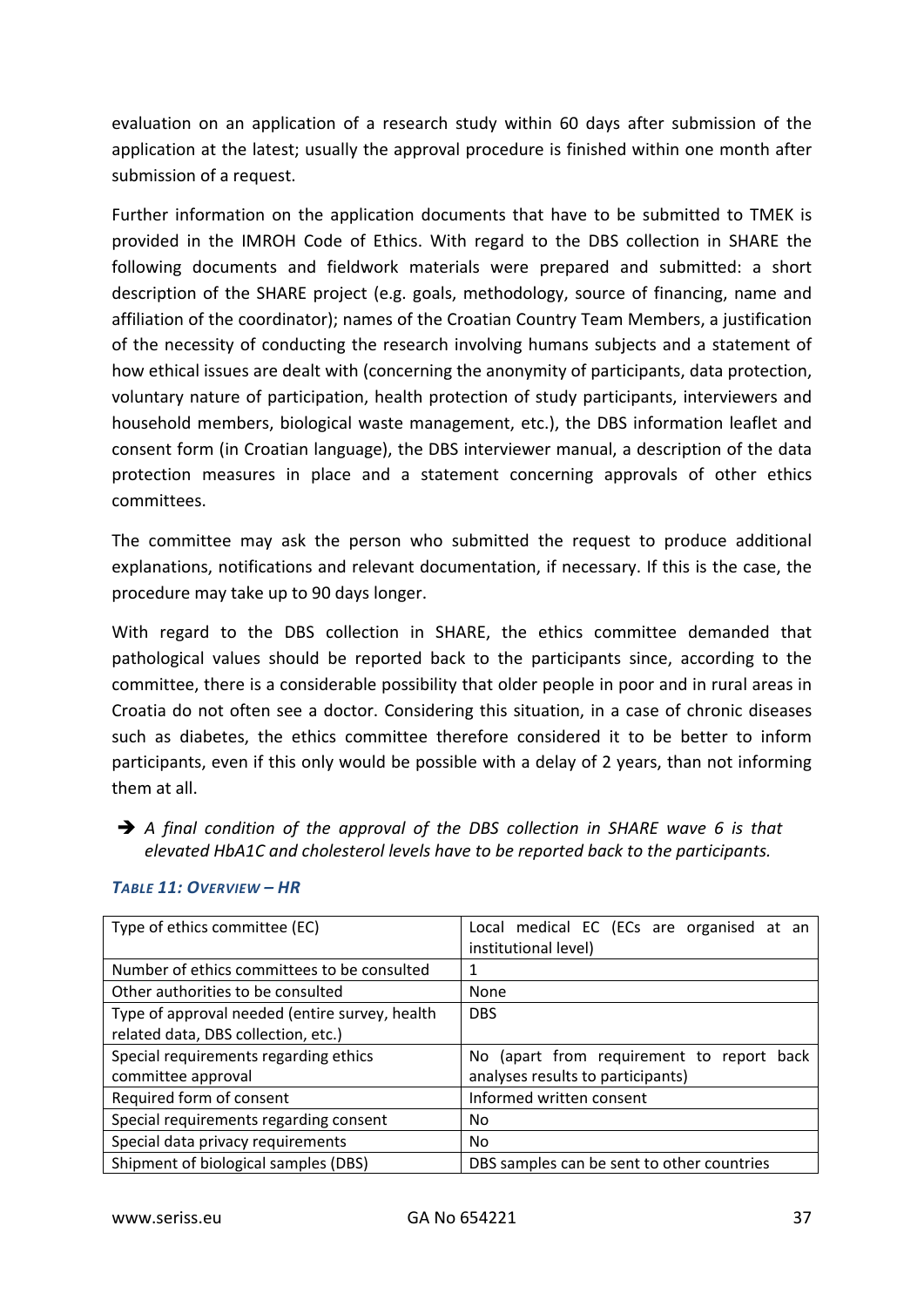| Medical risks related requirements              | No                                               |
|-------------------------------------------------|--------------------------------------------------|
| Feedback of blood (DBS) analyses results to the | Required (for pathological blood levels)         |
| participants                                    |                                                  |
| Relevant national legislation                   | Act on Personal Data Protection [en]             |
| Relevant ethical guidance                       | Declaration of Helsinki; IMROH Code of Ethics    |
| Fees of ethics approval                         | No fees                                          |
| Duration of ethics approval procedure           | About 1 month (max. 60 days after receipt of the |
|                                                 | application; + max. 90 days after submission of  |
|                                                 | additional documentation, if requested)          |
| Other requirements                              | No.                                              |
| Similarities to other countries                 | - As in AT, DK, NL, PL (and maybe LU) the        |
|                                                 | participants have to be informed about certain   |
|                                                 | analyses results.                                |

# <span id="page-37-0"></span>**3.12 HU – Hungary**

## *Legal Framework Conditions*

Since Hungary did not participate in the SHARE wave 6 data collection, the legal conditions under which DBS can be collected in Hungary have not been completely clarified so far. This in particular is the case with regard to the question of whether interviewers (i.e. trained laypersons) may collect the DBS samples or if the DBS collection may only be carried out by medical professionals.

Furthermore, it still has to be clarified if blood samples can be sent to another country for storage and analyses and (if this would be possible) whether sending the samples via postal mail would be allowed.

The central relevant data protection law with regard to the processing of personal data in Hungary is [Act CXII of 2011 on Informational Self Determination and Freedom of](http://www.naih.hu/files/Privacy_Act-CXII-of-2011_EN_201310.pdf)  [Information,](http://www.naih.hu/files/Privacy_Act-CXII-of-2011_EN_201310.pdf) which came into force on 1 January 2012 and implements the European Data [Protection Directive \(95/46/EC\).](http://eur-lex.europa.eu/LexUriServ/LexUriServ.do?uri=CELEX:31995L0046:en:HTML) Besides, Act XLVII of 1997 on Processing and Protection of Medical and Other Related Personal Data (Medical Data Act) regulates the conditions and purposes of the processing of sensitive data concerning an individual's state of health and related personal data. Research on human beings is regulated on different levels in Hungary. Basic provisions concerning research are incorporated in the [Act CLIV of 1997 on Health](http://www.patientsrights.hu/dokumentumletoltes.php?tip=letoltesek_eng&kod=1&file=1997_cliv_tv_eng.pdf)  [\(Health Care Act\)](http://www.patientsrights.hu/dokumentumletoltes.php?tip=letoltesek_eng&kod=1&file=1997_cliv_tv_eng.pdf) and in Act XXV of 1998 on Medicinal Products for Human Use.

In order to conduct a collection of DBS in Hungary informed written consent has to be obtained from the participants prior to their collection. Participants must be given detailed information about the objectives and procedures of the study. At this, all measures taken to protect the privacy and anonymity of the participants and their data during all the stages of the study must be described in the written information that is given to the participants. Furthermore, participants have to be informed about the voluntary nature of the research and about their right to withdraw their consent at any time without any explanation.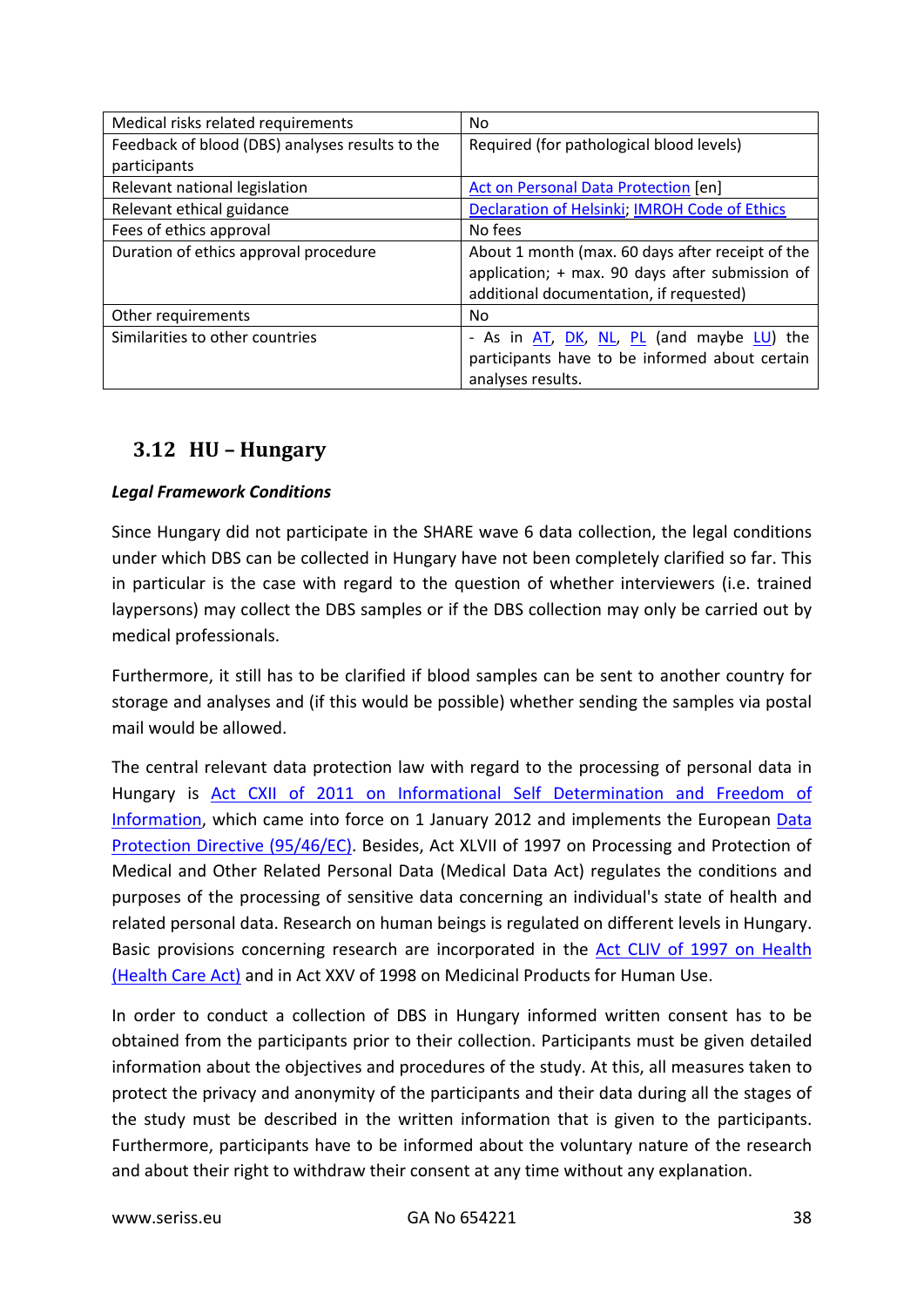Each research protocol intending to involve human beings usually has to be reviewed by two ethics committees<sup>[13](#page-38-0)</sup>: One ethics committee at the institutional level, i.e. the institutional research ethics board (IRB) of the health care institution where the research is intended to be carried out, and the competent regional/national ethics committee (see ethics committee approval system section below).

Since collecting DBS in Hungary is defined as a 'clinical trial with intervention' (since biological material is removed from the body of the participants), it is also required that the reviewing IRB is named and that contact details of an independent medical practitioner are given in the consent documents. Moreover, due to this definition, a specific participant insurance, i.e. a liability insurance covering clinical research, has to be taken. Furthermore, it may be required that one copy of the consent documents (information leaflet and signed consent form) have to be included to the medical file of the respective participant (this, however, has not been completely clarified).

 *There may be special legal constraints in Hungary regarding the collection of DBS; to clarify possible issues further investigation is needed concerning the legal framework conditions. Since the collection of DBS is defined as clinical research, all legal requirements that apply to clinical trials have to be fulfilled, such as taking a specific liability insurance.*

## *Ethics Committee Approval System*

In Hungary, there is a national research ethics committee, which is the competent authority for clinical trials with medical devices as well as epidemiological and non-interventional medical studies: the Scientific and Research Ethics Committee ("Tudományos és Kutatásetikai Bizottsága", [TUKEB\)](http://www.ett.hu/tukeb.htm) of the Medical Research Council. TUKEB does not directly provide ethics approval but issues opinion statements. Based on the opinion of TUKEB legal authorisation is given by the relevant regional and sub-regional offices of the National Public Health Service (ANTSZ). There are about 150 regional offices in Hungary. If a regional office does not authorise the research, an appeal to appeal can be made to the central Office of the Chief Medical Officer at ÁNTSZ against its decision.

Additionally in the case of the DBS collection, it might be necessary (since Hungary did not participate in the SHARE wave 6 data collection, this was never fully clarified) to send an application to the Office of Health Authorization and Administrative Procedures ( $EEKH$ ). If this is necessary depends on whether there is a medical device involved in the research.

Therefore, if the lancet used to prick the participant's fingers (in order to collect the DBS in SHARE) would be defined as a medical device, the lancet would have to be registered at EEKH in a first step. If this would be the case, EEKH would provide its opinion regarding the medical device to TUKEB. In a second step, an application has to be submitted to TUKEB,

<span id="page-38-0"></span><sup>&</sup>lt;sup>13</sup> For further information please see: Sándor, J., Dósa, Á. and Bártfai, Z. (2003). "National Regulations on Ethics [and Research in Hungary.](http://www.aaalac.org/intlRefs/IntRegs/Hungary/Natl%20Regs%20on%20Ethics%20and%20Research.pdf)" Brussels: European Commission.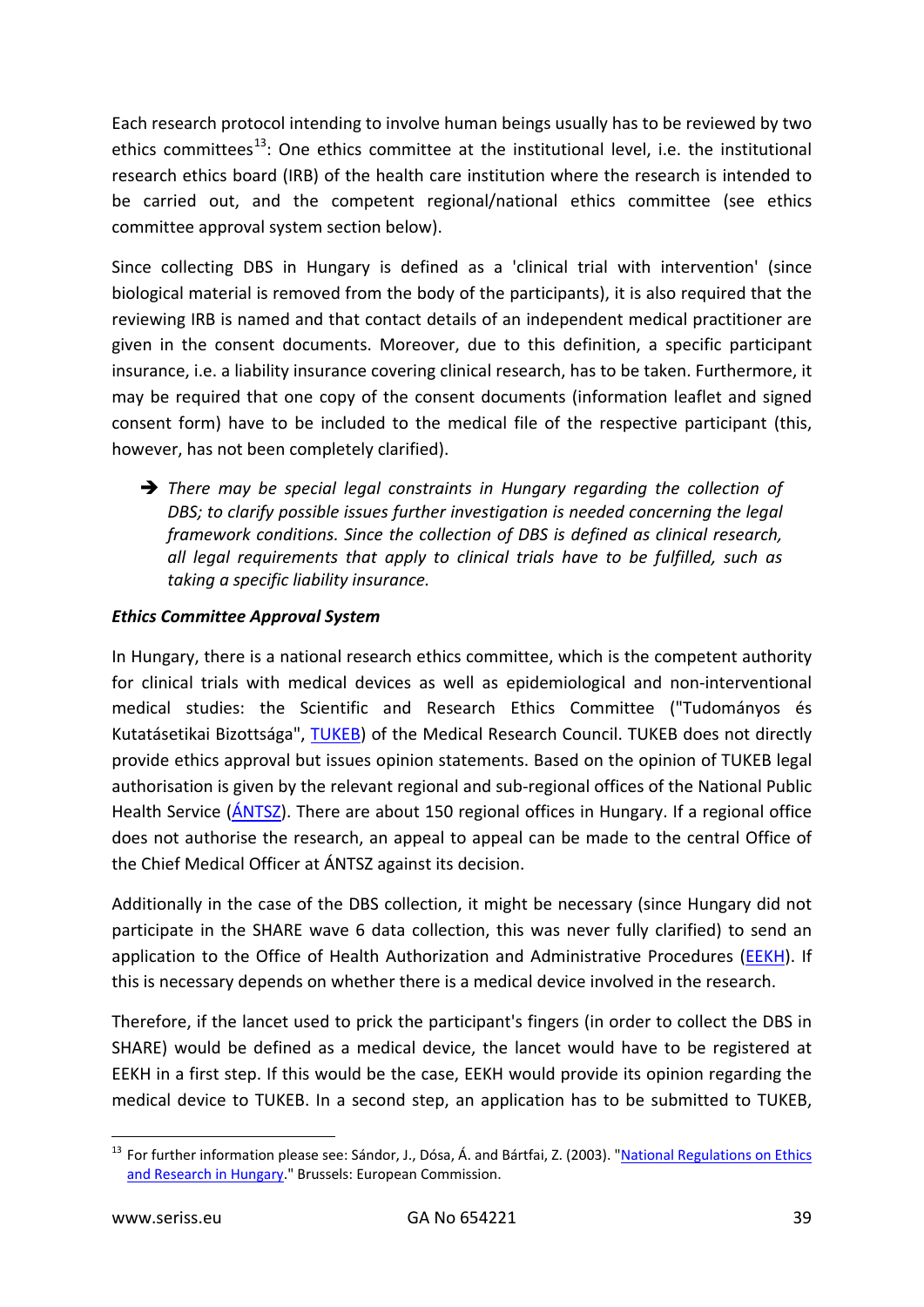which finally has to be forwarded to ÁNTSZ in order to receive a final legal authorisation for the DBS collection in SHARE. Besides (as described above in the legal framework conditions section), an ethics approval of the IRB of the health care institution where the research is intended to be carried out has to be obtained. In order to be able to apply for the opinion of TUKEB a health care institution has to be involved in the research project.

The review at TUKEB, which meets once a month, takes about one month (max. 45 days). The committee may ask for additional explanations and documents or request the implementation of changes. If this is deemed necessary by the committee, the procedure may take up to 45 days longer (following the second submission).

The following documents and fieldwork materials have to be prepared and submitted to TUKEB: An official proposal of the principal investigator, a detailed research plan (including a detailed budget, a list of contributors and a description of the scope of activities), the consent documents used (in Hungarian), CVs of the principal investigator and a medical doctor involved in the study, a certificate about the liability insurance covering the risks of the DBS collection, a statement from the principal investigator on the compliance with the Helsinki Declaration, the Oviedo Convention and Hungarian laws as well as general information about the research project and about the data handling procedures and data protection measures of the project. In the case of an international study ethics approvals from other countries may be requested.

 *Ethics approval of the DBS collection in SHARE may be subject to special conditions in Hungary (e.g. feedback of the DBS analyses results to the participants may be requested); since Hungary, however, did not participate in the SHARE wave 6 data collection, no application has been made to the responsible committees (IRB and TUKEB).*

| Type of ethics committee (EC)                  | Medical REC (besides TUKEB there are several       |
|------------------------------------------------|----------------------------------------------------|
|                                                | regional ECs and many local IRBs)                  |
| Number of ethics committees to be consulted    | 2 (TUKEB and IRB)                                  |
| Other authorities to be consulted              | ÁNTSZ (about 150 regional offices), maybe EEKH     |
| Type of approval needed (entire survey, health | n/a                                                |
| related data, DBS collection, etc.)            |                                                    |
| Special requirements regarding ethics          | A medical doctor has to be involved in the study   |
| committee approval                             | (affiliation to health care institution required)  |
| Required form of consent                       | Informed written consent                           |
| Special requirements regarding consent         | Detailed information has to be provided to the     |
|                                                | participants                                       |
| Special data privacy requirements              | None known                                         |
| Shipment of biological samples (DBS)           | No restrictions known                              |
| Medical risks related requirements             | Specific study participant insurance required      |
|                                                | (hospital liability insurance); A physician has to |
|                                                | be involved in the study; Info n/a: if DBS         |
|                                                | collection only by medical professionals           |

#### *TABLE 12: OVERVIEW – HU*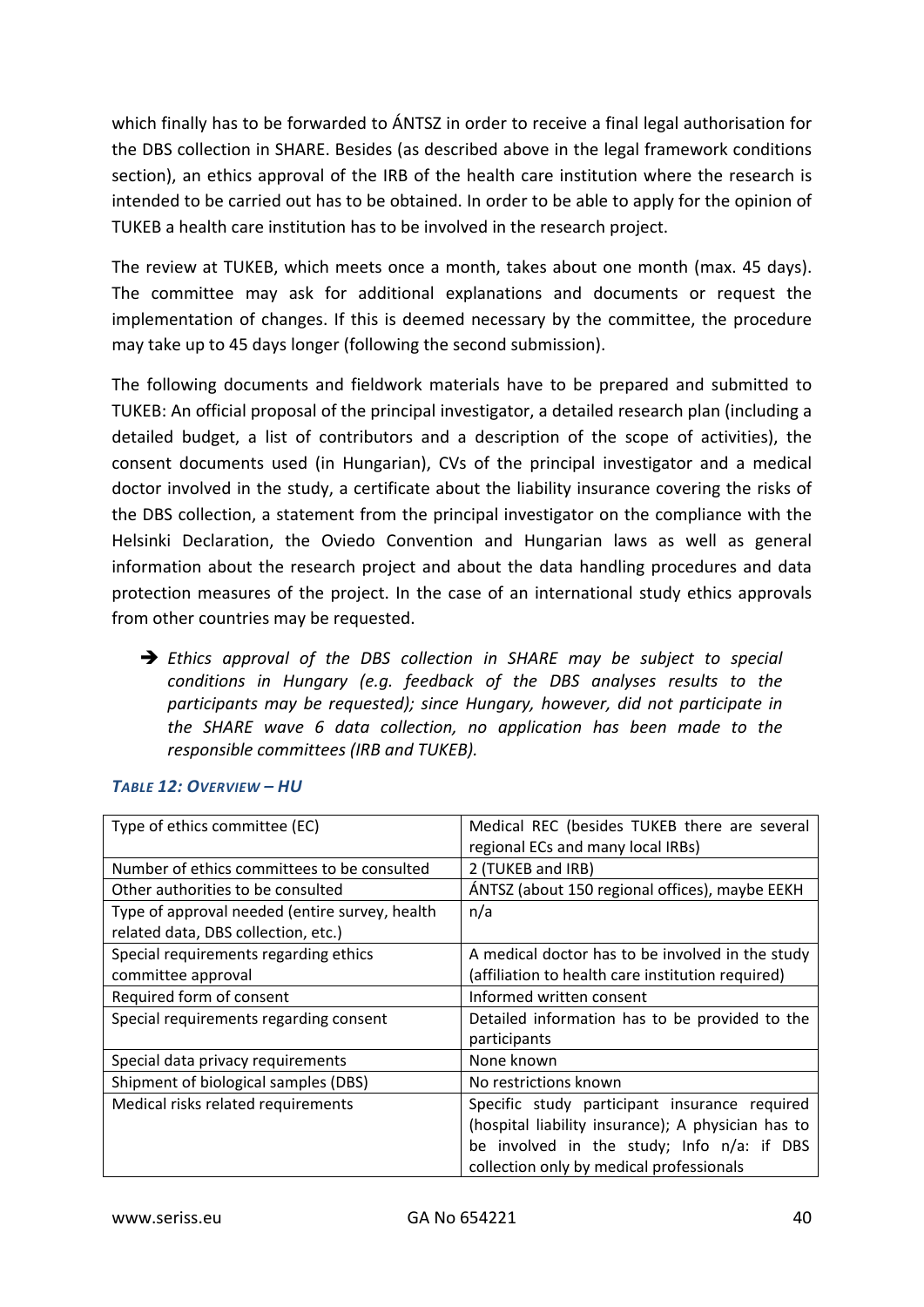| Feedback of blood (DBS) analyses results to the<br>participants | n/a                                                              |
|-----------------------------------------------------------------|------------------------------------------------------------------|
|                                                                 |                                                                  |
| Relevant national legislation                                   | Act CXII on Informational Self Determination and                 |
|                                                                 | Freedom of Information [en]                                      |
|                                                                 | Act XLVII on Processing and Protection of                        |
|                                                                 | Medical and Other Related Personal Data                          |
|                                                                 | (Medical Data Act)                                               |
|                                                                 | Act CLIV on Health (Health Care Act) [en]                        |
| Relevant ethical guidance                                       | Declaration of Helsinki, Oviedo Convention                       |
| Fees of ethics approval                                         | Approval procedure: About 1.500 EUR (including                   |
|                                                                 | fee for ethics committee: 1.100 EUR)                             |
| Duration of ethics approval procedure                           | About 2-4 months                                                 |
| Other requirements                                              | Medical partner institution in the research                      |
|                                                                 | project is needed                                                |
| Similarities to other countries                                 | - As in <b>BE, CH, FR, IL, LU</b> and <b>NL</b> a specific study |
|                                                                 | participant insurance is required.                               |
|                                                                 | - As in NL a medical doctor has to be involved in                |
|                                                                 | the study.                                                       |

# <span id="page-40-0"></span>**3.13 IL – Israel**

# *Legal Framework Conditions*

Regarding the collection of DBS there are no special legal constraints in Israel, as far as data protection legislation is concerned. Furthermore, there are no legal restrictions with regard to the collection of DBS samples by trained laypersons or the shipment and storage of DBS samples (as far as it concerns European countries or the USA).

In order to conduct a collection of DBS in Israel informed written consent is necessary.

There are no major legal restrictions concerning the shipment or storage of DBS samples. They may be sent to other countries and the storage duration is not limited in principle.

The central relevant data protection law with regard to the processing of personal data in Israel is the [Protection of Privacy Law 5741-1981.](http://www.financeisrael.mof.gov.il/FinanceIsrael/Docs/En/legislation/LaborSocialPolicy/5741-1981_Protection_of_Privacy_Law.pdf) In order to conduct a collection of DBS in Israel informed written consent is necessary. Participants must be fully informed about the aims and methods of the study as well as about the processing of their samples and personal data.

However, with regard to the shipment of equipment to Israel, e.g. the DBS kits including the lancets needed to prick participant's fingers, issues may occur. This has to be considered when planning a collection of DBS in Israel since solving such issues related to special import requirements may be quite time consuming.

Moreover, taking a specific study participant insurance, which covers any damage that may arise from the DBS collection, is required. Standard liability insurance will allow a collection of DBS only when the blood drops are collected via 'self-pricking' of the participants; to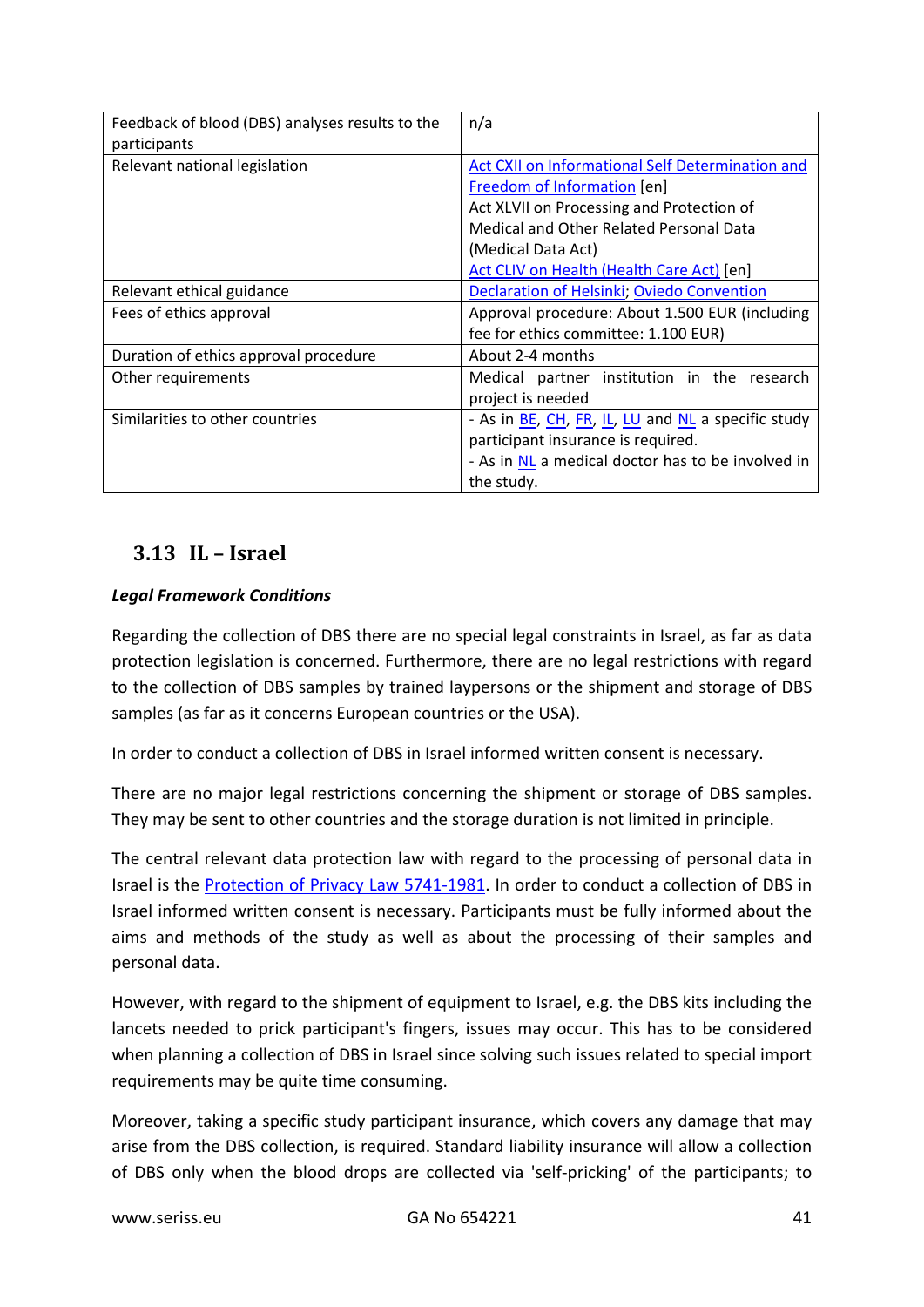allow interviewers to perform the pricking of participants' fingers a specific clinical insurance is required.

## *Ethics Committee Approval System*

In Israel, research ethics committees are organised on an institutional level in medical centres. The applicant – and therefore the principal investigator of the DBS part of the study – is required to be a medical doctor.

In the case of SHARE, the [Institutional Helsinki Committee at the Hadassah University](http://www.hadassah-med.com/medical-research/members-of-the-helsinki-committee.aspx)  [Medical Center](http://www.hadassah-med.com/medical-research/members-of-the-helsinki-committee.aspx) Jerusalem was responsible for the approval of the DBS collection in Israel. While the Israeli SHARE Country Team is located at in Jerusalem, the actual fieldwork in SHARE Israel is conducted by a survey agency located at the Tel Aviv University. Therefore, in addition, the research project was presented to the ethics committee of the Tel Aviv University [\(Tel Aviv Sourasky Medical Center Institutional Review Board \(Helsinki](http://www.tasmc.org.il/sites/en/Research/Clinical-Trials/Pages/Helsinki.aspx)  [Committee\)\)](http://www.tasmc.org.il/sites/en/Research/Clinical-Trials/Pages/Helsinki.aspx).

For the ethics review an electronic application form has to be filled out and submitted together with comprehensive information about the project and its procedures. With regard to the DBS collection in SHARE, the following documents had to be prepared and submitted to the Institutional Helsinki Committee at the Hadassah University Medical Center Jerusalem: a protocol of the study as well as a summary of this protocol, a data protection description, training descriptions and interviewer manuals, the consent forms and information documents for the participants and an approval letter of the principal investigator of the study. These documents had to be submitted three to four months before the planned starting date of the study.

The application has to be submitted three weeks before one of the scheduled ethics committee meetings, which take place once a month. A decision of the committee can usually be expected within ten days after the meeting; the ethics review process takes up to two month. In the event that changes with regard to a specific application are required, the process will last one to two additional months.

For the DBS collection, the ethics committee may require that specific study participant insurance is taken to cover the specific risks of the research project. In the case of the SHARE study this requirement was stipulated by the ethics committee of the Tel Aviv University.

 *One important finding with regard to the ethics review is that the principal investigator (PI) of the DBS part of the study has to be a medical doctor. Moreover, a specific study participant insurance was required by the ethics committee; otherwise interviewers would not have been allowed to prick the participant's fingers but only 'self-pricking' would have been possible. DNA analyses of DBS samples were excluded from the application in Israel from the very beginning.*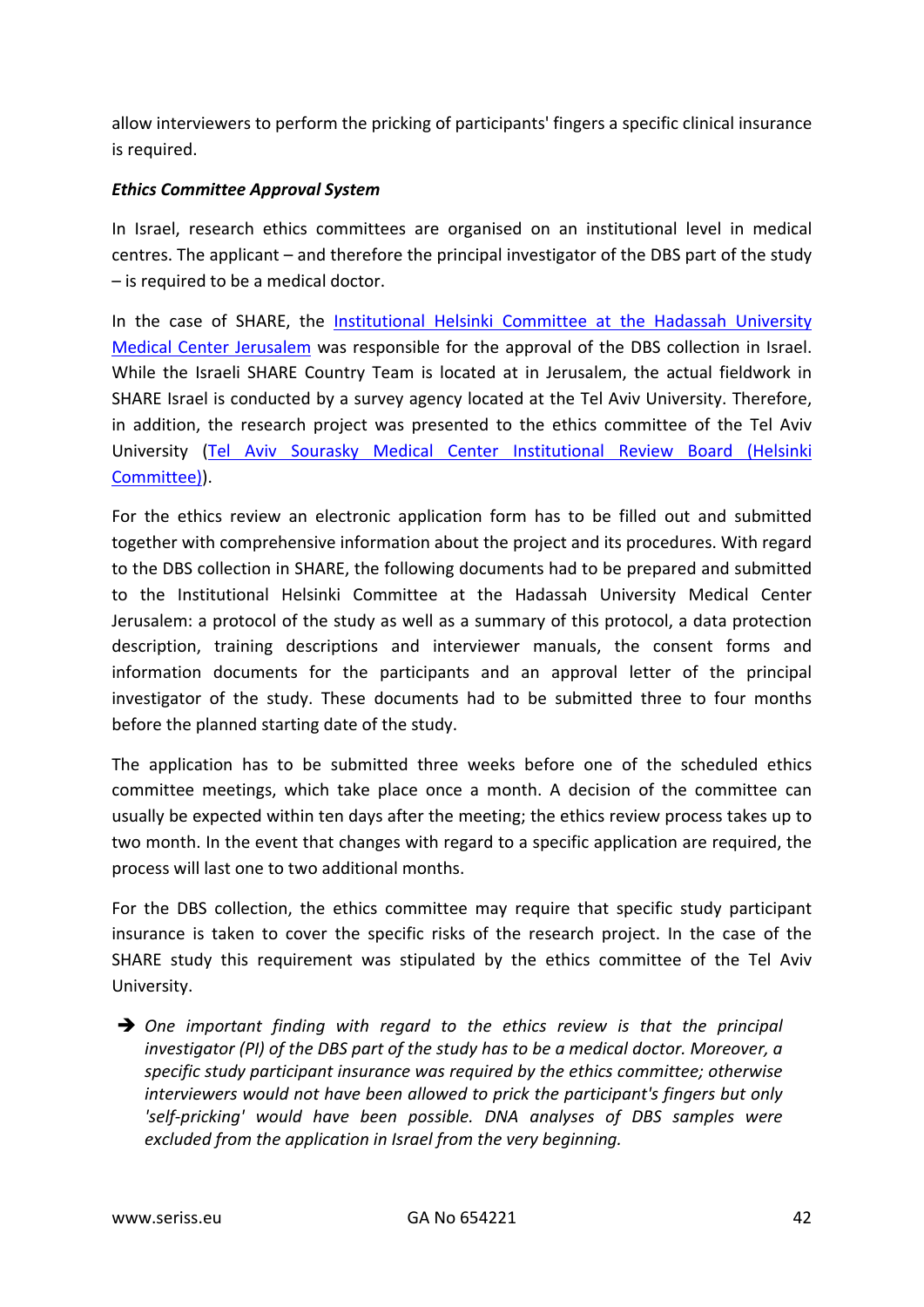### *TABLE 13: OVERVIEW – IL*

| Type of ethics committee (EC)                   | Institutional medical EC (ECs are organised at an<br>institutional level in medical centres) |
|-------------------------------------------------|----------------------------------------------------------------------------------------------|
| Number of ethics committees to be consulted     | 1 (in the case of SHARE 2 committees were<br>consulted since two universities are involved)  |
|                                                 |                                                                                              |
| Other authorities to be consulted               | None                                                                                         |
| Type of approval needed (entire survey, health  | <b>DBS</b>                                                                                   |
| related data, DBS collection, etc.)             |                                                                                              |
| Special requirements regarding ethics           | DNA analyses of DBS samples were excluded                                                    |
| committee approval                              | (self-restriction)                                                                           |
| Required form of consent                        | Written informed consent                                                                     |
| Special requirements regarding consent          | <b>No</b>                                                                                    |
| Special data privacy requirements               | <b>No</b>                                                                                    |
| Shipment of biological samples (DBS)            | DBS samples can be sent to other countries                                                   |
| Medical risks related requirements              | Specific study participant insurance required (if                                            |
|                                                 | the interviewer pricks the participant a clinical                                            |
|                                                 | insurance is required); PI of the DBS part of the                                            |
|                                                 | study has to be a medical doctor                                                             |
| Feedback of blood (DBS) analyses results to the | Not required                                                                                 |
| participants                                    |                                                                                              |
| Relevant national legislation                   | Protection of Privacy Law 5741-1981 [en]                                                     |
| Relevant ethical guidance                       | <b>Declaration of Helsinki, ICH Guidelines GCP</b>                                           |
| Fees of ethics approval                         | No fees                                                                                      |
| Duration of ethics approval procedure           | 2 month (+ 1-2 months if changes required)                                                   |
| Other requirements                              | Shipment of Lancets etc. to Israel has to be well                                            |
|                                                 | prepared (and may be time consuming)                                                         |
| Similarities to other countries                 | - As in CH, FR, LU and SI the principal investigator                                         |
|                                                 | of the study has to be a medical doctor.                                                     |
|                                                 | - As in BE, CH, FR, HU, LU and NL a specific study                                           |
|                                                 | participant insurance is required.                                                           |
|                                                 | - As in BE, DE, FR, IT, LU, PL, PT, SE and SI DNA                                            |
|                                                 | analyses of DBS samples are excluded. In GR no                                               |
|                                                 | further analyses are permitted.                                                              |

# <span id="page-42-0"></span>**3.14 IT – Italy**

# *Legal Framework Conditions*

Regarding the collection of DBS there are no special legal constraints in Italy. Neither are there legal restrictions with regard to the collection of DBS samples by trained laypersons nor concerning the shipment or storage of DBS samples. DBS samples may be sent to other countries and the storage duration is not limited in principle.

In order to conduct a collection of DBS in Italy informed written consent has to be obtained prior to their collection. Participants must be fully informed about the objectives and procedures of the study.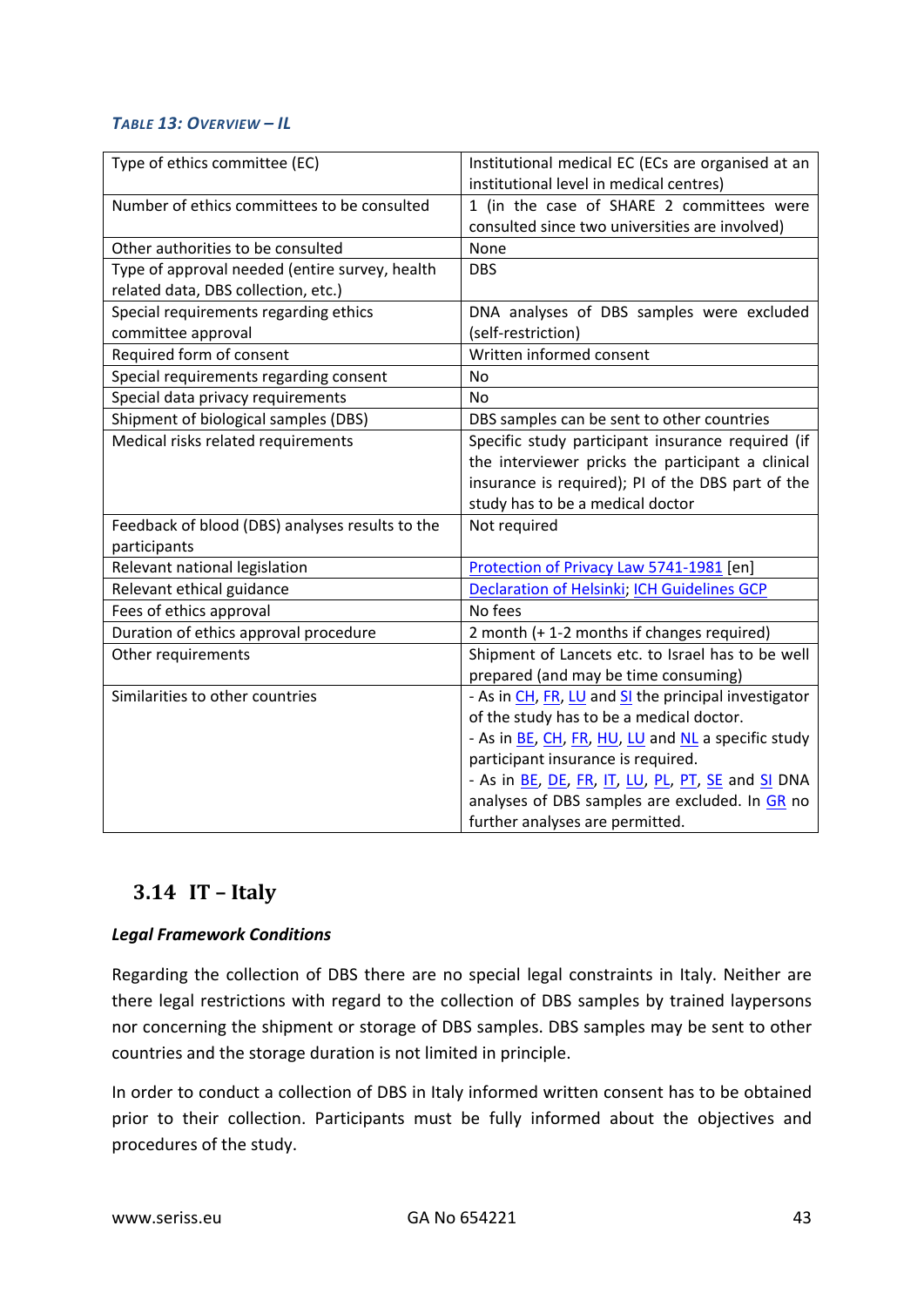The main data protection legislation with regard to the processing of personal data in Italy is the Legislative Decree no. 196 of 30 June 2003 (["Codice in materia di protezione dei dati](http://www.garanteprivacy.it/web/guest/home/docweb/-/docweb-display/docweb/1311248)  [personali"](http://www.garanteprivacy.it/web/guest/home/docweb/-/docweb-display/docweb/1311248) [it], the so-called ["Data Protection](http://www.privacy.it/privacycode-en.html) Code"), which formally implements the European [Data Protection Directive \(95/46/EC\).](http://eur-lex.europa.eu/LexUriServ/LexUriServ.do?uri=CELEX:31995L0046:en:HTML) In 1997 the Italian Data protection Agency [\(Garante per la protezione dei dati personali\)](http://www.garanteprivacy.it/web/guest/home) was created in order to protect fundamental rights and freedoms in connection with the processing of personal data, to ensure respect for individuals' dignity and to enforce the data protection laws in Italy.

Furthermore, when conducting research the ["Code of conduct and professional practice](http://www.garanteprivacy.it/web/guest/home/docweb/-/docweb-display/docweb/1115480)  [applying to processing of personal data for statistical and scientific purposes"](http://www.garanteprivacy.it/web/guest/home/docweb/-/docweb-display/docweb/1115480) applies.

#### *Ethics Committee Approval System*

The ethics committee system in Italy appears to be quite complex. Almost 300 ethics committees are organised in a decentralised manner on regional, local and institutional levels.<sup>[14](#page-43-0)</sup> Most of them are located at the municipality level, e.g. in hospitals and health care units, but there are also some established at scientific research institutions (universities, etc.). The committees are independent, i.e. each committee has its own rules, procedures and time schedule. Even though there is a National Bioethics Committee (NBC) in Italy, at first sight no single ethics committee clearly is solely responsible for an ethics review of research at the national level, since the NBC's task is to express opinions and to address ethical and legal issues that may arise as a result of the progress in scientific research and technological developments.

As regards experiments, trials and other research carried out by health care personnel, applications have to be made to the ethics committee of the respective hospital/health care unit. These ethics committees can in principle also be approached by external bodies in the case that a research project involving human subjects is planned to be conducted in the catchment area of the hospital/health care unit<sup>15</sup>; this however may imply that if the research project is conducted in more than one municipality applications need to be made to several ethics committee separately.<sup>[16](#page-43-2)</sup> With regard to the ethics review of scientific research projects (in which no health care personnel and patients are involved), however,

<span id="page-43-0"></span><sup>&</sup>lt;sup>14</sup> While Veerus et al. (2013) counted 264 ethics committees in Italy in the year 2010, according to an unofficial list available at<http://www.comitatietici.it/elenco/default.html> currently there are 271 ethics committees in Italy. With regard to the implications of a reform of the ethics approval system regarding clinical research in Italy 2012/2013, it is noted that according to Minacory et al. (2015) since then the number of ethics committees in Italy has been drastically reduced. This, however, could not be verified during the online research conducted for this SERISS deliverable. Nonetheless, it is acknowledged that since the DBS collections in SHARE in particular in Italy many legal and organisational changes have taken place, and

<span id="page-43-1"></span>therefore some of the information included in this chapter may not reflect the current situation anymore.<br><sup>15</sup> In the DBS collection pilot in the pretest of SHARE wave 5, a test run which also was carried out in Italy, onl participants from the municipality of Padua were recruited. Therefore, an application was made to the

<span id="page-43-2"></span>hospital ethics committee in Padua, which reviewed and finally approved the project for the region.<br><sup>16</sup> It is noted that according to Minacory et al. (2015) in consequence of the Law n. 189 of 8 November 2012 and the Ministry of Health Decree of 8 February 2013 research ethics committees are not serving a single hospital or research institution but regions.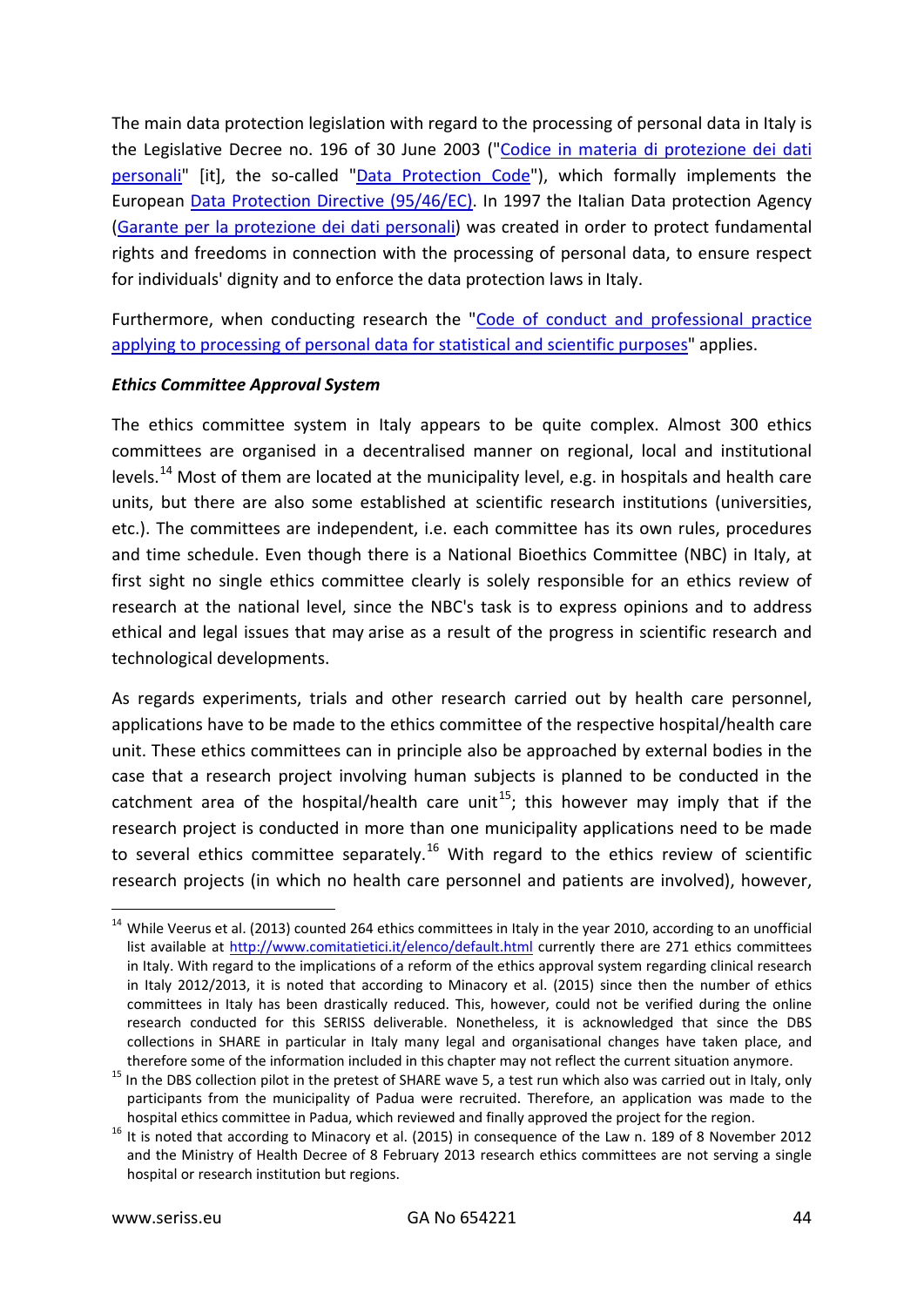also a research ethics committee of an affiliated research institution (e.g. a university) can be approached, which are not bound by catchment areas with respect to their reviving competences.

Therefore, with regard to ethics review of the DBS collection in SHARE wave 6 the Milano-Bicocca University Research Ethics Committee [\(Comitato Etico dell'Università degli Studi di](http://www.unimib.it/go/218413488/Home/Italiano/Ateneo/Organi/Comitato-Etico)  [Milano-Bicocca\)](http://www.unimib.it/go/218413488/Home/Italiano/Ateneo/Organi/Comitato-Etico) has been approached by the Italian SHARE Country Team. The committee meets every month, and if all requirements are met the application process takes about one to two months. At this, a medical doctor affiliated to the Milano-Bicocca University has to be involved in the study that is subject to the review.

For the ethics review, an application has to be submitted together with comprehensive information about the project and its procedures to the ethics committee. Detailed information about how and by whom the DBS collection in SHARE was conducted had to be submitted, including information about the involved institutions and the CVs of the responsible persons. Furthermore, besides several statements of the responsible persons, information of the following documents were compiled: the DBS survey protocol, a description of the SHARE survey as a whole (including its objectives) and the questionnaire of the study, proof of sufficient insurance coverage, information on data processing and on the data protection measures taken, the consent documents (including the DBS information leaflet and consent form for the participants) and further DBS fieldwork materials and documents (such as the interviewer manual, interviewer short instructions, interviewer training description).

Before the pretest of SHARE wave 6, an application based on these documents and information was submitted to the Milano-Bicocca University Research Ethics Committee. This application, however, has not been approved by the committee straight away, because the ethics committee demanded some changes with regard to the consent documents.<sup>[17](#page-44-0)</sup> At this the committee placed particular importance on the respondents being given the option to explicitly express their opinion to the use of the samples for other purposes than the ones indicated in the consent form and to be contacted in the event that such use would be planned. After the requested changes have been implemented in the consent form, the Ethics Committee of the University of Milano-Bicocca finally approved the DBS collection in the context of SHARE for the entire country.

 *Final conditions of the approval of the DBS collection in SHARE wave 6 are that an advance letter has to be sent to survey participants (informing them about the project and providing them with the consent documents) and that any further analyses of the DBS samples (exceeding the ones explicitly covered by informed* 

<span id="page-44-0"></span><sup>&</sup>lt;sup>17</sup> Regarding this, it is noted that ethics committees in Italy use to have their own specific consent forms and if other documents are used (as this was the case in SHARE, in which for reasons of cross-country harmonisation, generic English templates are used in all participating countries) it is likely that these are compared to the committee's documents and may have to be adapted to them.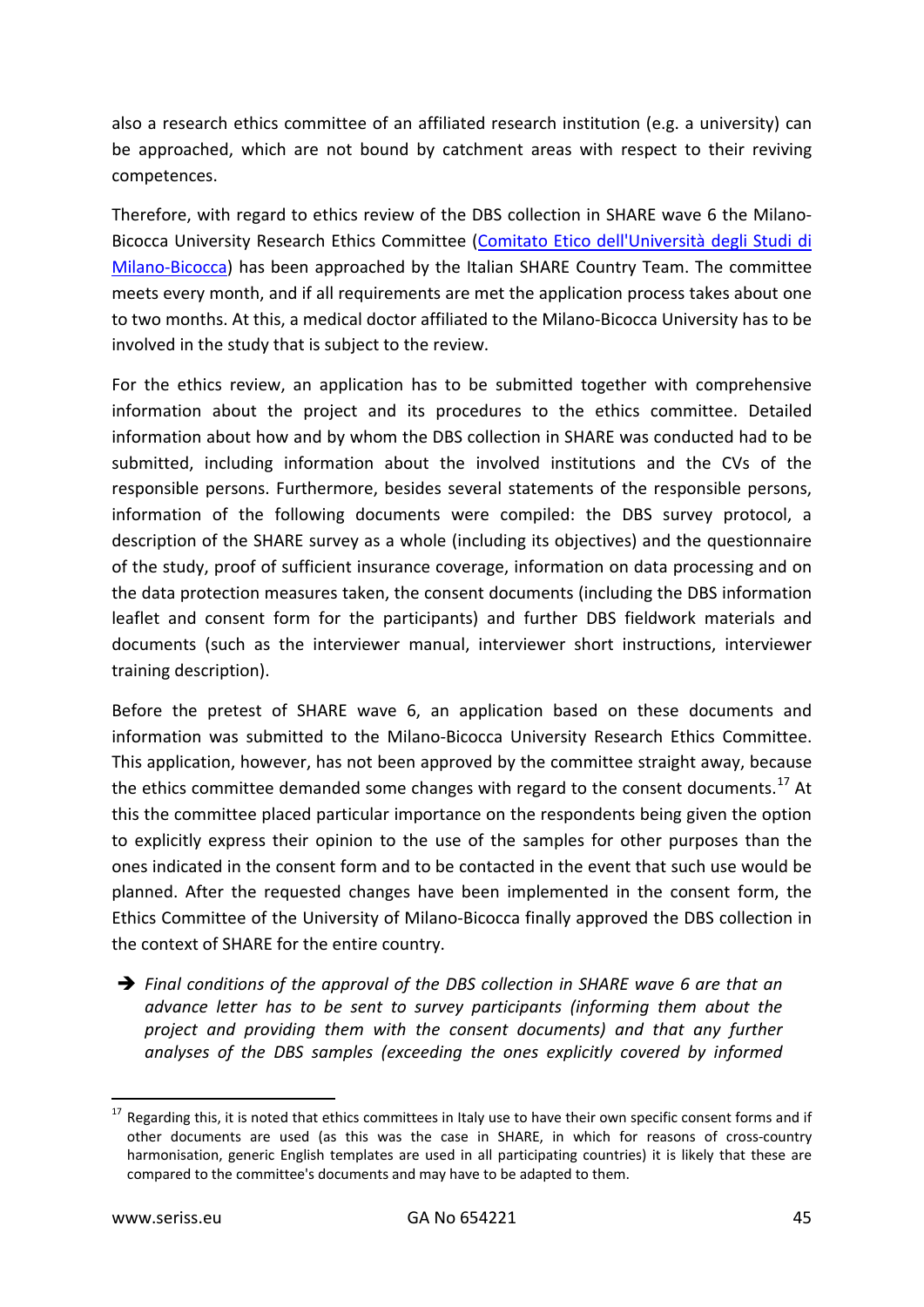*consent) have to be approved by the ethics committee before such analyses may be carried out. Furthermore, the storage duration of the samples is limited until 31 December 2024. DNA analyses of DBS samples were excluded from the application in Italy from the very beginning.*

#### *TABLE 14: OVERVIEW – IT*

| Type of ethics committee (EC)                                                         | University REC (besides there are about 264<br>regional, local and institutional medical ECs,<br>which are organised in a decentralised manner)                                                                                                                                                                                                     |
|---------------------------------------------------------------------------------------|-----------------------------------------------------------------------------------------------------------------------------------------------------------------------------------------------------------------------------------------------------------------------------------------------------------------------------------------------------|
| Number of ethics committees to be consulted                                           | 1 university REC if affiliated to respective<br>university (or many hospital RECs if medical<br>personnel involved and not within the scope of<br>responsibility of a university REC)                                                                                                                                                               |
| Other authorities to be consulted                                                     | None                                                                                                                                                                                                                                                                                                                                                |
| Type of approval needed (entire survey, health<br>related data, DBS collection, etc.) | <b>DBS</b>                                                                                                                                                                                                                                                                                                                                          |
| Special requirements regarding ethics<br>committee approval                           | Further analyses have to be approved by the<br>ethics committee; An advance letter including<br>the consent documents has to be sent to the<br>participants; A medical doctor has to be involved<br>in the study; DNA analyses of DBS samples were<br>excluded (self-restriction); DBS samples storage<br>is limited (destruction date: 31.12.2024) |
| Required form of consent                                                              | Informed written consent                                                                                                                                                                                                                                                                                                                            |
| Special requirements regarding consent                                                | Advance letter to be sent to participants;<br>Participants must be given the option to<br>explicitly express their opinion to the use of the<br>samples for other purposes and<br>to<br>be<br>re-contacted in such an event                                                                                                                         |
| Special data privacy requirements                                                     | No                                                                                                                                                                                                                                                                                                                                                  |
| Shipment of biological samples (DBS)                                                  | DBS samples can be sent to other countries                                                                                                                                                                                                                                                                                                          |
| Medical risks related requirements                                                    | <b>No</b>                                                                                                                                                                                                                                                                                                                                           |
| Feedback of blood (DBS) analyses results to the<br>participants                       | Not required                                                                                                                                                                                                                                                                                                                                        |
| Relevant national legislation                                                         | Data Protection Code - Legislative Decree no.<br>196/2003 [en, it]<br>Code of conduct and professional practice<br>applying to processing of personal data for<br>statistical and scientific purposes [en]                                                                                                                                          |
| Relevant ethical guidance                                                             | <b>Declaration of Helsinki</b>                                                                                                                                                                                                                                                                                                                      |
| Fees of ethics approval                                                               | University REC: no fees / Or each local ethics<br>committee (medical EC): 2.000-3.500 EUR                                                                                                                                                                                                                                                           |
| Duration of ethics approval procedure                                                 | 1-2 months                                                                                                                                                                                                                                                                                                                                          |
| Other requirements                                                                    | <b>No</b>                                                                                                                                                                                                                                                                                                                                           |
| Similarities to other countries                                                       | - As in CH, DK and SE an advance letter has to be<br>sent to the participants.<br>- As in <u>BE</u> , CH, DK, EE, ES, FR, LU, PT, SE and SI<br>additional ethics committee approval for further<br>analyses of the DBS samples is needed.                                                                                                           |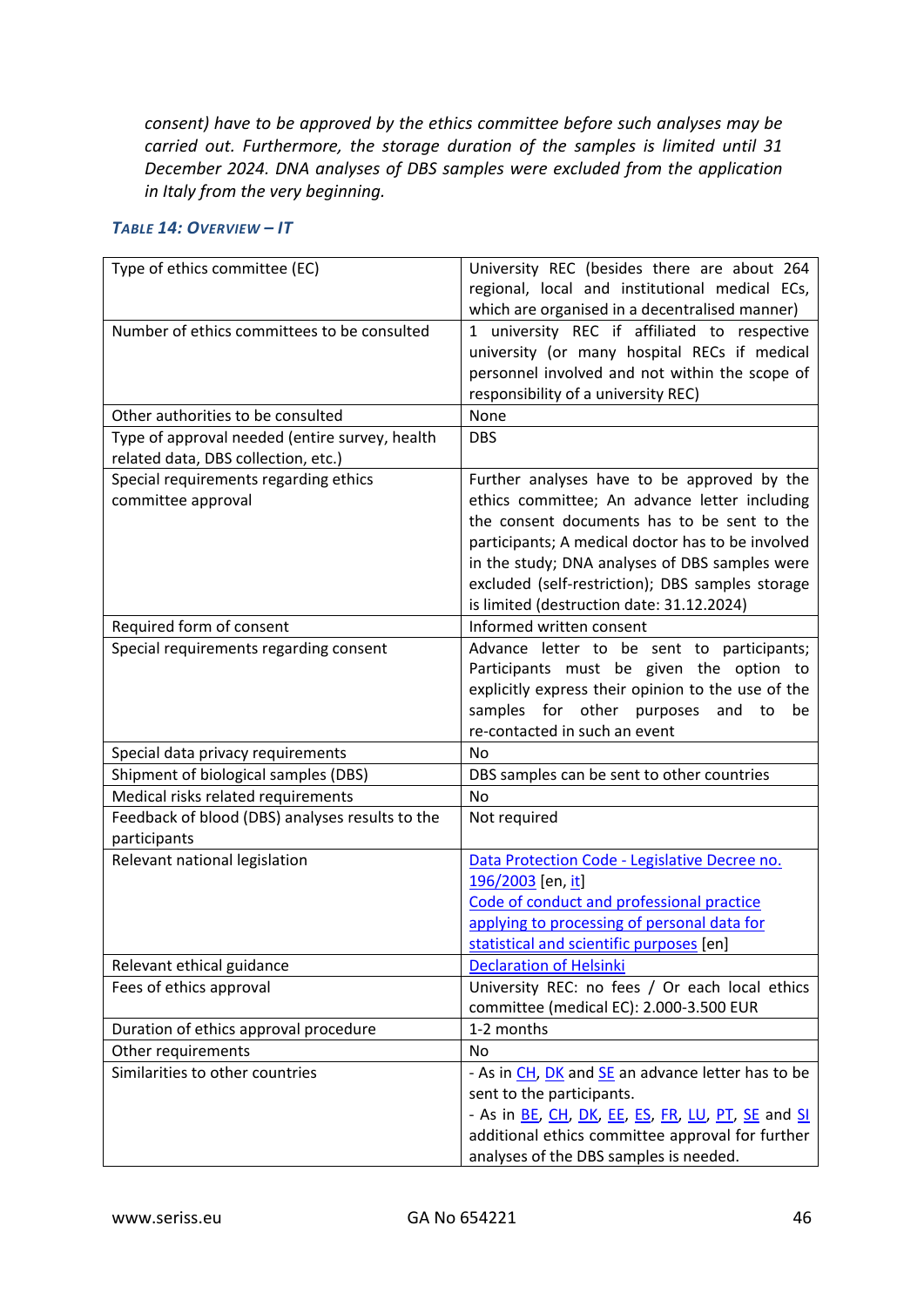| - As in DK, FR, GR, NL and PT and the storage            |
|----------------------------------------------------------|
| duration of the DBS samples is limited.                  |
| - As in <u>BE, DE, FR, IL, LU, PL, PT, SE</u> and SI DNA |
| analyses of DBS samples are excluded. In GR no           |
| further analyses are permitted.                          |

# <span id="page-46-0"></span>**3.15 LU – Luxembourg**

# *Legal Framework Conditions*

In Luxembourg, due to occupational restrictions it is forbidden for laypersons to collect blood samples. According to Article 6 of the Law on Blood Transfusion of 15 March 1979 (["Loi du 15 mars 1979 portant réglementation de la transfusion sanguine"](http://www.legilux.public.lu/rgl/1979/A/0590/1.pdf) [fr]; cf. [Mémorial](http://www.legilux.public.lu/leg/a/archives/1979/0030/a030.pdf)  [A No 30 of 17 April 1979, p. 590ff](http://www.legilux.public.lu/leg/a/archives/1979/0030/a030.pdf) [fr]), the collection of human blood or plasma can only be carried out by a medical doctor or under his supervision (i.e., the principal investigator of a study has to be a medical doctor). Even though, when analysing the legal situation and discussing this with experts, there were some indications that the collection of DBS samples via a finger-prick might not be covered by this law this issue could never be entirely clarified.

Therefore  $-$  as regards the DBS part of the SHARE study  $-$  the legal framework had to be interpreted restrictively, i.e. assuming that only certified medical personnel (such as medical doctors and nurses) are allowed to collect DBS samples as this would also be the case for a standard blood collection. This restrictive interpretation also implies that participants may not be instructed to prick their own fingers by trained laypersons in order to collect blood samples in the context of a study such as SHARE.

Furthermore, according to Articles 4 and 5 of the Law on Blood Transfusion of 15 March 1979 only specific institutions with medical personnel are granted a special authorisation to export human blood or its derivatives for medical reasons. In the light of the necessary restrictive legal interpretation it had to be assumed that the Luxembourgian SHARE Country Team would not have been allowed to send blood samples abroad for storage and analyses.

# *Therefore (due to severe legal uncertainties), in Luxembourg a DBS collection cannot be carried out in the context of SHARE.*

In order to conduct a collection of DBS in Luxembourg informed written consent would be required. As part of this participants must be fully informed about the objectives, methods, duration, place, risks and possible inconveniences of the study as well as well as about the data privacy measures that are taken to ensure the protection of their private life.

The main legal source of data protection in Luxembourg is the Act of 2002 relating to the [protection of individuals in relation to the processing of personal data](http://www.cnpd.public.lu/fr/legislation/droit-lux/doc_loi02082002_en.pdf) (2002 Data Protection Act, as amended from time to time), which implements the European [Data Protection](http://eur-lex.europa.eu/LexUriServ/LexUriServ.do?uri=CELEX:31995L0046:en:HTML)  [Directive \(95/46/EC\).](http://eur-lex.europa.eu/LexUriServ/LexUriServ.do?uri=CELEX:31995L0046:en:HTML) The Act aims to protect the freedom and fundamental rights of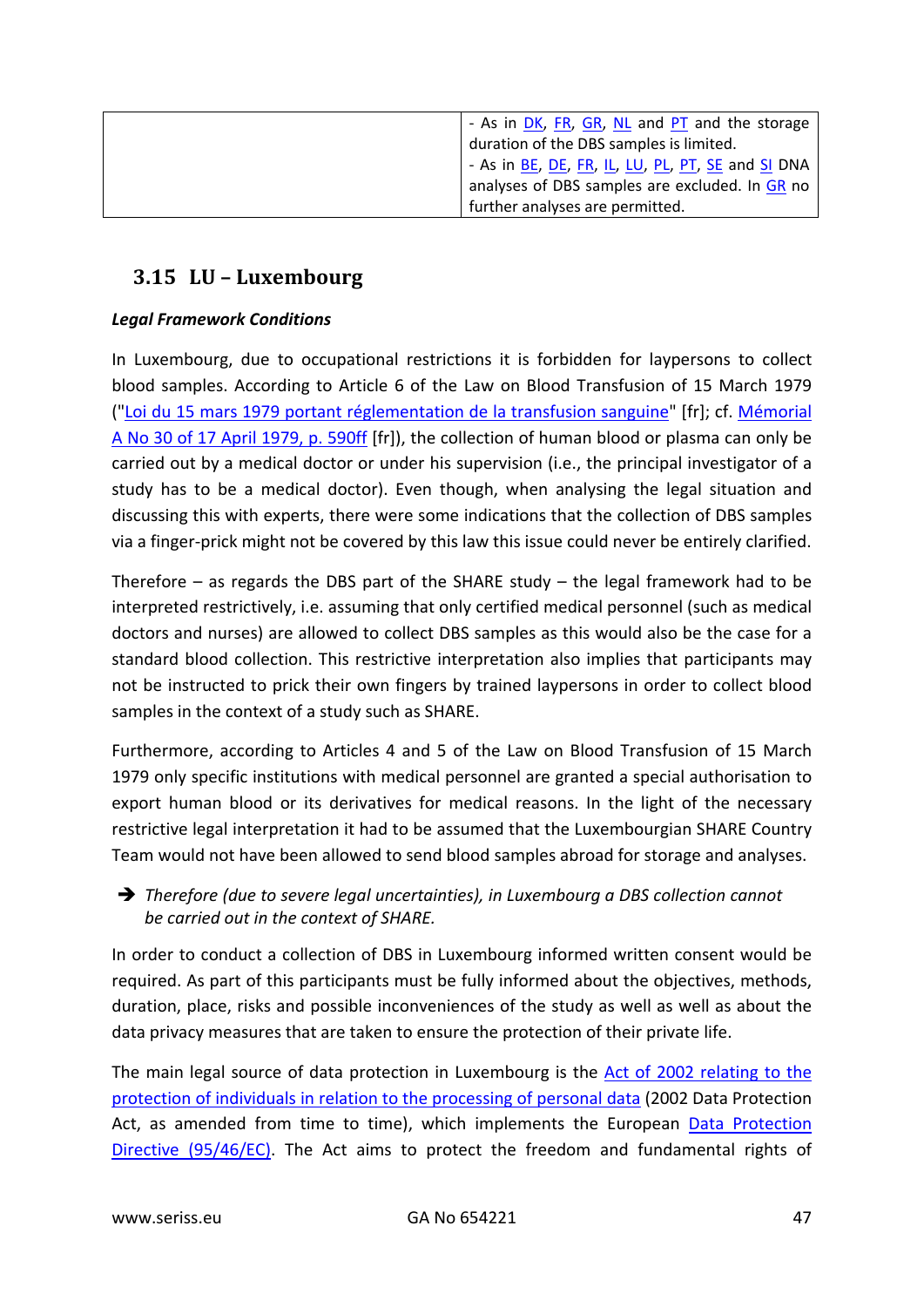individuals, and notably their private life, in relation to the processing of their personal data. The [National Commission for the Protection of Data](https://cnpd.public.lu/en/index.html) (Commission Nationale pour la Protection des Données, CNPD) is responsible for enforcing these rules.

In Luxembourg, in general, research projects involving human subjects have to be notified to or authorised by CNPD. This also applies with regard to the collection of DBS (for further information regarding the procedure in SHARE please see the following section on "Ethics Committee Approval System").

 *Approval of the DBS collection in SHARE has been obtained from the national Data Protection Authority (CNPD).*

## *Ethics Committee Approval System*

Luxembourg has a national ethics committee which is responsible for all investigational sites within the country: the Comité National d'Ethique de Recherche [\(CNER\)](http://www.cner.lu/en-gb/home.aspx). CNER closely cooperates with CNPD (one member also attends the national ethics committee meetings as an observer) and other authorities such as the Ministry of Health, from which e.g. investigators of clinical trials also have to obtain approval before the clinical trial may be conducted. CNER also sends copies of its opinions to CNPD as well as to the competent authority (in the case of SHARE: the Ministry of Health).

After submission of an application for ethics approval, the members of CNER examine all relevant documents and discuss the request at a meeting of the ethics committee.

The following application documents have to be submitted to CNER: a standard application form containing the main particulars about the research study (the descriptive summary sheet can be downloaded from the committee's website), a study protocol and all amendments, the written consent form and information sheets for the participants in French and German (and, if applicable, English original) language versions, information about the subject recruiting procedure and sample design, information regarding the financial aspects of the study (including the financial contract signed by the sponsor and the principal investigator), a copy of the insurance policy covering the study, the curriculum vitae of the (national) coordinator, questionnaires given to participants (if applicable) and any other available project-specific materials and documents (e.g. in the case of SHARE: CAPI module, interviewer manual, short instructions, training description, a description of the data protection measures).

The documents must be submitted in several (13) copies three weeks before a meeting of the ethics committee, which takes place once every two months. In general, CNER provides an opinion one week after the ethics committee meeting; it, however, can take up to 60 days (max.) until an opinion is provided. If additional information is requested by CNER after the meeting, the review process will continue as soon as the additional information has been submitted.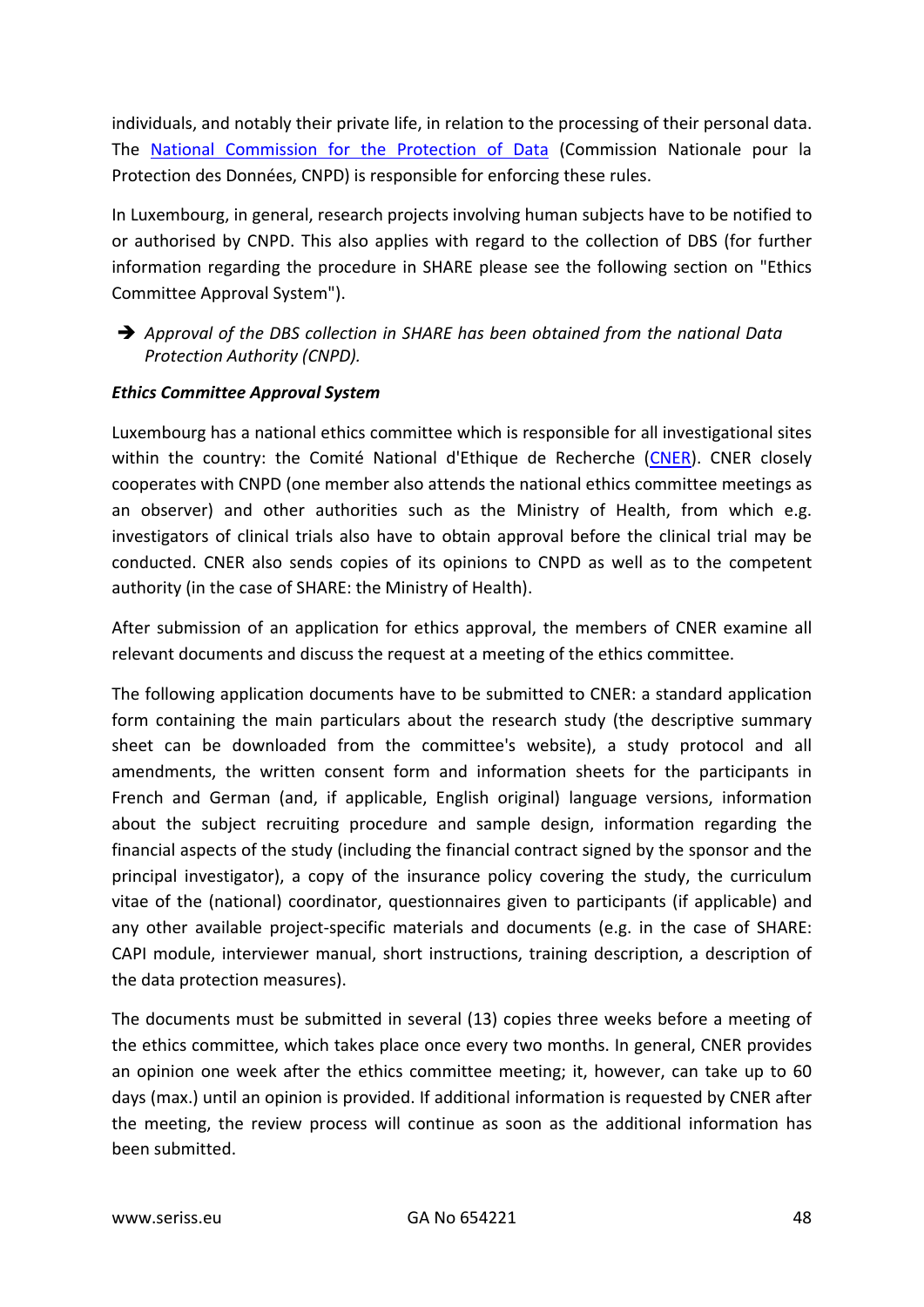In the case of SHARE, after the national data protection authority CNPD approved the DBS collection, an application has been submitted to CNER, which only gave its conditional approval. CNER demanded the legal uncertainties (see above) to be clarified before the DBS collection (carried out by trained laypersons and including the shipping of the samples to another European Country for storage and analyses) could be conducted in Luxembourg. Based on this opinion the legal issues that needed clarification were submitted to the legal department of the Ministry of Health – these, however, were not entirely clarified (see section on "Legal Framework Conditions" above).

As part of the evaluation of CNER, the question of whether feedback about DBS analyses results should be given to the participants has been discussed with the ethics committee, which – depending on a final legal clarification – has been considered to be likely. Furthermore, it would be likely that further analyses have to be approved by the ethics committee

 *Since there were several legal uncertainties left in Luxembourg the DBS collection in SHARE wave 6 was only approved conditional upon the clarification of all remaining legal issues. Conditions that according to the conditional approval are likely to apply are that the results of the DBS analyses have to be reported back to the participants and that any further analyses of the DBS samples (exceeding the ones explicitly covered by informed consent) have to be approved by the ethics committee before such analyses may be carried out. DNA analyses of DBS samples were excluded from the application in Luxembourg from the very beginning.*

| Type of ethics committee (EC)                   | <b>National REC</b>                                |
|-------------------------------------------------|----------------------------------------------------|
| Number of ethics committees to be consulted     | 1                                                  |
| Other authorities to be consulted               | CNPD, (Ministry of Health)                         |
| Type of approval needed (entire survey, health  | <b>DBS</b>                                         |
| related data, DBS collection, etc.)             |                                                    |
| Special requirements regarding ethics           | It is likely that further analyses have to be      |
| committee approval                              | approved by the ethics committee;<br><b>DNA</b>    |
|                                                 | analyses of DBS samples were excluded (self-       |
|                                                 | restriction)                                       |
| Required form of consent                        | Informed written consent                           |
| Special requirements regarding consent          | No                                                 |
| Special data privacy requirements               | None known                                         |
| Shipment of biological samples (DBS)            | Association to an institution which has a specific |
|                                                 | authorisation to export blood for medical          |
|                                                 | reasons needed; DBS samples can be sent to         |
|                                                 | those member states of the EU with similar data    |
|                                                 | protection rules                                   |
| Medical risks related requirements              | Probably DBS collection only by medical            |
|                                                 | professionals; PI of the DBS part of the study has |
|                                                 | to be a medical doctor; Specific study participant |
|                                                 | insurance required                                 |
| Feedback of blood (DBS) analyses results to the | Likely to be required                              |

#### *TABLE 15: OVERVIEW – LU*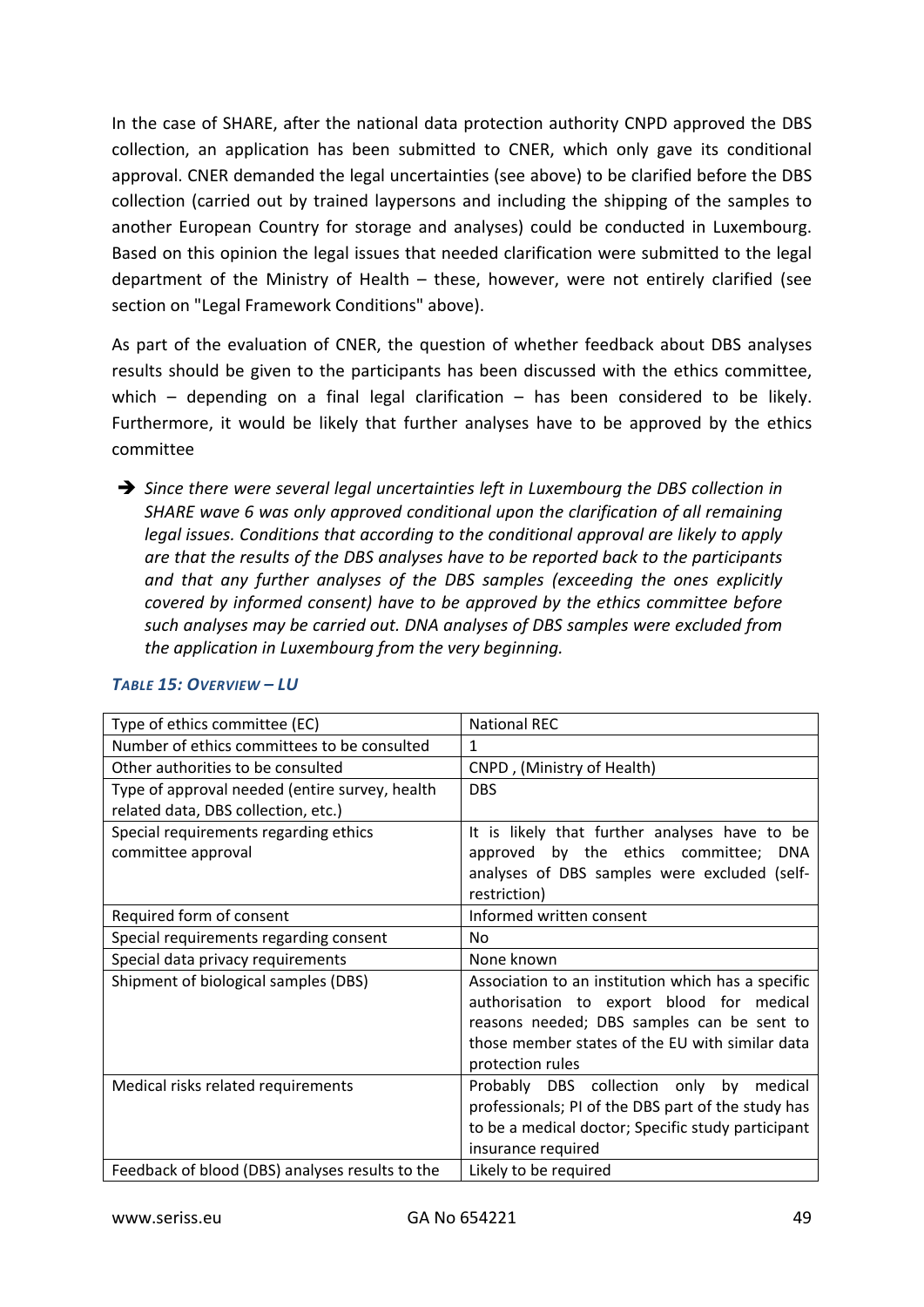| participants                          |                                                           |
|---------------------------------------|-----------------------------------------------------------|
| Relevant national legislation         | Loi du 15 mars 1979 portant réglementation de             |
|                                       | la transfusion sanguine [fr]                              |
|                                       | 2002 Data Protection Act [en, de, fr]                     |
| Relevant ethical guidance             | <b>Declaration of Helsinki; EU-ICH Guidelines GCP</b>     |
| Fees of ethics approval               | Approval procedure: 500-1.000 EUR                         |
| Duration of ethics approval procedure | 2-3 months (max. 60 days after the meeting of             |
|                                       | the EC, which meets every 2 months)                       |
| Other requirements                    | Consent documents have to be submitted in                 |
|                                       | French and Dutch to the ethics committee;                 |
|                                       | Several copies of all documents have to be                |
|                                       | submitted                                                 |
| Similarities to other countries       | - It is likely that as in the AT, CZ and PL only          |
|                                       | medical personnel are allowed to take blood               |
|                                       | samples and participants are not allowed to               |
|                                       | prick their own fingers.                                  |
|                                       | - As in BE, CH, FR, HU, IL and NL a specific study        |
|                                       | participant insurance is required.                        |
|                                       | - As in CH, FR, IL and SI the principal investigator      |
|                                       | of the study has to be a medical doctor.                  |
|                                       | - It is likely that as in BE, CH, DK, EE, ES, FR, IT, PT  |
|                                       | and SE additional ethics committee approval for           |
|                                       | further analyses of the DBS samples is needed.            |
|                                       | - It is likely that as in AT, DK, HR, NL and PL the       |
|                                       | participants have to be informed about certain            |
|                                       | analyses results.                                         |
|                                       | - As in <u>BE</u> , DE, FR, IL, IT, PL, PT, SE and SI DNA |
|                                       | analyses of DBS samples are excluded. In GR no            |
|                                       | further analyses are permitted.                           |

# <span id="page-49-0"></span>**3.16 NL – The Netherlands**

# *Legal Framework Conditions*

In the Netherlands all research involving human subjects is mainly regulated by the Medical Research Involving Human Subjects Act [\(unofficial English translation](http://www.ccmo.nl/attachments/files/wmo-engelse-vertaling-29-7-2013-afkomstig-van-vws.pdf) of the ["Wet medisch](http://wetten.overheid.nl/BWBR0009408/2016-08-01)[wetenschappelijk onderzoek met mensen"](http://wetten.overheid.nl/BWBR0009408/2016-08-01), WMO).<sup>[18](#page-49-1)</sup> All research that falls under the WMO has to be submitted to an accredited medical research ethics committee for ethics approval (for more details, please see the following section on the "Ethics Committee Approval System" in the Netherlands).

Regarding the collection of DBS the WMO does not imply legal constraints with regard to the collection of DBS samples by trained laypersons or concerning the shipment or storage

<span id="page-49-1"></span><sup>&</sup>lt;sup>18</sup> An overview of relevant Dutch legislation can be found on the website of the Central Committee on Research Involving Human Subjects (CCMO): [http://www.ccmo.nl/en/national-legislation-dutch.](http://www.ccmo.nl/en/national-legislation-dutch)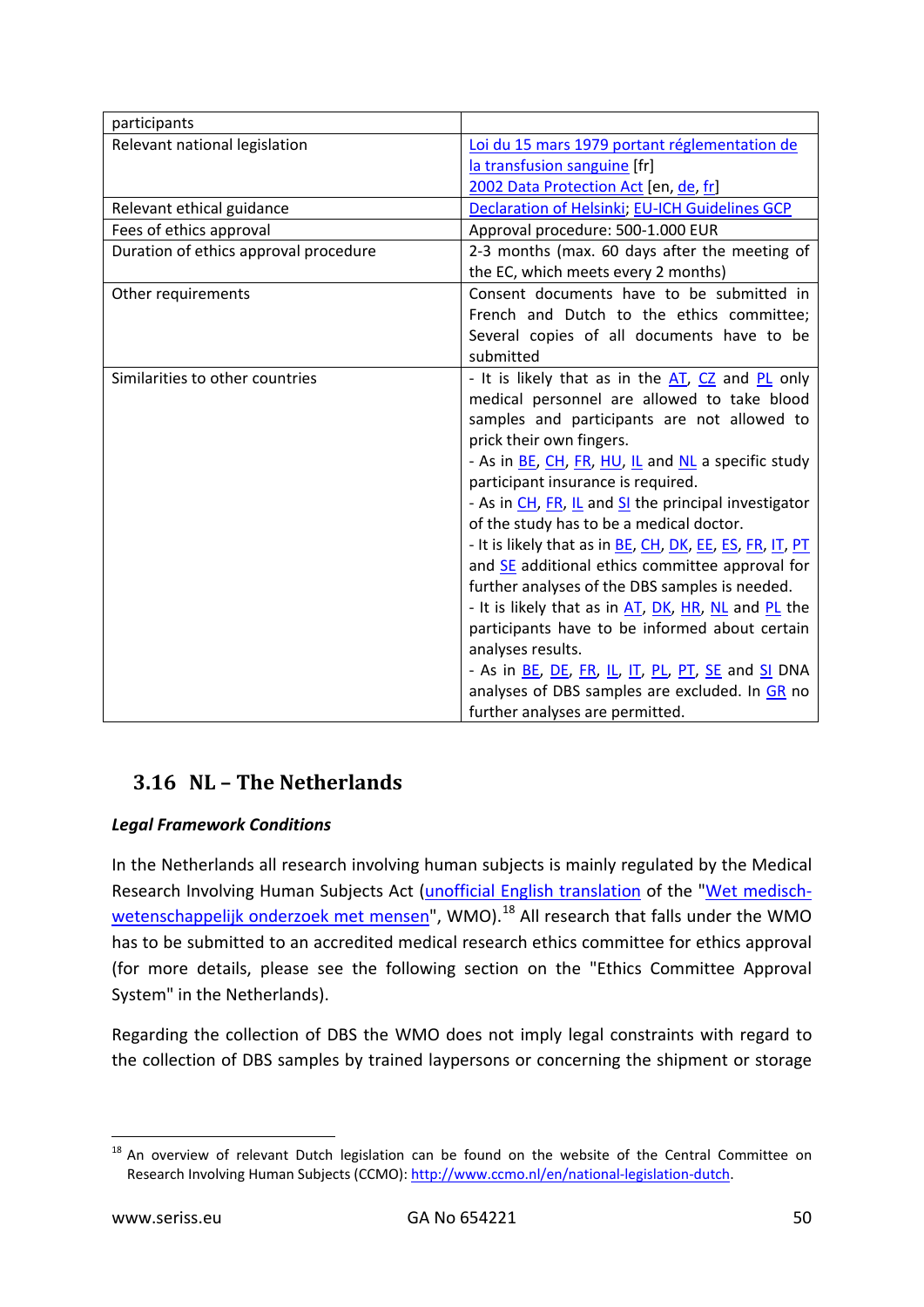of DBS samples. DBS samples can be collected by trained interviewers (or alternatively via 'self-pricking') and may be sent to other countries for storage and analyses.

The central relevant data protection law with regard to the processing of personal data in the Netherlands is the Personal Data Protection Act [\(unofficial English translation\)](http://www.coe.int/t/dghl/standardsetting/dataprotection/national%20laws/NL_DP_LAW.pdf), which implements the European [Data Protection Directive \(95/46/EC\).](http://eur-lex.europa.eu/LexUriServ/LexUriServ.do?uri=CELEX:31995L0046:en:HTML)

In order to conduct a collection of DBS in the Netherlands written informed consent of the participants is necessary. Participants must be given written information about the study, which provides the basis for their consent. The information has to be written in a form that is comprehensible to all potential research subjects and must in all cases cover the following aspects of the study: the purpose, nature and duration of the study, risks and inconvenience to which the research subject could be exposed, information about the participants' right to withdraw from the study at any time, information about insurance for the research subjects and contact information of an independent medical doctor or other independent expert.

At this, the last requirement regarding the informed consent documents listed above implies the requirement that a medical doctor who is not involved in the study – or another independent expert – must be available to provide research subjects with (independent) information.

Furthermore, a specific study participant insurance is required that covers any possible damage suffered by research subjects as a result of the participation I the study (i.e. a liability insurance regarding research project).

# *Ethics Committee Approval System*

The ethics committee approval system in the Netherlands is regulated by the WMO. According to this law, with regard to the assessment of research involving human subjects there are two types of committees: accredited Medical Research Ethics Committees (MRECs) on a regional level and the Central [Committee](http://www.ccmo.nl/en/) on Research Involving Human [Subjects](http://www.ccmo.nl/en/) (CCMO). The MRECs and the CCMO are independent governmental bodies which have legal jurisdiction to make decisions on the basis of the WMO that are binding to citizens of the Netherlands.

As indicated in the "Legal Framework Conditions" section above, all research that falls under the WMO must first be submitted to an accredited medical research ethics committee or the Central Committee on Research Involving Human Subjects (CCMO). The law determines whether a research project must be reviewed by the CCMO or an accredited MREC. Only in certain cases the CCMO acts as the reviewing committee; i.e. in practice the accredited MRECs review the majority of research projects. There are 23 accredited MRECs<sup>[19](#page-50-0)</sup> which

<span id="page-50-0"></span> $19$  An overview of all accredited MRECs in the Netherlands can be found on the website of the CCMO: <http://www.ccmo.nl/en/accredited-mrecs>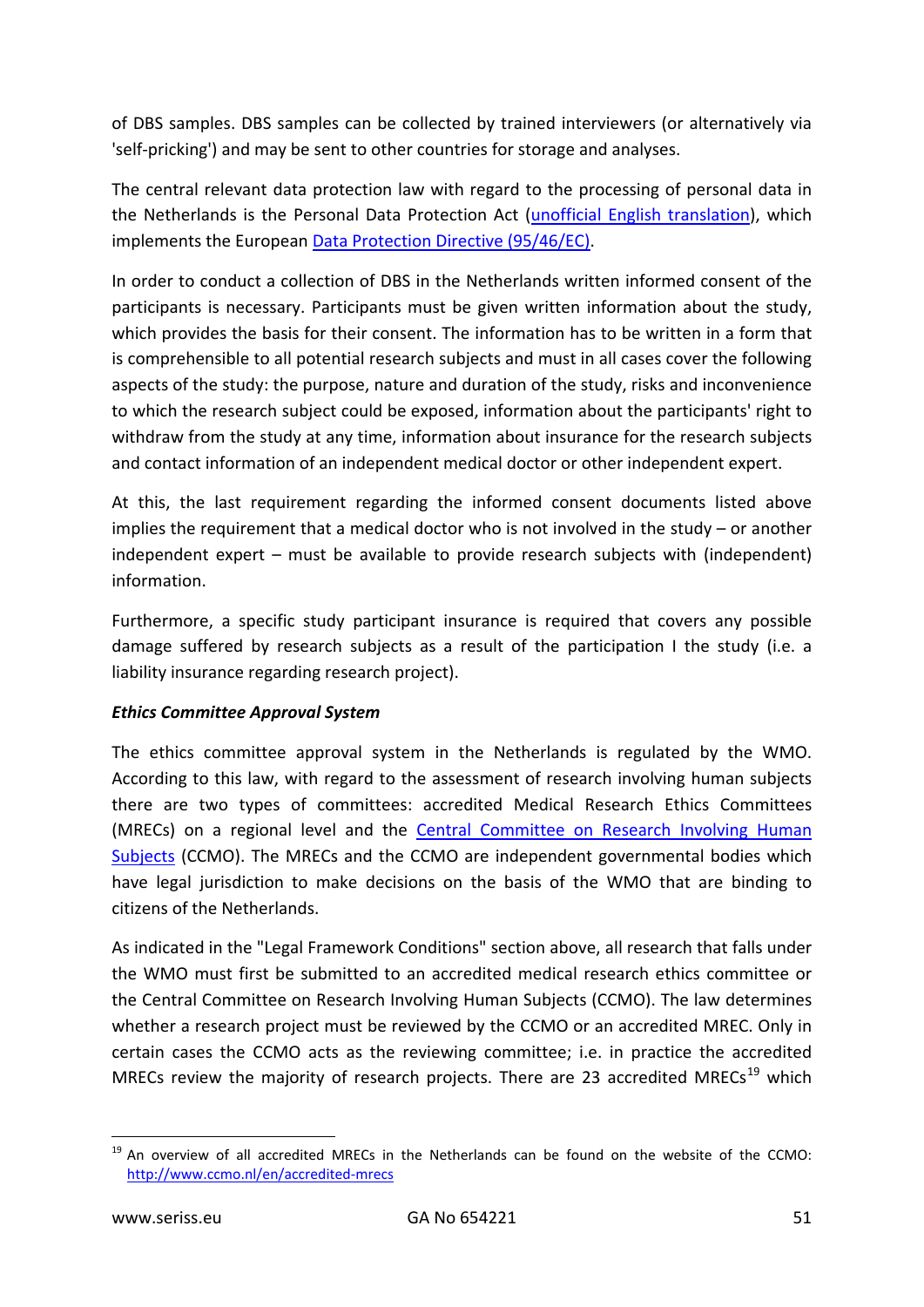usually are linked to an institution such as an academic medical centre or a hospital. The majority of MRECs review research projects for the entire country.

In the case of SHARE, the [METC Brabant](http://metcbrabant.nl/) located at the Elisabeth Hospital in Tilburg was responsible for the review of the DBS part of the study in SHARE wave 6 since the Dutch part of the survey is coordinated at Tilburg University.

Regarding the ethics review, the procedure for application and the requirement for documentation to be submitted with the application is standardised amongst the CCMO and all MRECs. An application has to be submitted together with comprehensive information about the project and its procedures. At this, a so-called "Standard Research File" has to be filled out and compiled, which has to be composed of a number of basic documents<sup>[20](#page-51-0)</sup> for many of which the ethics committee provides templates.

In the case of SHARE, the following main documents were prepared and submitted: a covering letter to the reviewing committee, a general assessment and registration form (ABR-form), including a summary (which has to be submitted online, including date and signature), the DBS study protocol (research protocol, including a description of the SHARE survey as a whole), the consent documents (including the DBS information leaflet and consent form for the participants), further DBS fieldwork materials and documents (CAPI module, interviewer manual, short instructions, training description, a description of the data protection measures), the questionnaires accompanying the DBS collection, insurance information, CVs of the coordinating investigator and the independent medical expert and a compiled so-called "Research Declaration Form".

When preparing the documents for the application it turned out that the DBS collection in SHARE had to be described as a multicentre study<sup>[21](#page-51-1)</sup> in the application. Furthermore, in particular with regard to the review in the Netherlands, it became clear that the ethics committee system is rather geared towards the review of bio-medical research, giving precedence to bio-medical ethics over social sciences ethics requirements. While claiming to be responsible to review cross-disciplinary studies such as SHARE, from the perspective of the SHARE team, the committee tended to overlook certain intrinsic differences in substance and methodology between clinical and social science research. This lead to lengthy discussions and resulted in several time-consuming submissions of documents before the final ethics approval was given by the MREC.

In general the timeframe for the review of 'ordinary' medical-scientific research (not including research on medical products) is determined by the General Administrative Law

<span id="page-51-0"></span><sup>&</sup>lt;sup>20</sup> All details regarding the various documents that need to be submitted for a specific research project can be found on the website of the CCMO: [http://www.ccmo.nl/en/standard-research-file.](http://www.ccmo.nl/en/standard-research-file) At this the list of documents (also available here[: http://www.ccmo.nl/attachments/files/toelichting-bij-standaardonderzoeks](http://www.ccmo.nl/attachments/files/toelichting-bij-standaardonderzoeksdossier-nieuwe-website-dd-1-7-2015-engels.pdf)  [dossier-nieuwe-website-dd-1-7-2015-engels.pdf\)](http://www.ccmo.nl/attachments/files/toelichting-bij-standaardonderzoeksdossier-nieuwe-website-dd-1-7-2015-engels.pdf) can be extended or amended by the MREC if deemed

<span id="page-51-1"></span>appropriate.<br><sup>21</sup> For more details see: http://www.ccmo.nl/en/multicenter-research.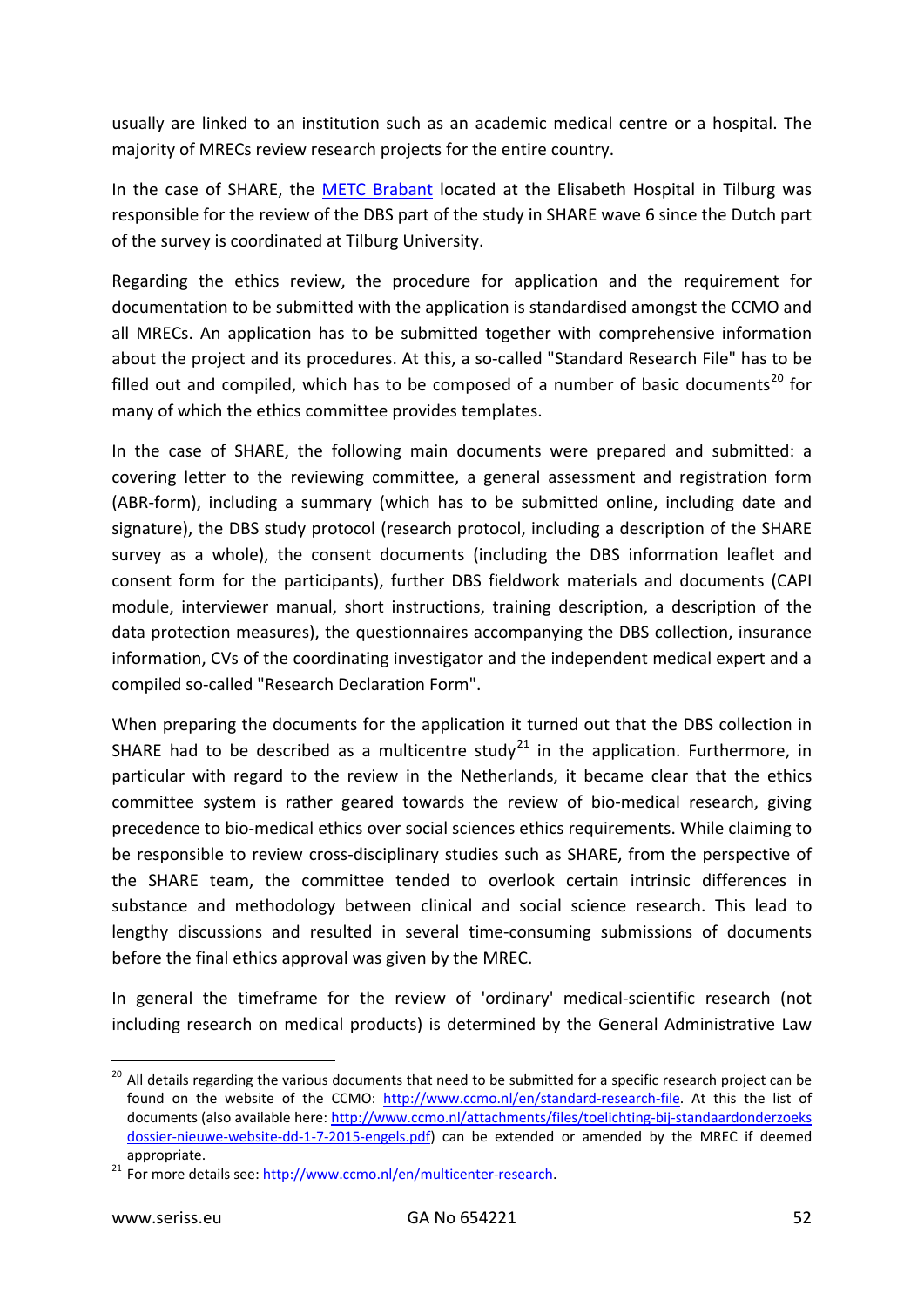Act [\(Algemene wet bestuursrecht](http://wetten.overheid.nl/BWBR0005537/2016-07-01) [nl]). It applies a so-called 'reasonable time period' of 8 weeks (which can be extended by another 8 weeks if announced by the MREC during the first 8 weeks), meaning that MREC has a maximum of 8-16 weeks to come to a decision regarding a submitted application. The committee meets once per month and the review time period starts on the day after the MREC has received the complete application including all relevant documentation in accordance with the Standard Research File. If there are any requests for changes and additional information or suggestions of the MREC, the timeline is stopped by the MREC and continues as soon as the new documents have been submitted or another appropriate reaction of the applicant has been received by the MREC (depending on the time needed to answer the request of the MREC, this may lead to a prolonged overall duration of the review process). Finally, the MREC will send its opinion to the submitting party within 7 workdays after the final decision has been reached.

→ A final condition of the approval of the DBS collection in SHARE wave 6 is that *certain blood analyses results have to be reported back to the participants if this is the express wish of a participant and that this option has to be offered to the participants. Besides, an independent medical doctor – or another independent expert – has to be involved in the study and a specific study participant insurance has to be taken, which both are also legal requirements. Furthermore, the storage duration of the samples is limited until 31 December 2024.*

| Type of ethics committee (EC)                   | Medical EC (23 on a regional level and 1 central)           |
|-------------------------------------------------|-------------------------------------------------------------|
| Number of ethics committees to be consulted     | 1 (even if classified as a multicentre study)               |
| Other authorities to be consulted               | None                                                        |
| Type of approval needed (entire survey, health  | <b>DBS</b>                                                  |
| related data, DBS collection, etc.)             |                                                             |
| Special requirements regarding ethics           | An independent medical doctor (or another                   |
| committee approval                              | independent expert) has to be involved in the               |
|                                                 | <b>DBS</b><br>samples<br>storage<br>limited<br>study;<br>is |
|                                                 | destruction date: 31.12.2024)                               |
| Required form of consent                        | Informed written consent                                    |
| Special requirements regarding consent          | Participants must be given the option to indicate           |
|                                                 | whether they want to be informed about                      |
|                                                 | pathological blood levels                                   |
| Special data privacy requirements               | No.                                                         |
| Shipment of biological samples (DBS)            | DBS samples can be sent to other countries                  |
| Medical risks related requirements              | Specific study participant insurance required (i.e.         |
|                                                 | liability insurance regarding research projects);           |
|                                                 | Independent medical doctor required to provide              |
|                                                 | information to participants                                 |
| Feedback of blood (DBS) analyses results to the | Required (for pathological blood levels)                    |
| participants                                    |                                                             |
| Relevant national legislation                   | <b>Medical Research Involving Human Subjects Act</b>        |
|                                                 | (WMO) [en, nl]                                              |
|                                                 | Personal Data Protection Act [en]                           |
|                                                 | <b>General Administrative Law Act [nl]</b>                  |

#### *TABLE 16: OVERVIEW – NL*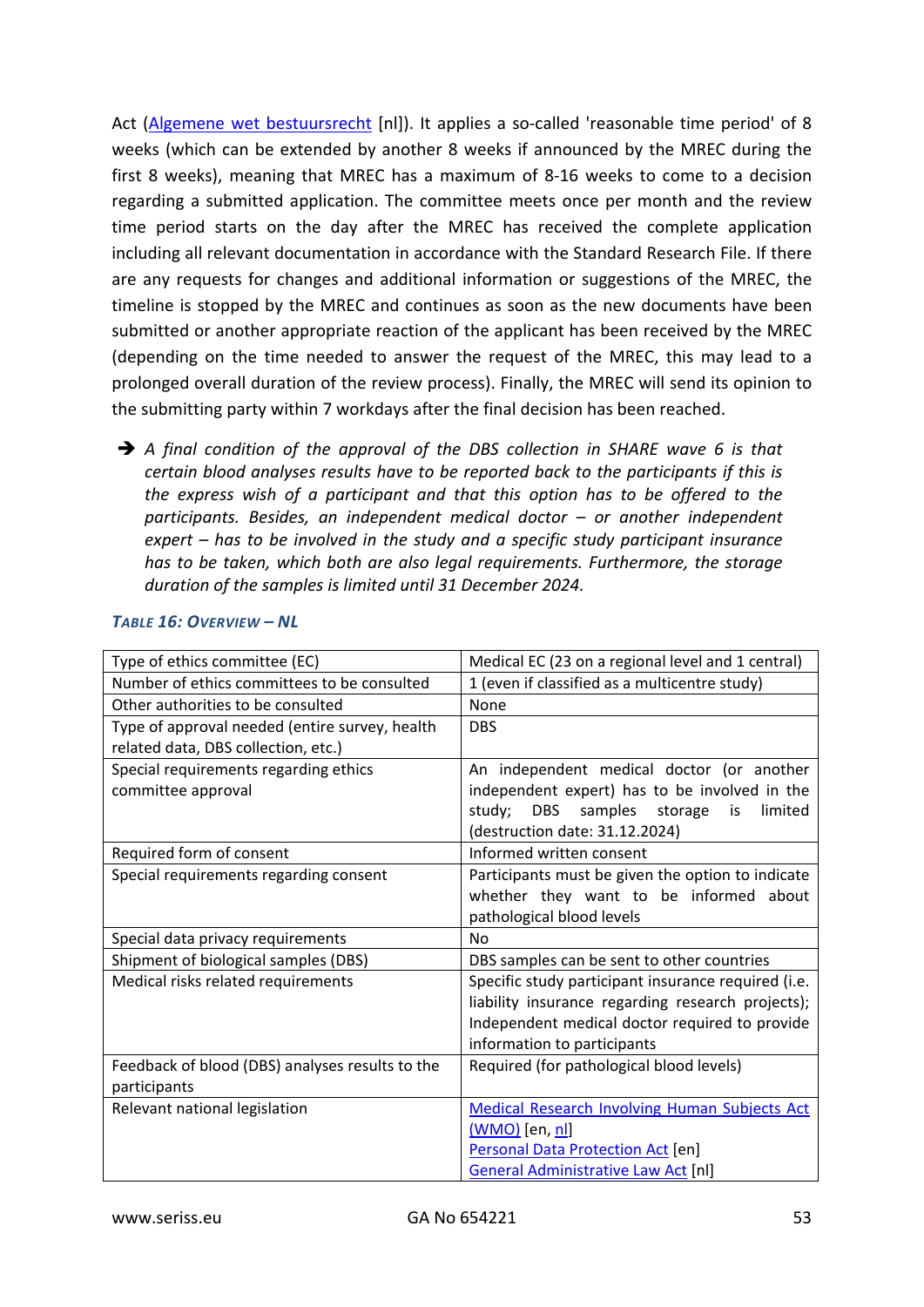| Relevant ethical guidance             | Declaration of Helsinki; CCMO Manual for the       |
|---------------------------------------|----------------------------------------------------|
|                                       | Review of Medical Research Involving Human         |
|                                       | Subjects 2002; EU-ICH Guidelines GCP               |
| Fees of ethics approval               | Ethics committee: 1.000 EUR (excl. 21% VAT)        |
| Duration of ethics approval procedure | 8-16 weeks (may take longer if requests are        |
|                                       | made by the ethics committee)                      |
| Other requirements                    | n/a                                                |
| Similarities to other countries       | - As in BE, CH and SI SHARE is considered as a     |
|                                       | multicentre study.                                 |
|                                       | - As in AT, DK, HR, PL (and maybe LU) the          |
|                                       | participants have to be informed about certain     |
|                                       | analyses results.                                  |
|                                       | - As in BE, CH, FR, HU, IL and LU a specific study |
|                                       | participant insurance is required.                 |
|                                       | - As in HU a medical doctor has to be involved in  |
|                                       | the study.                                         |
|                                       | - As in DK, FR, GR, IT and PT and the storage      |
|                                       | duration of the DBS samples is limited.            |

# <span id="page-53-0"></span>**3.17 PL – Poland**

# *Legal Framework Conditions*

In Poland, due to occupational restrictions it is forbidden for laypersons to perform any medical procedure involving the collection of human blood, including the DBS related procedure of pricking participant's fingers. Only medical doctors and nurses under supervision are allowed to take blood from the capillary system. Consequently, the collection of DBS by laypersons such as trained interviewers is not possible in Poland. It is also not allowed that participants take blood drops themselves via 'self-pricking' as this would be considered as an attempt of bypassing the professional requirements of the Polish legal system.

The main legal source regarding medical studies and experiments on human subjects is the Medical Profession Act of 1996 (["Ustawa z dnia 5 grudnia 1996 r. o zawodzie lekarza"](http://isap.sejm.gov.pl/DetailsServlet?id=WDU20030900845) [pl], amended from time to time). The Medical Act e.g. specifies that only medical doctors can conduct such experiments, including clinical trials. The Medical Profession Act also established a new network of ethics committees, so-called Bioethics Committees (see following section on the "Ethics Committee Approval System" in Poland).

Regarding medical studies, in general, a specific study participant insurance is required. Since the insurance of the Jagiellonian University (SHARE Country Team's home institution) already covers any damage that may arise from the DBS collection no action had to be taken.

 *Therefore, the DBS collection could not be fully implemented in Poland in the context of the regular SHARE wave 6 data collection. As part of the pretest of SHARE wave 6,*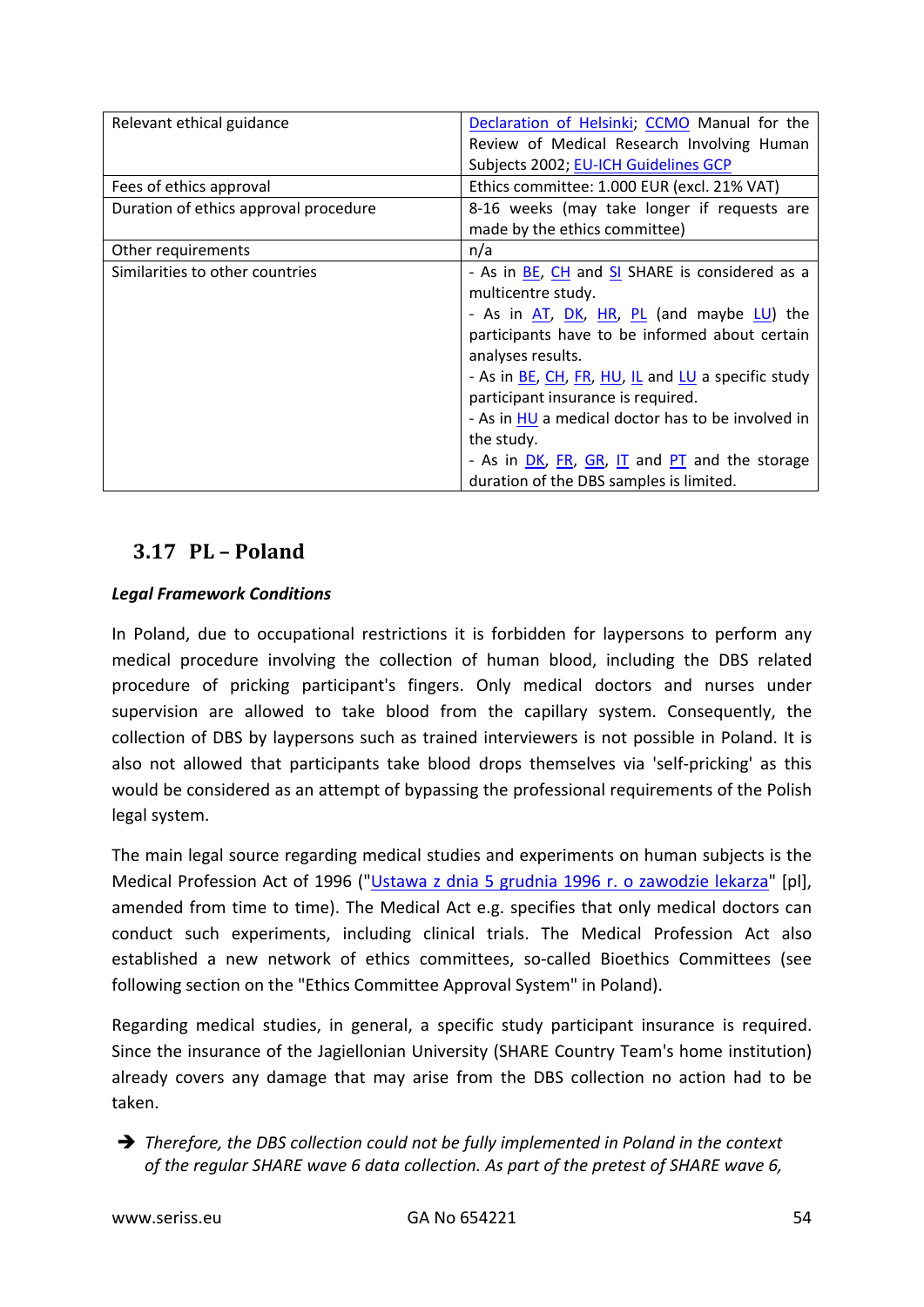*however, a small biomarker validation experiment with regard to the method of DBS analyses was carried out: For this purpose, nurses visited a small group of participants and collected DBS samples as well as venous blood samples.*

The central relevant data protection law with regard to the processing of personal data in Poland is the Act of August 29, 1997 on the Protection of Personal Data [\(Personal Data](http://ec.europa.eu/justice/data-protection/law/files/implementation/poland_en.pdf)  [Protection Act](http://ec.europa.eu/justice/data-protection/law/files/implementation/poland_en.pdf) [en]), which implements the Europea[n Data Protection Directive \(95/46/EC\).](http://eur-lex.europa.eu/LexUriServ/LexUriServ.do?uri=CELEX:31995L0046:en:HTML)

In order to conduct a collection of DBS in Poland informed written consent has to be obtained (in the case of inability to express written consent verbal consent in the presence of two witnesses is sufficient). Participants must be informed in detail about the objectives, methods, conditions and risks of the study as well as about the processing of their samples and personal data and related rights. There are no special legal restrictions with regard to shipment and storage of DBS samples abroad.

## *Ethics Committee Approval System*

In Poland, local ethics committees are established at regional chambers of physicians, at medical colleges or universities with a medical department and at medical research and development units. These so-called Bioethics Committees have been established under the Medical Profession Act of 1996. Detailed information about the Polish system of local research ethics committees (Bioethics Committees) can be found on the website of the [EURECNET project](http://www.eurecnet.org/information/poland.html) of the "European Network of Research Ethics Committees" (EUREC) $^{22}$  $^{22}$  $^{22}$ .

According to the law only medical experiments (i.e. experiments carried out by medical doctors or dentists) require notification of the Bioethics Committees.<sup>[23](#page-54-1)</sup> Since the conduction DBS part of the SHARE study, under the Polish law, only would have been possible in a setting that is considered as a medical study (cf. section on "Legal Framework Conditions" in Poland above), in any case it would have required prior approval of the responsible Bioethics Committee. As due to this restriction instead a small biomarker validation experiment with regard to the method of DBS analyses was set up, ethics approval was required undoubtedly.

In the case of SHARE, the [Medical Ethics Committee of the Jagiellonian University Medical](http://www.kbet.cm-uj.krakow.pl/))  [College](http://www.kbet.cm-uj.krakow.pl/)) was responsible for the review of the project. It – as all Bioethics Committees – is competent to approve the research project for the entire country.

For the ethics review regarding the biomarker validation experiment in SHARE wave 6, the following documents had to be prepared and submitted to the Bioethics Committee: a

<span id="page-54-0"></span><sup>&</sup>lt;sup>22</sup> The website of EUREC provides an overview of Research Ethics Committees in Europe from a bio-medical point of view: http://www.eurecnet.org/ index.html.

<span id="page-54-1"></span>point of view: [http://www.eurecnet.org/ index.html.](http://www.eurecnet.org/index.html) 23 Please note that in Poland interventional studies involving human subjects which are not classified as medical experiments (e.g. experimental psychology), research on human biological material and observational studies involving human subjects (including analyses of records containing biomedical information) are not subject to legal regulations.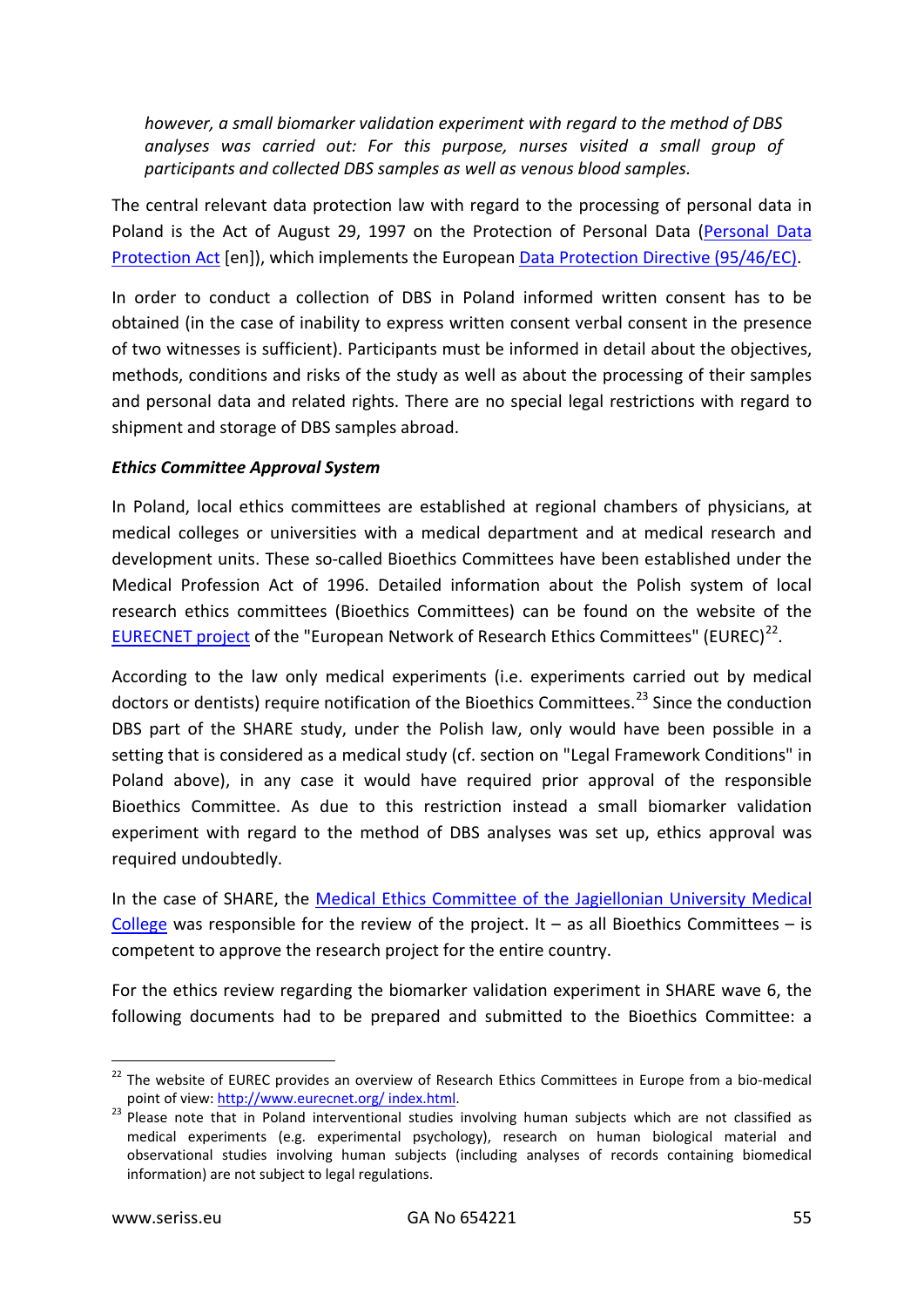medical research protocol of the study, the consent forms (two separate consent forms: one regarding the participation in the study and one regarding the processing of personal data of the participants), information documents for the participants (including information on purposes and principles of the study, expected medical and other benefits as well as associated risks), a CV of the scientific investigator, a list of the relevant scientific literature (if possible, accompanied by copies of the literature) and any further documents necessary to evaluate the application such as a data protection description, training descriptions and interviewer manuals.

Besides, information and proof has to be provided on whether the project is part of the research of the Jagiellonian University or the Jagiellonian University Medical College (which is the case for SHARE) or whether it is classified as 'sponsored research' (in which case additional information and documents regarding project partners and the availability of appropriate insurance coverage have to be provided).

All application documents have to be submitted two weeks before one of the scheduled ethics committee meetings, which usually take place once a month. Furthermore, the applicant's presence is required at the meeting since the applicant has to present the application at the meeting and will have to answer questions of the members of the committee. A decision of the committee can usually be expected within one week after the meeting. In the event that further documents or information is demanded by the committee or changes with regard to a specific application are required, requested amendments have to be provided after the meeting and will be reviewed at the committee's next meeting. A final decision of the committee can usually be expected three months after the submission of the application documents.

 *Final conditions of the approval of the DBS collection in SHARE wave 6 are that certain blood analyses results have to be reported back to the participants and that two separate consent forms have to be issued to the participants (for study participation and personal data processing). It is noted that in the specific context of the validation study in SHARE in Poland in which also venous blood samples are collected, reporting back the results of the analyses of the venous blood samples was considered as sufficient by the ethics committee. DNA analyses of the samples were excluded from the application in Poland from the very beginning (in this context, please note that DNA analyses also require special informed consent in Poland).*

| Type of ethics committee (EC)                  | Local Medical REC (53 Bioethics Committees     |
|------------------------------------------------|------------------------------------------------|
|                                                | organised at an institutional level, including |
|                                                | 1 central Committee at the Ministry of Health) |
| Number of ethics committees to be consulted    |                                                |
| Other authorities to be consulted              | None                                           |
| Type of approval needed (entire survey, health | DBS + additional venous blood collection (if   |
| related data, DBS collection, etc.)            | medical research: entire study)                |

#### *TABLE 17: OVERVIEW – PL*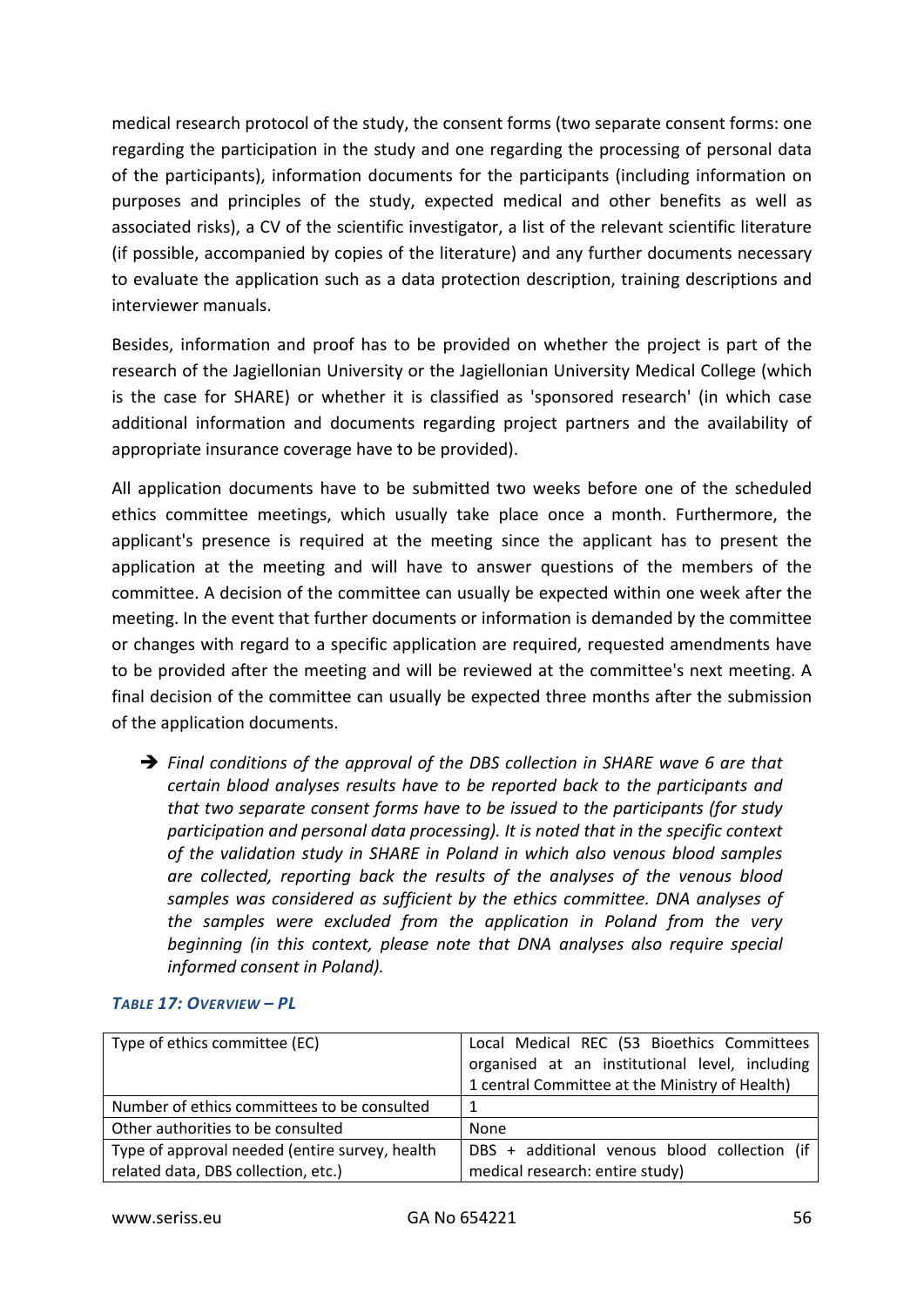| Special requirements regarding ethics           | DNA analyses of the samples were excluded          |  |  |
|-------------------------------------------------|----------------------------------------------------|--|--|
| committee approval                              | (self-restriction, but DNA analyses also require   |  |  |
|                                                 | special informed consent in Poland)                |  |  |
| Required form of consent                        | Informed written consent                           |  |  |
| Special requirements regarding consent          | In the case of inability to express written        |  |  |
|                                                 | consent verbal consent in the presence of two      |  |  |
|                                                 | witnesses is sufficient; Separate consent forms    |  |  |
|                                                 | for study participation and data processing are    |  |  |
|                                                 | required; Detailed information has to be           |  |  |
|                                                 | provided to participants                           |  |  |
| Special data privacy requirements               | No                                                 |  |  |
| Shipment of biological samples (DBS)            | DBS samples can be sent to other countries         |  |  |
| Medical risks related requirements              | DBS collection only by medical professionals       |  |  |
| Feedback of blood (DBS) analyses results to the | Required (depending on concrete circumstances:     |  |  |
| participants                                    | since in SHARE also venous blood samples are       |  |  |
|                                                 | collected in PL, reporting back the results of the |  |  |
|                                                 | analyses of these samples is sufficient)           |  |  |
| Relevant national legislation                   | Medical Profession Act of 1996 [pl]                |  |  |
|                                                 | Personal Data Protection Act 1997 [en]             |  |  |
| Relevant ethical guidance                       | Declaration of Helsinki; EU-ICH Guidelines GCP     |  |  |
| Fees of ethics approval                         | Approx. 1.375 EUR                                  |  |  |
| Duration of ethics approval procedure           | About 1-3 months                                   |  |  |
| Other requirements                              | No                                                 |  |  |
| Similarities to other countries                 | - As in AT, CZ (and probably LU) only medical      |  |  |
|                                                 | personnel are allowed to take blood samples        |  |  |
|                                                 | and participants are not allowed to prick their    |  |  |
|                                                 | own fingers.                                       |  |  |
|                                                 | - As in AT, DK, HR, NL (and maybe LU) the          |  |  |
|                                                 | participants have to be informed about certain     |  |  |
|                                                 | analyses results.                                  |  |  |
|                                                 | - As in BE, DE, FR, IL, IT, LU, PT, SE and SI DNA  |  |  |
|                                                 | analyses of DBS samples are excluded. In GR no     |  |  |
|                                                 | further analyses are permitted.                    |  |  |

# <span id="page-56-0"></span>**3.18 PT – Portugal**

# *Legal Framework Conditions*

For performing clinical trials in Portugal, approval of the **Portuguese Data Protection** [Authority](https://www.cnpd.pt/english/index_en.htm) (Comissão Nacional de Proteção de Dados, CNPD) has to be obtained. The same applies with regard to the collection of DBS. Apart from this requirement there are no special legal constraints in Portugal regarding the collection of DBS.

Detailed information about the legal framework in relation to medical research in Portugal can be found on the website of the **EURECNET** project of the "European Network of Research Ethics Committees" (EUREC).

In order to conduct a collection of DBS in Portugal informed consent is necessary.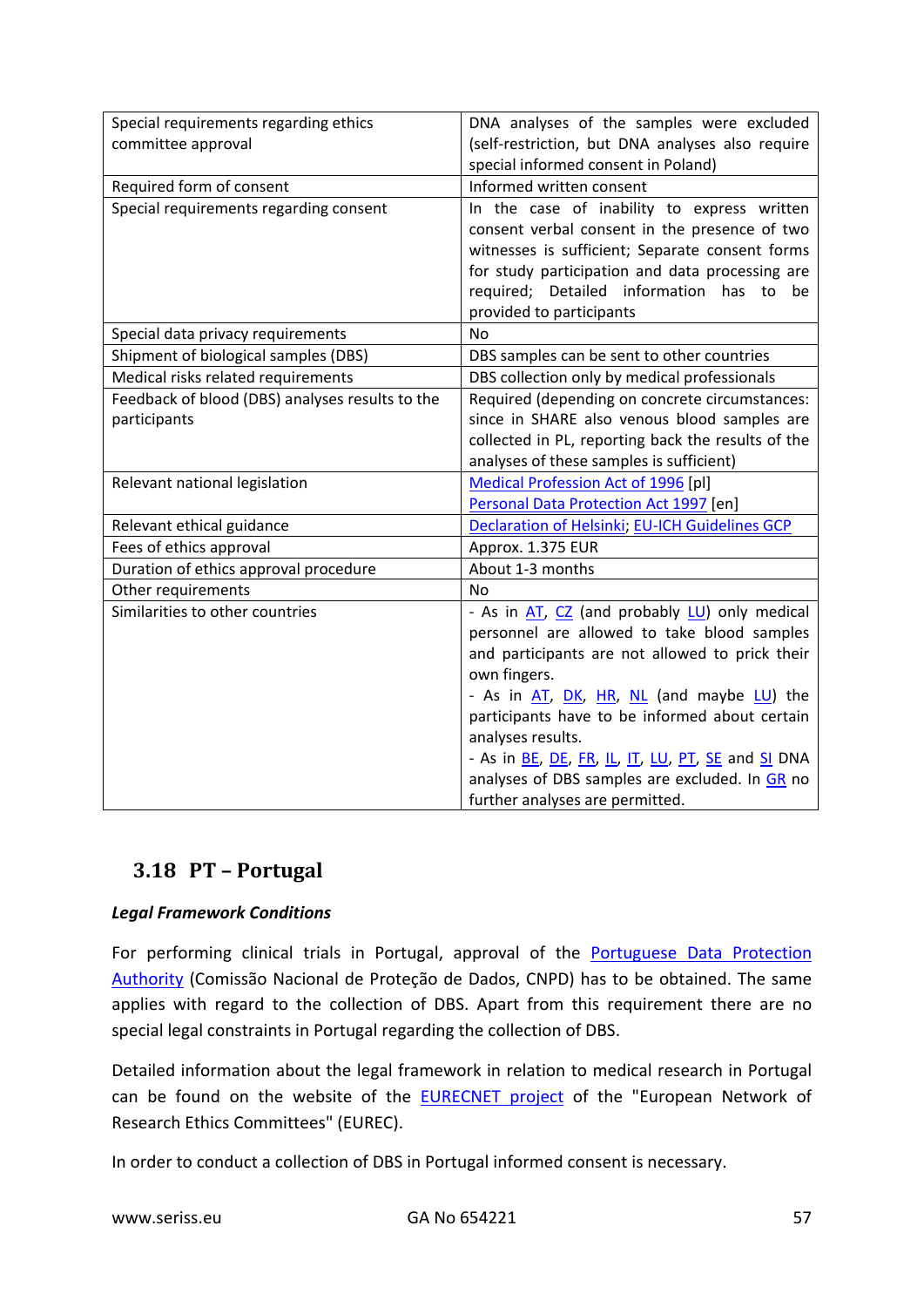There are no legal restrictions concerning the shipment or storage of DBS samples. DBS samples may be sent to other countries and the storage duration is not limited in principle.

The central relevant data protection law with regard to the processing of personal data in Portugal is the [Act on the Protection of Personal Data,](https://www.cnpd.pt/english/bin/legislation/Law6798EN.HTM) which implements the European [Data](http://eur-lex.europa.eu/LexUriServ/LexUriServ.do?uri=CELEX:31995L0046:en:HTML)  [Protection Directive \(95/46/EC\).](http://eur-lex.europa.eu/LexUriServ/LexUriServ.do?uri=CELEX:31995L0046:en:HTML)

 *Approval of the DBS collection in SHARE has been obtained from the national Data Protection Authority (CNPD) in compliance with national requirements.*

## *Ethics Committee Approval System*

In Portugal, ethics committees are organised on different levels: there are about 100 public and private ethics committees based in medical and academic institutions. By law all health care institutions must have an internal ethics committee, which is responsible for the evaluation of all clinical research that involves human subjects. Other studies need ethical approval from local or institutional ethics committees.

When first implementing the DBS collection in the pretest of SHARE wave 5 in Portugal, there was some uncertainty with regard to the question of which ethics committee would be responsible for ethics approval. Therefore, the Portuguese SHARE Country Team decided to first contact the [National Ethics Council](http://www.cnecv.pt/?locale=en) ("Conselho Nacional de Ética para as Ciências da Vida", CNECV) and ask for advice. This first step already turned out to be quite time consuming, since the Council does not meet often. At this, the Portuguese SHARE Country Team was told by the CNPD that an application should also be submitted to the Portuguese Blood Institute ("Instituto Português do Sangue"), which in turn told them that the application would not be within their competence and that the application should be submitted to the ethics committee of the respective university. Finally, the CNPD also told the Portuguese Country Team that they did not consider DBS collection to be within their area of competence and that the application should be submitted to the University's ethics committee.

In the case of SHARE, the Ethics Committee of the University of Minho [\(UMinho Ethics](https://www.uminho.pt/EN/uminho/Ethics/ethics-commission)  [Commission,](https://www.uminho.pt/EN/uminho/Ethics/ethics-commission) CEUM) was responsible for the approval of the DBS collection in SHARE in Portugal. The following documents had to be prepared and submitted to the CEUM: the SHARE survey protocol (including information regarding the sampling process of the study), a data protection description, training descriptions, the consent forms and information documents for the participants, CVs of the Portuguese Country Team members, a statement concerning the use of data and a letter from the director of the university's social sciences institute (approving the study).

 *Final conditions of the approval of the DBS collection in SHARE wave 6 are that the storage duration of the samples is limited until 31 December 2023 and that any further analyses of the DBS samples (exceeding the ones explicitly covered by informed consent) have to be approved by the ethics committee before such*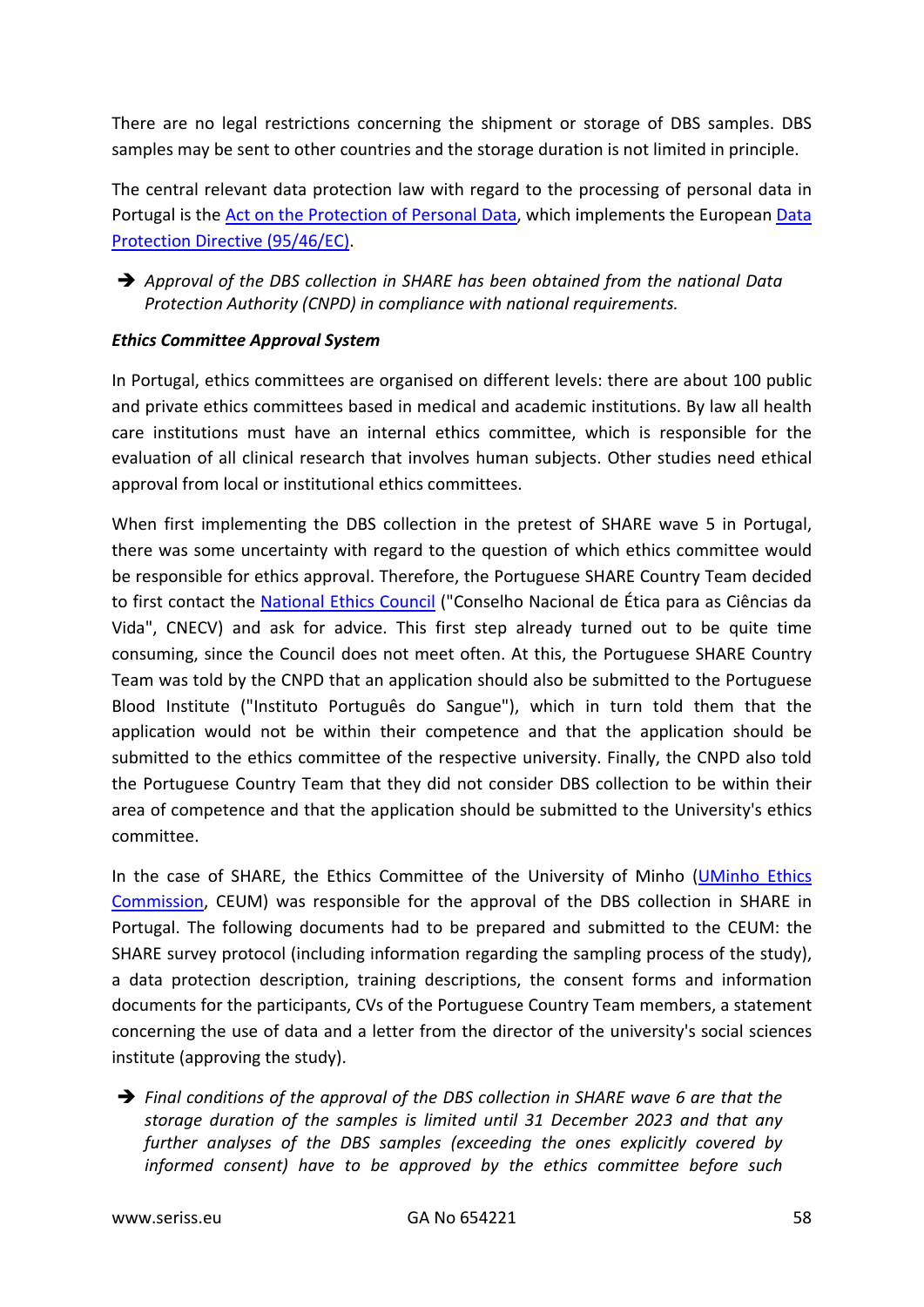*analyses may be carried out. DNA analyses of DBS samples were excluded from the application in Portugal from the very beginning.*

## *TABLE 18: OVERVIEW – PT*

| Type of ethics committee (EC)                   | University-based REC (in PT there are almost 100  |  |  |
|-------------------------------------------------|---------------------------------------------------|--|--|
|                                                 | local, institutional and medical ECs)             |  |  |
| Number of ethics committees to be consulted     | 1                                                 |  |  |
| Other authorities to be consulted               | <b>CNPD</b>                                       |  |  |
| Type of approval needed (entire survey, health  | <b>DBS</b>                                        |  |  |
| related data, DBS collection, etc.)             |                                                   |  |  |
| Special requirements regarding ethics           | Further analyses have to be approved by the       |  |  |
| committee approval                              | ethics committee; DNA analyses of DBS samples     |  |  |
|                                                 | were excluded (self-restriction); DBS samples     |  |  |
|                                                 | storage is limited (destruction date: 31.12.2023) |  |  |
| Required form of consent                        | Informed consent                                  |  |  |
| Special requirements regarding consent          | None                                              |  |  |
| Special data privacy requirements               | None known                                        |  |  |
| Shipment of biological samples (DBS)            | DBS samples can be sent to other countries        |  |  |
| Medical risks related requirements              | <b>No</b>                                         |  |  |
| Feedback of blood (DBS) analyses results to the | Not required                                      |  |  |
| participants                                    |                                                   |  |  |
| Relevant national legislation                   | Act No. 67/98, Act on the Protection of Personal  |  |  |
|                                                 | Data [en]                                         |  |  |
| Relevant ethical guidance                       | n/a                                               |  |  |
| Fees of ethics approval                         | No fees                                           |  |  |
| Duration of ethics approval procedure           | n/a                                               |  |  |
| Other requirements                              | <b>No</b>                                         |  |  |
| Similarities to other countries                 | - As in BE, CH, DK, EE, ES, FR, IT, LU, SE and SI |  |  |
|                                                 | additional ethics committee approval for further  |  |  |
|                                                 | analyses of the DBS samples is needed.            |  |  |
|                                                 | - As in DK, FR, GR, IT and NL and the storage     |  |  |
|                                                 | duration of the DBS samples is limited.           |  |  |
|                                                 | - As in BE, DE, FR, IL, IT, LU, PL, SE and SI DNA |  |  |
|                                                 | analyses of DBS samples are excluded. In GR no    |  |  |
|                                                 | further analyses are permitted.                   |  |  |

# <span id="page-58-0"></span>**3.19 SE – Sweden**

# *Legal Framework Conditions*

In Sweden, with regard to a collection of DBS several legal sources have to be taken into account: Swedish data protection law, ethics review related legislation and legislation regulating the collection and storage of biological samples in biobanks.<sup>[24](#page-58-1)</sup>

<span id="page-58-1"></span><sup>&</sup>lt;sup>24</sup> An overview of relevant Swedish legislation can be found on the **CODEX website** of the Swedish Research Council and Uppsala University.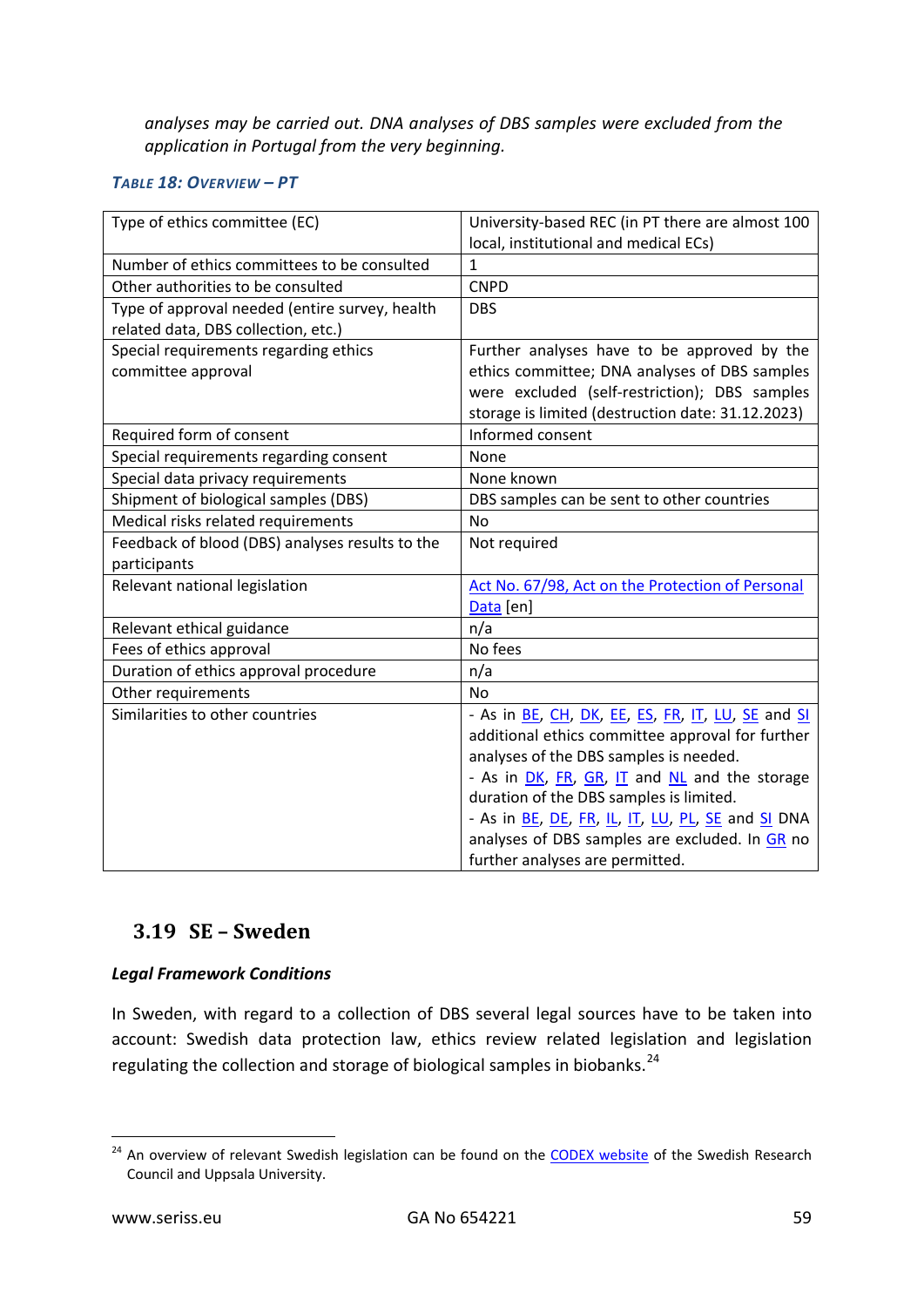The central relevant data protection law with regard to the processing of personal data in Sweden is the [Personal Data Act](http://www.wipo.int/edocs/lexdocs/laws/en/se/se097en.pdf) (["Personuppgiftslagen", SFS 1998:204](http://www.riksdagen.se/sv/dokument-lagar/dokument/svensk-forfattningssamling/personuppgiftslag-1998204_sfs-1998-204) [se], further information can be found on the [website of the Swedish Data Protection Authority\)](http://www.regeringen.se/contentassets/87382a7887764e9995db186244b557e4/personal-data-protection), which came into force on the 24 of October 1998. With this act Sweden implemented the Europea[n Data Protection Directive \(95/46/EC\).](http://eur-lex.europa.eu/LexUriServ/LexUriServ.do?uri=CELEX:31995L0046:en:HTML)

Besides, the Act concerning the Ethical Review of Research Involving Humans [\(The Ethical](http://www.epn.se/media/2348/the_ethical_review_act.pdf)  [Review Act,](http://www.epn.se/media/2348/the_ethical_review_act.pdf) SFS 2003:460) and the Statute concerning the Ethical Review of Research Involving Humans [\(The Ethical Review Statute,](http://www.epn.se/media/1204/2003_615.pdf) SFS 2003:615) apply to all research fields and regulates the review of research that involves physical encroachment on human subjects, research using methods that aim to affect the subject physically or psychologically and studies on biological material traceable to specific individuals. Since the SHARE study from the very beginning included the measurement of physical functions such as grip strength, lung force/peak flow, walking speed, the entire study is subject to ethics review in Sweden.

In order to conduct a collection of DBS in Sweden written informed consent of the participants has to be obtained prior to the collection. At this, personal information on biobank donors falls also under the regulations in the Personal Data Act as well as other legislation regarding personal information, since this information is not considered a part of the biobank itself. Further details regarding the concrete information to be provided to participants in order to enable them to give their informed consent are laid down in the Ethical Review Act as well. According to the Ethical Review Act shall study participants be informed about the overall plan for the research, the purpose of the research, the methods that will be used, the consequences and risks that may be related to participation, the identity of the responsible research body, the fact that participation in the research is voluntary and their right to withdraw their participation at any time.

Finally, the [Biobanks in Medical Care Act](http://vavnad.se/files/live/sites/Biobanken/files/biobanksverige/9.%20Documetns%20in%20English/Biobanks%20in%20medical%20care%20act%20(2002-297).pdf) (SFS 2002:297, later complemented with Regulation SFS 2002:746) sets out regulations regarding biobanks in areas such as health and medical services. The law applies to biobanks that consist of tissue samples taken and collected for a specific purpose from patients or other donors within healthcare. According to Swedish legal advisors and a medical ethics committee this law also has to be complied with as regards the DBS part of the SHARE study and therefore, in particular, its restrictions regarding the shipment and storage of human biological samples have to be taken into account. According to the law it is not allowed to store blood samples collected in Sweden abroad for a longer period of time. Therefore, a competent partner institution running a biobank in Sweden had to be found before this part of the project could be continued with in the country.

Regarding the collection of DBS samples by trained laypersons (interviewers) or via 'selfpricking' of the participants there are no special legal constraints in Sweden.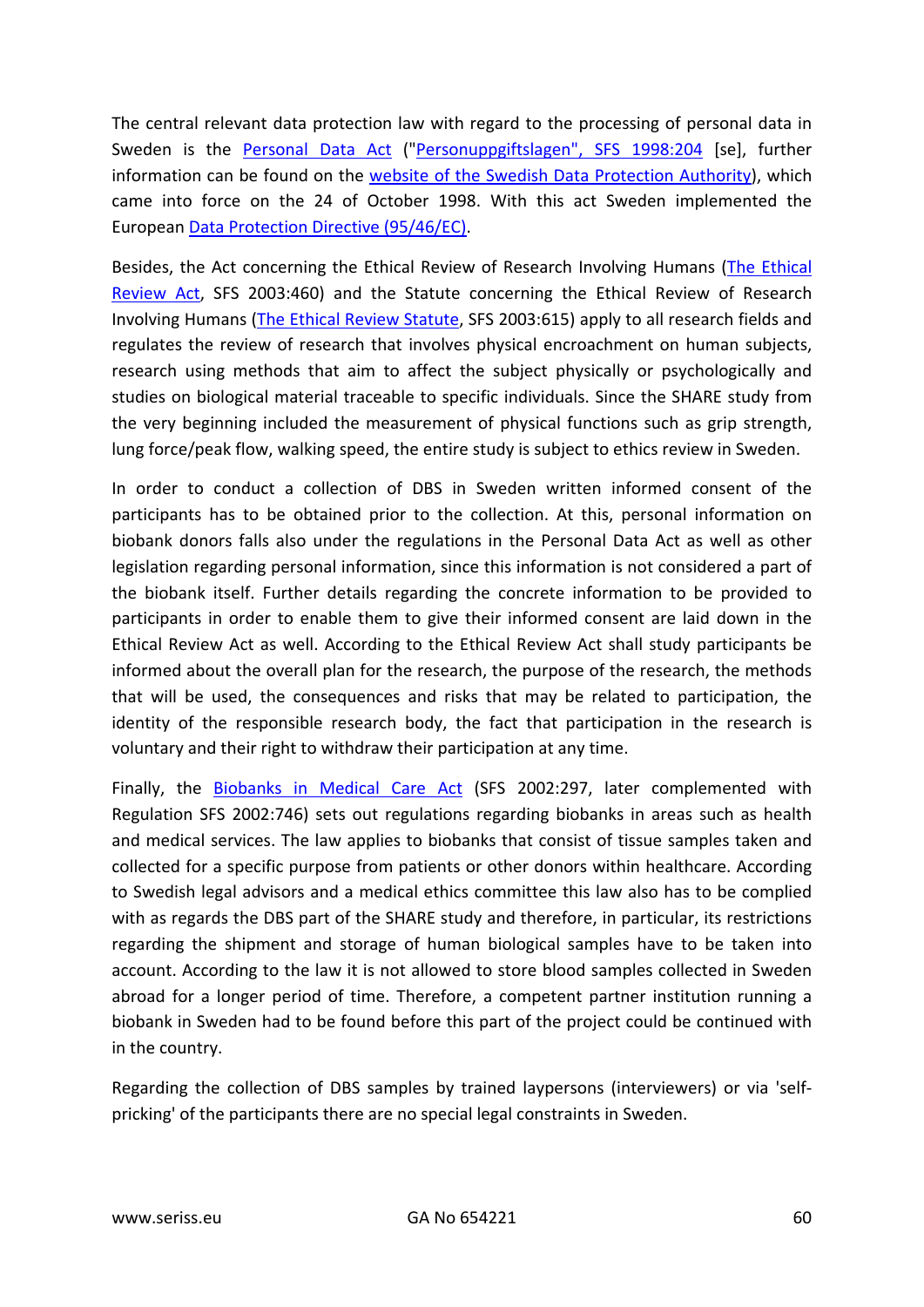*Therefore, not only the DBS collection but the entire SHARE study is subject to ethical review in Sweden. Furthermore, since blood samples collected in Sweden may not be stored outside the country, the samples are to be stored in Sweden and may only be sent abroad for the very concrete purpose of conducting analyses (for a short period of time).*

#### *Ethics Committee Approval System*

In Sweden, research ethics committees are organised on a regional level. The research ethics committees are independent bodies and are responsible to the ministry of education. Each of the six large Swedish universities has a regional research ethics board, which may involve one to four different units for the review of medical research and (always) one separate unit for the review of non-medical research involving human subjects. Besides the six regional committees there also is a Central Ethical Review Board, which makes decisions on controversial issues (if submitted by a regional committee) and functions as appeal body for researchers with regard to decisions made by the regional committees.

In the case of SHARE, the regional [Research Ethics Board](http://www.epn.se/umeaa/om-naemnden/) in Umeå was responsible for the approval of the DBS collection. In Umeå there are two ethics committees units, one being responsible for the review of medical research and one for the review of research projects of other disciplines. As SHARE in principle is a non-medical study the application for ethics review had to be divided in two parts: while the 'usual' application regarding the study was filed to the non-medical research ethics committee unit the application for the DBS part of the study was filed to the medical research ethics committee unit.

While ethics approval for the SHARE study could be obtained without any major complications, the medical ethics committee unit first rejected the application regarding the DBS collection without deciding on its content. At this, the unit argued that the initial application did not refer to a concrete research project but rather to a research infrastructure and that the application missed the legally required element of a Swedish biobank for the storage of the DBS samples (cf. section on "Legal Framework Conditions" above). Therefore the committee argued that the application would not lie within their responsibility (to review applications for research projects).

Therefore, after a competent partner institution running a biobank in Sweden has been found, a corrected and more detailed application was submitted to the medical research ethics committee unit again, which also was accepted by the committee and finally resulted in an approval of the DBS part of the SHARE study.

For the ethics review, an application form has to be submitted together with comprehensive information about the project and its procedures to the medical research ethics committee unit. Regarding this, detailed information about how and by whom the DBS collection in SHARE was conducted had to be submitted. For this purpose, information of the following documents were compiled: the DBS survey protocol (including a description of the SHARE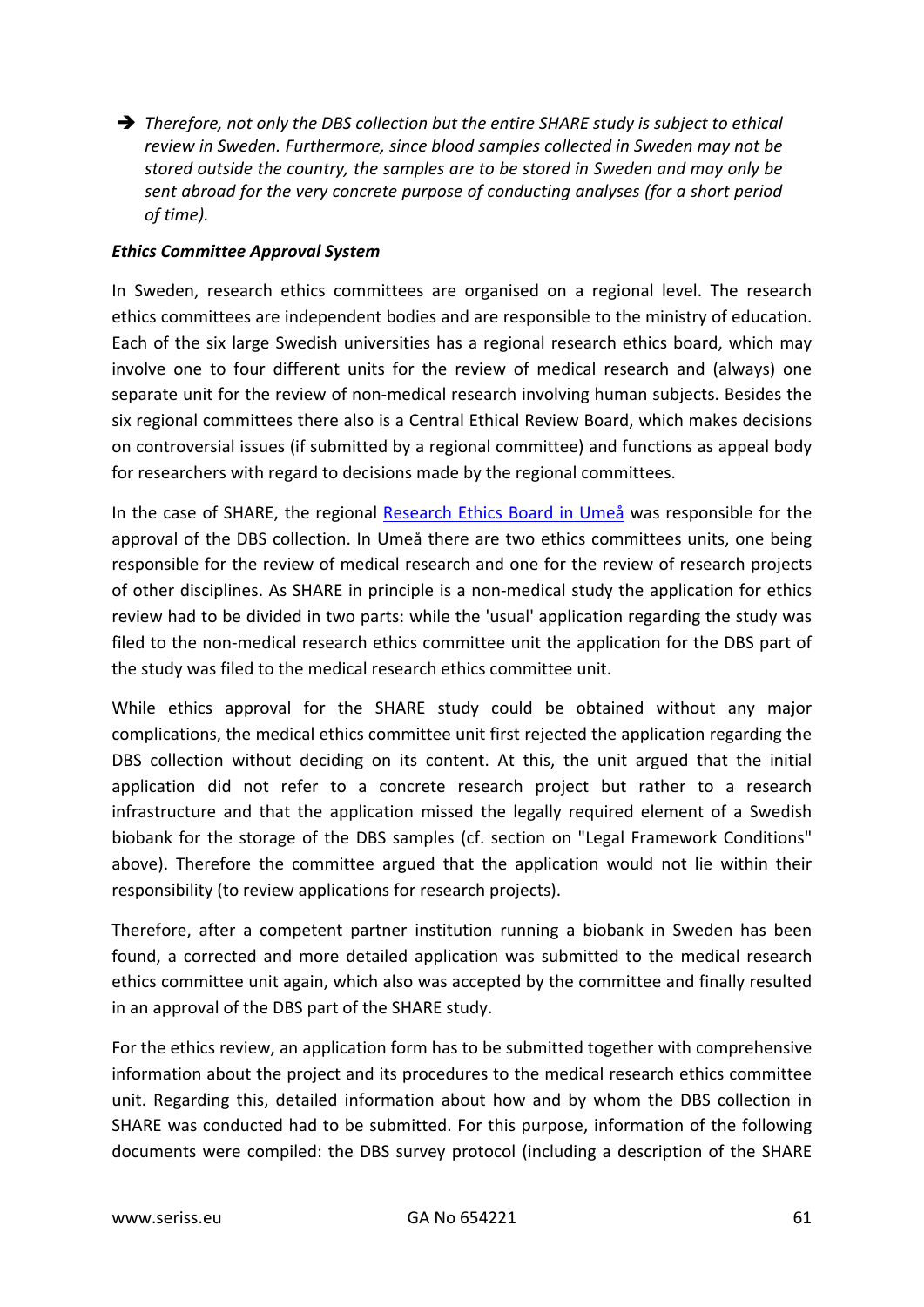survey as a whole and its objectives and information about how the participants are informed about their legal rights in Sweden and the EU), the consent documents (including the DBS information leaflet and consent form for the participants) and all further DBS fieldwork materials and documents (CAPI module, interviewer manual, short instructions, training description, a description of the data protection measures). In addition information demonstrating the scientific value of the study, including a specific description of research questions to be answered on the basis of the collected material/data had to be provided, since the ethics committee follows a research project based approach.

When submitting the application all relevant information and documents are required to be provided to the medical ethics committee unit at once. The committee meets every second month and gives its evaluation on an application of a research study within 1 month after submission of the application. In the event that changes or additional information are required by the committee, the amended application resp. the additional information will be reviewed by the committee as soon as it has been submitted. In this case it may take several months until final approval is granted.

 *An important precondition in order to be able to apply for ethics review of a project that involves the collection of human biological samples is the availability of a biobank in Sweden in which the samples can be stored (i.e. compliance with the related legal requirement). Final conditions of the approval of the DBS collection in SHARE wave 6 are that an advance letter has to be sent to survey participants (informing them about the project and providing them with the consent documents) and that any further analyses of the DBS samples (exceeding the ones explicitly covered by informed consent) have to be approved by the ethics committee before such analyses may be carried out. DNA analyses of DBS samples were excluded from the application in Sweden from the very beginning.*

| Type of ethics committee (EC)                  | Medical and non-medical RECs (6 RECs organised  |  |  |
|------------------------------------------------|-------------------------------------------------|--|--|
|                                                | on a regional level, which include separate     |  |  |
|                                                | medical and non-medical units; besides there is |  |  |
|                                                | one Central Ethical Review Board)               |  |  |
| Number of ethics committees to be consulted    | 2: due to different scopes of responsibility    |  |  |
|                                                | different RECs had to be consulted for the      |  |  |
|                                                | SHARE survey and the DBS part of the study      |  |  |
| Other authorities to be consulted              | <b>None</b>                                     |  |  |
| Type of approval needed (entire survey, health | Entire survey + DBS                             |  |  |
| related data, DBS collection, etc.)            |                                                 |  |  |
| Special requirements regarding ethics          | Further analyses have to be approved by the     |  |  |
| committee approval                             | ethics committee; A SHARE advance letter        |  |  |
|                                                | mentioning the DBS collection has to be sent to |  |  |
|                                                | the participants; DNA analyses of DBS samples   |  |  |
|                                                | were excluded (self-restriction)                |  |  |
| Required form of consent                       | Informed written consent                        |  |  |
| Special requirements regarding consent         | No                                              |  |  |

#### *TABLE 19: OVERVIEW – SE*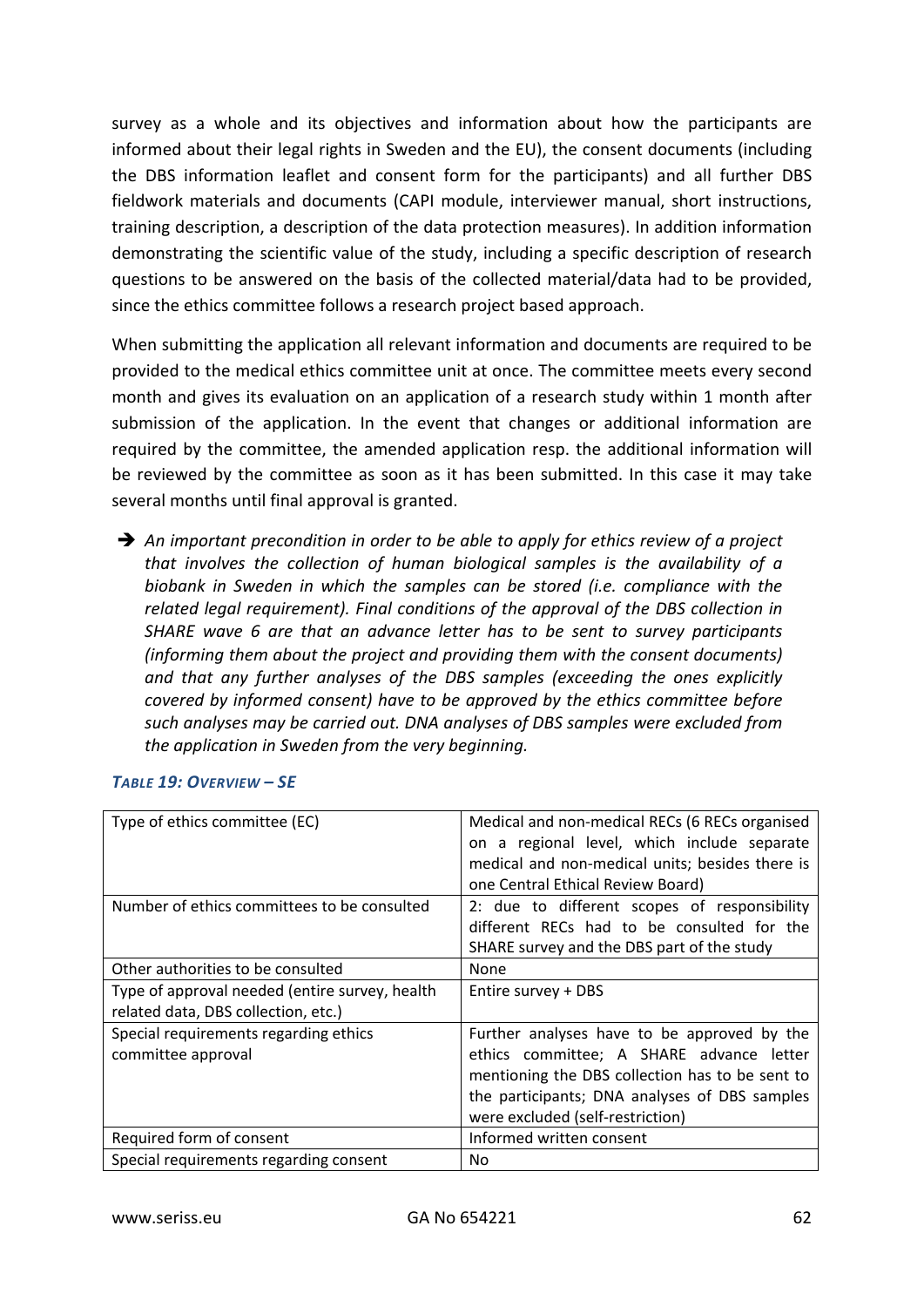| Special data privacy requirements               | No (apart from storage restrictions, see below)                                                       |  |  |  |
|-------------------------------------------------|-------------------------------------------------------------------------------------------------------|--|--|--|
| Shipment of biological samples (DBS)            | DBS samples may only be stored in Sweden; The                                                         |  |  |  |
|                                                 | samples, however, may be sent to other                                                                |  |  |  |
|                                                 | countries for analyses (for a short period of                                                         |  |  |  |
|                                                 | time)                                                                                                 |  |  |  |
| Medical risks related requirements              | <b>No</b>                                                                                             |  |  |  |
| Feedback of blood (DBS) analyses results to the | Not required                                                                                          |  |  |  |
| participants                                    |                                                                                                       |  |  |  |
| Relevant national legislation                   | Personal Data Act [en, se]; information in English                                                    |  |  |  |
|                                                 | <b>Ethical Review Act [en]</b>                                                                        |  |  |  |
|                                                 | <b>Ethical Review Statute [en]</b>                                                                    |  |  |  |
|                                                 | <b>Biobanks in Medical Care Act [en]</b>                                                              |  |  |  |
| Relevant ethical guidance                       | Declaration of Helsinki;<br>Nuremberg Code;                                                           |  |  |  |
|                                                 | <b>Oviedo Convention</b>                                                                              |  |  |  |
| Fees of ethics approval                         | Each ethics committee review: about 550 EUR                                                           |  |  |  |
| Duration of ethics approval procedure           | About 1 month (committee meets every two                                                              |  |  |  |
|                                                 | months), if changes required: several months                                                          |  |  |  |
| Other requirements                              | Specific research questions to be answered on                                                         |  |  |  |
|                                                 | the basis of the collected material/data have to                                                      |  |  |  |
|                                                 | be formulated in order to obtain ethics approval                                                      |  |  |  |
|                                                 | of the medical REC (research project based                                                            |  |  |  |
|                                                 | approach)                                                                                             |  |  |  |
| Similarities to other countries                 | - As in CH and EE the entire survey has to be                                                         |  |  |  |
|                                                 | approved.                                                                                             |  |  |  |
|                                                 | - As in CH, DK and IT an advance letter has to be                                                     |  |  |  |
|                                                 | sent to the participants.                                                                             |  |  |  |
|                                                 | - As in BE, CH, DK, EE, ES, FR, IT, LU, PT and SI<br>additional ethics committee approval for further |  |  |  |
|                                                 |                                                                                                       |  |  |  |
|                                                 | analyses of the DBS samples is needed.                                                                |  |  |  |
|                                                 | - As in BE, DE, FR, IL, IT, LU, PL, PT and SI DNA                                                     |  |  |  |
|                                                 | analyses of DBS samples are excluded. In GR no                                                        |  |  |  |
|                                                 | further analyses are permitted.                                                                       |  |  |  |

# <span id="page-62-0"></span>**3.20 SI – Slovenia**

# *Legal Framework Conditions*

Regarding the collection of DBS there are no special legal constraints in Slovenia. Neither are there legal restrictions with regard to the collection of DBS samples by trained laypersons nor concerning the shipment or storage of DBS samples (unless the samples would be used for DNA analyses, which is not the case in SHARE). DBS samples as well as related consent forms may be sent to other countries and the storage duration is not limited in principle.

In order to conduct a collection of DBS in Slovenia obtaining written informed consent of the participants is necessary. As part of the informed consent procedure, in particular, participants have to be informed about the risks, burdens and benefits of the research as well as be informed about their right such as the right to withdraw consent at any time. The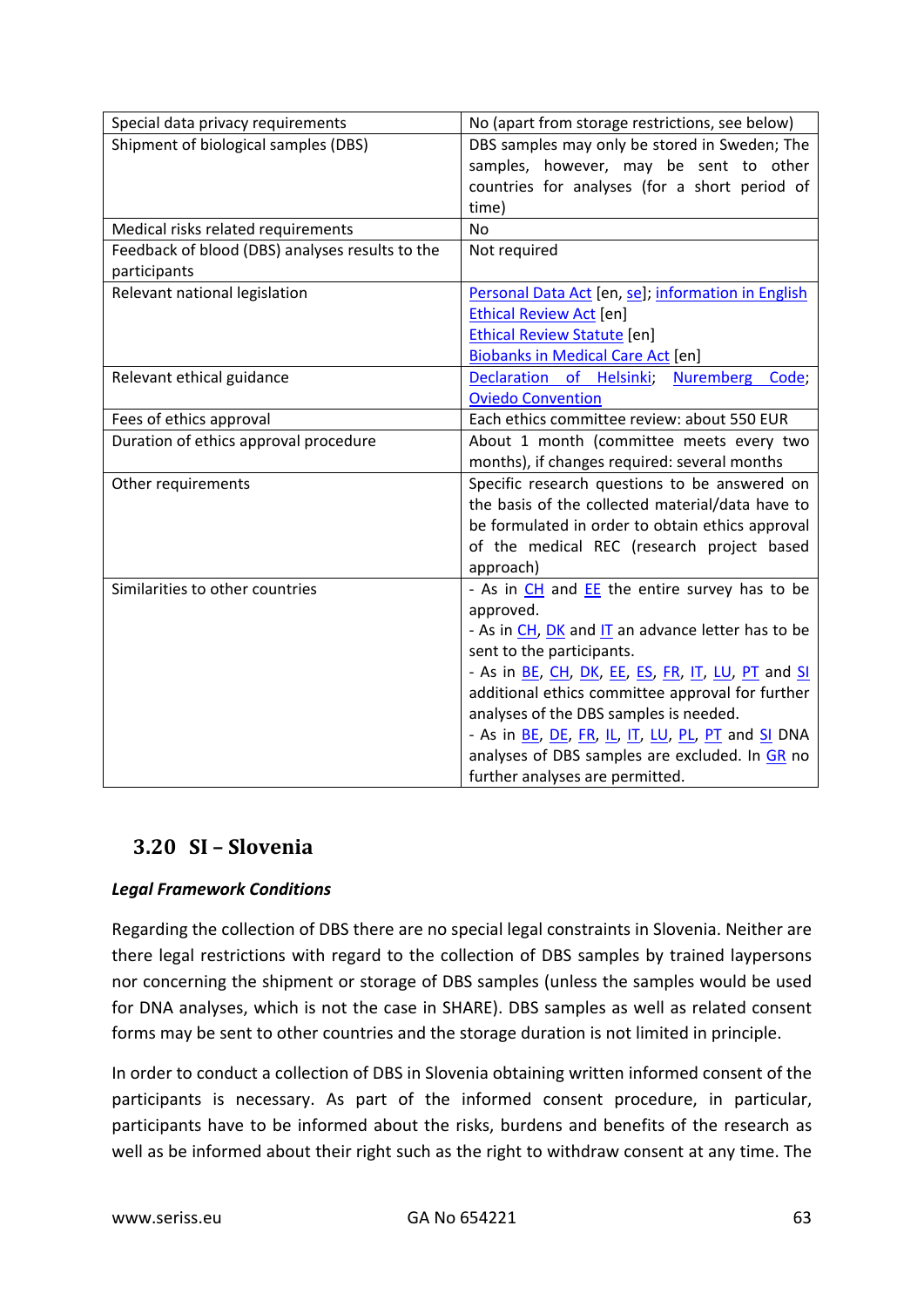information has to be provided in Slovene language and must be written in an easy to understand manner.

The central relevant data protection law with regard to the processing of personal data in Slovenia is the [Personal Data Protection Act](http://ec.europa.eu/justice/policies/privacy/docs/implementation/personal_data_protection_act_rs_2004.pdf) (of the Republic of Slovenia), which implements the Europea[n Data Protection Directive \(95/46/EC\).](http://eur-lex.europa.eu/LexUriServ/LexUriServ.do?uri=CELEX:31995L0046:en:HTML)

### *Ethics Committee Approval System*

In Slovenia, a formal ethics committee review system for medical research has been established since the 1960s which currently encompasses one central and several local ethics committees. At this, the central [National Medical Ethics Committee](http://kme-nmec.sazu.si/?oe=kme-nmec) (Komsija Republike Slovenije za Medicinsko Etiko, NMEC/ KME) takes care of the large majority of all ethical review of research in the country. As an independent authorised body the NMEC reviews proposals for biomedical research on human subjects for their 'ethical acceptability'. Ethics review is required for all medical research involving intervention on or interaction with human beings as well as all research on personal medical data and biological material of human origin.

In the case of an international multicentre research, as which (the DBS part of) the SHARE study is classified in Slovenia, all international ethics principles set out in the in the Helsinki Declaration and Oviedo Convention have to be considered. Additionally, since SHARE is an international study and the DBS collection is considered to be research in the medical field approval from the NMEC is required.

In order to obtain ethics approval, the application must be submitted to this committee and has to include the following documents and information: a protocol of the study (including a description of the design, methods, aim and scientific rationale of the study), a summary of the protocol in Slovene language, information on the participants of the study as well as the sampling, details about safety arrangements, insurance coverage and arrangements to ensure the confidentiality of personal data in the context of the study and a reflection of the applicant's own perception of ethical issues in relation to the study. In this connection, any previous ethical review regarding the same or related research should also be referred to and it also has to be stated whether the participants will have access to results regarding the health information collected and to the general outcome of the study.

Regarding these requirements, it is important to note that the "leader of the research" (i.e. in the case of SHARE: of the DBS part of the study) must be a medical doctor – otherwise no approval for the research is granted by the NMEC. Central aspects regarding the responsibility of this medical doctor are to ensure the safety of human subjects in the study and to provide participants (who must be provided the possibility to contact this person) with information in a form that is comprehensible to them. Therefore, besides the CV of the principal investigator, also information about the medical doctor, including details about the professional qualifications, has to be included in the application.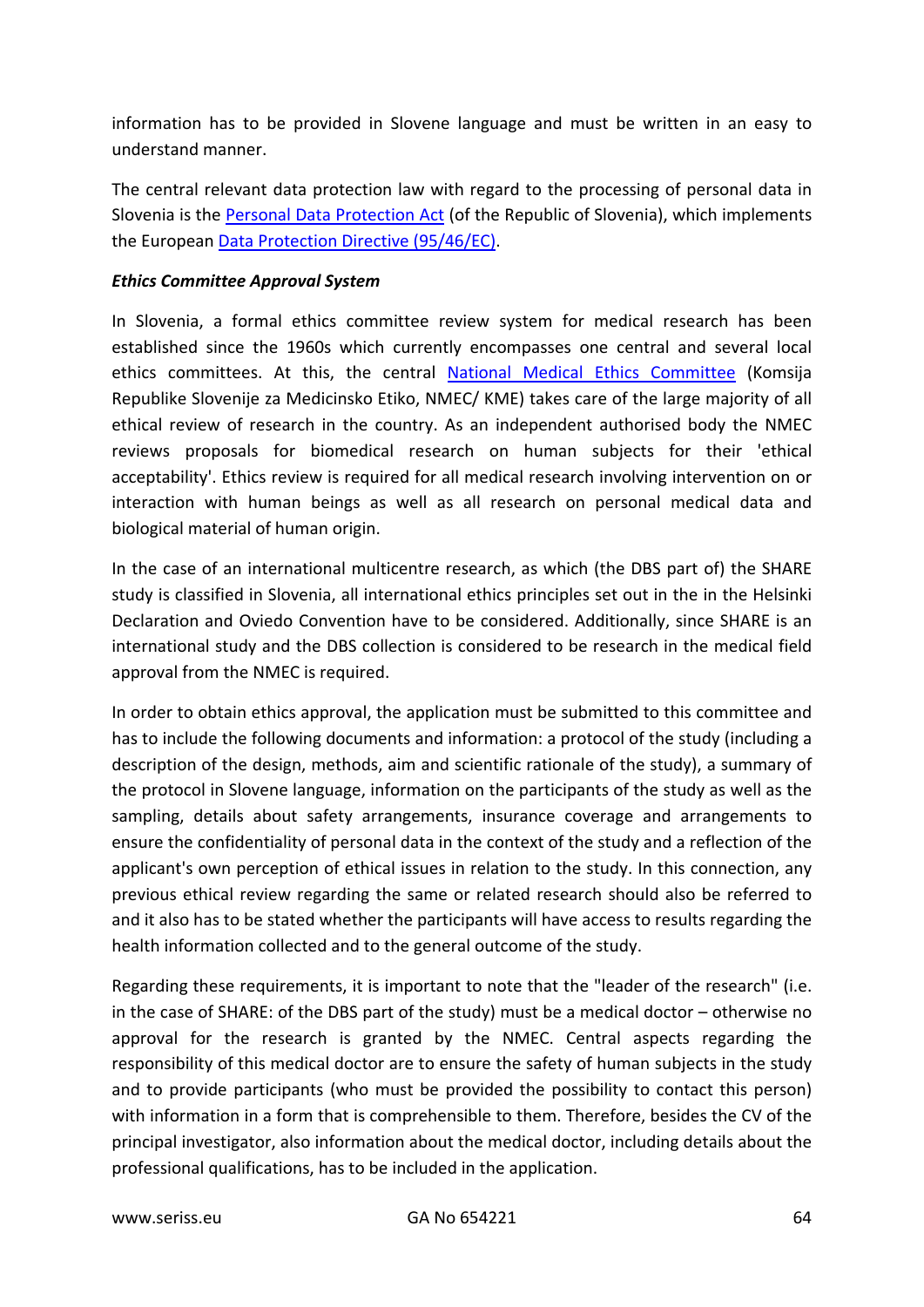Additionally, a statement that the study be conducted in compliance with the principles of the [Declaration of Helsinki,](http://www.wma.net/en/30publications/10policies/b3/17c.pdf) the [Oviedo Convention](http://conventions.coe.int/Treaty/en/Treaties/Html/164.htm) and the Slovene Code of Medical Deontology as well as a declaration of the responsible investigator on existing or potential conflicts of interests have to be submitted. Furthermore, all information given to the participants has to be provided to the NMEC, which includes a short explanation of the study, any consent related information (e.g. risks, burdens and benefits have to be explained) and the informed written consent form (which must include information about the participants' rights to refuse participation and withdraw consent).

The NMEC holds meetings on a monthly basis. To be put on the agenda, applications must be received by regular mail at least one week prior to the next meeting of the ethics committee. Usually the response time of the committee is less than 4 weeks. It however may take 1-2 month until the final approval is given by the NMEC. As an exception, a preliminary opinion can be issued "by chairman's action" if there is a need to gain time for other official procedures.

 *One important finding with regard to the ethics review in Slovenia is that the principal investigator (PI) of the DBS part of the study has to be a medical doctor. A final condition of the approval of the DBS collection in SHARE wave 6 is that any further analyses of the DBS samples (exceeding the ones explicitly covered by informed consent) have to be approved by the ethics committee before such analyses may be carried out. DNA analyses of DBS samples were excluded from the application in Slovenia from the very beginning.*

| Type of ethics committee (EC)                   | Medical EC (1 central and several local that may |
|-------------------------------------------------|--------------------------------------------------|
|                                                 | review local studies)                            |
| Number of ethics committees to be consulted     | 1 (even if classified as a multicentre study)    |
| Other authorities to be consulted               | None                                             |
| Type of approval needed (entire survey, health  | <b>DBS</b>                                       |
| related data, DBS collection, etc.)             |                                                  |
| Special requirements regarding ethics           | Further analyses have to be approved by the      |
| committee approval                              | ethics committee; DNA analyses of DBS samples    |
|                                                 | were excluded (self-restriction)                 |
| Required form of consent                        | Informed written consent                         |
| Special requirements regarding consent          | No                                               |
| Special data privacy requirements               | No.                                              |
| Shipment of biological samples (DBS)            | DBS samples can be sent to other countries       |
| Medical risks related requirements              | PI of the DBS part of the study has to be a      |
|                                                 | medical doctor                                   |
| Feedback of blood (DBS) analyses results to the | Not required                                     |
| participants                                    |                                                  |
| Relevant national legislation                   | Personal Data Protection Act [en]                |
| Relevant ethical guidance                       | Declaration of Helsinki; Oviedo Convention; EU-  |
|                                                 | ICH Guidelines GCP; Slovene Code of Medical      |
|                                                 | Deontology                                       |

#### *TABLE 20: OVERVIEW – SI*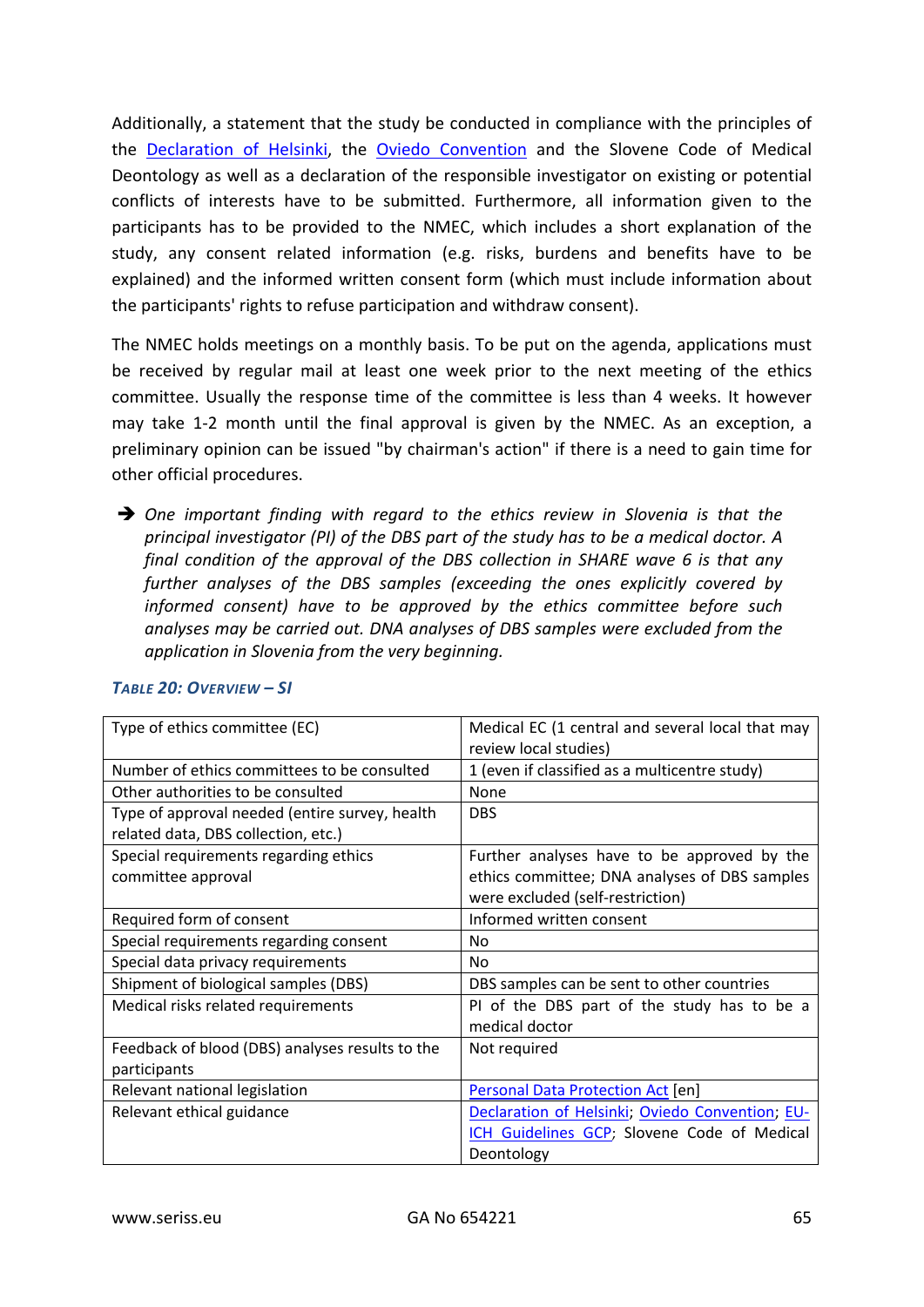| Fees of ethics approval               | No fees                                              |
|---------------------------------------|------------------------------------------------------|
| Duration of ethics approval procedure | 1-2 months                                           |
| Other requirements                    | n/a                                                  |
| Similarities to other countries       | - As in CH, FR, IL and LU the principal investigator |
|                                       | of the study has to be a medical doctor.             |
|                                       | - As in BE, CH and NL SHARE is considered as a       |
|                                       | multicentre study.                                   |
|                                       | - As in BE, CH, DK, EE, ES, FR, IT, LU, PT and SE    |
|                                       | additional ethics committee approval for further     |
|                                       | analyses of the DBS samples is needed.               |
|                                       | - As in BE, DE, FR, IL, IT, LU, PL, PT and SE DNA    |
|                                       | analyses of DBS samples are excluded. In GR no       |
|                                       | further analyses are permitted.                      |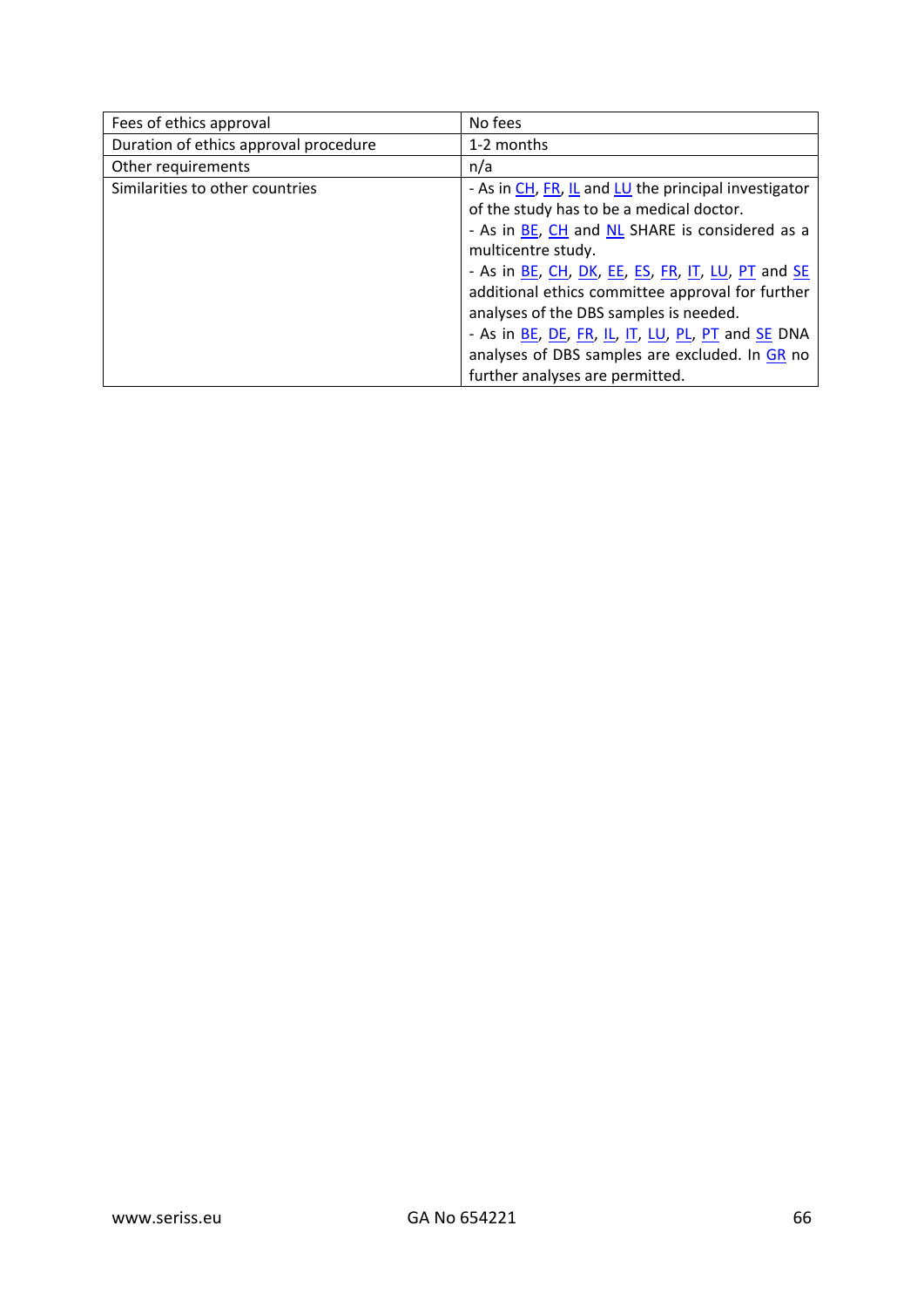# **4 Summary and Concluding Remarks**

When collecting biomarkers in social surveys, using the method of dried blood spot (DBS) sampling, policy-rules on different levels have to be acknowledged: firstly the collection has to be conducted in accordance with legal provisions, secondly ethics requirements as requested by research ethics committees have to be met and thirdly the administrative formalities have to be complied with. If a collection of biomarker/DBS is to be implemented across several EU Member States – as it is the case for SHARE – the complexity of such an endeavour multiplies very quickly, since the relevant policy-rules vary a lot between countries, and sometimes even across regions and institutions. This constitutes a major challenge for researchers who try to implement such a collection in the context of a population-based survey.

Regarding the national legal requirements and restrictions, in particular the provisions set out in data protection laws and medicine laws have to be observed and complied with. They substantially differ between the different EU Member States. Here, one of the main issues – which had a massive impact in the case of SHARE, since in its result it prevented the DBS part of the study to be carried out in several countries – are legal and occupational restrictions not allowing unauthorised persons to collect capillary blood, which is what is done when DBS are collected. In Austria, Poland and the Czech Republic only medical doctors and nurses under supervision of a medical doctor are allowed to perform such tasks, and it is even not allowed that participants performs the finger-prick themselves, since the instruction would be given by laypersons (interviewers). These restrictions would have imposed a completely new setting to the DBS collection (employing nurses at least) which is neither practically nor financially feasible in the context of a large-scale survey project (cf. [Chapter 2.1\)](#page-5-0). In France, at least self-pricking of the participants is possible, even though only medical staff are allowed to actively take blood samples.

Another important legal requirement in some of the countries is the obligation to consult certain authorities. In most of the cases in which this is required the national data protection authority has to be consulted. Sometimes – as for example in France – several authorities have to be involved in order to be able to perform a collection of DBS as part of a research project, which imposes a high administrative burden upon the researchers. In some countries there is a clear legal obligation to obtain ethics approval from research ethics committees. In these cases the scope of the work of the committees, which generally operate at the interface between the legal system and ethical frameworks, is governed by law. Other committees' work takes place within the wider framework of research governance only.

In all countries obtaining informed consent in a written form is obligatory before a collection of DBS can be carried out. Regarding this issue, in principle the requirements have been observed to be similar across the countries in which the DBS collection in SHARE has been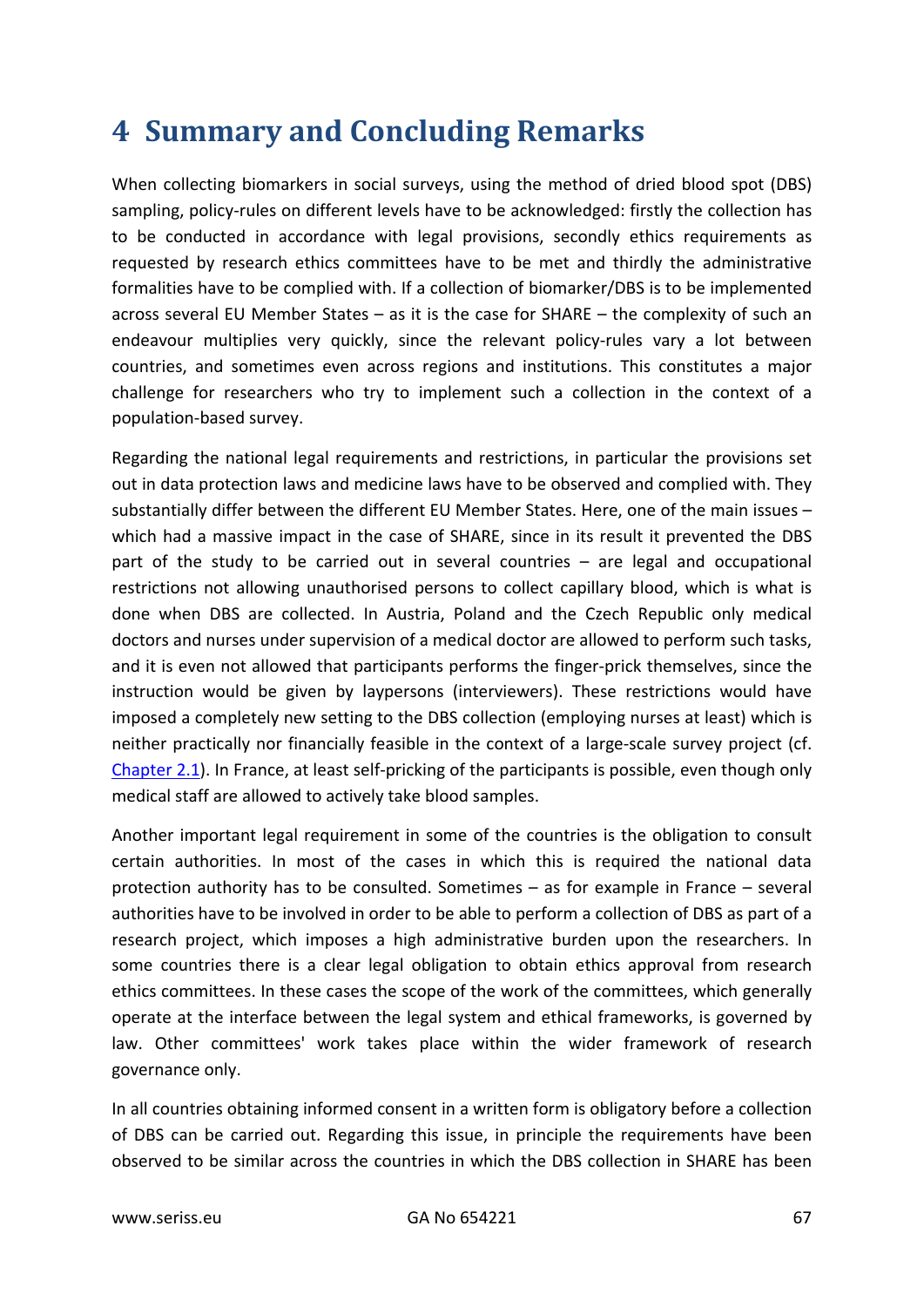carried out. When it comes to the very concrete question of how the participants' consent to collect their blood should be obtained, however, there are also differences, mainly due to ethics committees' requirements. Such differences could be observed regarding the information that has to be provided to the participants and regarding the content and form of the consent documents. In some cases information material and the consent forms had to be sent to the participants in the form of an advance letter; in other cases it was regarded to be sufficient to inform the participants during the interview prior to the DBS part of the study.

The organisation of national research ethics committee systems also differs a lot between different EU Member States. In accordance with the present fragmentation of the national ethics committee systems in Europe, the requirements with regard to the review of research projects vary a lot in the different countries. This becomes particularly apparent when conducting transnational cross-disciplinary research that includes the collection of biological samples and when bio-medical research ethics committees become involved.

In some countries even identifying the ethics committee/s responsible for the approval procedure regarding the DBS collection in SHARE turned out to be a real challenge. Some countries have one single ethics committee responsible for the review of national and international research projects easy to identify (e.g. Luxembourg and Slovenia); in other countries there are many research ethics committees – in some cases even hundreds of committees (cf. Italy) – and it is left to the researchers to find out which of them is the competent committee for the review of the research project. In Spain, for instance, during the period before the pretest of SHARE wave 5, it first seemed that approval from as many regional ethics committees as regions covered in the Spanish SHARE sample would be needed. Prior to this DBS pilot such a scenario has not been anticipated and finally this, together with time constraints, was the major reason why Spain was not able to participate in the SHARE DBS pilot of the pretest of SHARE wave 5 (even though it finally turned out that one approval of a Spanish committee would have been sufficient). Due to similar problems, the Swiss SHARE Country Team was only able to perform the DBS collection in one of the cantons in the pretest of SHARE wave 5.

In some of the countries participating in the DBS collection in SHARE it was also not sufficient to obtain ethics approval from a single ethics committee, but involving several ethics committees was mandatory (e.g. in Belgium, Switzerland and Sweden).

In this connection, it even could be observed that the requirements of different ethics committees within one and the same country may vary substantially. In the context of SHARE this experience was made in Belgium when the first application that was submitted prior to the DBS pilot in the pretest of SHARE wave 5. Although the content of the applications that were submitted to both committees was identical the project was approved by one ethics committee while it was not approved by another committee. Even though this fundamental contradiction could be solved finally and approval of both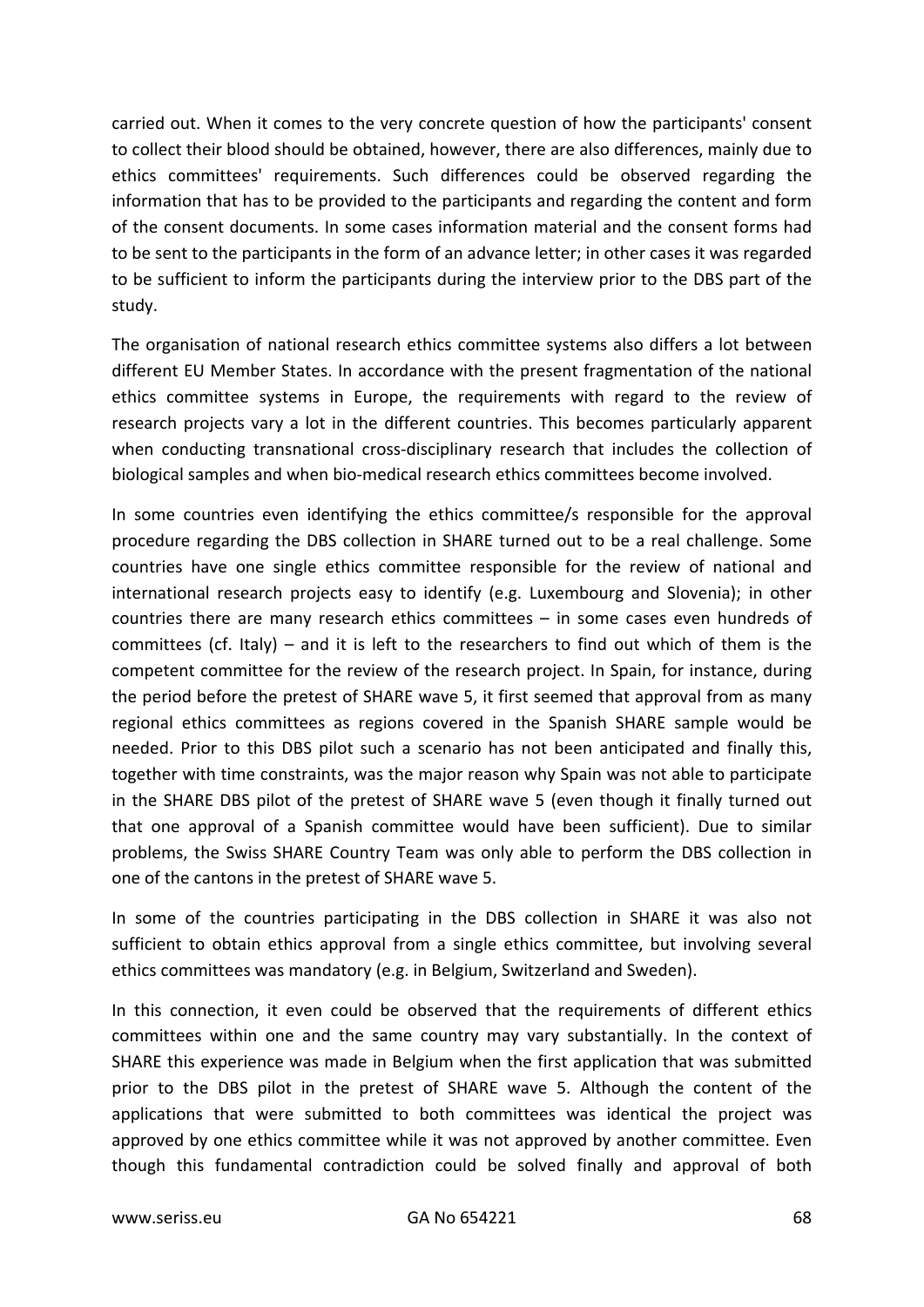committees was given, from the point of view of a researcher this finding is certainly irritating.

Since the collection of biological material in the context of surveys in the social sciences is relatively new and innovative, the review of the DBS collection in SHARE also seemed to be a new experience for some of the responsible ethics committees as well. Some of the remarks that were made by the ethics committees regarding the DBS collection in SHARE may probably be explained by fact that these committees are medical ethics committees that mainly review clinical or medical epidemiological studies.

In that sense, different requirements also might be connected to a different alignment and composition of the different ethics committees. While in some countries there is a differentiated ethics committee system, in which different ethics committees exist for different research purposes (e.g. social sciences and clinical trials), in other countries biomedical research ethics committees are predominant, which mainly review clinical or medical epidemiological studies. In the latter case, bio-medical research ethics committees (which might give precedence to bio-medical ethics over social sciences ethics requirements and sometimes might overlook the intrinsic differences in substance and methodology between clinical and social science research) also claim to be responsible to review crossdisciplinary studies such as SHARE (cf. Schmidutz et al. 2013).

In summary, regarding the inclusion of DBS in cross-national population-based surveys, there are many legal, ethical and administrative issues that have to be taken into account on national, regional and institutional levels during and prior to the sample collection phase.

As described above and illustrated in the country-by-country documentation of the experiences in SHARE in [Chapter 3,](#page-9-0) the attempt of an implementation of such a project in 20 countries is an extremely challenging task. The practical outcomes with regard to the DBS collection in SHARE are illustrated in [Table 21.](#page-69-0)

In a few countries even legal and occupational restrictions exist, which eventually prevent a realisation of a biomarker collection in the context of a social survey (that relies on trained interviewers and not on medical personnel). Due to such restrictions, in Austria, the Czech Republic and Poland – and Luxembourg, where legal issues regarding this matter could not be entirely clarified – the DBS collection could not be implemented in the context of the regular SHARE wave 6 data collection.

Besides this, the process of obtaining ethics committee approval and (if applicable) permissions of other authorities in the remaining countries presents a real challenge for researchers. In particular, if the research is intended to be harmonised across different countries (not least in order to enable cross-national comparative analyses), meticulous preparations of the applications for ethics committee reviews have to be carried out (cf.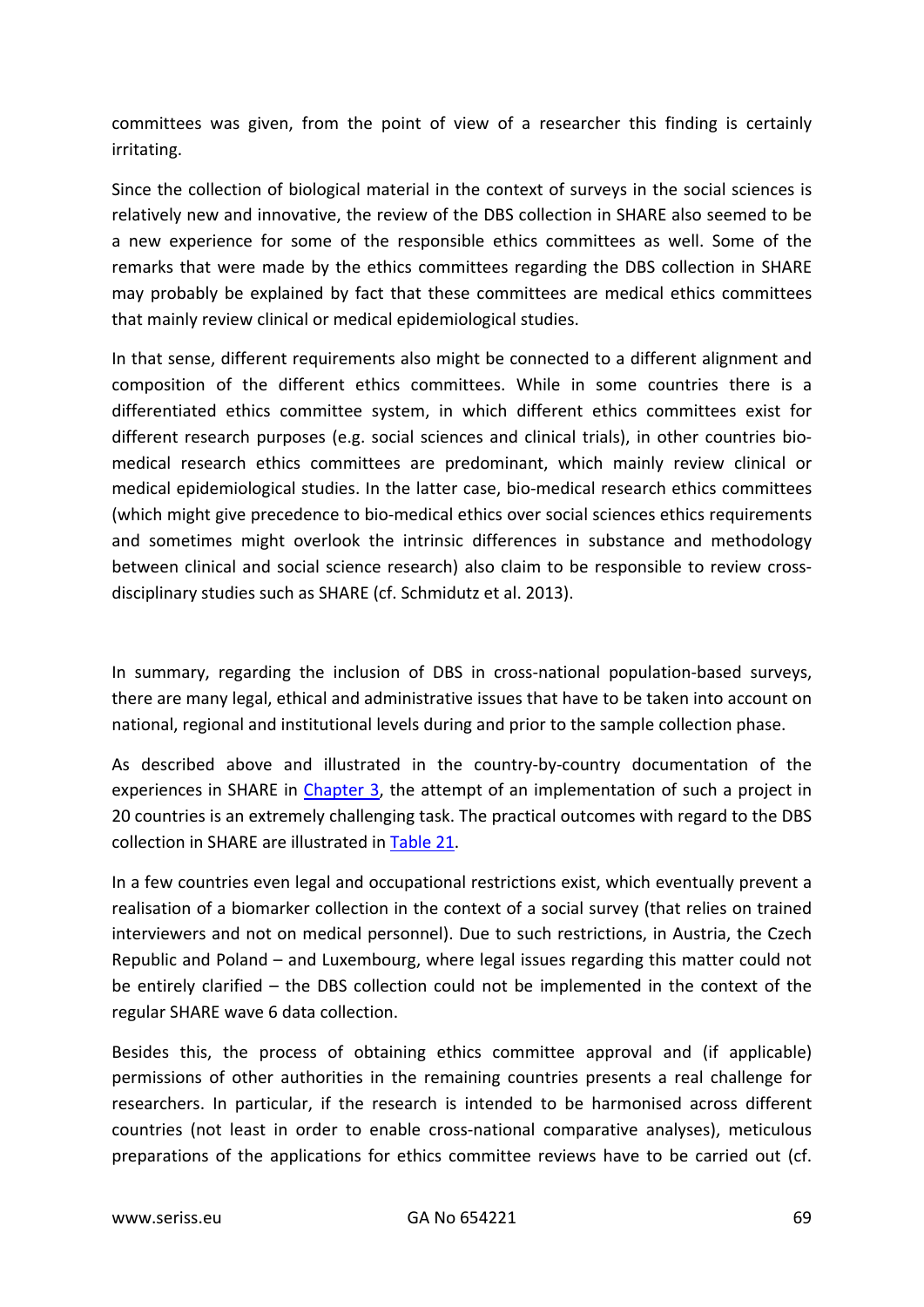[Chapter 2.3\)](#page-7-0). In the context of the intended full-scale implementation of the DBS collection in SHARE wave 6, these challenges finally could be tackled successfully as can be seen in [Table 21](#page-69-0) below. In all countries in which the DBS collection has been carried out, all necessary ethics committee approvals as well as permissions of other authorities have been obtained prior to the sample collection.

| <b>SHARE-country</b>   | <b>DBS collection in SHARE</b> |                                |                           |                                       |
|------------------------|--------------------------------|--------------------------------|---------------------------|---------------------------------------|
|                        | Wave 4<br>pilot project        | <b>Wave 5</b><br>pretest pilot | <b>Wave 6</b><br>pretest  | <b>Wave 6 main</b><br>data collection |
| Austria (AT)           |                                |                                |                           |                                       |
| Belgium French (BE-FR) |                                | $\pmb{\mathsf{X}}$             | $\pmb{\mathsf{X}}$        | $\pmb{\mathsf{X}}$                    |
| Belgium Dutch (BE-NL)  |                                | $\boldsymbol{\mathsf{X}}$      | $\pmb{\mathsf{X}}$        | $\pmb{\mathsf{X}}$                    |
| Croatia (HR)           | $\overline{a}$                 | $\overline{a}$                 | $\boldsymbol{\mathsf{x}}$ | $\cdot$                               |
| Czech Republic (CZ)    |                                |                                |                           |                                       |
| Denmark (DK)           |                                | $\pmb{\mathsf{X}}$             | $\boldsymbol{\mathsf{x}}$ | $\boldsymbol{\mathsf{x}}$             |
| Estonia (EE)           |                                |                                | $\boldsymbol{x}$          | $\boldsymbol{X}$                      |
| France (FR)            |                                |                                | X                         | $\mathsf{x}$                          |
| Germany (DE)           | $\boldsymbol{X}$               | $\boldsymbol{\mathsf{X}}$      | $\boldsymbol{X}$          | $\boldsymbol{X}$                      |
| Greece (GR)            |                                |                                | $\boldsymbol{\mathsf{x}}$ | $\pmb{\mathsf{X}}$                    |
| Hungary (HU)           |                                |                                | $\overline{\phantom{a}}$  | $\overline{\phantom{a}}$              |
| Israel (IL)            |                                |                                | $\boldsymbol{\mathsf{x}}$ | $\boldsymbol{\mathsf{x}}$             |
| Italy (IT)             |                                | $\boldsymbol{\mathsf{X}}$      | $\boldsymbol{\mathsf{X}}$ | $\boldsymbol{X}$                      |
| Luxembourg (LU)        |                                |                                |                           |                                       |
| Poland (PL)            |                                |                                | $X^{\ast\ast}$            |                                       |
| Portugal (PT)          |                                | X                              | X                         | $\cdot^*$                             |
| Slovenia (SI)          |                                |                                | $\boldsymbol{x}$          | $\boldsymbol{\mathsf{x}}$             |
| Spain (ES)             |                                |                                | $\pmb{\mathsf{X}}$        | $\pmb{\mathsf{X}}$                    |
| Spain Girona (ES-G)    |                                | $\overline{a}$                 | $\boldsymbol{\mathsf{x}}$ | $\cdot^*$                             |
| Sweden (SE)            |                                |                                | $\boldsymbol{X}$          | $\boldsymbol{\mathsf{X}}$             |
| Switzerland (CH)       |                                | $\boldsymbol{\mathsf{X}}$      | $\boldsymbol{\mathsf{x}}$ | $\boldsymbol{\mathsf{x}}$             |
| The Netherlands (NL)   |                                |                                | $\pmb{\mathsf{X}}$        | _*                                    |

<span id="page-69-0"></span>

\* *Non-participation of these countries (resp. SHARE Country Teams) in the DBS collection of the main data collection of SHARE wave 6 is not due to legal or ethical restrictions or requirements but other external restrictions of the survey (e.g. in Hungary: overall non-participation in wave 6 of the SHARE data collection).*

\*\* *As an exception a small validation experiment was carried out in Poland, in which venous blood and DBS were collected by nurses.*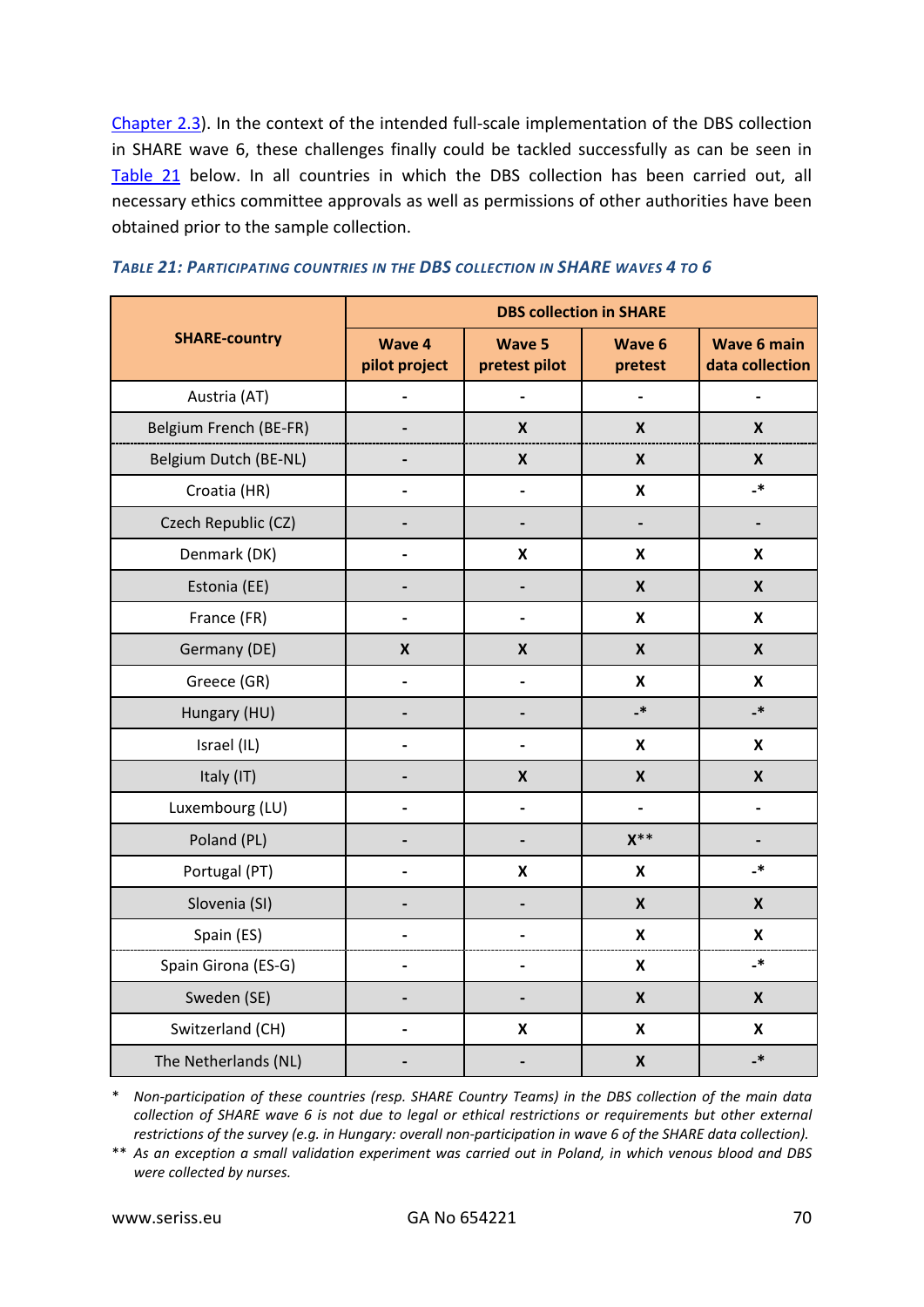# **5 References**

- Christensen, K., Bathum, L. and Christiansen, L. (2007): "Biological indicators and genetic information in Danish twin and oldest-old Surveys." In: Weinstein, M., Vaupel, J.W. and Wachter, K.W. (Eds.): Biosocial Surveys. The National Academies Press, pp. 15-41.
- Li, W. and Lee, M.S. (Eds.) (2014): "Dried Blood Spots: Applications and Techniques." John Wiley & Sons, Hoboken, New Jersey.
- McDade, T.W., Williams, S., Snodgrass, J.J. (2007): "What a drop can do: dried blood spots as a minimally invasive method for integrating biomarkers into population-based research." In: Demography 44(4), pp. 899-925.
- Minacori, R., Refold, P., Sacchini, D., Spagnolo, A.G. (2015): "Research Ethics Committees and clinical research in Italy: where are we going?" European Review of Medical and Pharmacological Sciences, 19, pp. 481-485. Retrieved June 30, 2016, from http://www.europeanreview.org/wp/wp-content/uploads/481-485.pdf.
- Parve, V. (2003): "National Regulations on Ethics and Research in Estonia." Brussels: European Commission. Retrieved June 30, 2016, from http://ftp.infoeuropa.eurocid.pt/files/database/000036001-000037000/000036849.pdf.
- Schmidutz, D., Ryan, L., Gjesdal, A. and De Smedt, K. (2013): "Report about New IPR Challenges: Identifying Ethics and Legal Challenges of SSH Research." DASISH, Work Package 6, Deliverable 6.1. Retrieved June 30, 2016, from http://dasish.eu/publications/projectreports/D6.1\_final.pdf.
- Sándor, J., Dósa, Á. and Bártfai, Z. (2003). "National Regulations on Ethics and Research in Hungary." Brussels: European Commission. Retrieved June 30, 2016, from http://www.aaalac.org/intlRefs/IntRegs/Hungary/Natl%20Regs%20on%20Ethics%20and%20Res earch.pdf
- Singer, E. (2008). "Ethical Issues in Surveys." In: De Leeuw, Edith D. / Hox, Joop J. / Dillman, Don A. (Eds.). International Handbook of Survey Methodology. Psychology Press, Taylor & Francis, New York, pp. 78-96.
- Veerus, P., Lexchin, J., Hemminiki, E. (2013): "Legislative regulation and ethical governance of medical research in different European Union countries." J Med Ethics, May 10, 2013, Epub ahead of print. Retrieved June 30, 2016, from https://www.researchgate.net/profile/Piret\_Veerus/publication/236691692\_Legislative\_regula tion\_and\_ethical\_governance\_of\_medical\_research\_in\_different\_European\_Union\_countries/li nks/0c96051adb179bc8e4000000.pdf.
- *Links: Whenever available online, links to relevant legal documents, codes of ethics and general information portals as well as to websites of authorities and ethics committees have been included directly in the text and the tables above. These links have been retrieved and checked in June 2016. Please note that a permanent availability cannot be guaranteed. The documents and institutions have been referred to with the official names, translated into English if a translation (official as well as unofficial) was found on the internet.*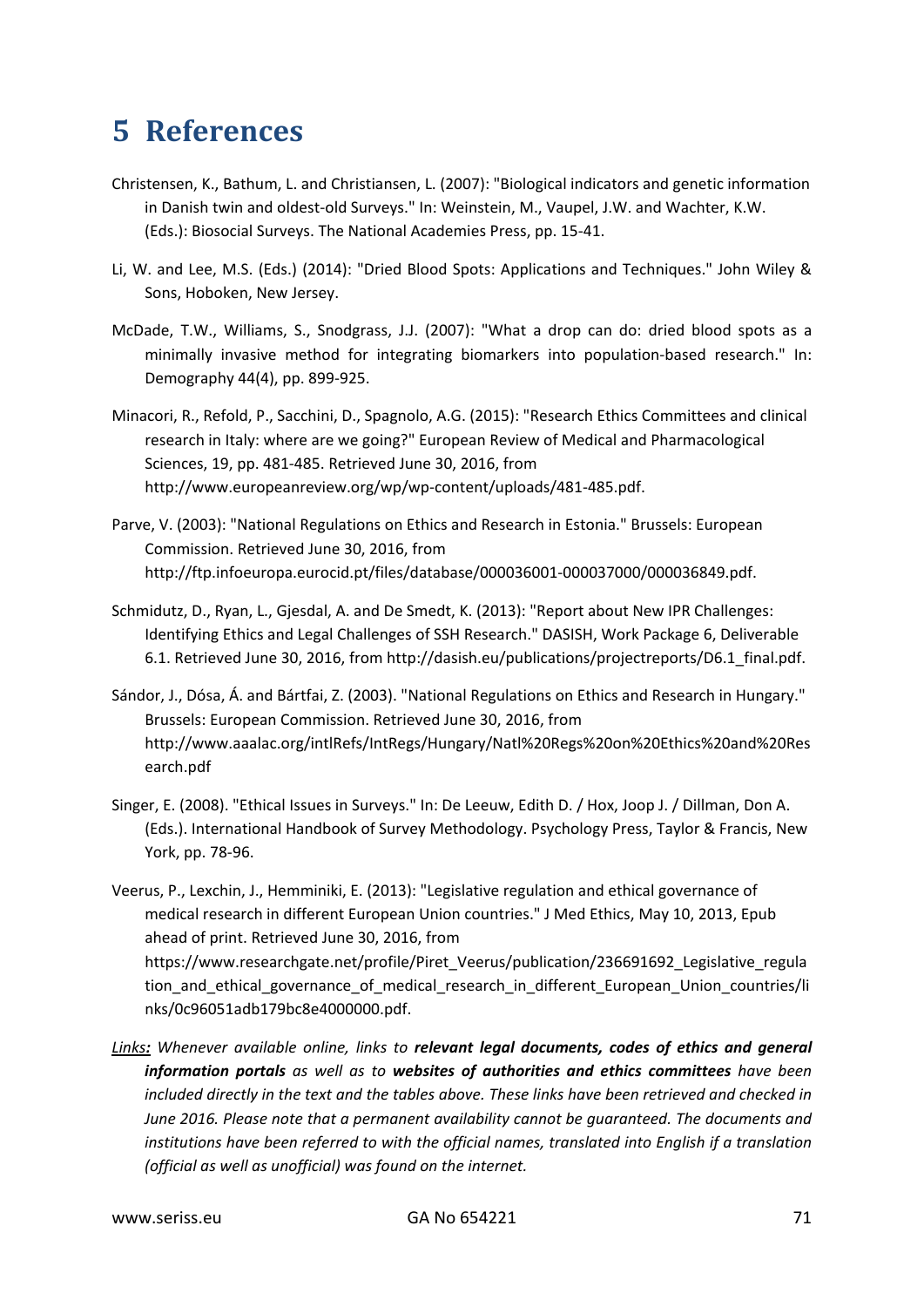# **6 Annex**

# **6.1 Acronyms and Abbreviations**

BS module – Dried blood spots collection module in the SHARE questionnaire

- CAPI Computer-assisted personal interviewing
- CRP C-reactive protein
- DASISH Data Service Infrastructure for the Social Sciences and Humanities
- DBS Dried blood spots
- EC/s Ethics committee/s (in overview tables in [Chapter 3](#page-9-0) only)
- EC European Commission (elsewhere, e.g.: Data Protection Directive 95/46/EC)
- EU European Union
- EUR Euro (currency)
- GDPR General Data Protection Regulation
- HbA1c Glycated haemoglobin
- HRS Health and Retirement Study (United States)
- ICH-GCP International Conference on Harmonization Guidelines for Good Clinical Practice
- MEA Munich Center for the Economics of Aging
- MPG Max Planck Institute for Social Law and Social Policy, Max Planck Society for the Advancement of Science
- REC/s Research Ethics Committee/s
- SERISS Synergies for Europe's Research Infrastructures in the Social Sciences
- SHARE The Survey of Health, Ageing and Retirement in Europe
- SHARE Central Central coordination team of SHARE
- SSH Social Sciences and Humanities
- WP(#) Work Package(number) of the SERISS project
- [en] Reference document in English language
- […] Reference document in … language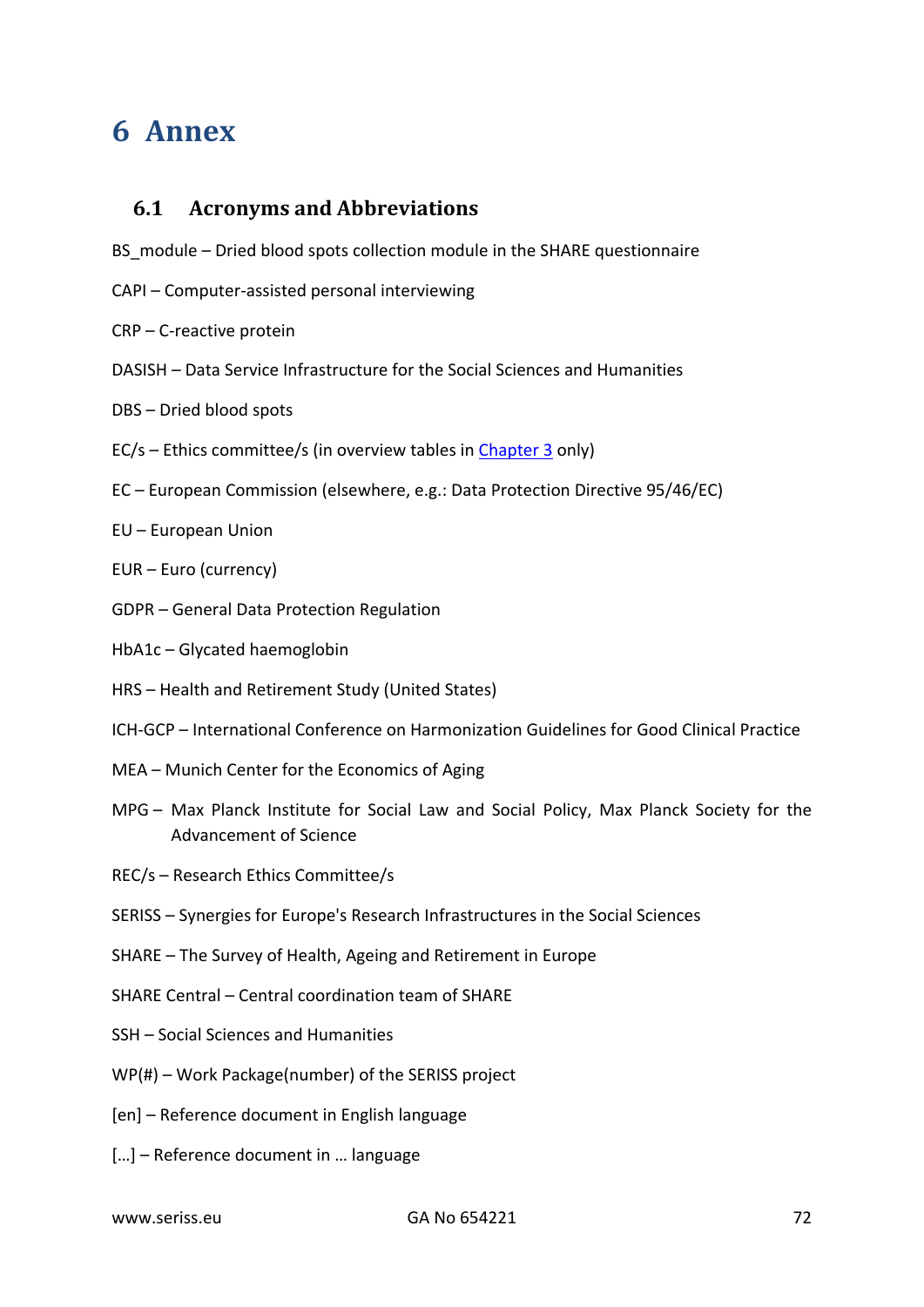# 6.2 List of Tables

| Table 21: Participating countries in the DBS collection in SHARE waves 4 to 6 70 |  |
|----------------------------------------------------------------------------------|--|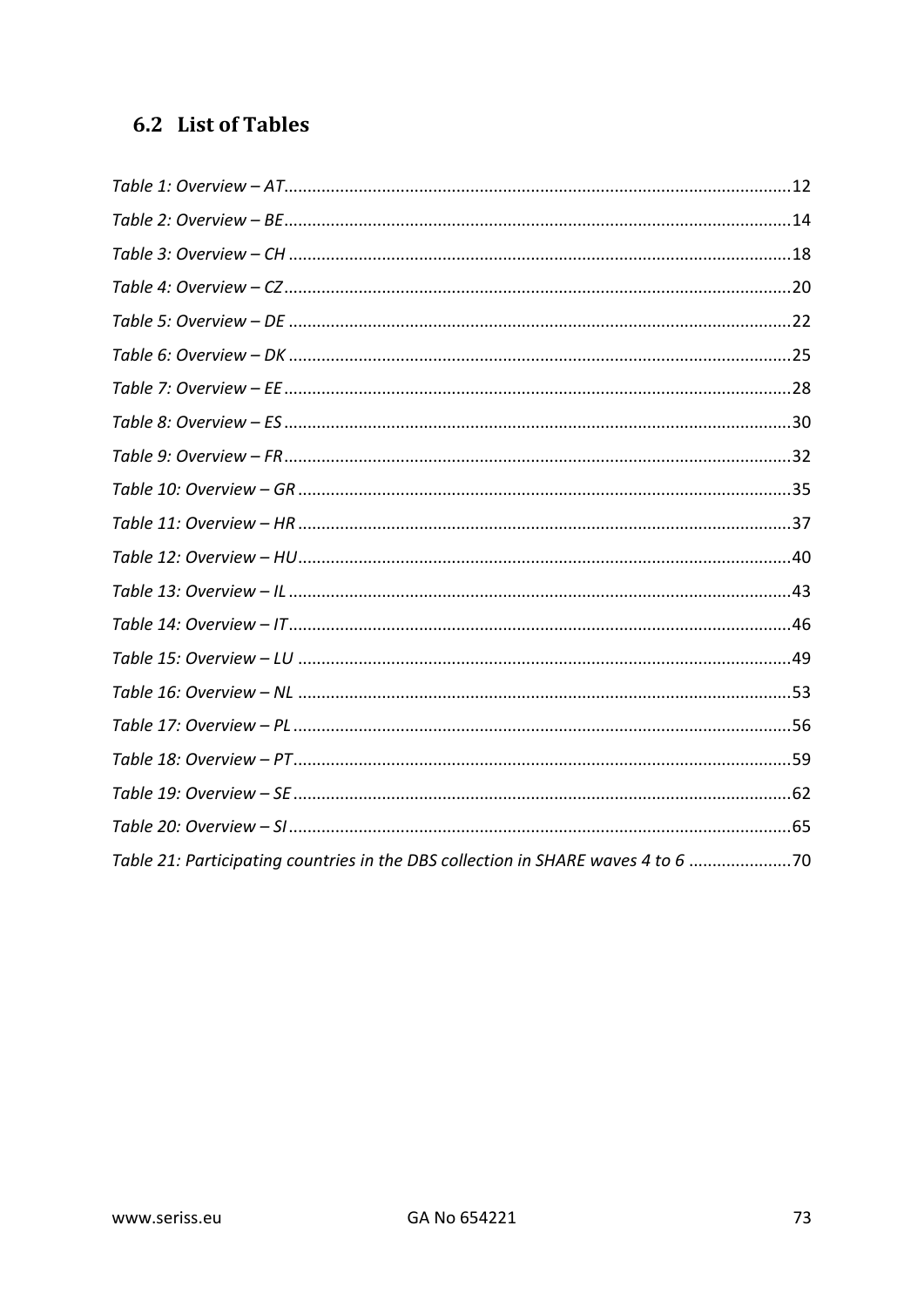# **6.3 Transnational Inquiry on Ethics Committee Approvals**

As part of the preparation for the full-scale implementation of the DBS collection in SHARE a transnational systematic inquiry regarding national legal requirements and ethics committee approval procedures with regard to the collection of biomarkers (derived from dried blood spots/DBS) has been carried out by. This preparatory work has been part of Work Package 6 of the DASISH project. MEA (MPG) collected the information by making use of the SHARE research network. The following set of questions was sent to the persons responsible for the application for ethics committee approval in the SHARE Countries (i.e. the SHARE Country Teams):

## **A. Ethics committee approval procedure**

## I. Responsibility and contact

- How does the ethics committee system of your country work in terms of scopes? Is it organised on an institutional or on a regional or local level?
- Which ethics committee or IRB (Institutional Review Board) is responsible for the approval procedure for the DBS collection in your country?
- Is a single ethics committee responsible for the approval of the DBS collection for the whole country or are there several ethics committees that have to be consulted?
- Who is/are the contact person/s of the ethics committee/s within your country?

### II. Steps

- Which steps have to be taken in order to 'get the DBS through' the ethics committee?
- How will our (resp. your) request/application be processed by the ethics committee/s internally (from the submission of the request via the review by the committee/s to the delivery of an approval certificate)?

### III. Documents and materials

- What materials and documents are needed by the ethics committee/s in order to be able to review the DBS collection?
- At what stage (of A.II.) must the DBS materials/documents be handed in?
- Are there any other requirements to be met? Is further information requested (e.g. about the SHARE survey as a whole)?

### IV. Duration

- How often (and when) does/do the responsible ethics committee/s meet?
- Are there any specific dates that have to be taken into account?
- Approximately, how long does an approval procedure take?
- If we are asked by your ethics committee/s to implement changes, will the procedure take considerably more time in this case?

## V. Costs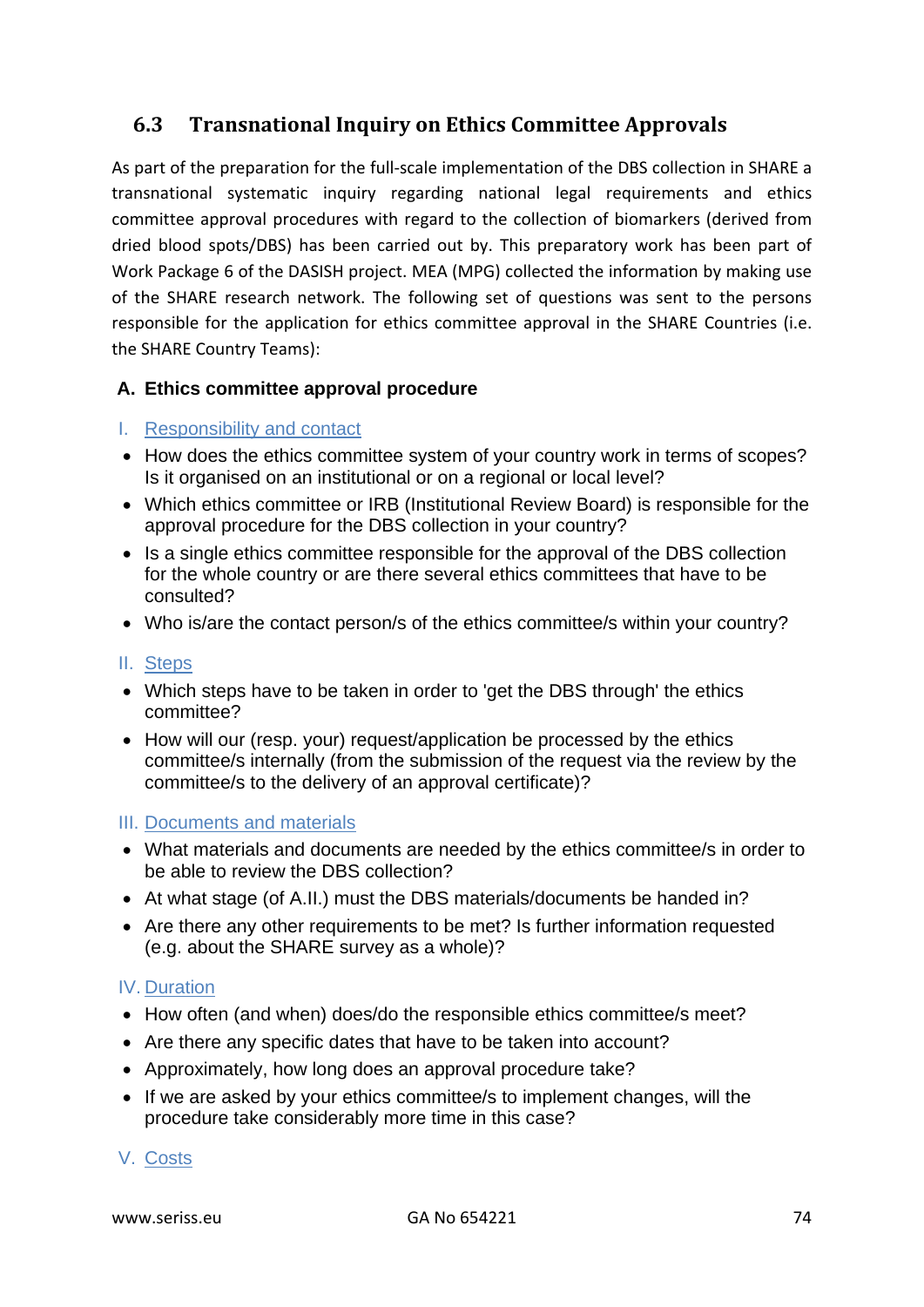- Are there any fees or other foreseeable costs connected to the approval procedure of your ethics committee/s?
- Approximately, how much costs can be expected to 'get the DBS through' the approval procedure necessary in your country?

### VI. Other important issues

• Are there any other important issues that should be considered when applying for an ethics committee approval within your country?

### **B. Legal framework**

### I. Collection of the DBS

- Are there any important legal constraints that have to be taken into account when collection DBS (DBS specific or regarding biological material in general) in your country? E.g.:
	- o Are (trained) laypersons allowed to prick the fingers of the participants in order to collect the DBS?

### II. Type of consent

- Depending on contemporary national legislation, (informed) consent sometimes has to be given in a written form, sometimes verbal consent is sufficient. What type of consent has to be given in your country?
- Are there any special requirements regarding the 'amount' of information which has to be given to the participants prior to their consent and the way in which they have to be informed?

### III. Data privacy and consent forms

- May the DBS samples be sent to another country for analyses (i.e. to Denmark in our case)?
- May consent forms (containing personal information) be sent to another country in general? In other words, would we be allowed to send the consent forms to the laboratory?
- May both, the DBS consent form and the blood sample be stored (separately) at the laboratory at the same time in general?

### IV. Liabilities

• Is it necessary to take out a specific "study participant insurance" for all persons participating in the DBS collection or will the "public liability insurance" of your institution cover harm (which is unlikely to occur, by the way) that might result from the DBS collection?

### V. Other requirements/restrictions

• Are there any other important legal requirements or restrictions that should be taken into account when planning to collect DBS in your country?